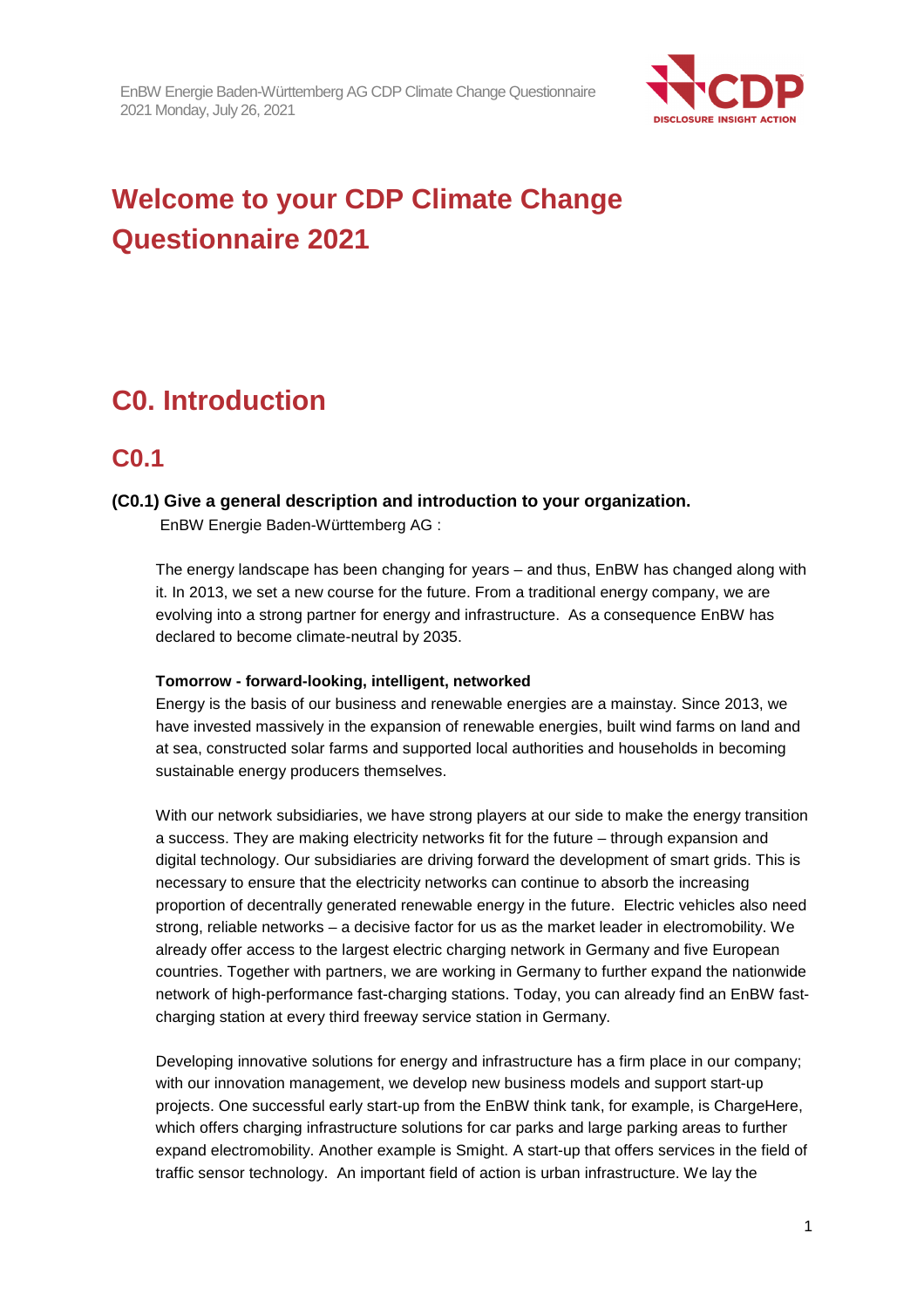

lifelines for sustainable and livable urban neighborhoods: decentralized generation plants produce electricity, heating and cooling. Storage facilities supply electricity to the neighborhood or to the charging infrastructure for electric vehicles as needed. Intelligent systems ensure public safety and ultimately closer interaction between the energy and transport infrastructures. The basis for networking all these products is our high-performance broadband network. Tomorrow, we will continue to offer our customers forward-looking solutions and infrastructure for generations that have their roots in our R&D today.

#### **Today - how we think, what we do**

We have almost achieved the goals of our EnBW 2020 strategy. Since 2013, we have realigned our business model and made renewable energies a focus area of EnBW.

With our expertise in wind power and photovoltaics, we want to continue to grow and are also working with selected international partners. We are expanding our established grid business. At the transport grid level, we are involved in the construction of the two high-performance north-south links "Ultranet" and "Südlink" via TransnetBW. Our grid subsidiaries are pressing ahead with the expansion of the power distribution grids. They are thus ensuring that, among other things, even more renewable generation facilities can be connected to the grids in future. We are developing new, innovative products and services for our customers, for example in the field of home electricity storage or in the supply of biogas. We already operate ultrafast charging stations for e-vehicles at every third "Tank & Rast" service station. In the EnBW HyperNetz, e-car drivers can charge at more than 100,000 charging points in Germany and five European countries at consistent prices.

Our nuclear power plants will be shut down by 2022 at the latest, and four of our plants are already being dismantled. We have submitted an application to decommission our Neckarwestheim II nuclear power plant. In order to make EnBW climate-neutral, we are systematically phasing out coal-fired power generation. Today, our coal-fired power plants have a capacity of 4,600 megawatts. By 2035, we will gradually take these out of operation; in recent years, we have already decommissioned 2,600 megawatts of CO2-intensive plants or transferred them to the reserve power plant regulation. For some of our plants, we are looking into switching to more climate-friendly gases (fuel switch) and, in a second step, to CO2-free gases such as biogas or hydrogen. This will immediately reduce  $CO<sub>2</sub>$  emissions and ensure security of supply. We see natural gas as a bridging technology to the future of renewable energies. Our stake in VNG in Leipzig has made us the third-largest supplier in the German gas market.

## **C0.2**

|                   | <b>Start</b><br>date | <b>End date</b>      | Indicate if you are<br>providing emissions data<br>for past reporting years | Select the number of past<br>reporting years you will be<br>providing emissions data for |
|-------------------|----------------------|----------------------|-----------------------------------------------------------------------------|------------------------------------------------------------------------------------------|
| Reporting<br>year | January<br>1, 2020   | December<br>31, 2020 | Yes                                                                         | 3 years                                                                                  |

## **(C0.2) State the start and end date of the year for which you are reporting data.**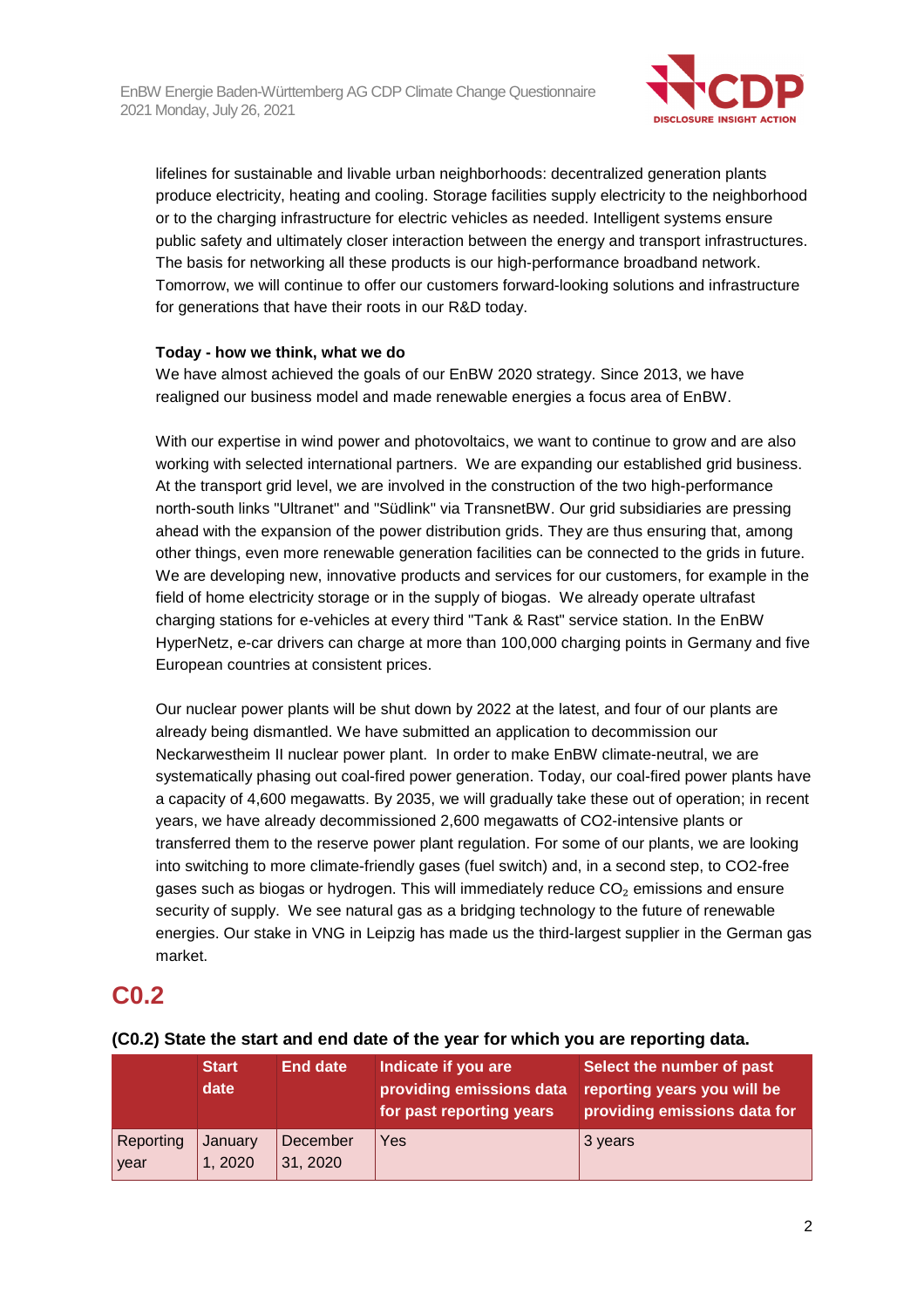

## **C0.3**

**(C0.3) Select the countries/areas for which you will be supplying data.** 

Czechia France Germany Sweden **Switzerland** 

## **C0.4**

**(C0.4) Select the currency used for all financial information disclosed throughout your response.** 

EUR

## **C0.5**

**(C0.5) Select the option that describes the reporting boundary for which climaterelated impacts on your business are being reported. Note that this option should align with your chosen approach for consolidating your GHG inventory.** 

Financial control

## **C-EU0.7**

**(C-EU0.7) Which part of the electric utilities value chain does your organization operate in? Select all that apply.** 

**Row 1** 

## **Electric utilities value chain**

Electricity generation **Transmission** Distribution

## **Other divisions**

Gas storage, transmission and distribution Smart grids / demand response Battery storage

## **C1. Governance**

## **C1.1**

## **(C1.1) Is there board-level oversight of climate-related issues within your organization?**

Yes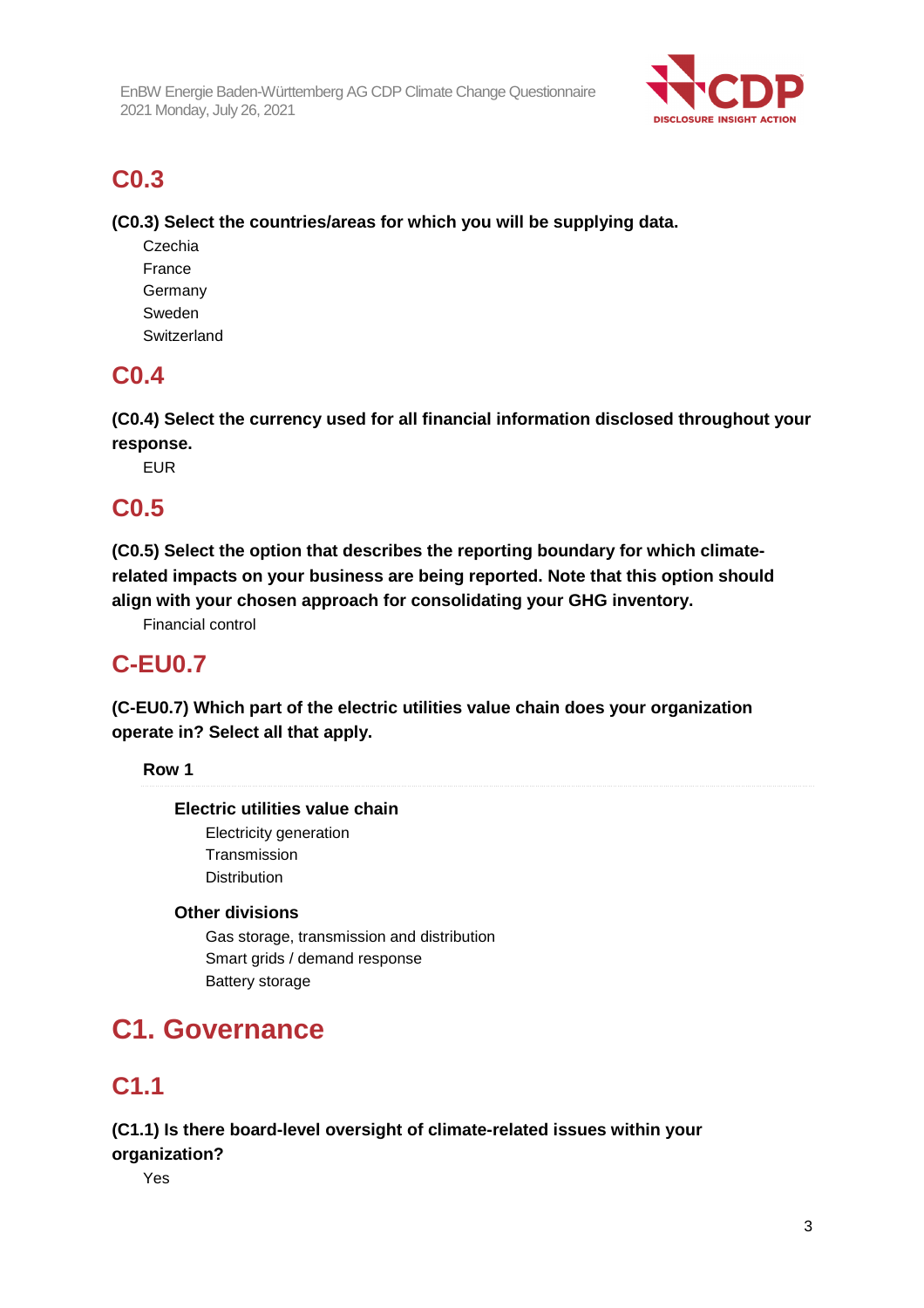

## **C1.1a**

## **(C1.1a) Identify the position(s) (do not include any names) of the individual(s) on the board with responsibility for climate-related issues.**

| <b>Position of</b><br>individual(s)     | <b>Please explain</b>                                                                                                                                                                                                                                                                                                                                                                                                                                                                                                                                                                                                                                     |
|-----------------------------------------|-----------------------------------------------------------------------------------------------------------------------------------------------------------------------------------------------------------------------------------------------------------------------------------------------------------------------------------------------------------------------------------------------------------------------------------------------------------------------------------------------------------------------------------------------------------------------------------------------------------------------------------------------------------|
| <b>Chief Executive</b><br>Officer (CEO) | CEO Dr. Frank Mastiaux. (Responsibility for corporate development and<br>sustainability).                                                                                                                                                                                                                                                                                                                                                                                                                                                                                                                                                                 |
|                                         | The CEO of EnBW is responsible for the topics of corporate development and<br>sustainability (remit CEO). This also means that he is intensively involved in<br>climate protection - for example in the context of EnBW's strategic development<br>(sustainability is an integral part of the EnBW group strategy - fields of action,<br>measures and objectives are prioritised and operationalised).                                                                                                                                                                                                                                                    |
|                                         | Dr Frank Mastiaux has stated that "We will more consistently benchmark our future<br>decisions and investments against sustainability criteria and align our growth<br>accordingly. EnBW is thus taking a clear stance, even though we have been<br>aligned towards sustainability since we began remodelling the company in 2013,<br>for example through our investment in renewable energies and electricity grids.<br>Now is the right time to explicitly adopt a holistic concept."                                                                                                                                                                   |
|                                         | "Example of a climate-related decision made by the individual":<br>2020: In October 2020, the EnBW climate neutrality target was published, in<br>agreement between the Executive Board and the Supervisory Board - 2035<br>climate neutrality target in relation to Scope 1 and 2 is in line with the requirements<br>and targets in the Paris Climate Agreement. In order to achieve net zero emissions<br>by 2035 and the interim target of a 50 % emission reduction by 2030 (relative to<br>the 2018 baseline), we have adopted a package of various climate action<br>measures. As CEO, Dr. Frank Mastiaux has decisively driven the issue forward. |
|                                         | Ecological issues are discussed on all hierarchical levels, from the board of<br>directors (including CEO, CFO and CTO), to the operational levels, such as the<br>CSR Committee, the Environmental Steering Committee, which is headed by the<br>CTO as well as the Corporate Environment Committee which brings together all<br>responsible environment protection officers of all business units.                                                                                                                                                                                                                                                      |
| Other C-Suite<br>Officer                | Chief Operating Officer Generation Dr. Georg Stamatelopoulos (Head of<br>Environment Steering Committee).                                                                                                                                                                                                                                                                                                                                                                                                                                                                                                                                                 |
|                                         | Ecological issues are discussed on all hierarchical levels, from the board of<br>directors (including CEO and CTO), to the operational levels, such as the<br>Environmental Steering Committee, which is headed by the CTO as well as the<br>Corporate Environment Committee which brings together all responsible<br>environment protection officers of all business units.                                                                                                                                                                                                                                                                              |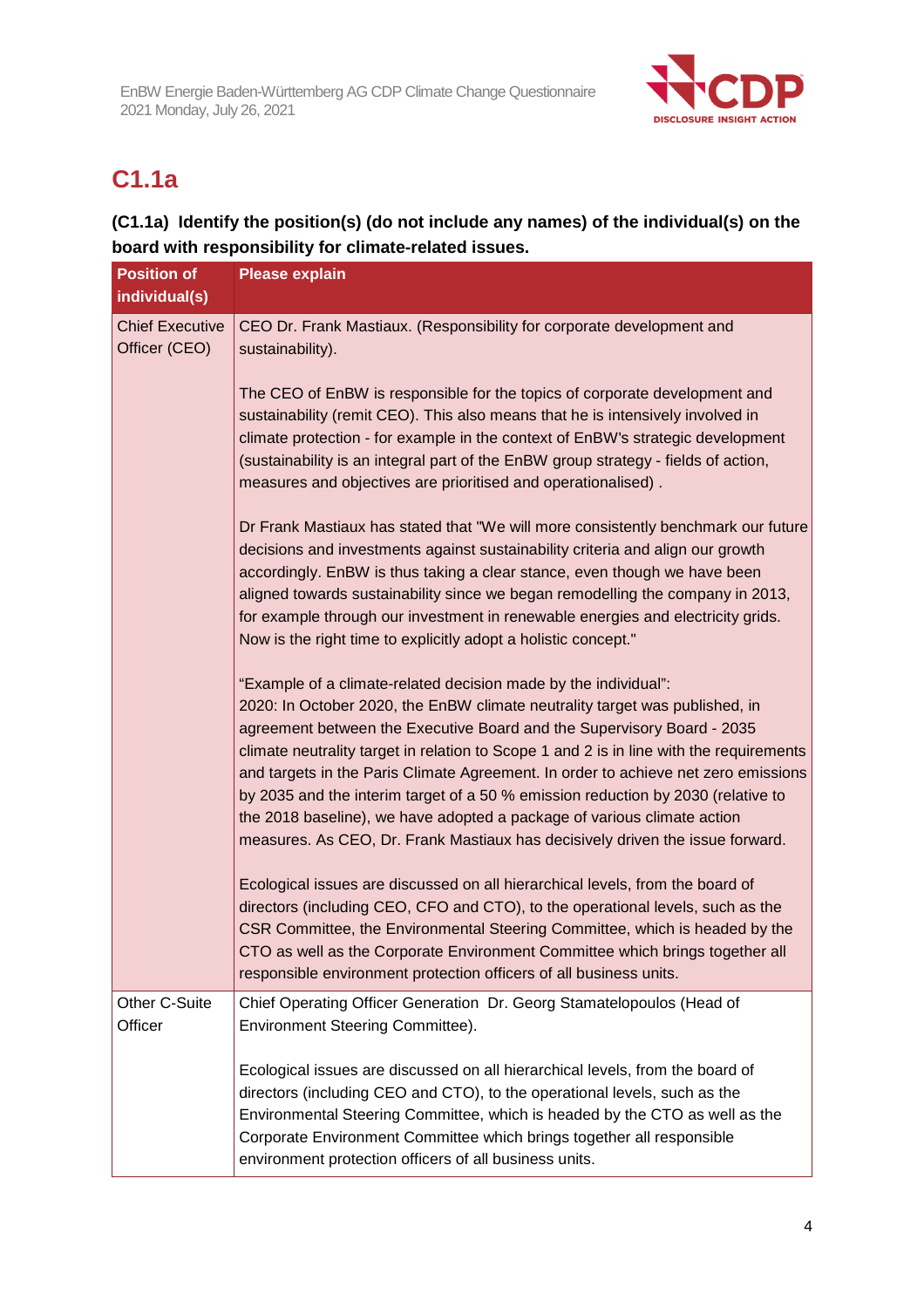

| <b>Chief Financial</b> | Chief Financial Officer Thomas Kusterer (active involvement with TCFD and TEG).      |
|------------------------|--------------------------------------------------------------------------------------|
| Officer (CFO)          |                                                                                      |
|                        | Sustainable Finance/ Sustainable Economic Development: We endeavour to               |
|                        | conduct all of our activities in a sustainable way, from the responsible procurement |
|                        | of raw materials through to the provision of smart energy solutions for our          |
|                        | customers. In addition, we are actively involved in the area of sustainable finance, |
|                        | which is exemplified by, amongst other things, the membership of the EnBW Chief      |
|                        | Financial Officer, Thomas Kusterer, on the EU Technical Expert Group on              |
|                        | Sustainable Finance (TEG) that was founded in June 2018 and on the Task Force        |
|                        | on Climate related Financial Disclosures (TCFD). As part of his work in the climate  |
|                        | protection initiatives named above, he has reported on a regular basis to internal   |
|                        | bodies on the climate-related opportunities and risks. EnBW has also issued its      |
|                        | first Green Bond in 2018, and since then on a continuous basis additional Green      |
|                        | Bonds.                                                                               |
|                        | Statement Thomas Kusterer: "The European Commission announced a clear-cut            |
|                        | target in the Green Deal: Europe is to become the world's first climate-neutral      |
|                        | continent by 2050. How to go about achieving climate neutrality is one of the        |
|                        | central questions facing companies today. A key building block here is the EU        |
|                        | Taxonomy, a common classification system for sustainable business activities. The    |
|                        | Taxonomy was proposed in the EU Sustainable Finance Action Plan and                  |
|                        | developed by the Technical Expert Group on Sustainable Finance (TEG). We             |
|                        | regard it as an important and groundbreaking development.                            |
|                        | In line with our sustainable corporate strategy, we decided to move early this year  |
|                        | by including some of the disclosures required in future by the Taxonomy              |
|                        | Regulation in our integrated annual report, even though those disclosures are not    |
|                        | yet mandatory. We share our experience in implementing the taxonomy in a             |
|                        | detailed supplementary report. In doing so, we aim to contribute to the onward       |
|                        | implementation of the Taxonomy and support other companies in the process."          |

## **C1.1b**

## **(C1.1b) Provide further details on the board's oversight of climate-related issues.**

| <b>Frequency with</b><br>which climate-<br>related issues<br>are a scheduled<br>agenda item | <b>Governance</b><br>mechanisms into<br>which climate-related<br>issues are integrated | <b>Please explain</b>                                                                                                                                         |
|---------------------------------------------------------------------------------------------|----------------------------------------------------------------------------------------|---------------------------------------------------------------------------------------------------------------------------------------------------------------|
| meetings                                                                                    | Scheduled – some Reviewing and guiding<br>strategy<br>Reviewing and guiding            | EnBW & climate related issues (governance<br>mechanisms) - examples:                                                                                          |
|                                                                                             | major plans of action<br>Reviewing and guiding<br>risk management<br>policies          | - Reviewing and guiding strategy/major plans of action:<br>The strategy being followed by strategy EnBW<br>2020/2025 of concentrating investment on renewable |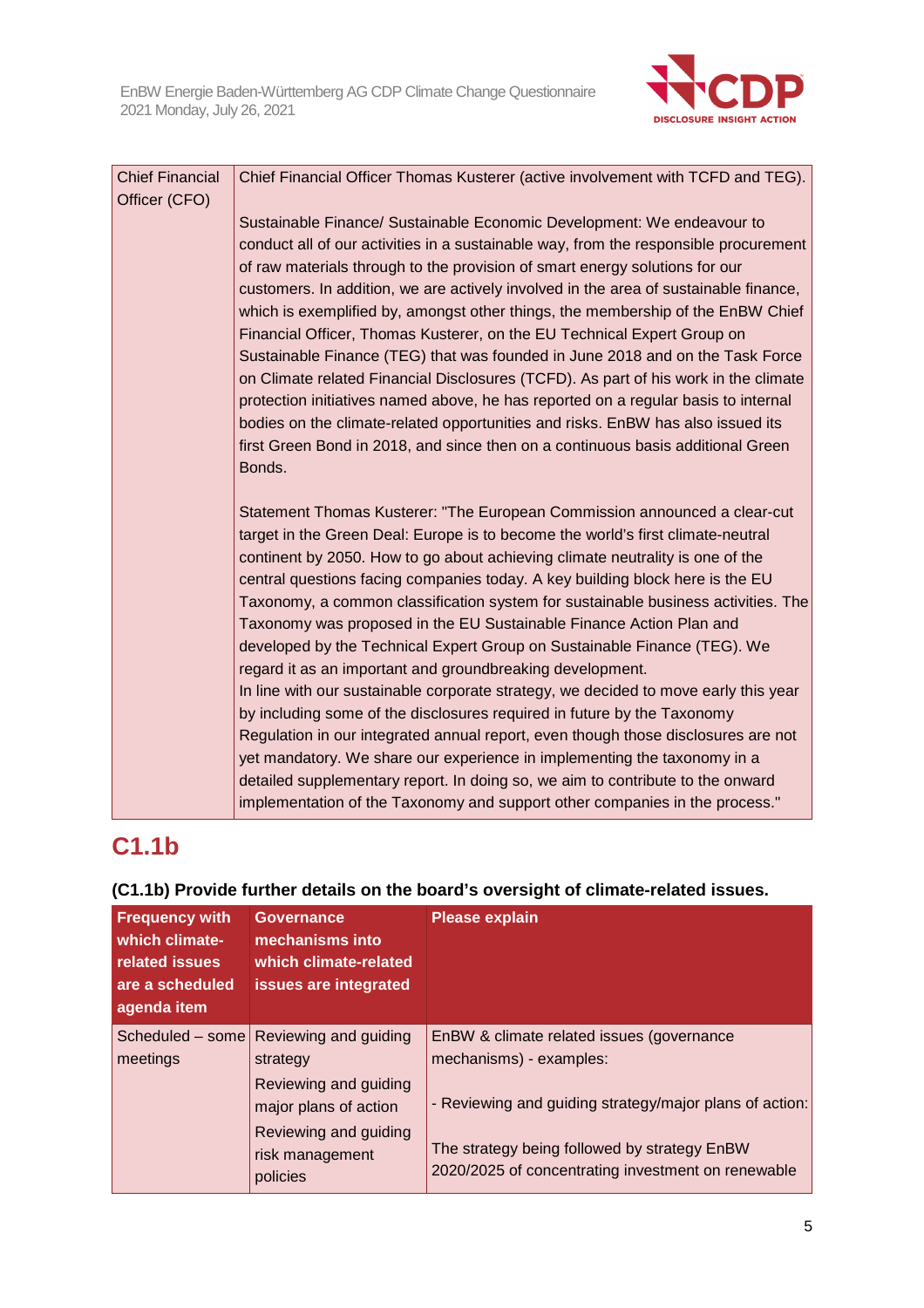

| Reviewing and guiding  | energies, expanding the grids and developing new and    |
|------------------------|---------------------------------------------------------|
| annual budgets         | increasingly digitalised business models works          |
| Reviewing and guiding  | towards the achievement of the 2015-Paris Goals/        |
| business plans         | COP 21, while the strategy itself is being validated by |
| Setting performance    | the international efforts for climate protection.       |
| objectives             |                                                         |
| Monitoring             | We safeguard the implementation of our strategy by      |
| implementation and     | means of a holistic goal and performance                |
| performance of         | management system. This system reflects the overall     |
| objectives             | performance of the company and strengthens              |
| Overseeing major       | integrated thinking within it.                          |
| capital expenditures,  | - Reviewing and Guiding Risk management policies:       |
| acquisitions and       |                                                         |
| divestitures           | Structures and processes of the iRM (integrated Risk    |
| Monitoring and         | Management) are well-known throughout the group.        |
| overseeing progress    | The central risk management & ICS functional unit is    |
| against goals and      | responsible for specifying methods, processes and       |
| targets for addressing | systems for the whole group, determining the            |
| climate-related issues | opportunity and risk position of the group and for      |
|                        | reporting. The central steering body is the risk        |
|                        | committee, which - with the involvement of specially    |
|                        | selected units / companies - is responsible for         |
|                        | clarifying relevant issues from various group           |
|                        | perspectives, as well as for determining selected top   |
|                        | opportunities / risks.                                  |
|                        | In order to identify and categorise opportunities and   |
|                        | risks, the opportunity and risk map that is well-known  |
|                        | throughout the group is utilised. The risk map is used  |
|                        | to explicitly consider possible opportunities and risks |
|                        | that affect the sustainable orientation of our company. |
|                        | As well as focusing on the fulfillment of the           |
|                        | requirements for a non-financial declaration, the       |
|                        | recommendations of the TCFD are also taken into         |
|                        | account.                                                |
|                        |                                                         |
|                        | - Setting performance objectives / Monitoring           |
|                        | implementation and performance of objectives:           |
|                        | Since 2013, corporate management has been               |
|                        | continually expanded through the addition of non-       |
|                        | financial and strategic goals, so that it encompasses   |
|                        | the dimensions of strategy, customers and society,      |
|                        | employees and environment. The key performance          |
|                        | indicators of EnBW in the environment goal dimension    |
|                        | are the installed output of renewable energies (RE)     |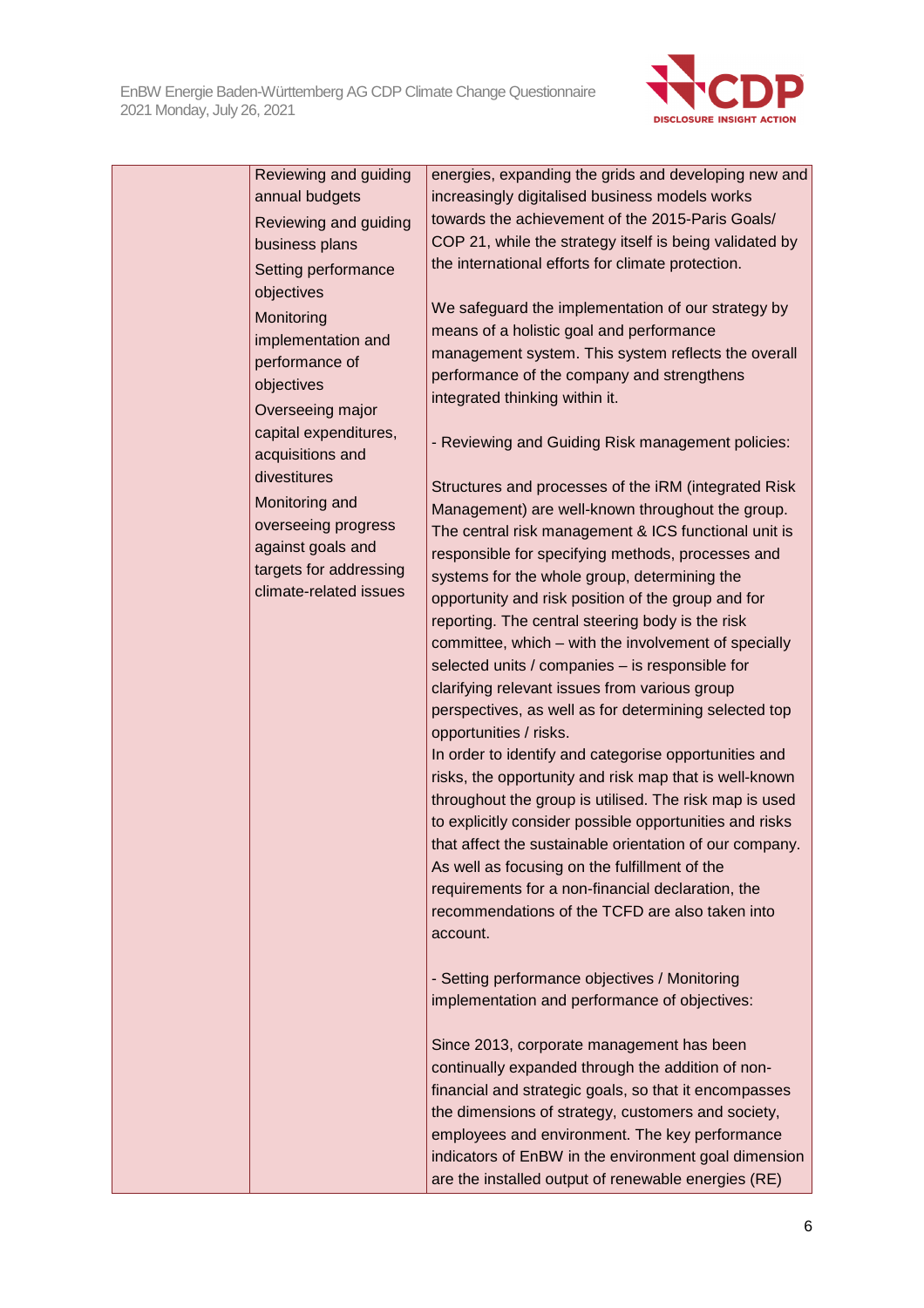

| and the share of the generation capacity accounted for                        |
|-------------------------------------------------------------------------------|
| by RE and CO2 intensity. Targets until 2025 are                               |
| published in the EnBW Report 2020.                                            |
|                                                                               |
| Furthermore in October 2020, we have set ourselves                            |
| the goal of climate neutrality by 2035 at the latest.                         |
|                                                                               |
| - Overseeing major capital expenditures, acquisitions                         |
| and disinvestments:                                                           |
|                                                                               |
| Climate targets are also taken into consideration when                        |
| making investment decisions. In this context, the                             |
| investment Guidelines were adapted in the 2018                                |
| financial year: The influence significant investment                          |
| projects will have on environmental and Climate                               |
| protection targets and figures – in the sense of the                          |
| TCFD recommendations - must be presented. This                                |
|                                                                               |
|                                                                               |
| additional information flows into the approval                                |
| processes carried out by the investment committee<br>and Board of Management. |

## **C1.2**

## **(C1.2) Provide the highest management-level position(s) or committee(s) with responsibility for climate-related issues.**

| Name of the position(s)<br>and/or committee(s)      | <b>Responsibility</b>                                                     | <b>Frequency of reporting to the</b><br>board on climate-related<br><b>issues</b> |
|-----------------------------------------------------|---------------------------------------------------------------------------|-----------------------------------------------------------------------------------|
| <b>Chief Executive Officer</b><br>(CEO)             | Both assessing and managing<br>climate-related risks and<br>opportunities | More frequently than quarterly                                                    |
| Risk committee                                      | Both assessing and managing<br>climate-related risks and<br>opportunities | Quarterly                                                                         |
| Other, please specify<br>Investment committee       | Both assessing and managing<br>climate-related risks and<br>opportunities | More frequently than quarterly                                                    |
| Other committee, please<br>specify<br>CSR-Committee | Both assessing and managing<br>climate-related risks and<br>opportunities | More frequently than quarterly                                                    |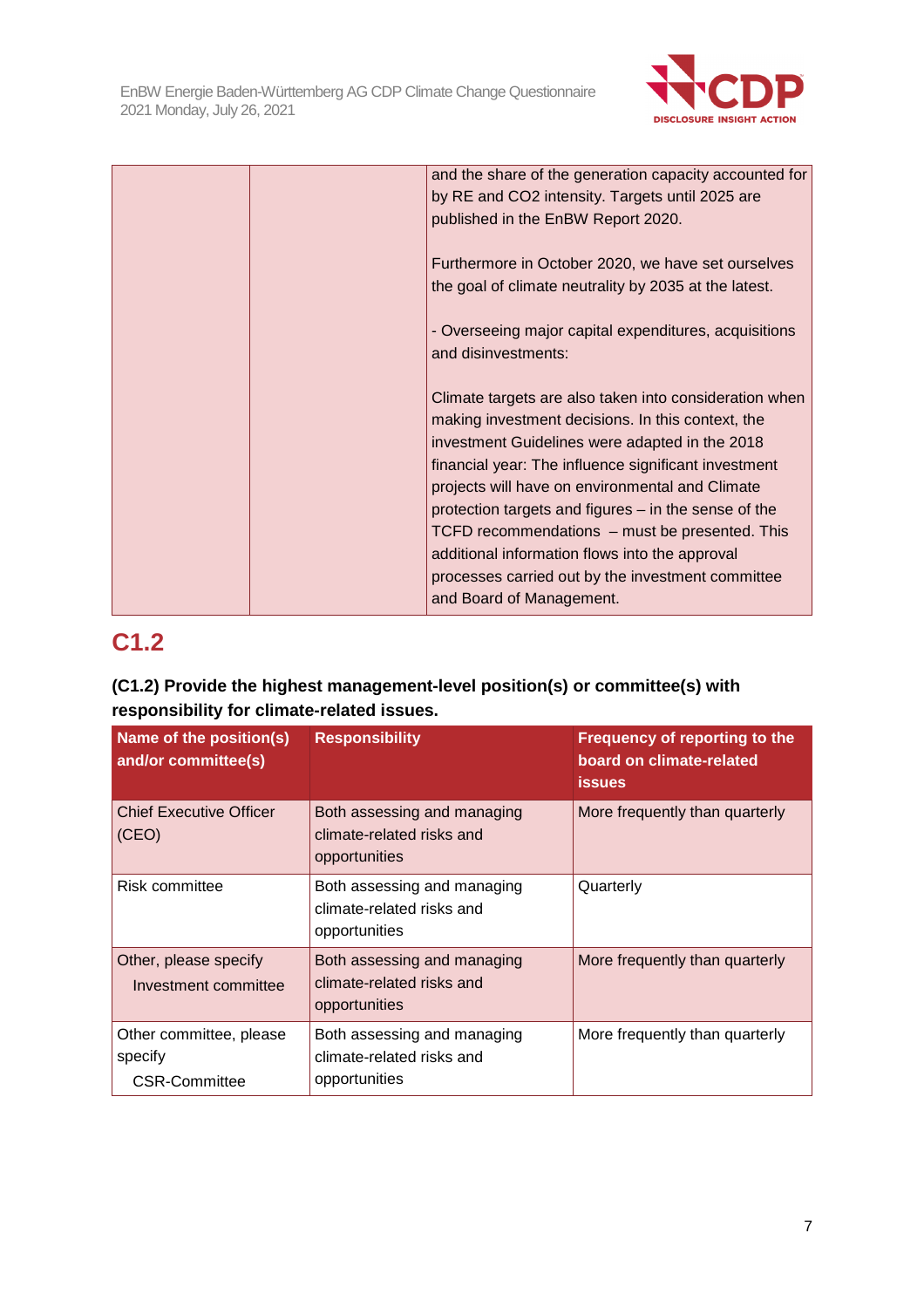

## **C1.2a**

## **(C1.2a) Describe where in the organizational structure this/these position(s) and/or committees lie, what their associated responsibilities are, and how climate-related issues are monitored (do not include the names of individuals).**

## **CEO:**

- The CEO at EnBW is responsible and accountable for the topic of sustainability. Since June 2021 the sustainability department/ staff office reports directly to the CEO.

- Sustainability is a key topic at EnBW: Our company is on its way from being an integrated energy supplier to becoming a sustainable and innovative infrastructure partner, even beyond energy. sustainability is a key element of our business model and a compass for our strategic orientation.

- Key topics in the area of sustainability and climate protection and ecology, opportunities and risks are coordinated, discussed and developed between the CEO and the sustainability functional unit (head of the functional unit) on a monthly and more frequent basis (for example, measures for climate neutrality).

- Trends and identified issues related to sustainability climate protection are analysed, evaluated and, if necessary, coordinated with risk management and specialist departments. - Monitoring of developments in the field of climate neutrality. Ensuring the implementation of measures that contribute to climate neutrality.

## **Risk Committee:**

- The Committee belongs to the functional unit Controlling & Risk Management (Finance Ressort - CFO). Among other things, an important activity is the identification and management of climate-related opportunities and risks based on an established and proven process for risk management. As EnBW is an electrical utility our business is very closely related to the climate driven transition of the power sector. Furthermore, also physical climate change aspects considerly impact our business. Both aspects lead to substantial risks and opportunities. - This also explains the importance of the Committee vis-à-vis the management of climaterelated issues. One essential member is the CFO which has also a major part in the Taskforce

for climate-related financial disclosure. Further members are the COOG and the leading management for each business unit (Generation, Grids, Sales etc.). The role of the CFO and of the COOG on the Committee is to approve the risk report for the board of management of EnBW every three month. Important aspects relating to climate protection are coordinated at the meeting and tracked by the responsible persons/units.

- The Risk Committee coordinates the group reporting to the executive board.

## **Investment committee:**

- As we have been integrating the TCFD recommendations, we have pushed forward the integration of environmental and climate protection targets and performance indicators (alongside social sustainability criteria) into the group-wide investment approval process at a governance level.

- This has been based on the revision of our investment guidelines that was already completed in 2018. In the 2020 financial year, we evaluated our planned investments in the areas of generation, grids and sales based on sustainability criteria as part of a comprehensive pilot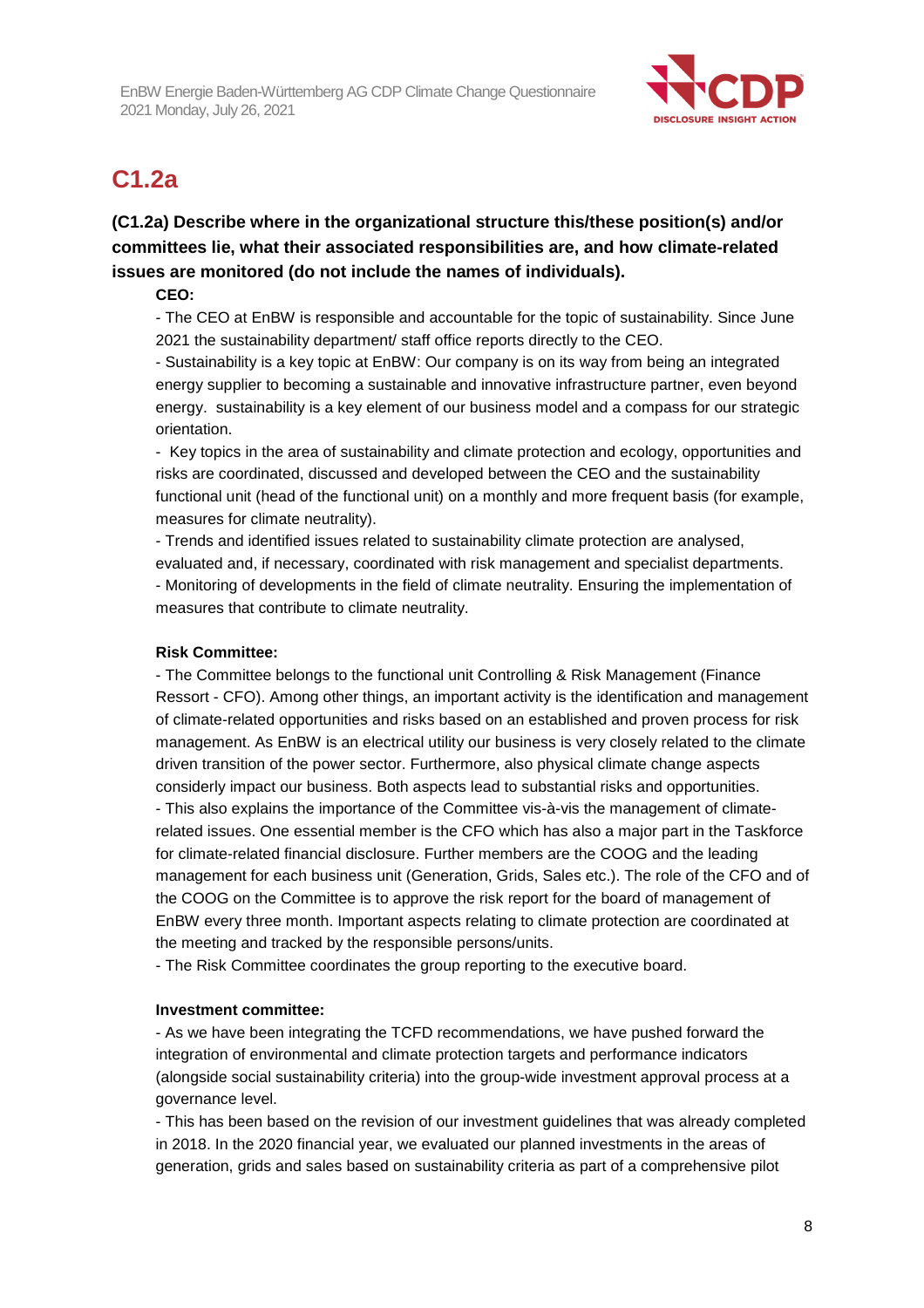

project. Alongside economic factors, this "type of sustainability rating" will become a fixed component of the approval process used by the EnBW investment committee from the 2021 financial year onwards, providing additional information relevant for the evaluation.

- "Members" of the Investment Committee: The board member responsible for Finance , the managers of the individual departments within the F-Ressort, representative for the core business , head of Strategy & Energy Economics, head of Control Technology, a member from the Personnel Board of Management... For the evaluation the department sustainability.

## **CSR(Corporate Social Responsibility) Committee/Sustainability Committee:**

- The Committee is organised by the functional unit Sustainability.

- Goal: Coordination beween the functional units of EnBW on CSR-related topics is handled by the CSR-Committee.

- Tasks: Development and coordination of non-financial key performance indicators at EnBW (including climate indicators); presentation of current developments in the area of sustainability, including trends; presentation of selected topics (e.g. climate-friendly purchasing).

- "Members": Team Sustainability, leading management of strategy/energy industry, communication, procurement, risk management etc.

## **C1.3**

## **(C1.3) Do you provide incentives for the management of climate-related issues, including the attainment of targets?**

|                              | Provide incentives for the management of climate-related issues | Comment <sup>1</sup> |
|------------------------------|-----------------------------------------------------------------|----------------------|
| $\sqrt{\frac{80001}{1}}$ Yes |                                                                 |                      |

## **C1.3a**

**(C1.3a) Provide further details on the incentives provided for the management of climate-related issues (do not include the names of individuals).** 

| <b>Entitled to</b>       | <b>Type of</b>     | <b>Activity</b>                  | <b>Comment</b>                                                                                                                                                                                                                                                                                                                                                                                                                                                                                                                                                                                                                                                                                                                                               |
|--------------------------|--------------------|----------------------------------|--------------------------------------------------------------------------------------------------------------------------------------------------------------------------------------------------------------------------------------------------------------------------------------------------------------------------------------------------------------------------------------------------------------------------------------------------------------------------------------------------------------------------------------------------------------------------------------------------------------------------------------------------------------------------------------------------------------------------------------------------------------|
| <i>incentive</i>         | <i>incentive</i>   | inventivized                     |                                                                                                                                                                                                                                                                                                                                                                                                                                                                                                                                                                                                                                                                                                                                                              |
| Board/Executive<br>board | Monetary<br>reward | Emissions<br>reduction<br>target | Remuneration in the reporting year comprises basic<br>remuneration, single-year and multi-year variable<br>remuneration, as well as contributions as part of the<br>company pension scheme. Ratio of single-year to<br>multi-year variable remuneration is approx. 40% to<br>60%, depending on individual target income for the<br>member of the Board of Management, so that multi-<br>year variable remuneration significantly outweighs<br>single-year variable remuneration. In general, the<br>variable remuneration components have a multi-year<br>measurement basis. Single-year variable<br>remuneration component is described as the Short<br>Term Incentive (STI), while multi-year variable<br>remuneration component is described as Long Term |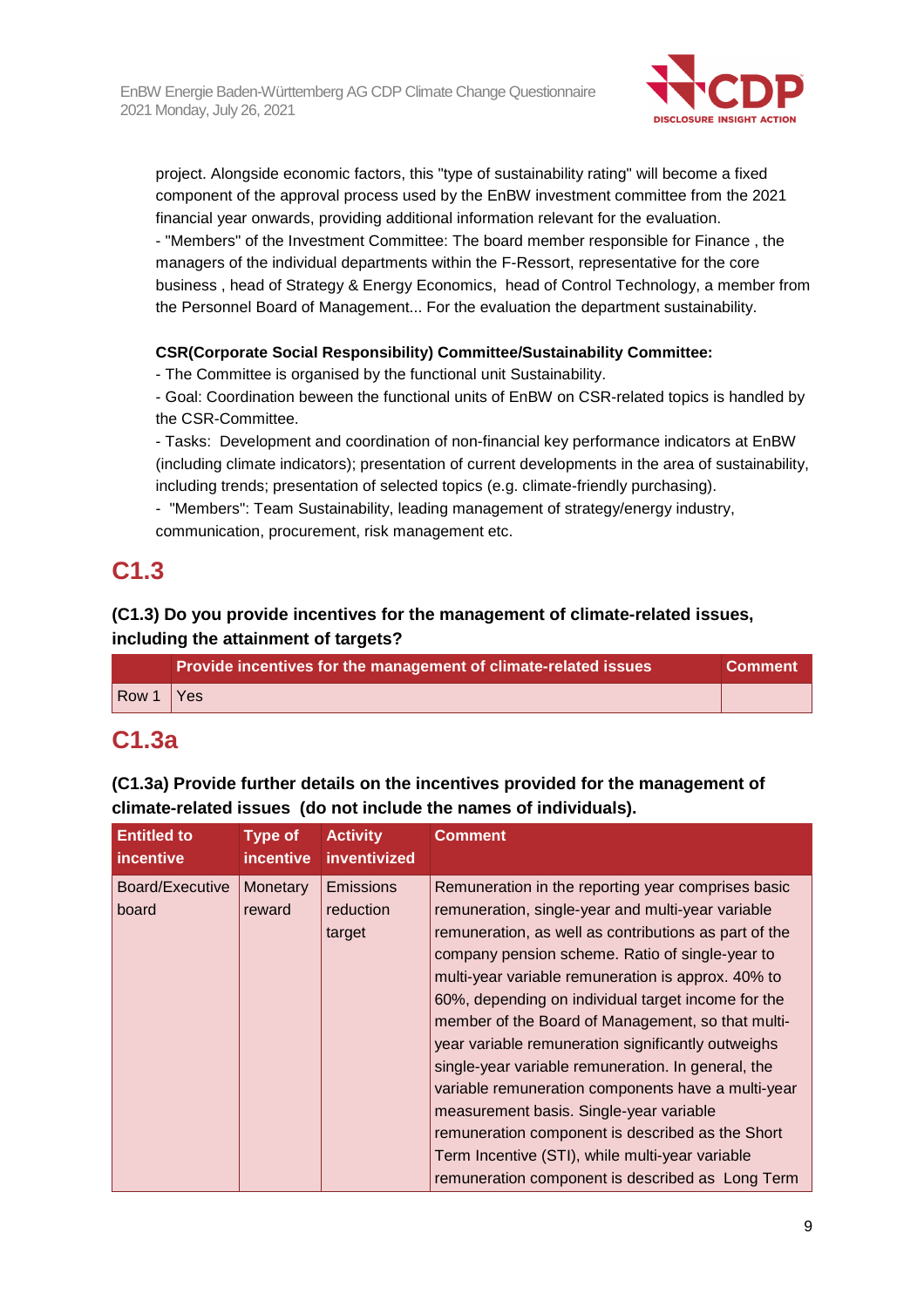

| Incentive (LTI).                                        |
|---------------------------------------------------------|
|                                                         |
| STI & Sustainability;                                   |
| Amount of total preliminary STI remuneration, which     |
| is calculated exclusively on basis of financial         |
| Performance indicators, is then evaluated qualitatively |
| using additional                                        |
| criteria. The adjustment is carried out by multiplying  |
| the total preliminary remuneration by a certain factor, |
| whose lowest value is 0.7 and highest value is 1.3.     |
| Only one decimal place is                               |
| used for this factor. If not defined otherwise by the   |
| Supervisory Board, the default factor is 1.0. The level |
| of this factor is primarily determined by the           |
| Supervisory Board on the basis of an Evaluation of      |
| criteria that are defined in advance on an annual       |
| basis. The sustainable growth of the company is an      |
| aspect that is particularly taken into account.         |
| LTI & Sustainability:                                   |
| - LTI & sustainability: LTI value appreciation bonus    |
| according to the old remuneration                       |
| system consisted of a basic LTI, a competition          |
| component and a sustainability component.               |
| Goal of the sustainable growth of the company in its    |
| strictest sense is also taken into account through the  |
| LTI sustainability component. In this component, the    |
| impact of the sustainable growth of the company on      |
| the areas of customers, employees and environment /     |
| society is taken into account.                          |
| - Regulations for Board of Management remuneration      |
| system that were valid up to 31 December 2017 apply     |
| for the long-term variable remuneration in the          |
| measurement periods 2015 to 2017, 2016 to 2018          |
| and 2017 to 2019, whereby the Supervisory Board of      |
| EnBW passed a resolution on 12 July 2018 that a         |
| remuneration cap for the total LTI of 110% of the total |
| target remuneration will be introduced for the          |
| measurement periods 2016 to 2018 and 2017 to            |
| 2019.                                                   |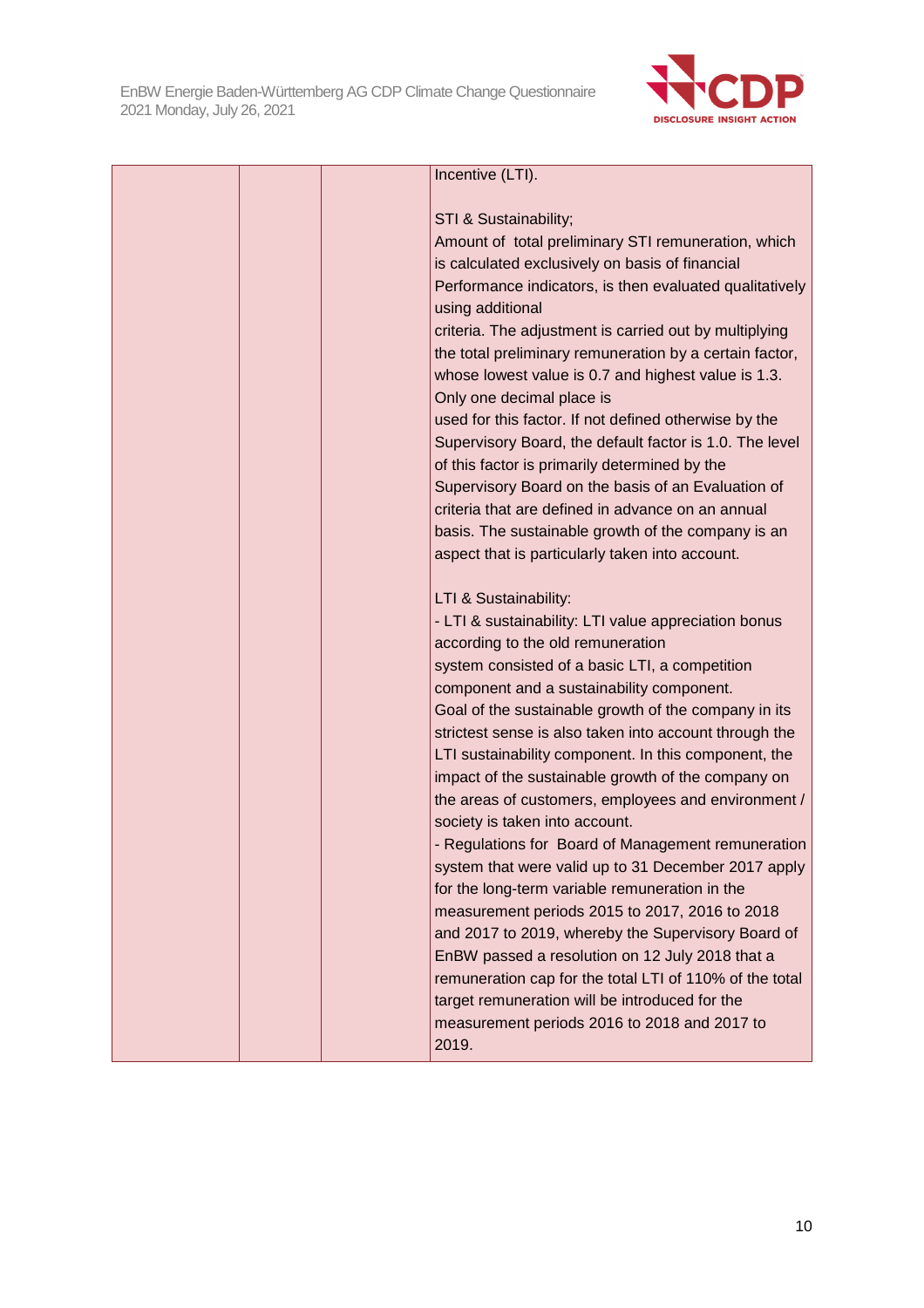

## **C2. Risks and opportunities**

## **C2.1**

**(C2.1) Does your organization have a process for identifying, assessing, and responding to climate-related risks and opportunities?** 

Yes

## **C2.1a**

**(C2.1a) How does your organization define short-, medium- and long-term time horizons?** 

|                 | From.<br>(years) | To:<br>(years) | <b>Comment</b>                                                                                              |
|-----------------|------------------|----------------|-------------------------------------------------------------------------------------------------------------|
| Short-term      | l 0              |                | Deviations are checked and counteracted during the year.                                                    |
| Medium-<br>term |                  | 3              | Opportunities and risks are considered within medium-term<br>planning.                                      |
| Long-term       | 3                | 50             | Opportunities and risks are coordinated with the strategy division<br>and with the sustainability division. |

## **C2.1b**

## **(C2.1b) How does your organization define substantive financial or strategic impact on your business?**

Substantive financial or strategic impact on EnBW business:

- EnBW defines risks with a substantive financial or strategic impact on the business as followed:

Risks with class 5 or 6 in the category "strategic/sustainability" (achievement of strategic targets, sustainability targets, e.g. climate protection, environmental protection, reputation) are considered substantive strategic. Risks with class 5 or 6 in category "financial" (achievement of financial targets, generally in accordance with mediumterm planning or approved (project) budgets) are substantive financial.

- We use a so called relevance filter for classifying opportunities and risks. The relevance filter is categorized in six classes. Class one is the lowest, class six is the highest impact, and there are different categories, e.g. "strategic/sustainability" and "financial". For example:

Category "strategic/sustainability": Is a risk at least relevance class five in our category "strategic/sustainability" this means, one key strategic/sustainability target for the EnBW group is not achieved. Is a risk here relevance class six, several or all strategic / sustainability targets for the EnBW Group are not achieved.

Category financial: Is a risk ranked at least relevance class five in our category "financial" this means, the financial impact includes at least €50 million on Adjusted EBITDA or Net Debt. Is a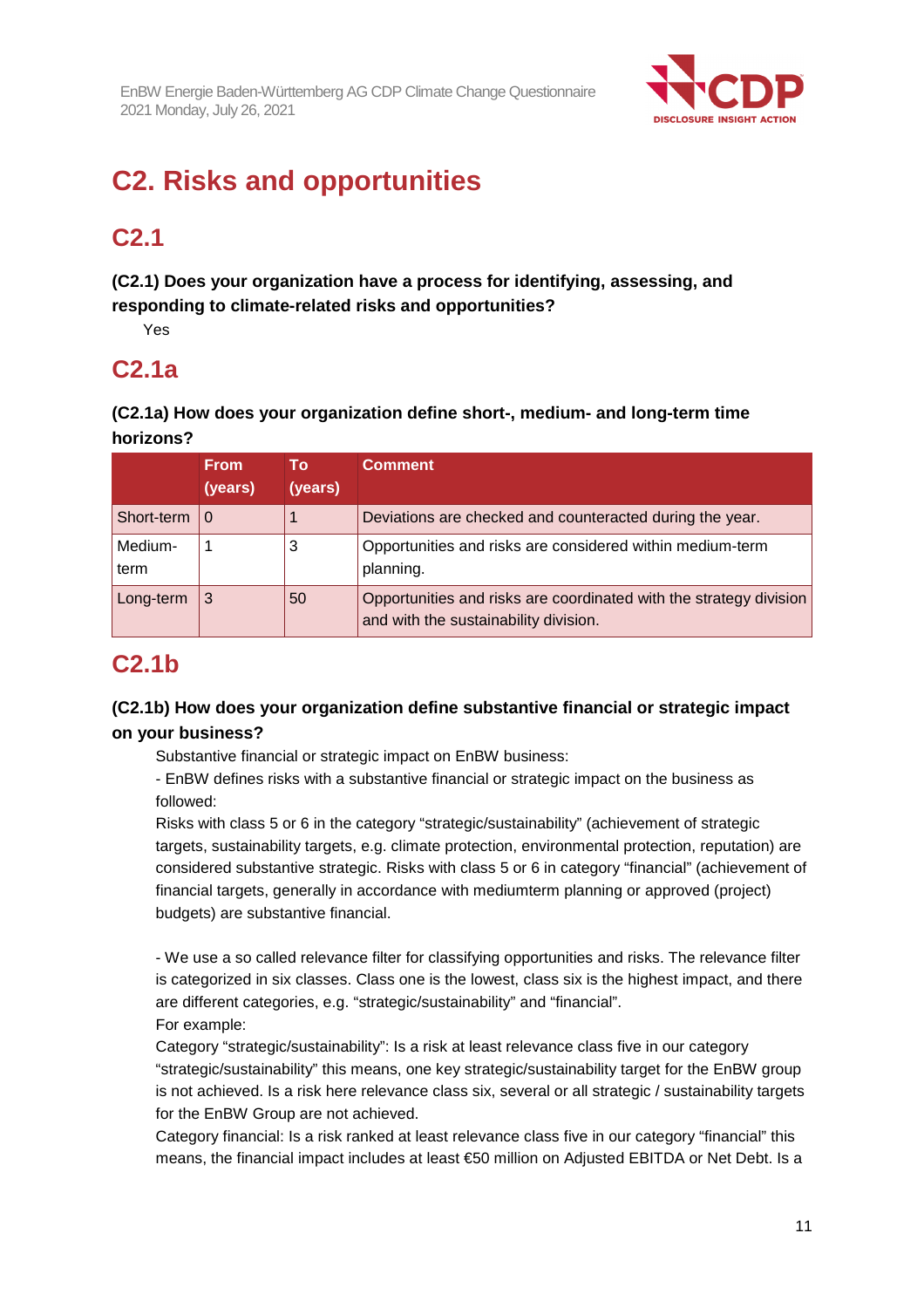

risk here relevance class 6 this means the financial impact includes at least €250 million on Adjusted EBITDA or Net Debt.

- In order to identify and categorize opportunities and risks, the opportunity and risk map that is well-known throughout the Group is utilized. The risk map is used to explicitly consider possible opportunities and risks that affect the sustainable orientation of our company. As well as focusing on the fulfillment of the requirements for a non-financial declaration, the recommendations of the Task Force on Climate-related Financial Disclosures are also taken into account.

- As a rule, a financial opportunity/risk assessment takes place within the medium-term planning. Because the opportunities and risks in the sustainability area generally have a significantly longer period of consideration, the financial effects of these opportunities and risks can also be significantly higher and substantially relevant. The financial values stated in the CDP report are generally annual financial impact figures. EnBW describes in this rating significant opportunities and risks, which include strategic and/or financial impacts.

## **C2.2**

**(C2.2) Describe your process(es) for identifying, assessing and responding to climaterelated risks and opportunities.** 

## **Value chain stage(s) covered**

Direct operations Upstream Downstream

#### **Risk management process**

Integrated into multi-disciplinary company-wide risk management process

#### **Frequency of assessment**

More than once a year

#### **Time horizon(s) covered**

Short-term Medium-term Long-term

## **Description of process**

Integrated opportunity/risk management system iRM aims, through a holistic, integrated approach, to effectively and efficiently identify, evaluate, manage opportunities/risks and report their position, as well as to ensure appropriateness and functionality of related processes. IRM involves measures for avoiding, reducing or transferring risk through adequate accounting provisions, as well as measures for managing risk tolerance. EnBW defines an opportunity/risk as an event that might cause a potential overattainment/non-attainment of strategic/sustainability, operational, financial and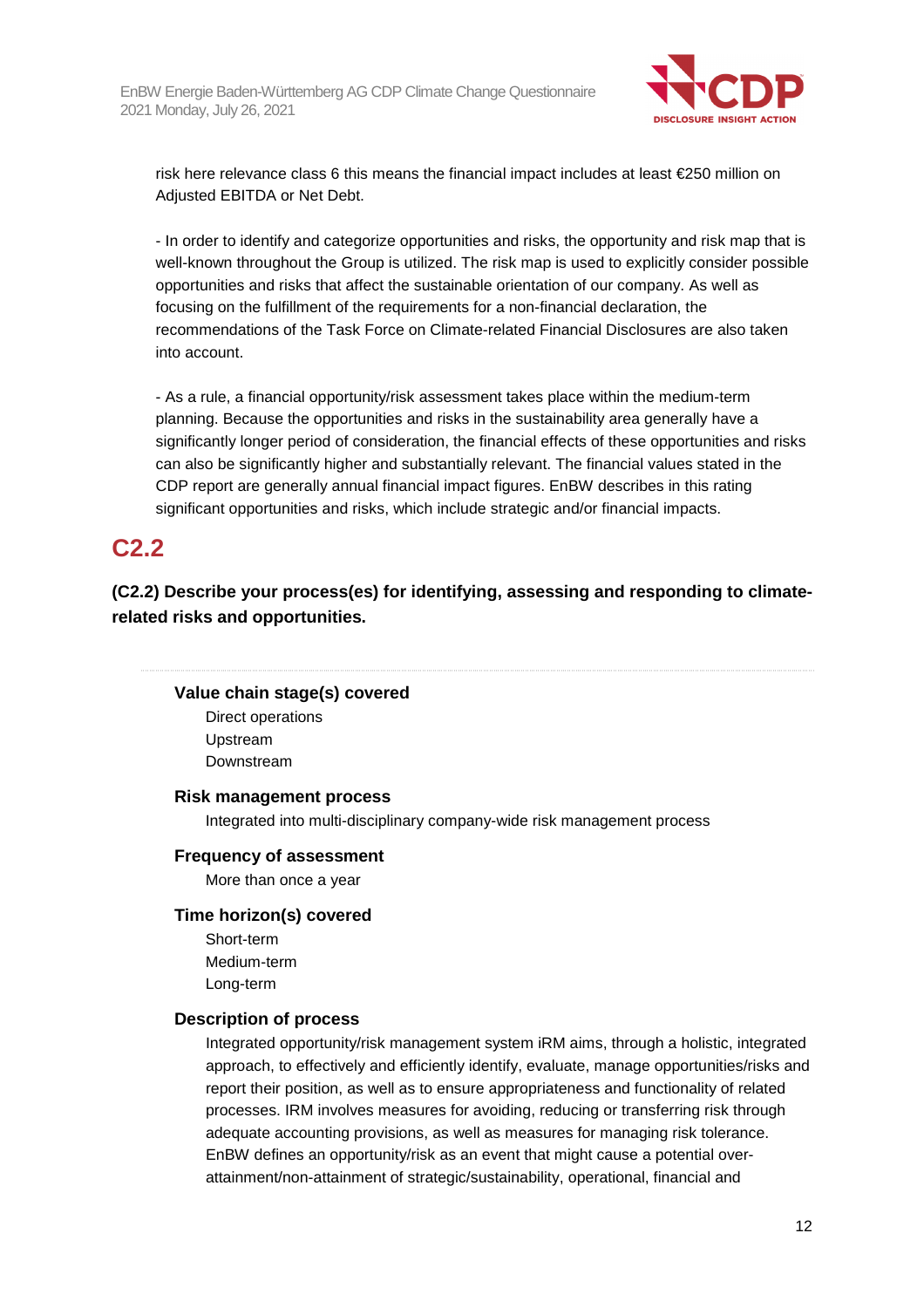

compliance goals in the future.

Our process used to determine which risks/opportunities could have a substantive financial or strategic impact consists of 2 steps plus response:

- 1) Identification process: In order to identify and categorise opportunities/risks, an opportunity and risk map that is anchored throughout the group is utilised. The map explicitly considers possible opportunities/risks that affect the sustainable orientation of EnBW. Local risk managers hold discussions with the group-wide specialist departments within quarterly risk surveys. The surveys focuses on questions relating to climate protection and sustainability. In this context, issues identified by our local risk management, e.g. environmental protection, are also specifically addressed. The risks are then reported to the management board and supervisory board. The risks get qualified by specific parameters like description, cause, effect, sustainability impact, measures for risk reduction, financial key figures, etc. The risks get quantified by probability scenarios and financial risk bandwidths by scenario method. With the quantification of risks the board decides which risks are substantial. Additionally we see annual workshops with departments and business units previously identified as relevant to sustainability as "a specific climate-related risk management process". This represents the expansion of the company-wide risk management process for identifying sustainability opportunities/ risks. In general we follow the TCFD-rationale.

- 2) Assessement process: For purposes of evaluation, all opportunities/risks are firstly assessed with help of the iRM relevance filter. Risks are defined as substantive to our business if following conditions are fulfilled:

- financial impact of at least € 50 million

- likelihood of occurrence > 50 % (after risk mitigation measures are taken)

- period of consideration: within the next three years. In case of any significant changes, a special report is immediately issued. Those opportunities or risks relevant to the group report on opportunities and risks are generally evaluated in relation to the current planning period using quantitative methods (e.g. scenario techniques and distribution functions) for the purpose of stochastic modelling. Any possible effects on the adjusted EBITDA, the adjusted EBIT and the r debt repayment potential are considered. Alongside these financial effects, opportunities and risks can also have impacts on other key performance indicators, which are discussed with those responsible in specialist areas. In addition, opportunities and risks with a significant strategic impact are still taken into account in the process.

- Responding: Potential measures are already dealt with in the two steps presented. Prioritised measures relating to the main opportunities/ risks are implemented by the responsible and qualified departments and accompanied and monitored by the risk managers.

#### Case study of physical risk:

Impairment of electricity grid operations and thus of supply reliability due to increasing weather extremes (for example storms, thunderstorms, heavy rain, flooding): a) Situation: EnBW subsidiary Netze BW operates high, medium and low voltage grids in Baden-Württemberg and is thus responsible for the continuous supply of electricity to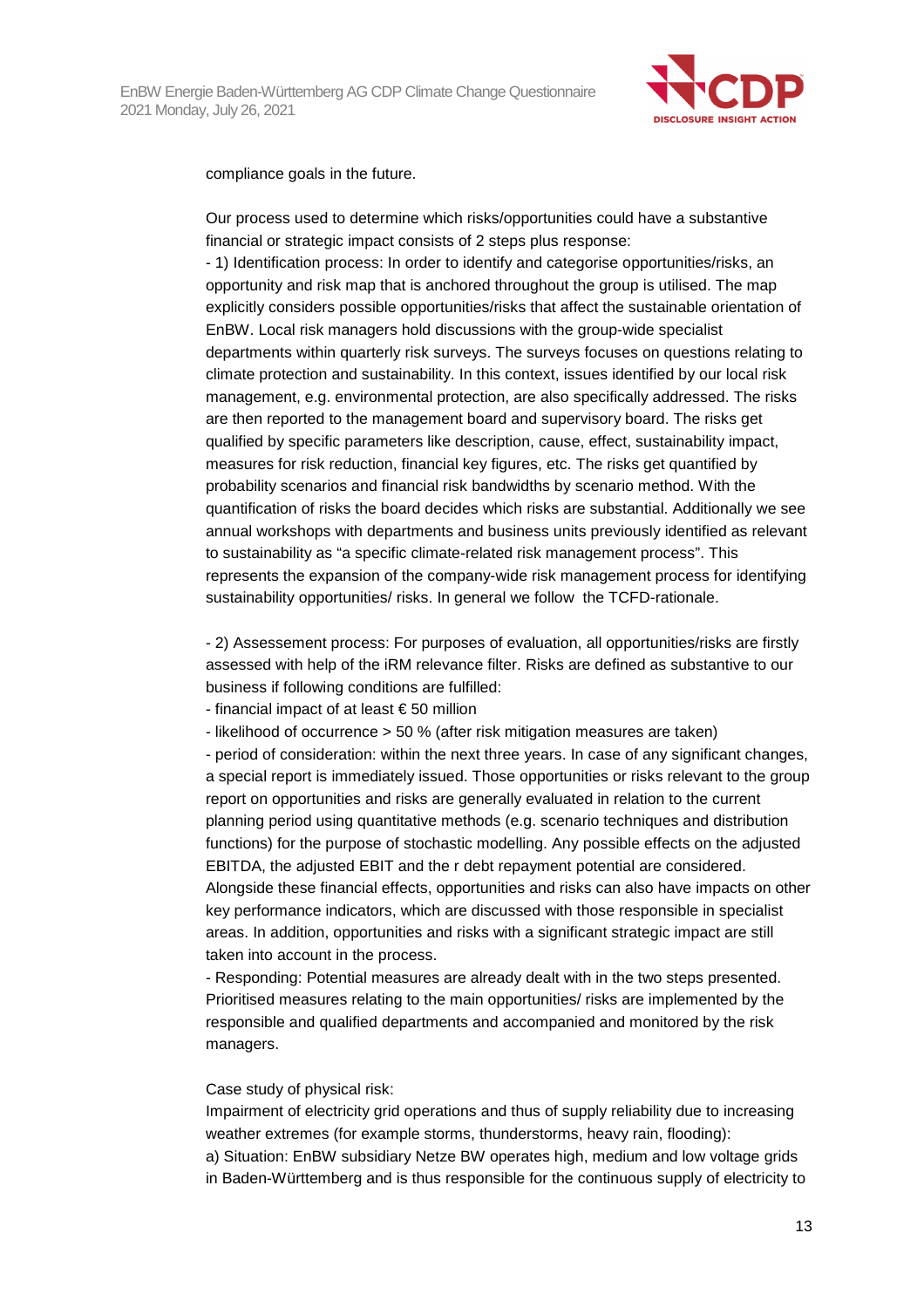

companies and citizens. EnBW risk manager responsible for Netze BW, together with the Netze BW risk manager, have identified and analysed the risk of weather extremes increasing and leading to disruptions in grid operations. The risk is being handled in accordance with the risk management process.

b) Task: Development of measures to reduce the negative impact of extreme weather on continuous grid operations by specialised departments in coordination with risk management. Implementation of measures. If disruptions occur, measures are required to restore electricity supply as quickly as possible.

c) Action - examples of measures taken:

- Grid operation: Regular checking of stability of the wooden electricity masts in the medium and low-voltage range; If necessary, proactive replacement of old wooden electricity masts with new, more robust electricity masts; Increased track maintenance (e.g. cutting back).

- Grid development: Consideration of increasing weather extremes in grid development (e.g. location of transformer stations), so that as little damage as possible is caused to operating equipment.

- Grid disruption: Continuous improvement of the processes for disruption and creation of electricity supply (competences and know-how). d) Result:

- By taking weather extremes into account in grid development and grid expansion, the electricity grid becomes more robust and less vulnerable to faults.

- Regular maintenances of the electricity grid reduce the susceptibility to disruptions.

- Disruption operations are more effective and efficient due to standardised and optimised processes.

- Success of the measures is checked by the specialist departments and risk management.

Case study of transitional risk:

Increasing sustainability expectations on utilities, thus EnBW announced a climate neutrality target:

a) Situation: Climate protection by companies has continued to gain importance among stakeholders - politicians, customers and the capital market - in recent years. The energy sector causes CO2 emissions. The capital market and investors expect EnBW to set a climate neutrality target.

This expectation has been identified, analysed and evaluated by the Risk Management, Sustainability and Investor Relations departments, among others.

b) Task: Develop a climate neutrality target for EnBW including measures for implementation. The capital market, investors expect EnBW to be able to demonstrate a transparent plan for climate neutrality. This task was added to the risk management process.

c) Action: A team consisting of various EnBW departments under the leadership of the Energy Economics and Strategy department and Sustainability has developed a package of measures and the climate neutrality target. Risk management accompanied this process.

d) Result: The climate neutrality target for 2035, including measures to ensure that the target is achieved, was published in October 2020. In accordance with the risk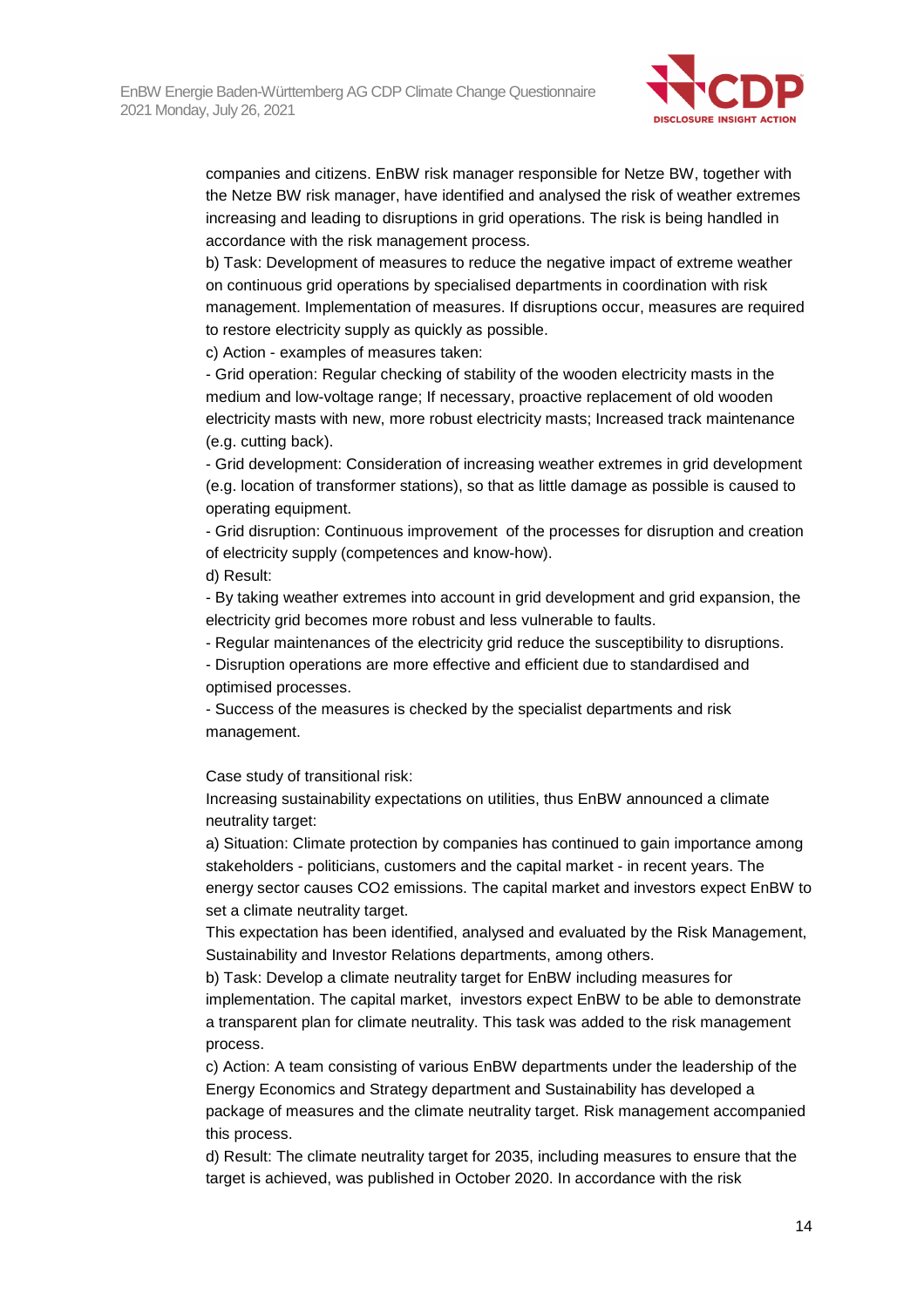

management process, the implementation of the measures is regularly reviewed by the risk manager.

## **C2.2a**

## **(C2.2a) Which risk types are considered in your organization's climate-related risk assessments?**

|                        | <b>Relevance</b>                | <b>Please explain</b>                                                                                                                                                                                                                                                                                                                                                                                                                                                                                                                                                                                                                         |
|------------------------|---------------------------------|-----------------------------------------------------------------------------------------------------------------------------------------------------------------------------------------------------------------------------------------------------------------------------------------------------------------------------------------------------------------------------------------------------------------------------------------------------------------------------------------------------------------------------------------------------------------------------------------------------------------------------------------------|
|                        | & inclusion                     |                                                                                                                                                                                                                                                                                                                                                                                                                                                                                                                                                                                                                                               |
| Current<br>regulation  | Relevant,<br>always<br>included | Current Regulation is part of the EnBW opportunity and risk map (risk<br>type).                                                                                                                                                                                                                                                                                                                                                                                                                                                                                                                                                               |
|                        |                                 | Relevance:<br>The energy industry is one of the most heavily regulated economic<br>sectors along the entire value chain. Specifications come from EU,<br>federal and state levels.<br>The trend to influence the development and future of energy policy and<br>thus the energy industry through legislation and regulation remains<br>unbroken. The fields of generation (conventional and renewable), grids,<br>e-mobility and broadband expansion are particularly affected.<br>International framework conditions continue to play an increasingly<br>important role.                                                                     |
|                        |                                 | Example:<br>Expansion of renewable onshore energies in Germany:<br>For EnBW, there are risks in the expansion of onshore wind energy as<br>a result of approval and auction procedures. Uncertainties in current<br>legislative processes (e.g. area tenders, distance rules) but also court<br>rulings and legal proceedings due to citizens' initiatives lead and have<br>led to planning uncertainties in the expansion of onshore wind energy.<br>In particular, the distance regulations for the construction of onshore<br>wind turbines reduce potential projects and increase the risk of a lack of<br>expansion of renewable energy. |
| Emerging<br>regulation | Relevant,<br>always<br>included | Emerging regulation is part of the EnBW opportunity and risk map (risk<br>type).<br>Relevance:                                                                                                                                                                                                                                                                                                                                                                                                                                                                                                                                                |
|                        |                                 | EnBW central risk management and sustainability identified, that new<br>reporting requirements associated with the EU taxonomy have the<br>potential to significantly increase the informative value of non-financial<br>reporting by establishing a link between financial and non-financial<br>topics for the first time. They will be relevant for the capital market to<br>fulfil its own reporting obligations and require early and intensive<br>consideration in the reporting companies. The first-time reporting<br>obligation will start relatively early after the adoption of the taxonomy                                        |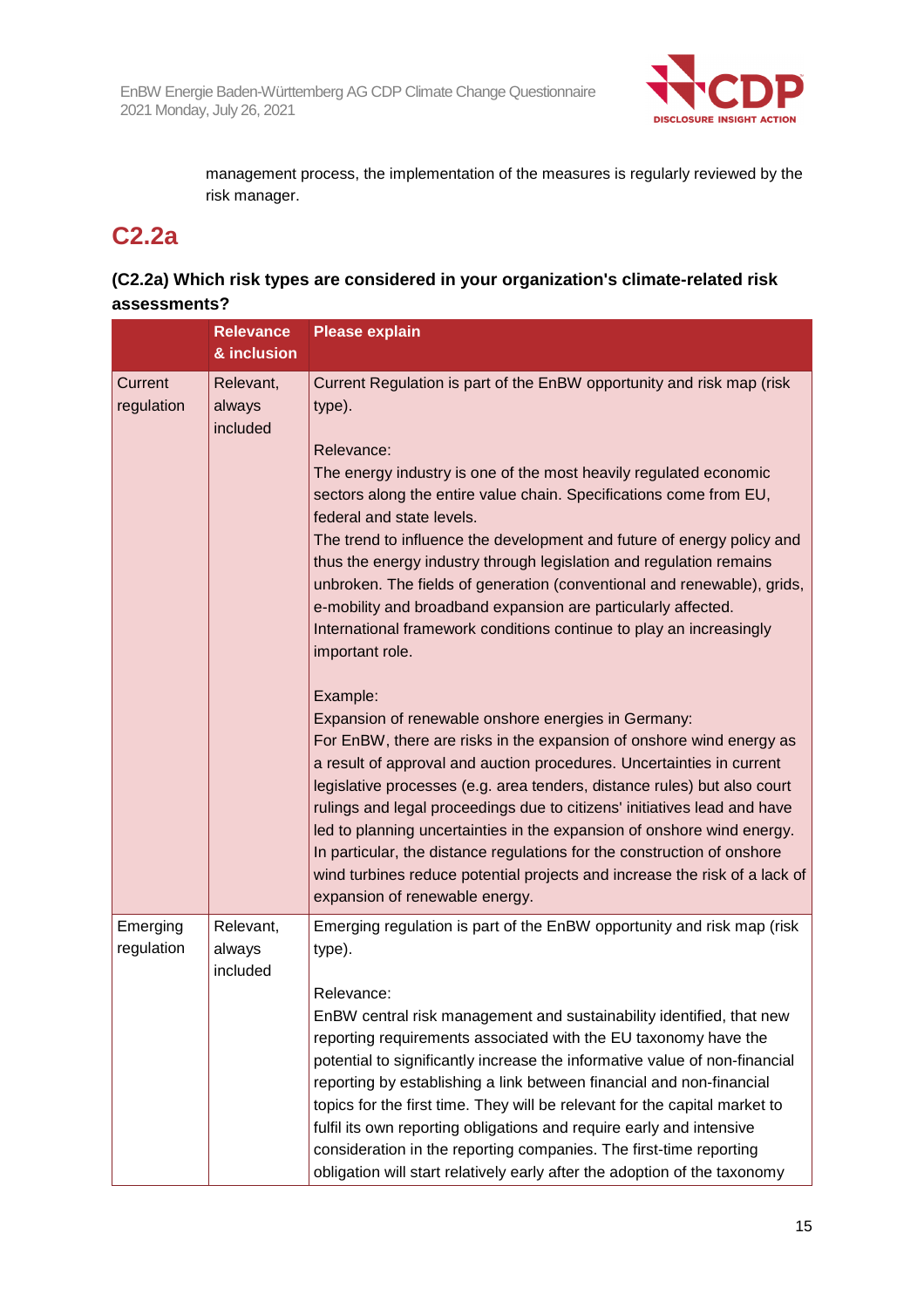

|            |           | regulation in June 2020, from 1 January 2022. The required criteria are  |
|------------|-----------|--------------------------------------------------------------------------|
|            |           | partly open for interpretation, and some are not yet finalised.          |
|            |           |                                                                          |
|            |           | Example:                                                                 |
|            |           | Companies that are obliged to report non-financially (§§ 289b et seq.,   |
|            |           | 315b et seq. HGB) are required for the first time under the EU           |
|            |           | Taxonomy Regulation for the year 2021 to disclose information on         |
|            |           | "environmentally sustainable" revenues, investments (capex) and          |
|            |           | operating expenses (opex).                                               |
|            |           | EnBW has to prepare for the implementation of the taxonomy reporting     |
|            |           | obligations at an early stage. In this context, it must also be examined |
|            |           | which investments will fulfil the criteria of environmental/ climate     |
|            |           |                                                                          |
|            |           | protection in the future.                                                |
|            |           | EnBW has in accordance with the central risk manager already carried     |
|            |           | out a project on the implementation of the taxonomy - and published a    |
|            |           | case study on the EU Sustainable Finance Taxonomy (March 2021). A        |
|            |           | follow-up project is currently in progress.                              |
|            |           | With the internal projects on the implementation of the EU taxonomy,     |
|            |           | competences are being built up and initial experience gained. Previous   |
|            |           | reporting and also potential future investments at EnBW are being        |
|            |           | considered as part of the projects. The EnBW risk manager                |
|            |           | accompanies the process.                                                 |
| Technology | Relevant, | Technology is part of the EnBW opportunity and risk map (risk type).     |
|            | always    |                                                                          |
|            | included  | Relevance:                                                               |
|            |           | In addition to the regulatory provisions, the succesful economic         |
|            |           | operation of plants in the energy sector depends largely on the maturity |
|            |           | and functionality of the technology used. It is therefore important to   |
|            |           | observe, accompany and ideally even participate in technological         |
|            |           | developments. In the context of the energy transition/Energiewende,      |
|            |           | this applies in particular to developments in the field of renewable     |
|            |           | energy and in the topic electromobility.                                 |
|            |           |                                                                          |
|            |           | Example:                                                                 |
|            |           | The economic viability or profitability of the EnBW He Dreiht offshore   |
|            |           | wind farm project (900 MW) has been planned on the assumption that       |
|            |           | wind turbines will be available by the time the project is realized      |
|            |           | (Commissioning planned 2025), which will provide the technological       |
|            |           | generation capacities assumed at the time of the tender (e. g. high      |
|            |           | installed output of each wind turbine). If at that time the wind turbine |
|            |           | technology is not available as planned, this could lead to project       |
|            |           |                                                                          |
|            |           | cancellation due to lack of economic viability.                          |
|            |           |                                                                          |
|            |           | The development of the technological progress of the wind turbines       |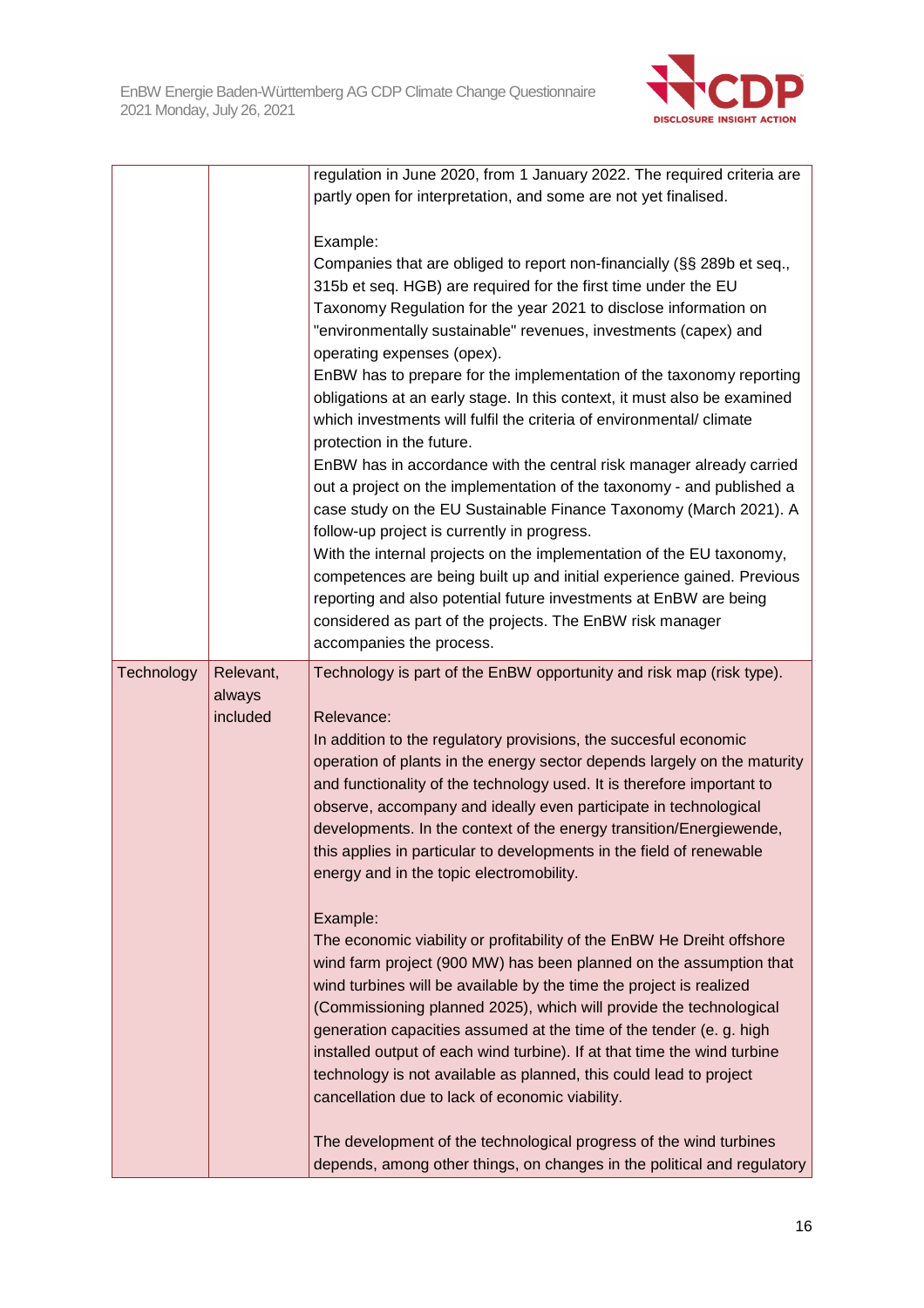

|               |                                 | framework conditions, the price and supply situation on the<br>manufacturer market for offshore components and services, negative<br>deviations from the planned electricity prices, as well as permit-related<br>or site-related causes. A low level of maturity and functionality could<br>have an negative impact on the EnBW performance indicator adjusted<br>EBITDA.                                                                                                                                                                                                                                                                                                                                                                                                                                                                                                                                                                                                                                                                                                                                                                                                                                   |
|---------------|---------------------------------|--------------------------------------------------------------------------------------------------------------------------------------------------------------------------------------------------------------------------------------------------------------------------------------------------------------------------------------------------------------------------------------------------------------------------------------------------------------------------------------------------------------------------------------------------------------------------------------------------------------------------------------------------------------------------------------------------------------------------------------------------------------------------------------------------------------------------------------------------------------------------------------------------------------------------------------------------------------------------------------------------------------------------------------------------------------------------------------------------------------------------------------------------------------------------------------------------------------|
| Legal         | Relevant,<br>always<br>included | Legal is part of the EnBW opportunity and risk map (risk type).<br>Relevance:<br>Legal issues are of particular importance due to a large number of legal<br>conditions in the energy sector. In addition to the regulatory<br>requirements, which must be complied with, the expansion of the<br>sustainable energy mix (renewable energies) plays an important role.<br>For example, the expansion of wind and solar plants influences the lives<br>of citizens and is increasingly becoming a matter of public interest and<br>thus a risk for legal issues.<br>Example:                                                                                                                                                                                                                                                                                                                                                                                                                                                                                                                                                                                                                                  |
|               |                                 | Due to various citizens' initiatives and environmental associations, there<br>is an increased risk for EnBW of lawsuits against the planning and<br>construction of new onshore wind farms in Germany.<br>EnBW is also planning a significant expansion of photovoltaic plants.<br>Here, too, there is a risk of legal proceedings being brought by<br>stakeholders in the context of approval or construction.                                                                                                                                                                                                                                                                                                                                                                                                                                                                                                                                                                                                                                                                                                                                                                                              |
| <b>Market</b> | Relevant,<br>always<br>included | Market is part of the EnBW opportunity and risk map (risk type).<br>Relevance:<br>Market environment: There is a risk that the continued tense market-<br>and competitive situation (transformation of the energy sector;<br>digitalization; sustainability etc.) for all companies in the electricity, gas<br>and energy solutions business could have a negative effect on the own<br>customer base, sales volumes and price levels. In addition, companies<br>must adapt to changes in customer needs and contribute to climate<br>protection.<br>Examples:<br>- In energy trading, EnBW carries the risk that market developments or<br>demand may change due to changes in demand for sustainable<br>products, or that social and technological trends may not be correctly<br>assessed or recognized at an early stage. The consequence would be<br>that new products/services are not developed in line with the market or<br>existing products are no longer competitive.<br>- There is a high level of competition in the commodity business (B2C).<br>Relevant criteria for potential customers are not only price but also<br>sustainability and climate protection. One risk is not anticipating |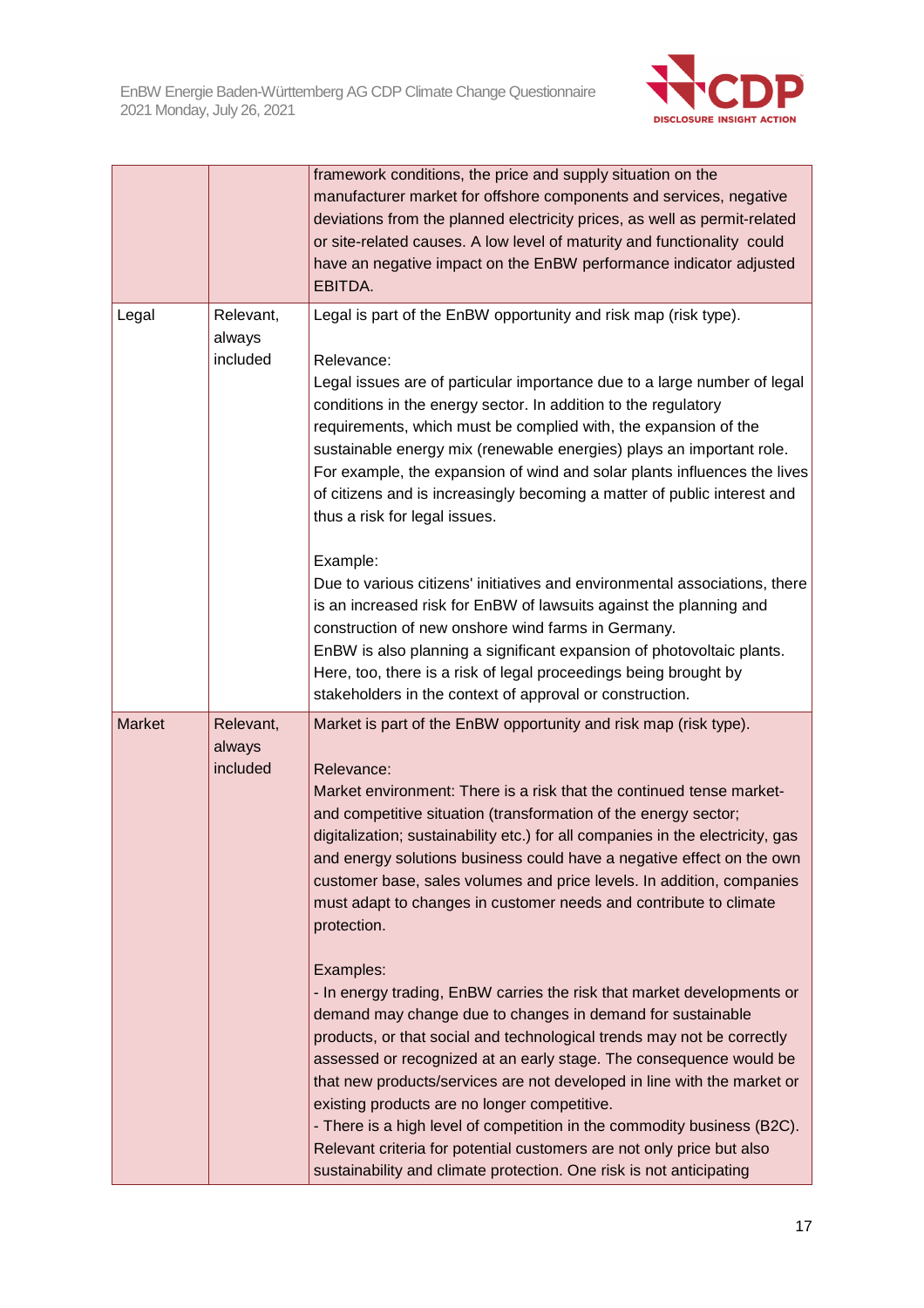

|                   |                                 | customer needs correctly. EnBW wants to meet customer needs in the<br>best possible way.                                                                                                                                                                                                                                                                                                                                                                                                                                                                                                                                                                                                                                                                                                                                                                                                                                                                                                                                                                                                                                                                                                                                                                                                                                                                                                                                                                                                                                                                                                                                                                                                                                                                                                                                                                                                                                                                 |
|-------------------|---------------------------------|----------------------------------------------------------------------------------------------------------------------------------------------------------------------------------------------------------------------------------------------------------------------------------------------------------------------------------------------------------------------------------------------------------------------------------------------------------------------------------------------------------------------------------------------------------------------------------------------------------------------------------------------------------------------------------------------------------------------------------------------------------------------------------------------------------------------------------------------------------------------------------------------------------------------------------------------------------------------------------------------------------------------------------------------------------------------------------------------------------------------------------------------------------------------------------------------------------------------------------------------------------------------------------------------------------------------------------------------------------------------------------------------------------------------------------------------------------------------------------------------------------------------------------------------------------------------------------------------------------------------------------------------------------------------------------------------------------------------------------------------------------------------------------------------------------------------------------------------------------------------------------------------------------------------------------------------------------|
| Reputation        | Relevant,<br>always<br>included | Reputation is part of the EnBW opportunity and risk map (risk type).<br>Relevance:<br>A strong reputation is an important factor for the sustainable success of<br>a company. The good social reputation of a company reflects the trust<br>placed by the general public and relevant stakeholders in the competent<br>and responsible actions of a company.<br>EnBW assumes the responsibilities for the economy and society and<br>aspires to be a driver of the Energiewende. In the process, we want to<br>gain social acceptance and improve our reputation. A good reputation<br>signals the willingness of society and its different stakeholder groups to<br>cooperate with and invest in the company.<br>We aim to continuously improve our reputation. The Reputation Index is<br>a Top KPI of EnBW. Reputation is regularly measured through surveys.<br>Internal measures are taken based on the results.<br>Example - expansion EnBW wind onshore:<br>An important part of the EnBW strategy 2025 is the expansion of<br>renewable energies with wind onshore. With increasing expansion of<br>such wind onshore parks the risk increases that citizens get a negative<br>view on EnBW, because onshore parks could negatively affect the<br>landscape.<br>This can lead to a loss of reputation due to negative reporting, citizens'<br>initiatives etc. and thus have a negative impact on the sustainable<br>success of the company and projects. The lack of objective or<br>subjective acceptance for individual project developments - local,<br>regional or national - leads to cost increases due to possible expert<br>opinions or a deterioration in efficiency due to possible official<br>requirements.<br>The risk therefore remains that certain EnBW projects cannot be<br>implemented as planned for reputational reasons. This could have a<br>financially unspecified impact on the performance indicator Adj.<br>EBIDTA. |
| Acute<br>physical | Relevant,<br>always<br>included | "Acute physical" is part of the EnBW opportunity and risk map (risk<br>type).<br>Relevance:<br>Electricity grids are used to supply companies and citizens with energy.<br>Utility companies that are in the grid business strive to achieve the<br>highest possible reliability of supply.<br>The increasing number of weather extremes (floods, strong winds, high<br>temperatures) due to climate change risk the high level of supply<br>reliability. Disruptions to grid operations can occur due to weather                                                                                                                                                                                                                                                                                                                                                                                                                                                                                                                                                                                                                                                                                                                                                                                                                                                                                                                                                                                                                                                                                                                                                                                                                                                                                                                                                                                                                                        |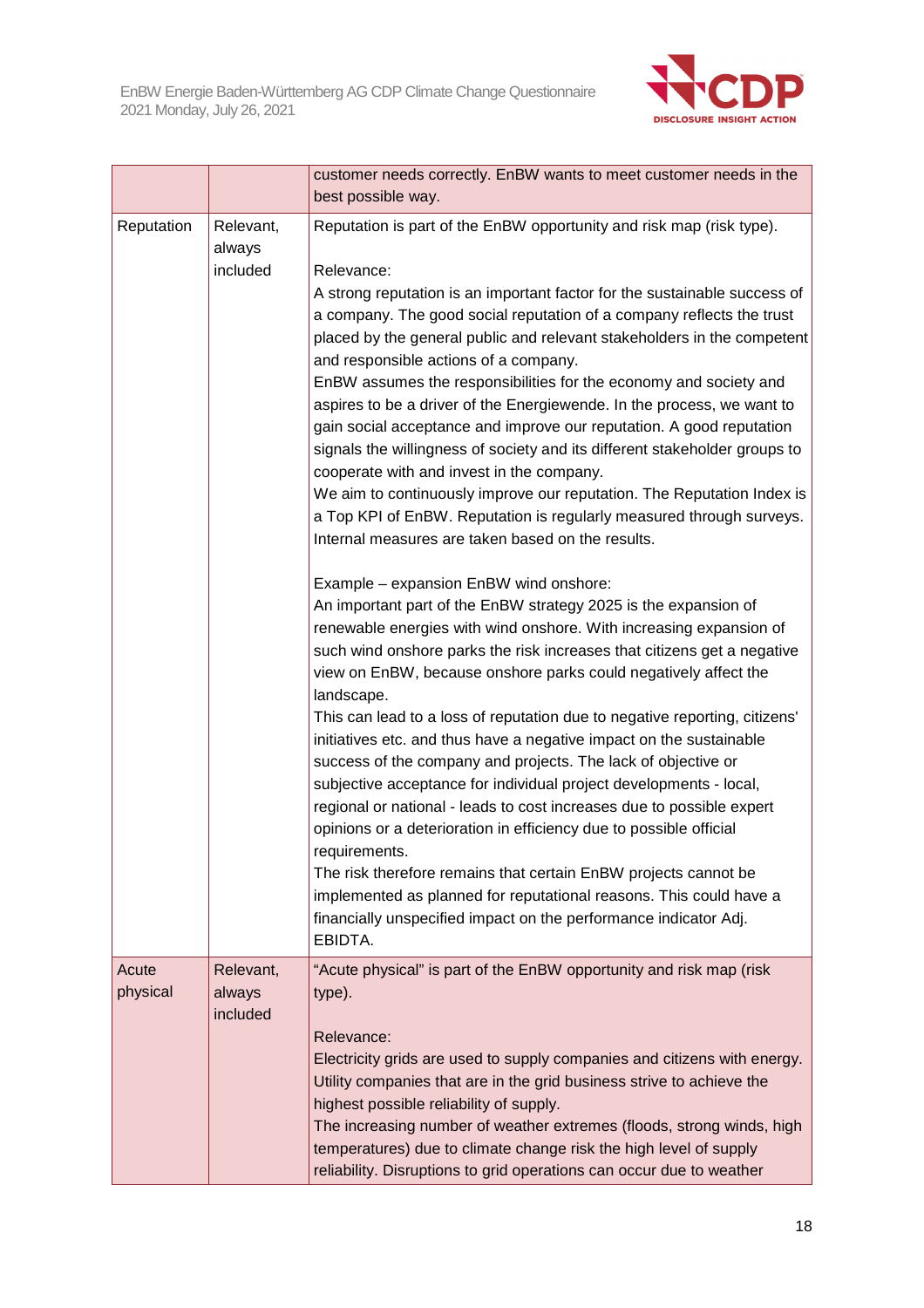

|                     |                                 | extremes. With climate change progressing, this risk is increasing -<br>countermeasures are needed.                                                                                                                                                                                                                                                                                                                                                                                                                                                                                                                                                                                                                                                                                                                                                                                                                                                                                                               |
|---------------------|---------------------------------|-------------------------------------------------------------------------------------------------------------------------------------------------------------------------------------------------------------------------------------------------------------------------------------------------------------------------------------------------------------------------------------------------------------------------------------------------------------------------------------------------------------------------------------------------------------------------------------------------------------------------------------------------------------------------------------------------------------------------------------------------------------------------------------------------------------------------------------------------------------------------------------------------------------------------------------------------------------------------------------------------------------------|
|                     |                                 | Example - Impairment of electricity grid operations and thus reliability of<br>supply caused by increasing weather extremes:<br>The EnBW subsidiary Netze BW operates high, medium and low<br>voltage grids in Baden-Württemberg and is thus responsible for the<br>continuous supply of electricity to companies and citizens.<br>Weather extremes - for example storms, thunderstorms, heavy rain,<br>floods - are continuously increasing due to climate change and lead to<br>disruptions in grid operations. Interruptions in electricity supply may<br>occur.<br>Disruptions in the electricity grid cause high costs and lead to<br>stakeholder dissatisfaction. If disruptions in grid operations occur,<br>standardised measures should be taken to restore power supply as<br>quickly as possible.<br>In accordance with Netze BW and the risk management of Netze BW<br>and EnBW, increasing weather extremes are for example taken into<br>account as a measure in grid development and construction. |
| Chronic<br>physical | Relevant,<br>always<br>included | "Chronic physical" is part of the EnBW opportunity and risk map (risk<br>type).<br>Relevance:<br>Energy utilities faces potential risks due to the ongoing and future<br>process of climate change (increasing temperatures). The output from<br>thermal power plants that must be cooled could possibly be impacted<br>by temperature limits on discharged water. If the inflow of water is<br>extremely low, the engine / power plant which need water for cooling or<br>running may have to be switched off due to danger of lack of water. As<br>this is below the permissible engine throughput. In case of switch off,<br>the plant can not produce any power. This leads to a lower production<br>and as a result of this to a lower revenue.<br>Example - EnBW thermal power plant (hard coal):                                                                                                                                                                                                           |
|                     |                                 | Power generation with thermal power plants (for example hard coal)<br>requires a cooling system for the production facilities. There is a<br>comprehensive concept for the functioning of this cooling system. The<br>resource water is used for cooling. At the hard coal power plant of<br>$EnBW - for example Karlsruhe, RDK 8 - water is taken from the river$<br>river "Rhein". With regard to the cooling process, two conditions must<br>be fulfilled: There must be sufficient water in the rivers (water level) and<br>the water temperature must not exceed a specified temperature<br>(maximum cooling water temperature). If a condition is not met because<br>of high temparature and no rain, this can lead to power limitations,                                                                                                                                                                                                                                                                   |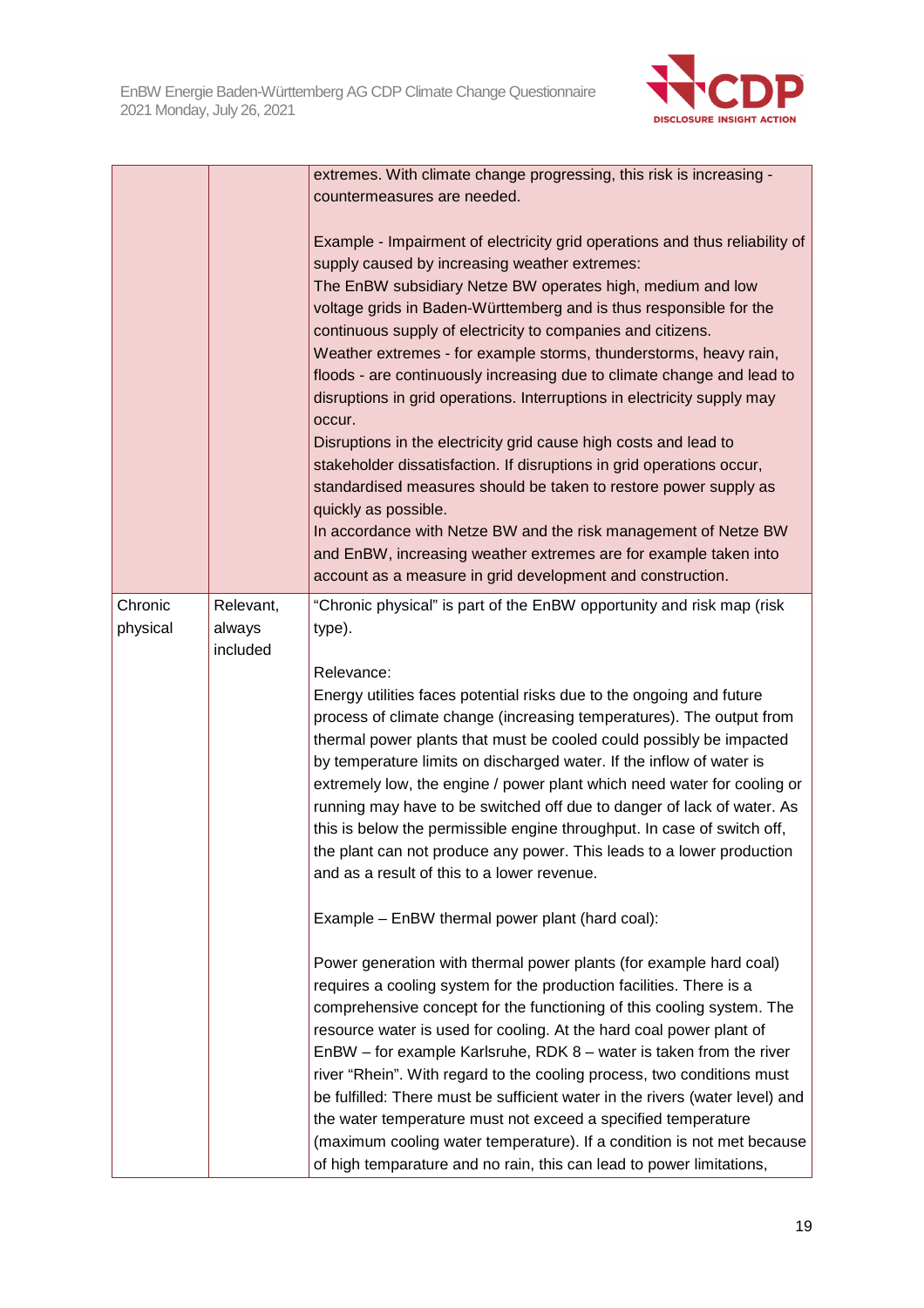

| interruptions in power generation or shutdown of the power plant of |
|---------------------------------------------------------------------|
| EnBW. The consequence is a negative impact on the KPI Adj. EBIDTA.  |

## **C2.3**

## **(C2.3) Have you identified any inherent climate-related risks with the potential to have a substantive financial or strategic impact on your business?**

Yes

## **C2.3a**

**(C2.3a) Provide details of risks identified with the potential to have a substantive financial or strategic impact on your business.** 

**Identifier** 

Risk 1

#### **Where in the value chain does the risk driver occur?**

Direct operations

#### **Risk type & Primary climate-related risk driver**

Acute physical

Increased severity and frequency of extreme weather events such as cyclones and floods

## **Primary potential financial impact**

Other, please specify Decreased Adjusted EBITDA due to reduced energy generation

## **Company-specific description**

Fluctuations in energy yield regarding wind offshore/onshore because of increased severity and frequency of extreme weather events such as cyclones, floods or low wind:

We have the specific risk that fluctuations in wind have a direct impact to the operation of our wind parks. Less wind will result in downtime for wind turbines as well as too much wind. Maintenance can also be affected by too much wind or weather extremes, like high tides, and floods. We see an increasing effect of weather extremes due to global acute physical climate changes. Consequences are increasing wind fluctuation. Revenue of our wind portfolio depends on the one hand to the amount of wind and windspeed and on the other hand also on the forecast of the wind speed, because expected downtime can be used for maintenance. Predicting wind amounts and wind speeds become more important, but also difficult, due to climate change.

Example (offshore): A wind power plant starts up from 3 - 5 m/s. It achieves a capacity of 2 MW to 7 MW (depending on technology ) from a wind speed of 13 - 14 m/s . Output is held at constant level by adjusting rotor blades. In partial-load range, rotor speed and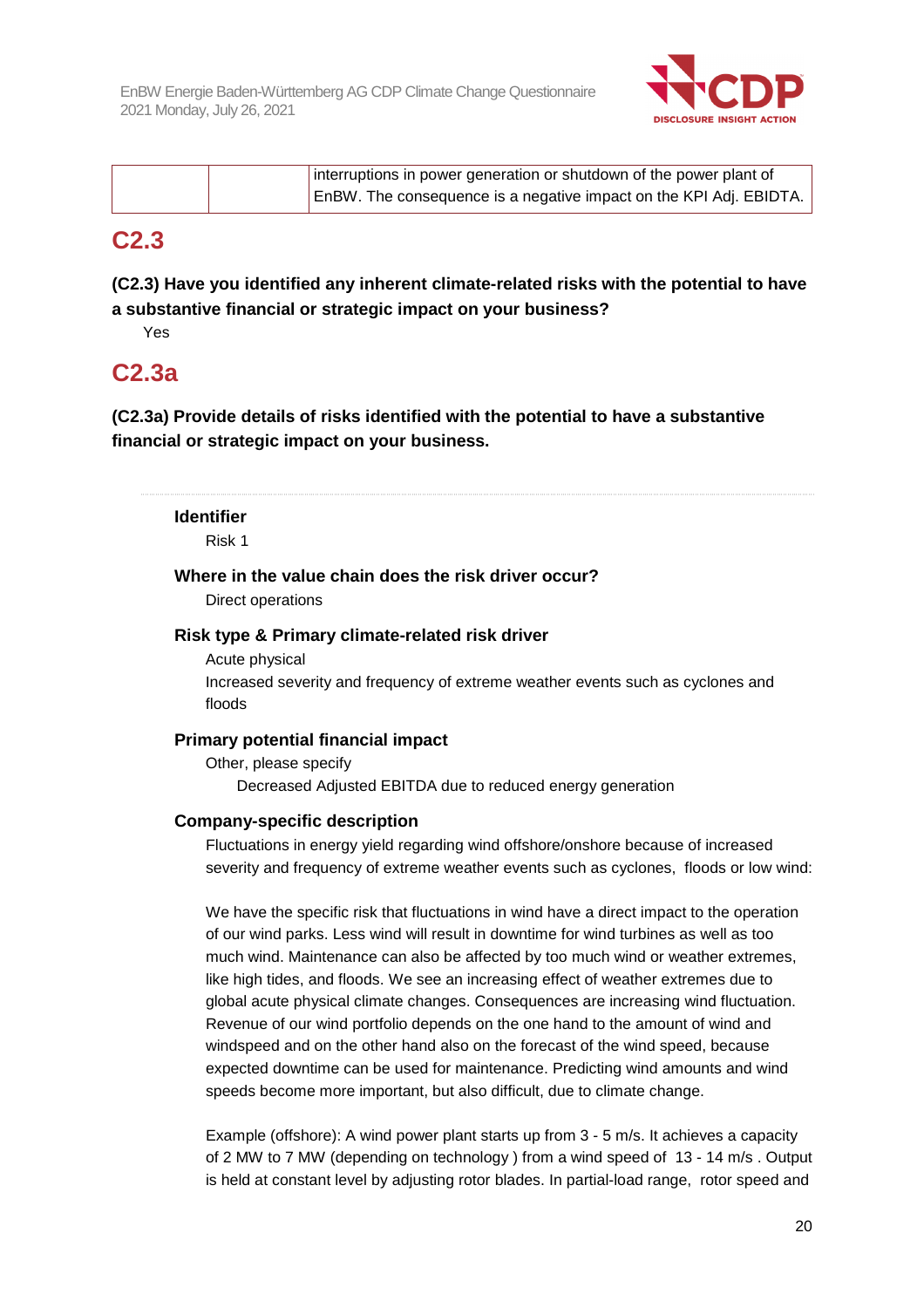

pitch angle of rotor blades is continuously adjusted in order to achieve a maximum level of aerodynamic efficiency. At wind speeds greater than 25 m/s, wind power plant is automatically switched off. If wind speed falls below restart value, safety system is automatically reset. Rotor blades are set to their operating position and turbine is restarted.

#### EnBW offshore wind farms:

EnBW became one of the pioneers of wind energy at sea (offshore) through the first offshore wind farm EnBW Baltic 1 in Germany in the Baltic Sea in 2011. It was then followed by EnBW Baltic 2 in 2015. We thus have 330 MW of installed output in the Baltic Sea. The joint project involving EnBW Hohe See and Albatros provide another 609 MW of clean electricity in North Sea. We are on course for further growth in the North Sea and beyond. We are currently developing our third North Sea wind farm – EnBW He Dreiht (900 mMW).

#### Onshore wind farms:

We operate onshore wind farms not only in Baden-Württemberg, but throughout Germany. By the end of 2020, we had wind turbines with total output of around 561 MW in operation at 49 locations. With a secured project pipeline of over 2200 MW, we continue to focus on expansion. To supplement our core market of Germany, we have expanded our onshore wind energy activities into France and Sweden.

#### **Time horizon**

Short-term

#### **Likelihood**

About as likely as not

## **Magnitude of impact**

Medium

## **Are you able to provide a potential financial impact figure?**

Yes, a single figure estimate

## **Potential financial impact figure (currency)**

10,000,000

## **Potential financial impact figure – minimum (currency)**

## **Potential financial impact figure – maximum (currency)**

## **Explanation of financial impact figure**

The financial potential impact figure is in a short term time horizon on a yearly base and varies through the years – it is minimum €10 million Adjusted EBITDA. Because wind energy is in a strategic long term view, this risk could have a substantive financial and strategic impact on our business.

In order to take these fluctuations into account in our planning, wind reports were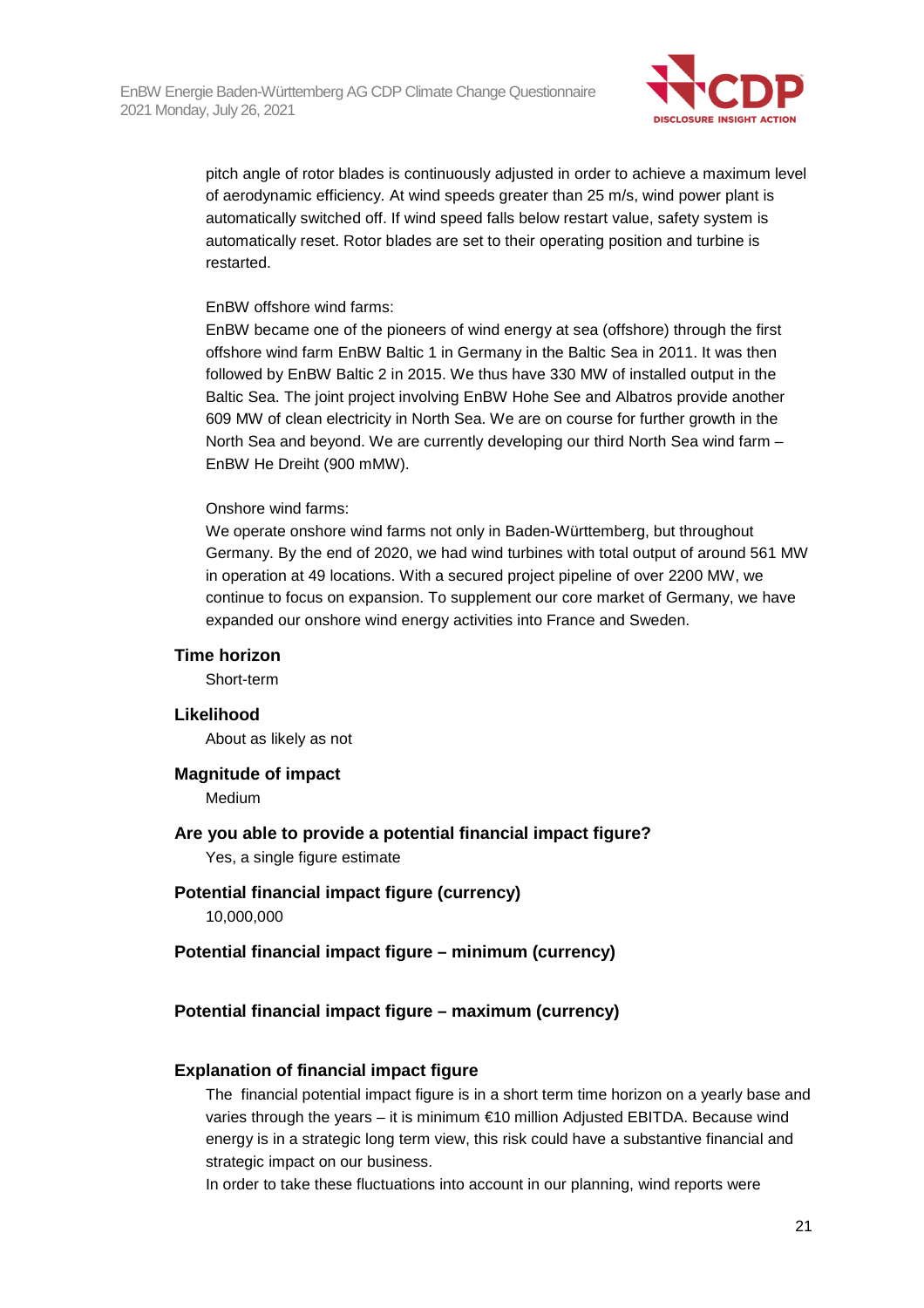

created. Measurement campaigns were carried out up to the end of 2020 to evaluate wind speeds and are being continued in 2021. The potential financial impact figure is taken from the wind reports. The expected value of the respective distribution corresponds to the annual planned value after correction for turbine availability and for electrical losses.

The annual standard deviation consists of a random and a systematic part. The random part corresponds to the scatter caused by the future local wind conditions. The systematic part consists of the components:

- Wind speed basis of the expert opinion (historical wind speeds)
- Current meter error
- Shading calculation
- Characteristic curve of the wind turbines
- Uncertainty of the frequency distribution of the wind speed
- Uncertainty of the hysteresis loss

These fluctuations could have a negative impact in the mid double-digit million euro range on the key performance indicator Adjusted EBITDA. As our wind farm portfolio continues to grow, the variation in the level of risk will increase.

#### **Cost of response to risk**

1

#### **Description of response and explanation of cost calculation**

Business case:

Use of knowledge, experience and technology to optimize service/maintenance of wind power plants by strengthening cooperation between EnBW and subsidiary Connected Wind Services (CWS).

1. Situation: On days with less wind, electricity generation from wind farms is lower than on windy days. Regular maintenance must be carried out at wind turbines - for this purpose respective turbines must also be switched off - in this case no electricity is generated. To ensure highest possible electricity generation, work on wind turbines should be carried out in times of low wind. In addition, maintenance should be carried out in the shortest possible time and the number of maintenance operations should be kept to a minimum. Regular maintenance is required for EnBW offshore/onshore wind farms.

2. Task: An intelligent maintenance strategy shall reduce the time and financial effort and ensure that the plants generate optimal yields. Cooperation and knowledge transfer between EnBW and CWS will therefore be further intensified to achieve process optimization.

3. Action: EnBW carries out maintenance of its wind turbines in cooperation with the subsidiary CWS (50 service-teams,, 30 years experience). CWS does not only carry out maintenance at its own plants, but also offers services to third parties and can therefore continouosly improve its service.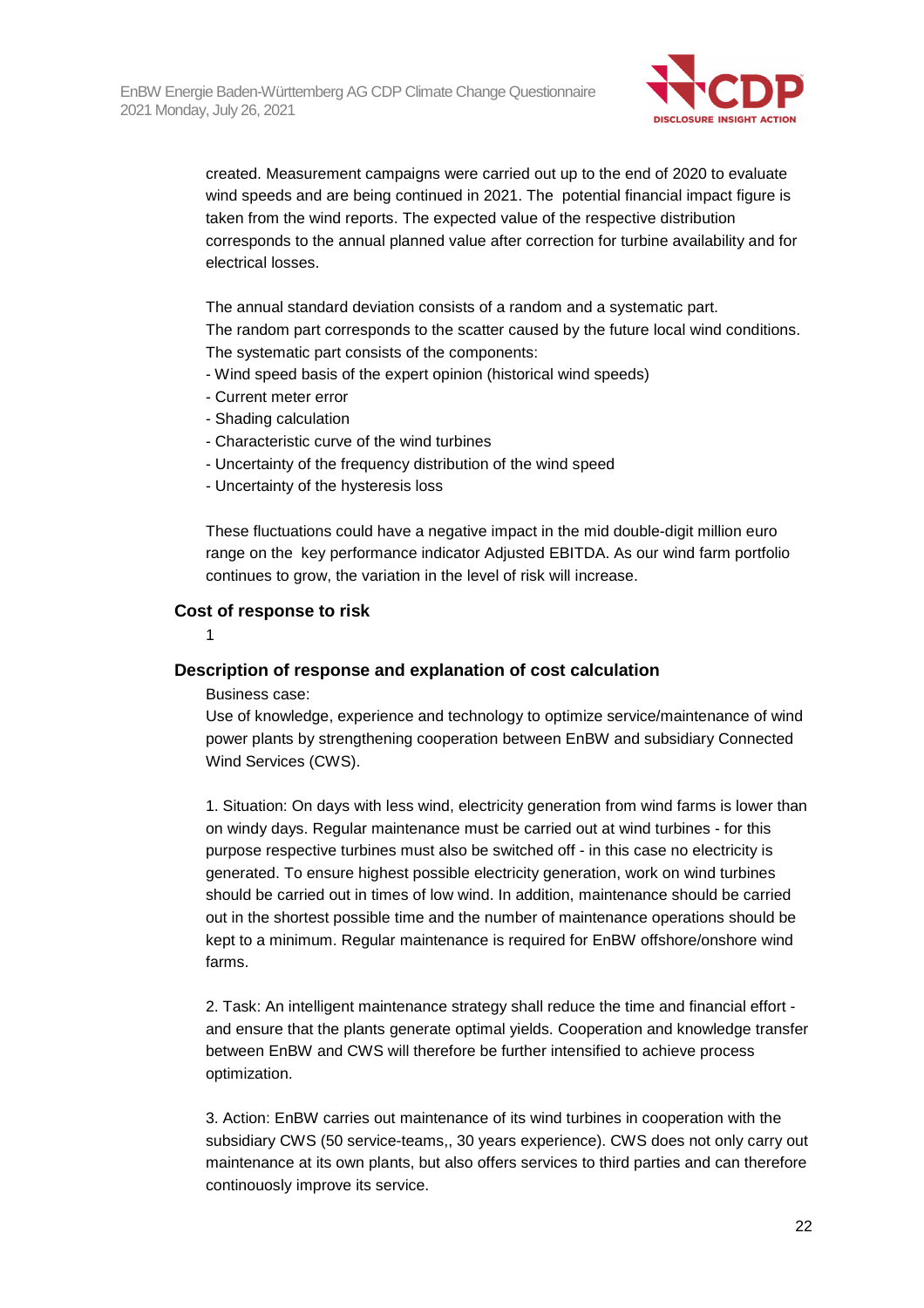

EnBW works intensively on optimising operational management of its own wind farms, thus increasing the rentability :

- Application and use of knowledge, as well as experience of CWS for its own wind power plants

- New concepts: Better weather forecasts for planning maintenance; evaluation of maintenance work; digital documentation in the future

- Technology: in order to be competitive as service provider, EnBW and CWS use innovative technologies

4. Result: Minimal downtime and lower costs; higher flexibility; high level performance; better international wind yields: The knowledge and also the technical equipment for customers is used for the own wind farms.

#### Explanation cocsts:

With acquisition of CWS (2016), EnBW systematically accelerated the expansion of renewable energy business and the acquisition of expertise in the maintenance of wind parks. This reduces risk of wind yield fluctuations and increases rentability of its own plants via optimized maintenance at the right time. We have here synergy effects - for this reason, no additional costs are reported, (we added "1" for cost of response to risk).

#### **Comment**

#### **Identifier**

Risk 2

#### **Where in the value chain does the risk driver occur?**

Upstream

#### **Risk type & Primary climate-related risk driver**

Current regulation

Other, please specify

Risks in approval procedures in the field of wind onshore in germany – the current legal framework allows a variety of intervention options for different stakeholders, what slow down procedures or prevent the realisation.

#### **Primary potential financial impact**

Other, please specify

Decreased Adjusted EBITDA for the operation of wind onshore power plants in Germany because of a lower number of own plants as planned.

#### **Company-specific description**

Risks in approval procedures in the field of wind onshore in germany – the current legal framework allows a variety of intervention options for different stakeholders, what slow down procedures or prevent the realisation: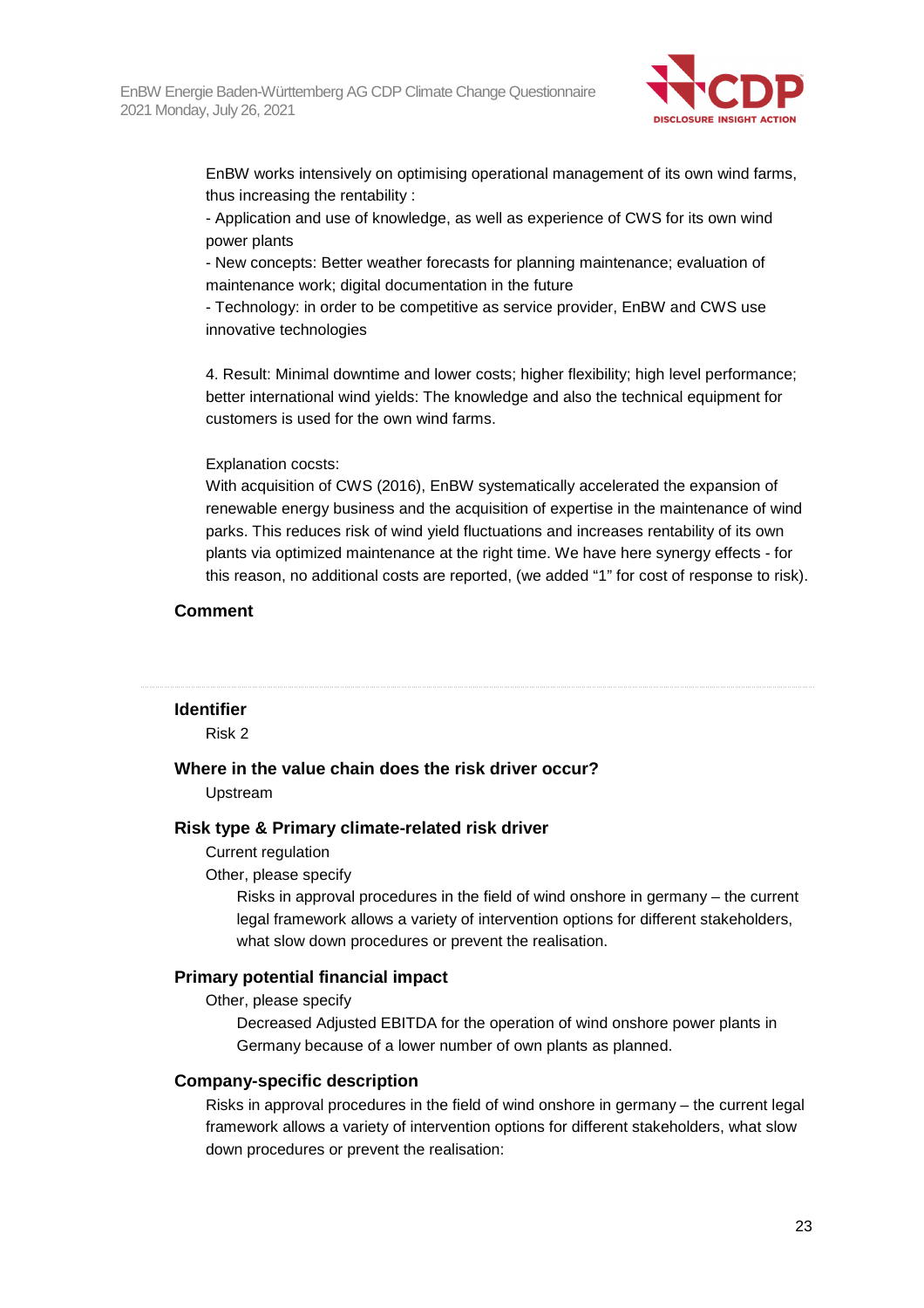

In 2020, 1.431 megawatts (MW) were installed in Germany. It is not enough to meet the climate targets or the industry's growing demand for climate-neutral energy. The EEG 2021, which was passed at the end of 2020, provides for an expansion target for onshore wind energy of 71 gigawatts (GW) by 2030. With reference to the increased EU greenhouse gas reduction target, the Federal Environment Ministry is aiming to increase the expansion target to 95 GW. This makes it all the more necessary to swiftly implement measures for more land and permits.

The provision of land and the approval of projects remain decisive for the necessary significant increase regarding the expansion of wind onshore. The approval process can now take around 70 months in germany, that is far too long.

EnBW operates wind onshore plants not only in Baden-Württemberg, but throughout the whole of Germany. By the end of 2020, we had wind turbines with a total output of around 561 megawatts in operation at 49 locations. With a secured project pipeline of over 2200 MW, we continue to focus on expansion. The generation capacity of our wind power plants (onshore and offshore) is due to increase to 4.0 GW by 2025 (2020: 1927 MW).

EnBW has already had to cancel several planned projects in recent years due to difficulties with approval ((bureaucracy, citizens' initiatives, environmental aspects etc.). One problem with realised projects was that the approval process took significantly longer than originally planned. These general conditions represent a high risk for EnBW and have negative strategic and financial implications.

#### **Time horizon**

Medium-term

#### **Likelihood**

More likely than not

## **Magnitude of impact**

Medium

**Are you able to provide a potential financial impact figure?**  Yes, an estimated range

## **Potential financial impact figure (currency)**

#### **Potential financial impact figure – minimum (currency)**

1

## **Potential financial impact figure – maximum (currency)**

11,750,000

#### **Explanation of financial impact figure**

EnBW had an installed capacity of 3536 MW of renewable energies in operation in 2020 (renewable energies segment only, not identical to the Group's total). This installed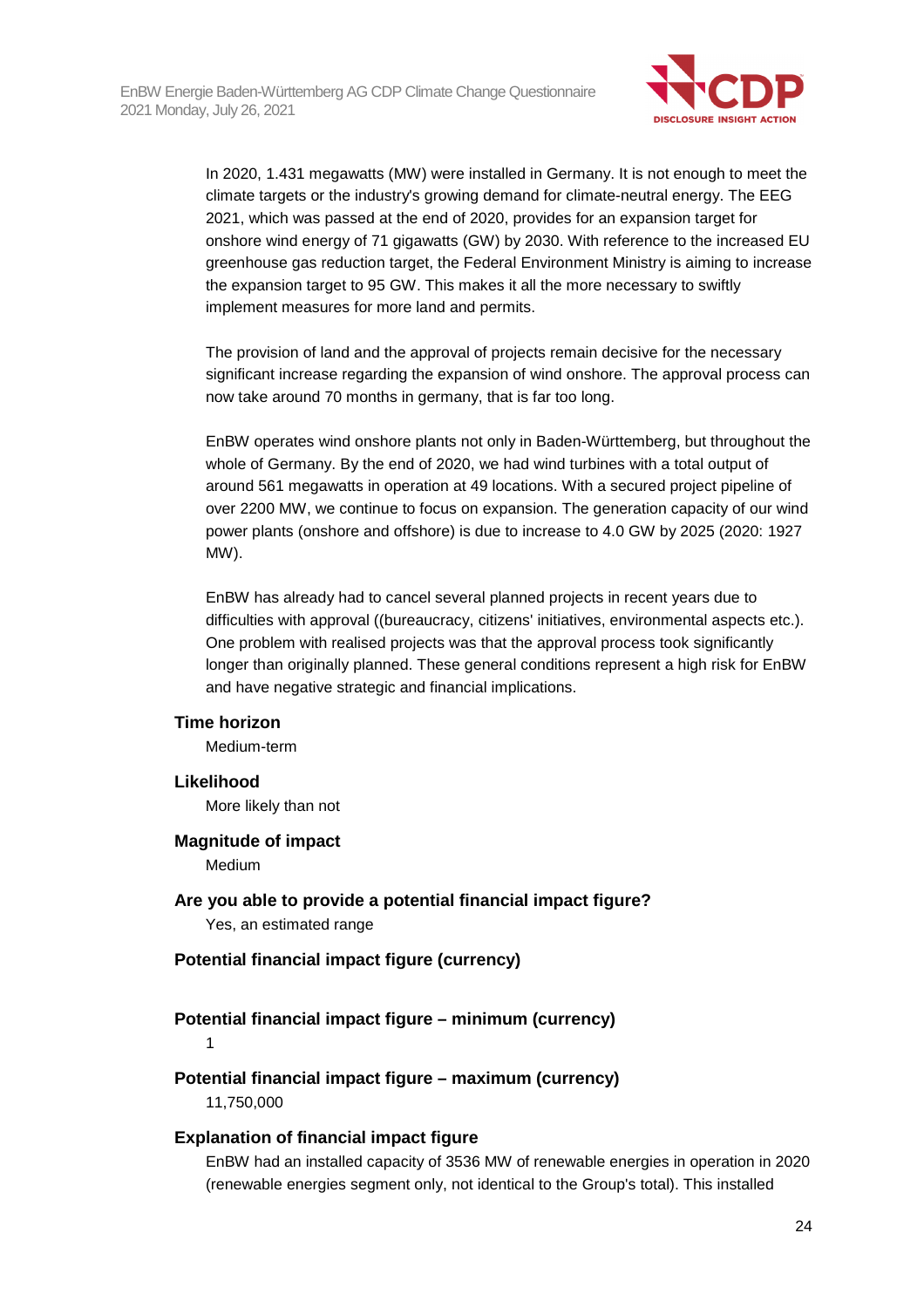

capacity generated 10907 GWh. In the segment renewable energies an Adjusted EBITDA of € 835.6 million was achieved.

Assumption:

- With 1 MW, EnBW generated an average Adjusted EBITDA of approximately € 235000.

- EnBW plans to expand the installed capacity in the wind onshore business from approx. 1000 MW in 2020 to 2000 MW in 2025.

- If one assumes that up to 100 MW less capacity will be built than planned (i.e. 5% less) because of difficulties with the approval process etc. in Germany, this would lead to a maximum annual risk of approximately €11,750,000 Adjusted EBITDA.

#### **Cost of response to risk**

1

## **Description of response and explanation of cost calculation**

Description of response:

1) Situation:

At present, EnBW has projects with a capacity of several hundreds MW in the approval process in Germany. The delays in the restrictive approval practice are known to politicians, but there is a lack of legal implementation. Also, the determination of the distance regulations for onshore wind turbines by the federal states is still pending. Against the background of the decision of the German parliament in the course of the 1000m distance regulation, projects may be dropped from the approval process. As a result, there is a risk that projects of EnBW's secured project pipeline will no longer be approvable and, in addition, the area potential for future acquisitions of approvable areas is decreasing.

2) Task:

We expect that uncertainty about the legal implementation of the planned measures regarding wind onshore will continue to lead to further delays in approval procedures in the future.

In order to achieve our expansion targets, further internationalization will be necessary for EnBW and its expansion projects.

3) Action:

The risk that only limited areas will be available in Germany for the expansion of onshore wind in the future is reduced by global projects. EnBW is therefore driving forward its internationalization in other countries - including construction and operation . For example, acquisition of Valeco in June 2019 continues to be an important step in our strategy of selective internationalization in the field of renewable energies. EnBW regularly reviews developments regarding wind onshore in european countries and beyond. Market and competitor analyses are made for this purpose. 4) Result:

EnBW operates onshore wind farms in various countries in order to reduce its dependence on Germany. The number of wind farms outside Germany has increased steadily in recent years - further expansion is planned.

Examples for wind onshore projects in different countries:

- Turkey: 146 MW Saros wind farm (anticipated commissioning date: 2021).

- Sweden: Onshore wind energy 108 MW in operation. 12,6 MW under construction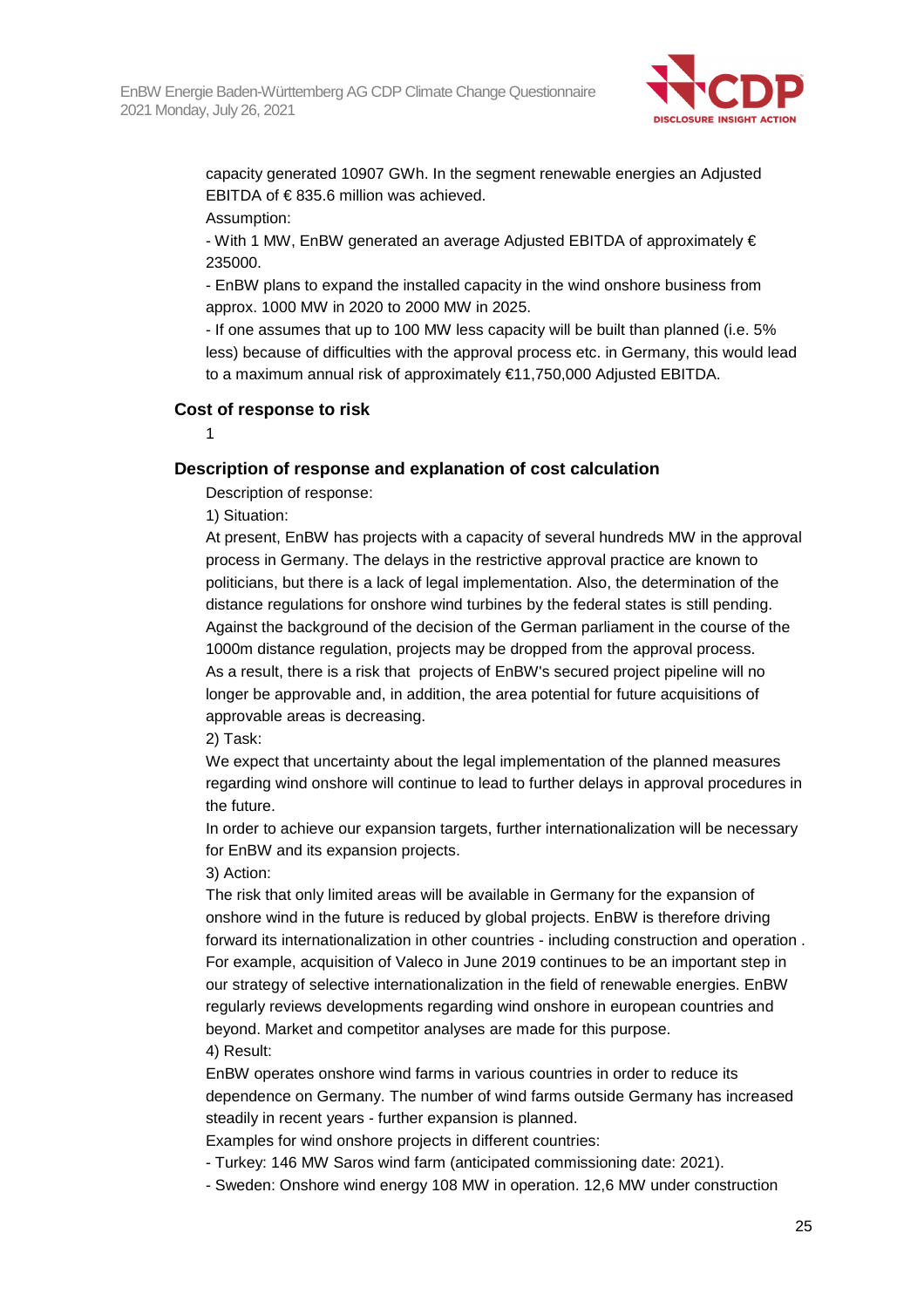

(operation date: 2021).

- France: EnBW is growing on the french market with Valeco – 410 MW onshore wind energy.

### Cost explanation:

i. A cost calculation ("1") to reduce the risk cannot be given in this rating because of competitive reasons, as the international expansion of our onshore volume is also related to confidential M&A projects . We are active in tenders for wind farm projects worldwide.

## **Comment**

## **Identifier**

Risk 3

#### **Where in the value chain does the risk driver occur?**

Direct operations

#### **Risk type & Primary climate-related risk driver**

#### Acute physical

Increased severity and frequency of extreme weather events such as cyclones and floods

## **Primary potential financial impact**

Other, please specify Decreased Adjusted EBITDA due to reduced energy generation.

## **Company-specific description**

Risk of reduced energy generation with run-of-river power plants because of extreme weather (low water, floods etc.):

Run-of-river power plants are an important component of EnBW's Renewable Energies segment. As a result of global acute physical climate changes we are facing and reporting the risk of lack of water for the operation of our hydropower plants in general.

More frequent extreme weather conditions leading to highly fluctuating water levels could have a negative impact especially on the operation of power plants and thus the reliability of supply. Both a lack of or also an abundance of water leads to significantly lower electricity generation of our hydropower plants. While the lack of water means a direct operational downtime, the abundance of water leads to the effect that the absorption capacity of the turbine is exceeded, the excess water flows unused into the tailwater and the rising water level there reduces the falling height and with that the performance.

Run-of-river power plants are usually built on rivers with a slight gradient but large flow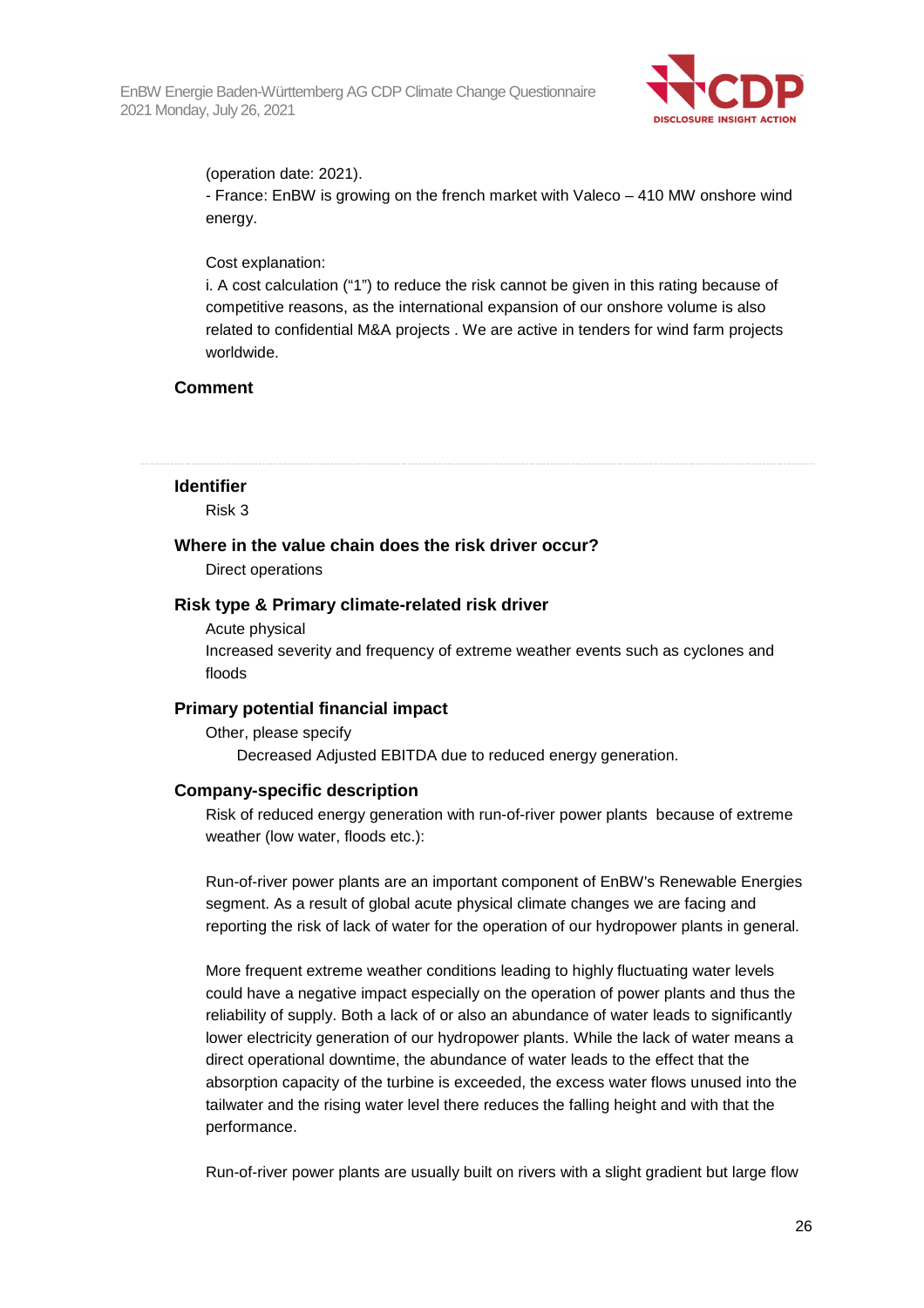

rates, usually following the same pattern: A weir with several lockable gates can dam the river water. To produce electricity, the water from this reservoir is fed through turbines. These in turn drive generators in the engine house. Control devices in front of the impeller ensure that the optimum amount of water is directed onto the impeller blades. A screen in front of the water inlet protects the turbines from twigs, branches, and refuse.

EnBW has an electrical output of 1007 MW (2020) with run-of-river power plants. In 2020, 5137 GWh were generated with run-of-river power plants, and 5342 GWh in 2019.

#### **Time horizon**

Short-term

**Likelihood**  More likely than not

## **Magnitude of impact**

Medium

## **Are you able to provide a potential financial impact figure?**

Yes, an estimated range

## **Potential financial impact figure (currency)**

**Potential financial impact figure – minimum (currency)**  1

## **Potential financial impact figure – maximum (currency)**

15,300,000

## **Explanation of financial impact figure**

EnBW had an installed capacity of 3536 MW of renewable energies in operation in 2020 (renewable energies segment only, not identical to the Group's total). This installed capacity generated 10907 GWh. In the segment renewable energies an Adjusted EBITDA of  $\in$  835.6 million was achieved.

#### Assumption:

- With 10907 GWh, an Adjusted EBITDA of € 835.6 million was generated. It follows that with 1 GWh approximately € 76500 Adjusted EBITDA was generated.

- If one assumes that up to 200 GWh less generation will be generated because of extreme weather (i.e. around 4% less than in 2019) - this would lead to a maximum annual risk of around € 15,300,000 Adjusted EBITDA.

## **Cost of response to risk**

1,700,000,000

## **Description of response and explanation of cost calculation**

Description of response:

Business Case A: Diversification of generation Portfolio – expansion of wind and solar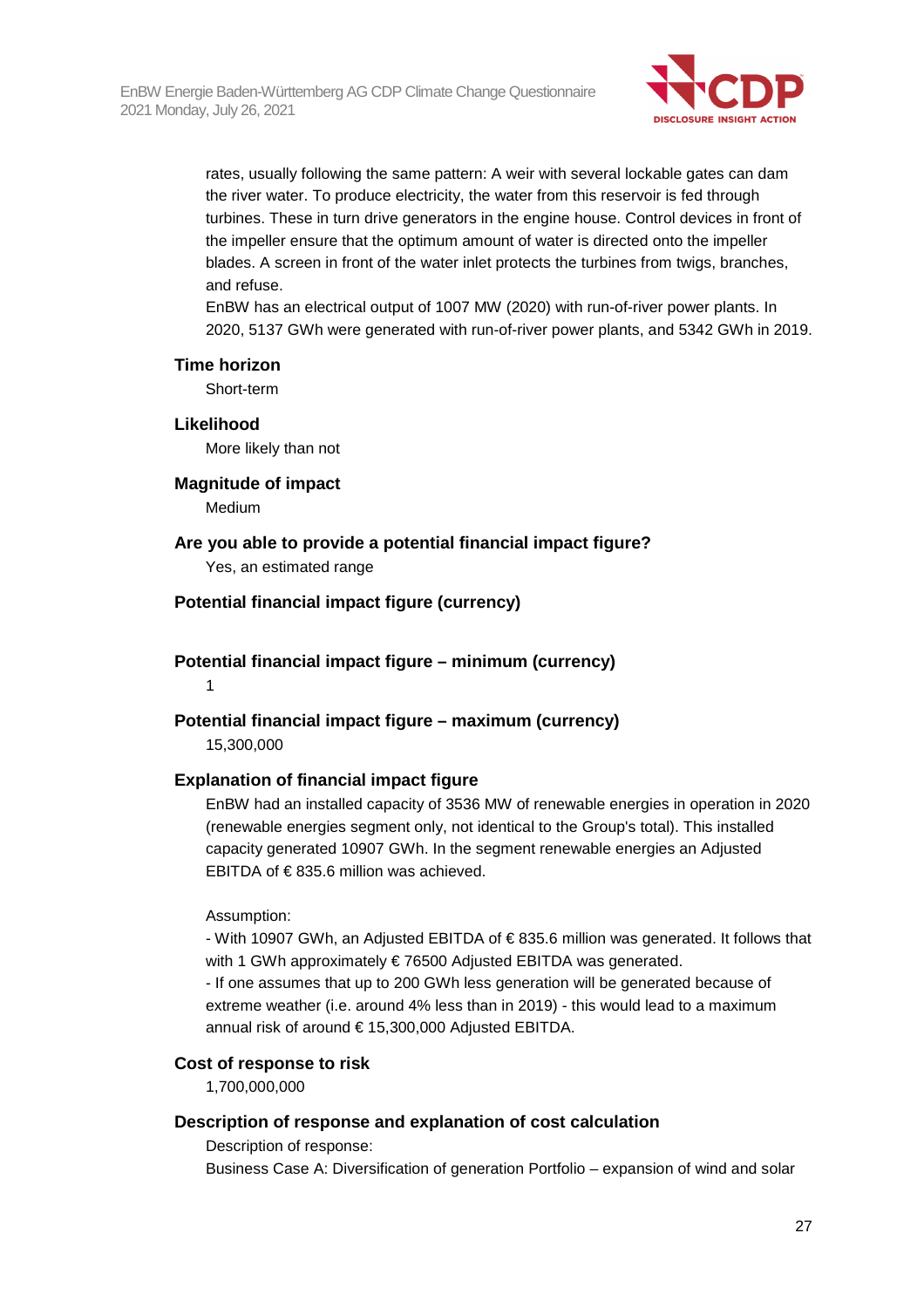

#### power

#### 1. Situation:

EnBW has a high electrical output from run-of-river power plants (1007 MW in 2020). The share of run-of-river power plants in the generation portfolio (installed output) is over 8 %. This generation technology is dependent on climatic conditions - extreme weather (low water, floods) can lead to less energy being generated.

#### 2. Task:

The dependence on run-of-river power plants is being reduced by investing in other generation technologies. For example, the installed capacity of solar power plants is significantly lower than that of run-of-river power plants (EnBW, 2020). EnBW is focusing on the further expansion of renewable energies, particularly wind and solar.The task is to steadily expand wind and solar power over the next few years (portfolio diversification).

#### 3. Action:

- Significant event in 2020: Construction and partial commissioning of the Weesow-Willmersdorf solar park with a capacity of 187 MWp without EEG funding - Investment of around €1.7 billion for the expansion of renewable energies is planned for the period 2021 to 2023. For example investment is planned photovoltaic parks (including the two solar parks Gottesgabe and Alttrebbin, each with a capacity of around 150 MWp, by the end of 2021) from our comprehensive project pipeline.

## 4. Result:

- With expansion of solar and wind energy, we achieve greater diversification of the generation portfolio and reduce negative effects of low, high water.

- With investments in solar power plants, the difference regarding installed capacity between solar power plants and run-of-river power plants will be steadily reduced.

## Cost Calculation:

Investment of around €1.7 billion for the expansion of renewable energies is planned for the period 2021 to 2023, which corresponds to 20% of the gross investment. The planned investment in renewable energies includes funds for the realization of further offshore wind farms, such as our EnBW He Dreiht wind farm in the German North Sea, and for further offshore projects in Great Britain. In addition, investment is planned for the construction of onshore wind farms to achieve a total capacity of 1,500 MW at home and abroad by 2023 and for photovoltaic parks (including the two solar parks Gottesgabe and Alttrebbin, each with a capacity of around 150 MWp, by the end of 2021) from our comprehensive project pipeline.

## **Comment**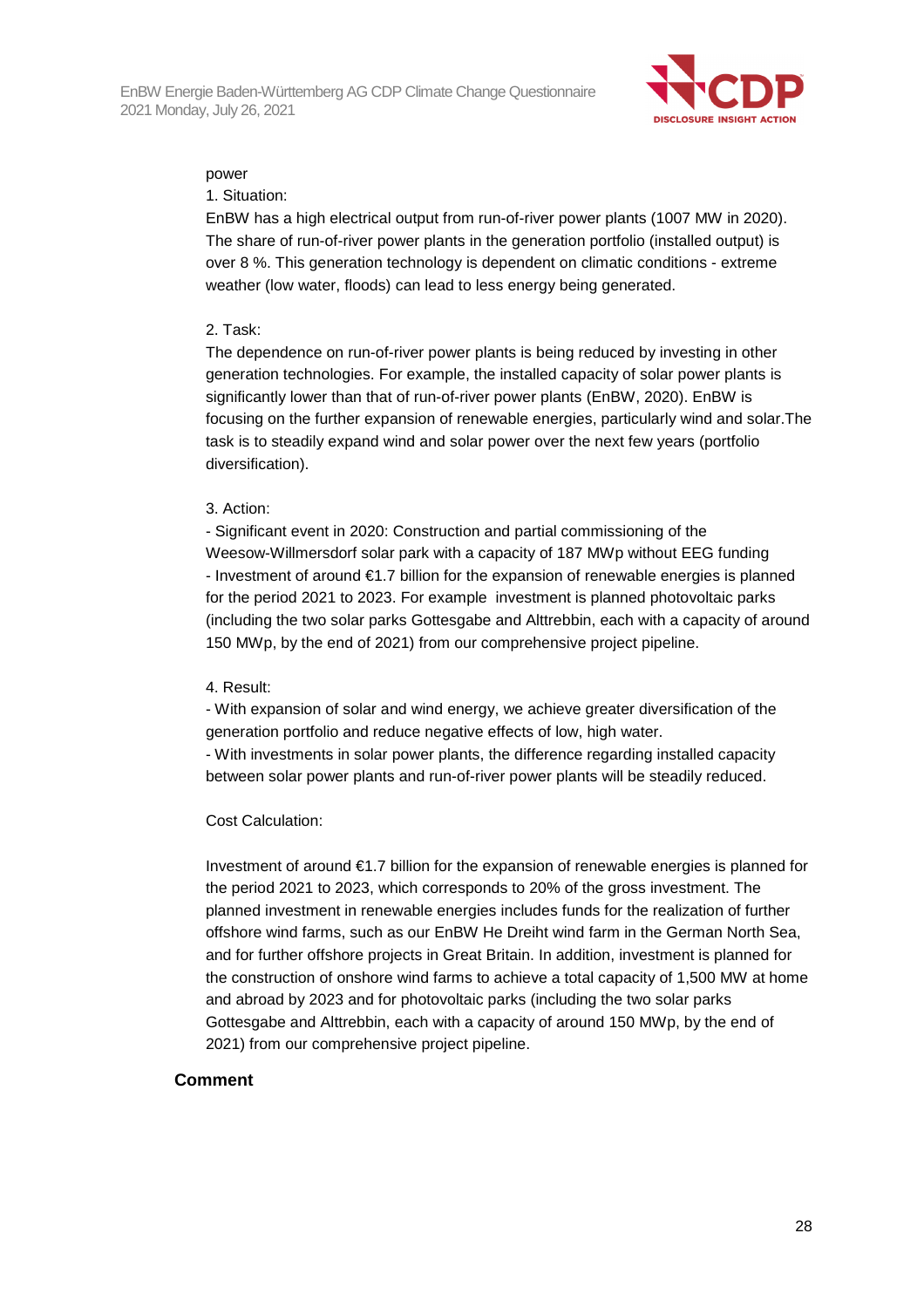

## **C2.4**

**(C2.4) Have you identified any climate-related opportunities with the potential to have a substantive financial or strategic impact on your business?** 

Yes

## **C2.4a**

**(C2.4a) Provide details of opportunities identified with the potential to have a substantive financial or strategic impact on your business.** 

#### **Identifier**

Opp1

**Where in the value chain does the opportunity occur?** 

Direct operations

## **Opportunity type**

Products and services

## **Primary climate-related opportunity driver**

Development and/or expansion of low emission goods and services

## **Primary potential financial impact**

Other, please specify Increased Adjusted EBITDA resulting from increased demand for products and services.

## **Company-specific description**

Expansion and modernisation of electricity grids (transmission, distribution) contributes to climate-friendly energy and mobility system transformation in Germany:

EnBW restructured its segments. The grids segment is now managed under the business field system critical infrastructure. The transformation of the energy system is still ongoing in Germany ("Energiewende") - in particular the conversion of electricity generation from conventional to renewable. One of the driving forces is climate protection. The overall success of the Energiewende is closely linked to the expansion of the transmission and distribution grids. Connection of renewable energy generation installation as well as vehicle electrification will require further construction measures at all levels of the electricity grid.

The grid segment of EnBW encompasses mainly the transmission and distribution of electricity and the provision of grid-related services. Value added in the grid segment is based on the existing infrastructure and built up process Know-how over time. Furthermore, value added is anchored in the numerous close relationships with local authorities and citizens. The grid business will be expanded further in the course of the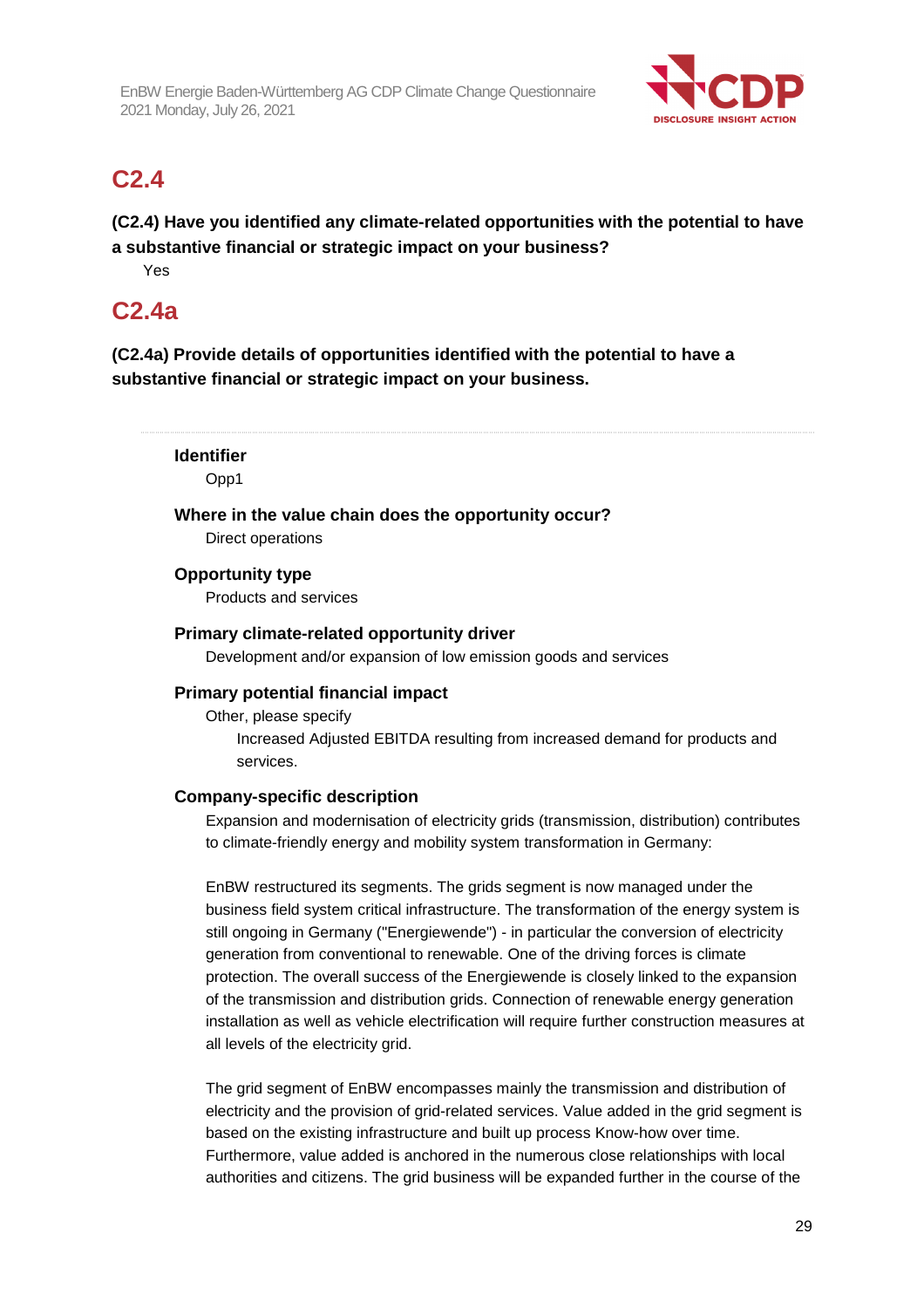

Energiewende and will thus contribute to the central objective reliability of supply. At the level of the transmission grids, this includes the construction of the two north-south connections SuedLink and Ultranet by our subsidiary TransnetBW and its partners. Partnerships will play a more important role in the distribution grid in future as our grid companies efficiently manage our customers' grid installations and facilities and prepare them to meet the new requirements - this is mainly the business of our subsidiary Netze BW.

Selected projects in 2020 with important impact for the following years:

- Laying of the foundation stone for the Ultranet converter station in Philippsburg.

- Further preparations for SuedLink as part of the approval process.

- Successful conclusion of the pilot phase for the Data exchange/Redispatch project of TransnetBW and Netze BW with partners to coordinate measures to stabilize the grid via a digital platform.

- The "EnBW connects" participation model with which local authorities in Baden-Württemberg can invest in Netze BW GmbH is generating a lot of interest.

- Driving forward integration of e¬mobility into the grid and testing it in practice as part of the "E-Mobility-Carré" and "E-Mobilitychaussee" pilot projects.

#### **Time horizon**

Medium-term

#### **Likelihood**

Very likely

#### **Magnitude of impact**

Medium-high

## **Are you able to provide a potential financial impact figure?**

Yes, a single figure estimate

#### **Potential financial impact figure (currency)**

1,400,000,000

#### **Potential financial impact figure – minimum (currency)**

## **Potential financial impact figure – maximum (currency)**

#### **Explanation of financial impact figure**

The adjusted EBITDA of the System critical infrastructure segment could reach a higher level in 2021 (up to €1.400 million Adjusted EBITDA) than in the 2020 financial year (€1.347 million Adjusted EBITDA). Revenue from the use of the grids is expected to increase slightly in comparison to the previous year, despite the ongoing coronavirus pandemic, as a result of returns on increased investment activity in projects that are included in the Network Development Plan Electricity.

## **Cost to realize opportunity**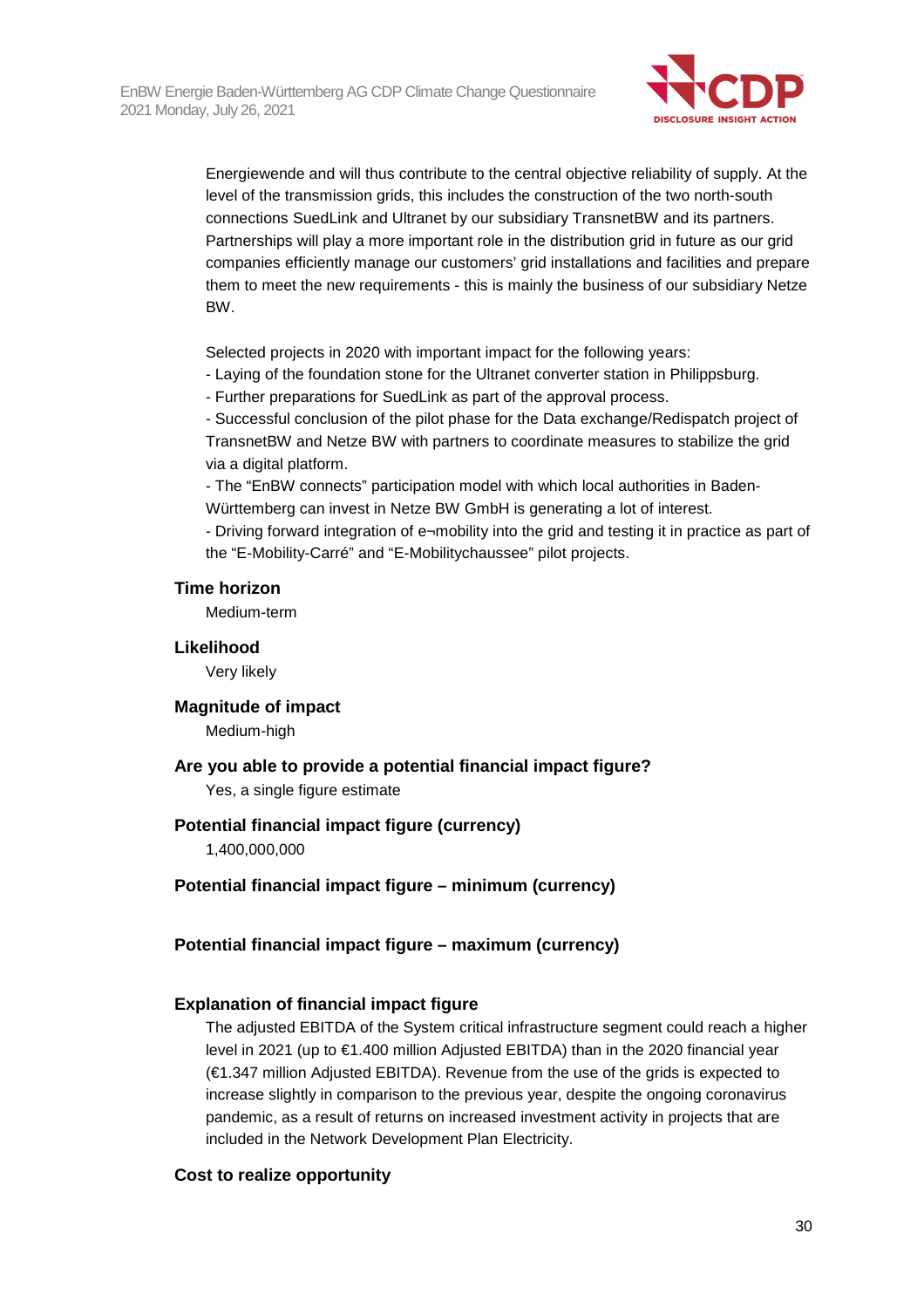EnBW Energie Baden-Württemberg AG CDP Climate Change Questionnaire 2021 Monday, July 26, 2021



#### 5,208,000,000

#### **Strategy to realize opportunity and explanation of cost calculation**

Business Case for our subsidiary Netze BW:

1. Situation: In Baden-Württemberg (BW) the energy transformation is visible in many places. Regenerative, decentralised generation plants such as biomass, photovoltaic and wind energy plants are representing an increasingly important part of electricity generation. As a result, considerable power flows are increasingly taking place from lower to higher grid levels. This can lead to bottlenecks in the electricity distribution networks, which must be eliminated by appropriate technical measures. Grids are thus becoming a key success factor in the energy turnaround.

2. Task: Netze BW takes on these challenges and makes the grid future-proof/ready through intelligent solutions and the conversion and expansion of the electricity networks so that our customers can continue to benefit from the highest quality of supply.

3. Action: For this reason, Netze BW regularly draws up a grid expansion plan for its high-voltage grid (i.e. 110 kV grid), taking current technological and political developments into account, which describes and transparently presents the necessary grid expansion requirements of Netze BW in the high-voltage sector.

4. Result: Netze BW is making a significant contribution to the transformation of energy systems and mobility by expanding/ modernizing distribution networks in Baden-Württemberg (BW). Renewable energy can continue to be included and distributed on the grid, and electric mobility is made possible.

Selected projects in BW are currently being planned and implemented - examples:

- Renewal of the existing 110 kV high-voltage grid between Rheinau and Leimen.

- Planned new construction of a 110 kV high-voltage electricity grid between Kupferzell and Rot am See.

#### Explanation of cost:

To continue to play an active role in shaping the Energiewende, gross investment of  $€8.4$  billion is planned for the 2021 to 2023 period. This represents on average  $€2.8$ billion per year.  $E2.3$  billion (27%) of this investment will be on existing projects and  $E6.1$ billion (73%) on growth projects. The majority of the gross investment (83%) will be in the "System critical infrastructure" segment and the expansion of renewable energies. Around 62% of the investment will flow into the System critical infrastructure segment ( $\in$ 5,208,000,000), of which growth investment will account for 41% of the overall gross investment. In particular, Netze BW and Transnet BW are investing in the expansion, modernization of grids.

#### **Comment**

**Identifier** 

Opp2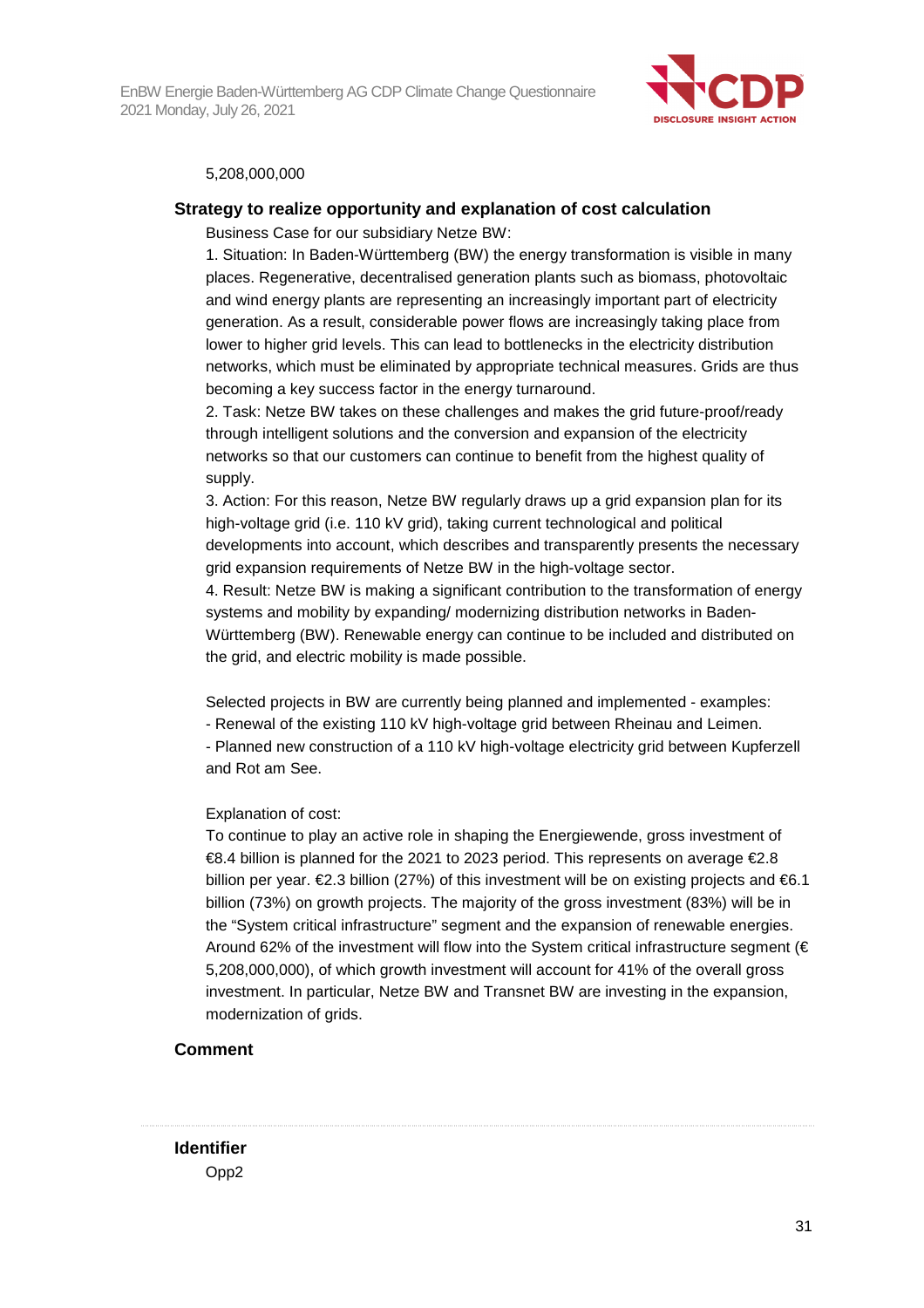

## **Where in the value chain does the opportunity occur?**  Downstream

## **Opportunity type**

Products and services

## **Primary climate-related opportunity driver**

Development and/or expansion of low emission goods and services

## **Primary potential financial impact**

Other, please specify

Increased Adjusted EBITDA resulting from increased demand for products and services .

#### **Company-specific description**

Steady and consistent expansion of the EnBW business field electromobility with contribution to climate protection:

An essential part of our Strategy EnBW 2025 is the steady and consistent expansion of the business field electromobility with positive effects on climate protection - planning, construction and operation of charging infrastructure as well as offering charging solutions for different customer groups (for example private customers, business customers, municipalities). We see the growing market and demand for electromobility products as an opportunity to gain additional revenue.

EnBW already assumed a pioneering role in the area of charging infrastructure many years ago. The company began installing charging stations for electric vehicles in Stuttgart in 2012 and has supplied electricity to the largest fleet of electric vehicles in a major city. In comparison to conventional AC charging stations (alternating current), DC charging stations (direct current) allow for a significantly faster charging process. This means that customers can, for example, charge their vehicle with enough electricity to cover a distance of around 100 kilometres in just 3 minutes at DC charging stations with a charging capacity of 300 kilowatts (so-called "high power chargers"). EnBW is one of the market leaders for the operation of fast charging stations in Germany with currently more than 550 fast charging locations, primarily at motorway service stations and in urban areas. At Kamener Kreuz in North Rhine-Westphalia, EnBW is building Europe's largest public fast-charging park with 52 charging points (2021).

#### **Time horizon**

Long-term

#### **Likelihood**

Likely

#### **Magnitude of impact**

Medium-high

## **Are you able to provide a potential financial impact figure?**

Yes, an estimated range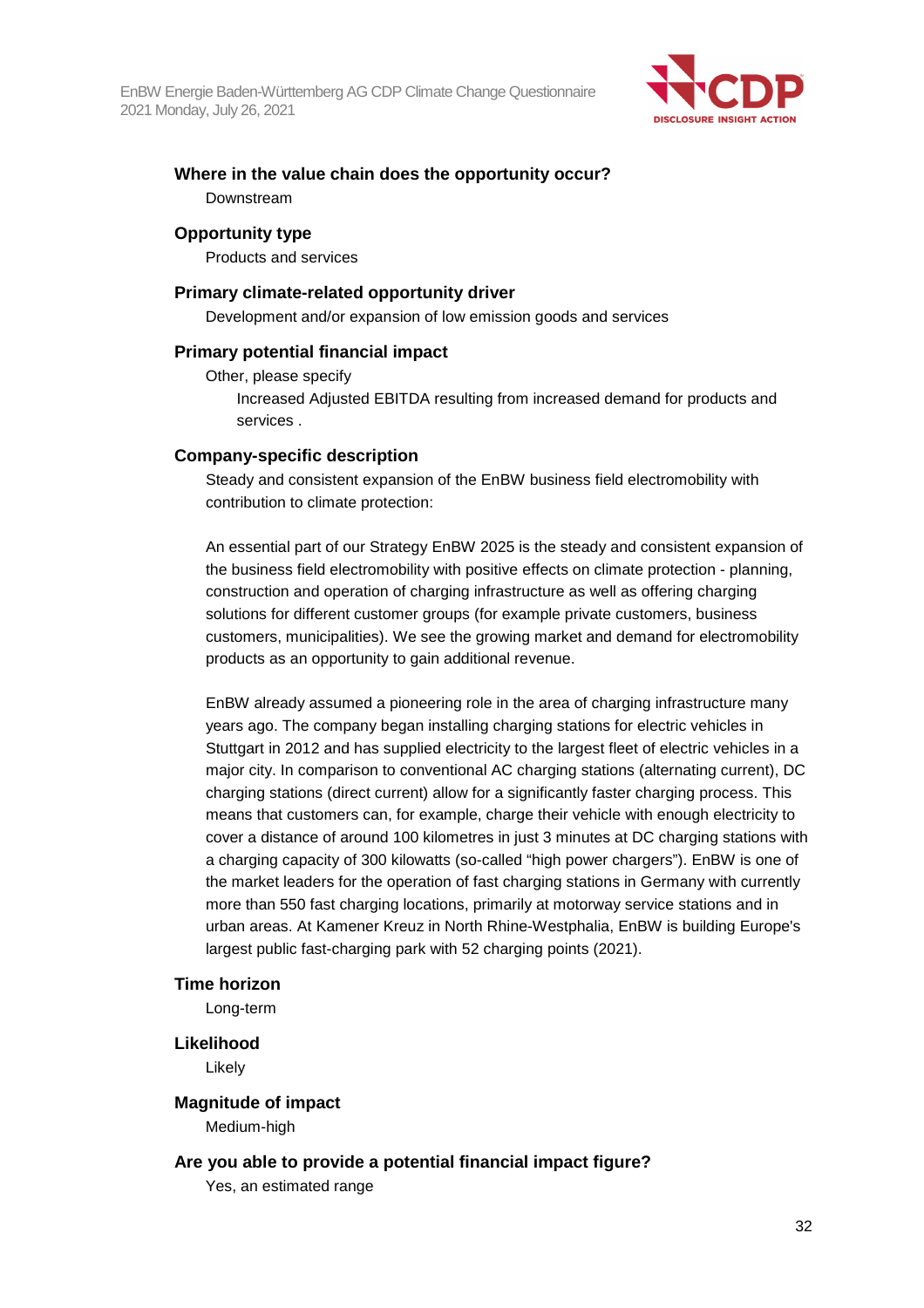

## **Potential financial impact figure (currency)**

## **Potential financial impact figure – minimum (currency)**

400,000,000

## **Potential financial impact figure – maximum (currency)**

500,000,000

## **Explanation of financial impact figure**

EnBW expects €400 million till €500 million Adjusted EBITDA related to the period 2021- 2030 in the two roles CPO (charging point operator) and EMP (electric mobility provider).

Electromobility is a fast developing market and EnBW is investing in charging infrastructure, IT systems, business infrastructure and product development. With these investments we assume an positive annual balance by 2025.

EnBW is investing massively in the infrastructure for electric mobility up to 2030 - this guarantees in future a further increase in revenues, especially in the long term (after 2030).

On the revenue side for EnBW, these are mainly incomes from charging operations, namely

- To our charging infrastructure (through our own and customers of other EMPs)

- Through our end customers (at our own and other charging infrastructure) - both in Germany and abroad. Currently (A, CH, NL, F, I, B, LUX, LIE) – more countries will be added in the coming months/years.

Costs in relation with the e-mobility business for EnBW:

- Overall construction of the charging infrastructure

- The operation of the charging infrastructure
- Electricity procurement costs
- IT costs for the back-end systems
- Expenses for customer APP
- Overheads, personnel

## **Cost to realize opportunity**

1,000,000,000

## **Strategy to realize opportunity and explanation of cost calculation**

Business Case E-Mobility:

1. Situation: E-Mob. is an important growth field for EnBW. Ambition of EnBW is to operate 2,500 fast charging locations across Germany by 2025 (2020: 550) and to increase publicly accessible charging points.

We are already the operator of the largest fast-charging network in Germany/Austria. E-Mob. is a rising market and EnBW is focusing on building a widely spread charging network by investing in charging infrastructure and offering digital services to customers. 2. Task: EnBW has to invest significant in the infrastructure of E-Mob. Furthermore, we are striving for new cooperations with partners. Operating and establishing business in a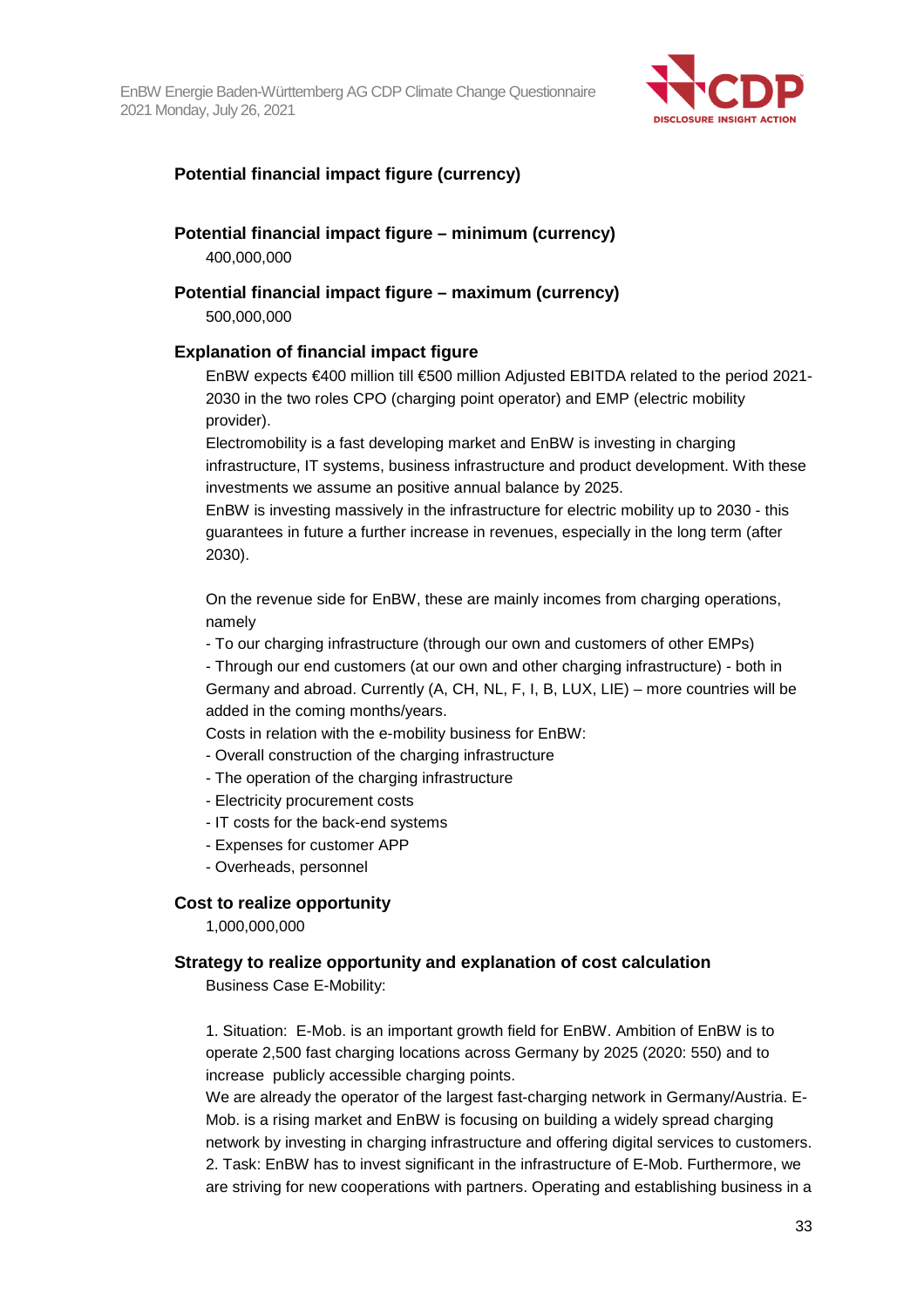

rising market like E-Mob. is challenging and as a result all opportunities must be sorted and evaluated. Flexibility and customer orientation important.

3. Action: EnBW has entered into various collaborations with renowned partners that promote, above all, the expansion of the quick-charging infrastructure in urban areas and is now the largest provider of high-power charging locations in Germany. EnBW mobility+ app provides access to more than 190.000 publicly accessible charging points in Germany and 8 further countries where e-car drivers pay the same price per kilowatt. In addition, drivers can use the app directly to pay for electricity used to charge their ecars at these stations. EnBW is focusing on success of E-Mob. and is therefore bundling its electromobility activities in an independent company. Foundation of EnBW mobility+ AG & Co. KG (2020) enables growth beyond Germany.

4. Result: In the sector E-Mob., EnBW will be a fullservice provider and together with its subsidiaries cover the complete spectrum of services for the development and expansion of E-Mob. from the supply of electricity and the operation of a comprehensive charging infrastructure through to digital services for the consumer.

The ambition of EnBW is to operate 2,500 fast charging locations across Germany by 2025 - continuous investments ensure the achievement of the target.

Cost calculation:

An investment of around €100 million per year until 2030 mainly in the infrastructure business (€1 billion till 2030):

- Overall construction of the charging infrastructure
- Operation of the charging infrastructure
- Electricity procurement costs
- IT expenses for the back-end systems
- Expenses for customer -Applications (mobile apps)
- Overhead costs, personnel

EnBW will continue to benefit from this even after 2025.

#### **Comment**

If you are looking for a definition for electromobility, you will quickly find it, but in view of the technologies and developments involved, electromobility, or e-mobility, is more of a dynamic process and less of a static concept, which makes it even more difficult to come up with a permanently valid definition. In general, electromobility refers to the use of electric vehicles. These include electric cars as well as electric trains, electric motorcycles and scooters, battery buses, electronic trucks, electric bicycles and electric tricycles. Electric vehicles include fuel cell vehicles, battery electric and hybrid vehicles.

E-mobility is regarded as the basic building block of a sustainable transport concept using renewable energies. In summary, e-mobility describes not only the vehicles with electric drive themselves, but also the entire concept of future mobility based on modernised networks in cities, municipalities, countries and states. This includes smart technologies of traffic electronics (e.g. for traffic light switching) as well as car sharing offers that are primarily based on apps and whose operators also rely on electric vehicles in the best case.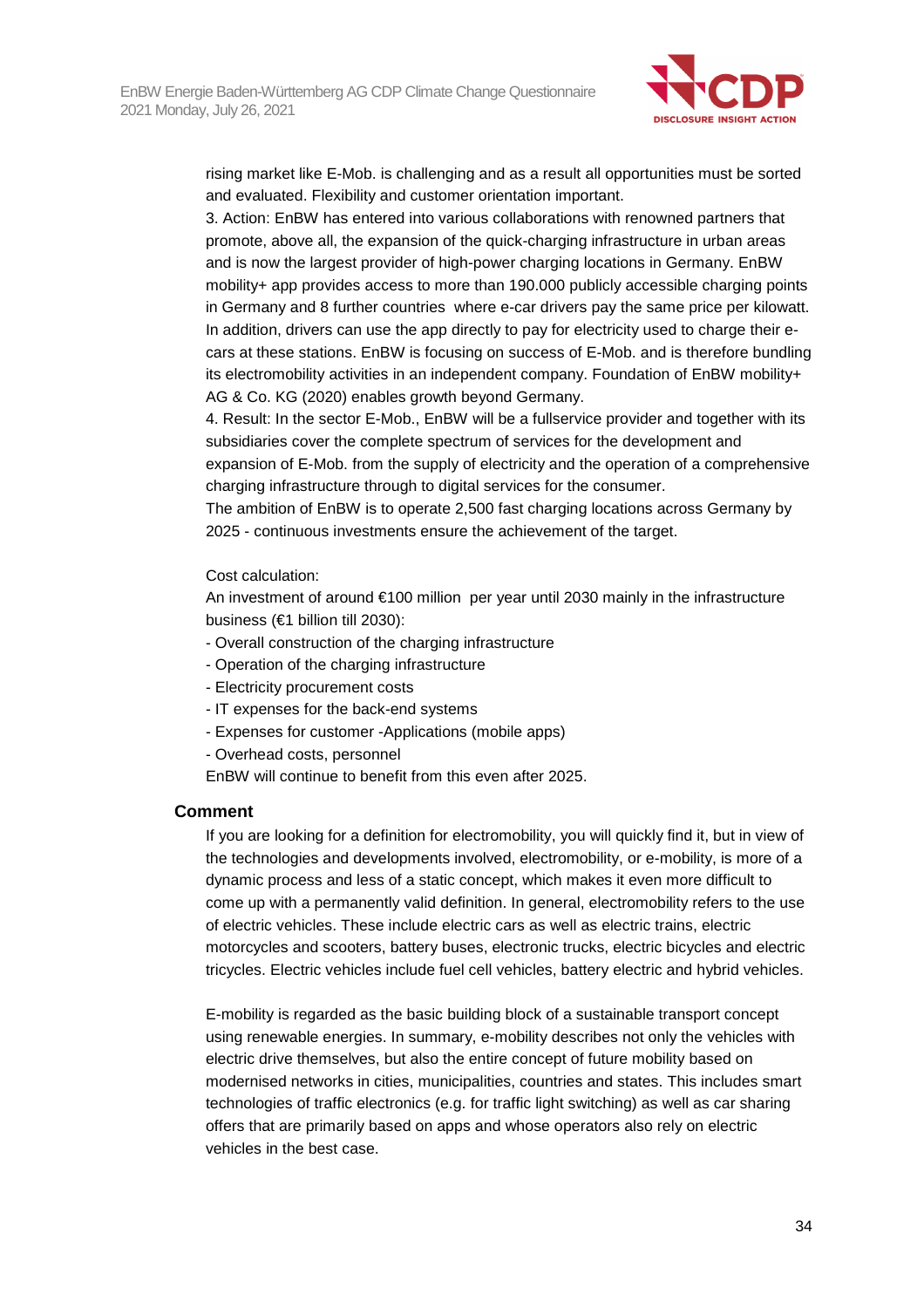

**Identifier** 

Opp3

### **Where in the value chain does the opportunity occur?**

Direct operations

#### **Opportunity type**

Energy source

#### **Primary climate-related opportunity driver**

Use of lower-emission sources of energy

#### **Primary potential financial impact**

Other, please specify

Increased Adjusted EBITDA resulting from increased production capacity of renewable energies (increased generation capacity).

#### **Company-specific description**

Consequent and steady expansion of renewable energies - various renewable energy projects of EnBW make an important contribution to climate protection and transformation of the energy system:

With the ongoing expansion of our generation from renewable energies (wind, solar and hydropower), we see an opportunity to achieve our corporate goal of climate neutrality by 2035.

Activities in the area of power generation from renewable energies are combined under our Renewable Energies (RE) segment. With the new strategy EnBW 2025 we define it "Sustainable generation infrastructure". In the upcoming years we are expanding RE significantly, above all in the areas of onshore and offshore wind energy as well as solar energy.

The partnership principle plays a central role in this context and we offer potential investors such as local authorities and private citizens, whom we attract with the aid of targeted models, the chance to participate in RE projects. The value we add in this segment encompasses project development, construction and efficient operation, as well as the repowering of the plants and installations in future.

Important projects in 2020:

-Commissioning of EnBW Albatros offshore wind farm with an output of 118 MW. -Expansion of onshore wind power portfolio by 125 MW.

-Achievement of strategic target of 1,000 MW of onshore wind power.

-Major contracts for maintenance of onshore wind turbines in Denmark and France. -Successful conclusion of Nezzy 2 pilot project for floating foundations as a pioneering technological project.

-Construction and partial commissioning of Weesow-Willmersdorf solar park with a capacity of 187 MWp without EEG funding.

-Expansion of photovoltaic portfolio by a total of around 190 MWp.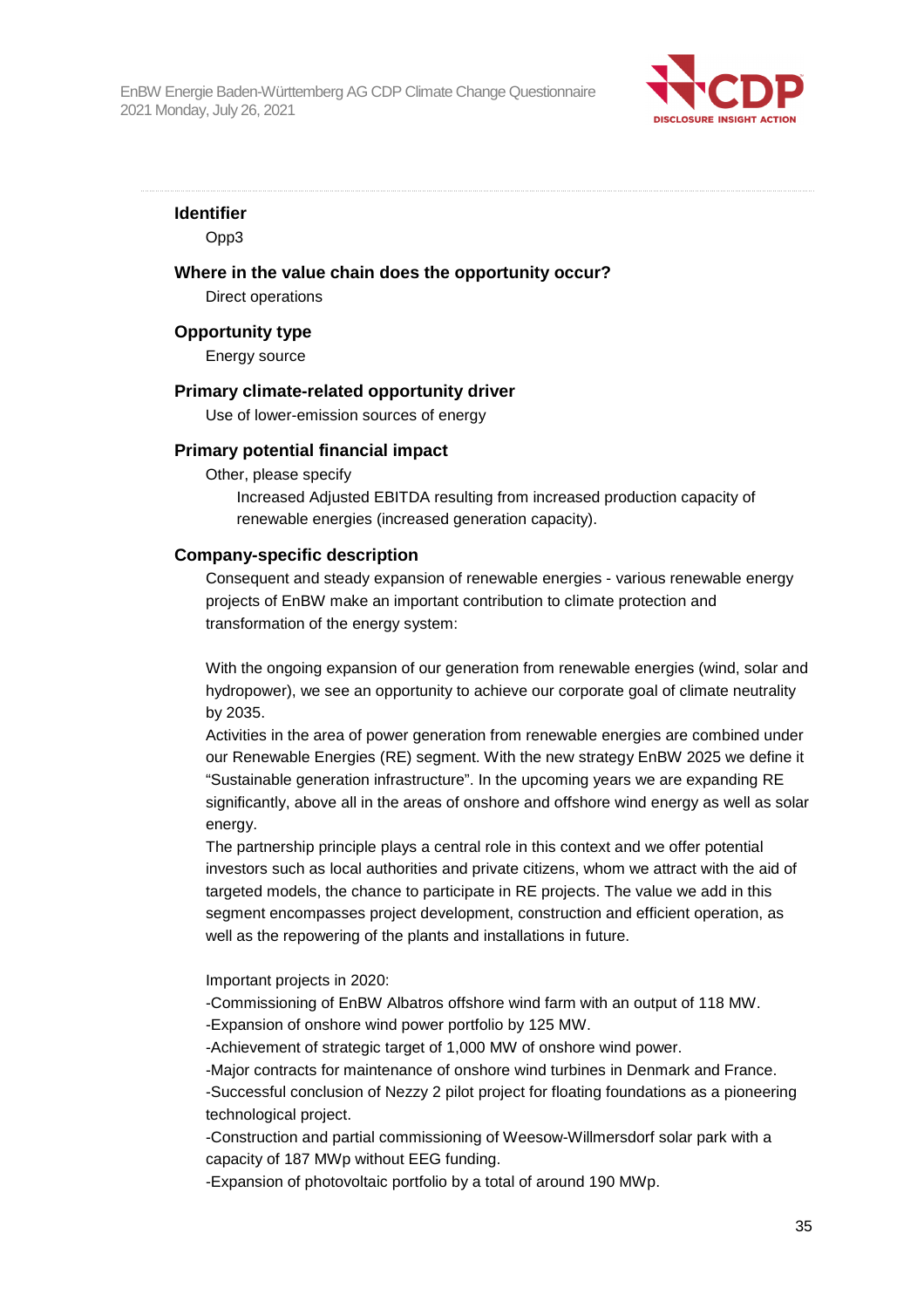

-Two EEG bids accepted for PV projects in first innovation auction of German Federal Network Agency.

#### **Time horizon**

Medium-term

#### **Likelihood**

Very likely

## **Magnitude of impact**

Medium-high

## **Are you able to provide a potential financial impact figure?**

Yes, a single figure estimate

## **Potential financial impact figure (currency)**

900,000,000

## **Potential financial impact figure – minimum (currency)**

## **Potential financial impact figure – maximum (currency)**

## **Explanation of financial impact figure**

Adjusted EBITDA for renewable energy is expected to increase steadily. Our offshore wind farms make a significant contribution to this result. Our forecasts are basically based on wind yields in line with the long-term average. Wind conditions in 2020 below the long-term average and below these forecasts.The Adj. EBITDA for the Renewable Energies segment will increase in 2021 to around €900 million (2020: €731,1 million). In addition, the expansion and acquisition of onshore wind farms and photovoltaic power plants will make a positive contribution to earnings.

EnBW will massively expand renewable energies in the following years. This will lead to a further increase in revenue and Adjusted EBITDA.

## **Cost to realize opportunity**

4,000,000,000

## **Strategy to realize opportunity and explanation of cost calculation**

Business Case:

EnBW Segment Renewable Energies - tasks and initiatives: Project development and management; construction and operation of renewable energy power plants.

1. Situation: The installed output of renewable energies (RE) and the share of the generation capacity accounted for by RE are measures/KPIs for the expansion of renewable energies at EnBW. With our strategy EnBW 2025 we aim to raise the share of the generation capacity accounted for by renewable energies by 2025 to over 50% (compared to 39% in 2020) and the installed output of renewable energies (RE) from 5,0 GW in 2025 to 6,5-7,5 GW in 2025.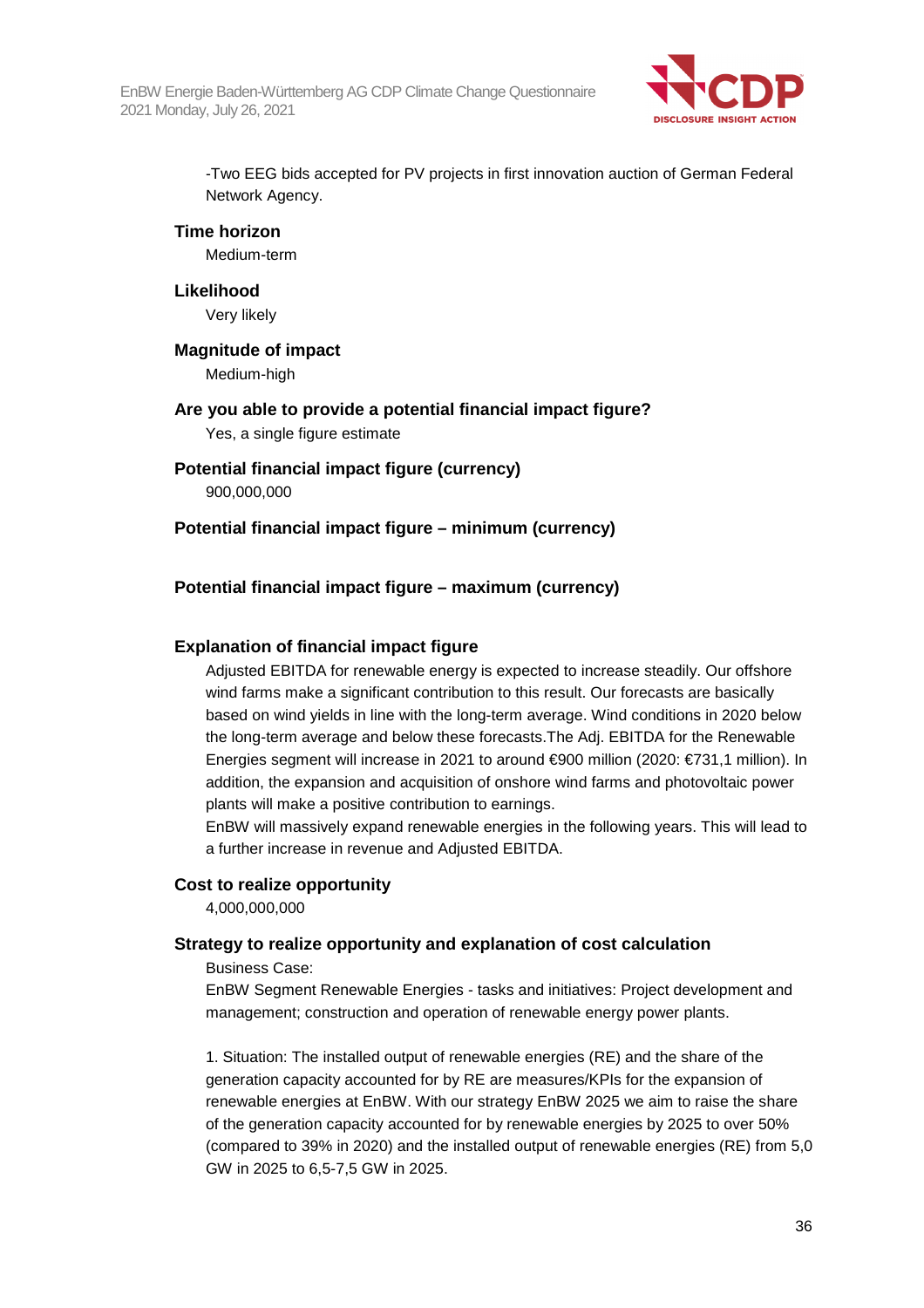

2. Task: Massive investments will be necessary in the coming years to ensure that the EnBW targets will be achieved. Investments will be made especially in power generation with wind and solar. The projects must be successfully implemented based on competencies and experience of EnBW.

3. Action – selected Projects in future:

- We plan to develop a solar energy portfolio of 1,200 MW across Germany by 2025 (nearly double compared to 2020).

-We will continue to push forward expansion of wind power with other planned onshore and offshore projects. Between 2020 and 2025, we want to increase our wind power capacities to 4,000 MW (2020: 1927 MW). We are planning, for example, to construct the EnBW He Dreiht wind farm until 2025 in North Sea with an output of 900 MW – for the first time without state subsidies.

- New wind farms benefit from rapid technological development and professionalization of the wind energy sector - as well as from enormous experience of EnBW's offshore experts.

4. Result: With these investments, renewable energies will be gradually expanded over time. This will make an important contribution to climate-friendly electricity generation. Example for 2020: EnBW built the Hohe See Albatros offshore wind farm in 2020 with a total installed capacity of 112 megawatts. Example for the future: EnBW plans to build the offshore wind farm He Dreiht with an installed capacity of 900 megawatts by 2025.

Cost calculation – investment:

In order to continue to play an active role in shaping the Energiewende, total investment of €12.0 billion is planned for the 2021-2025 period (EnBW invest). Up to €4.0 billion of the total investment will be attributable to the Renewable Energies segment – investment of around €1.7 billion for the expansion of renewable energies is planned for the period 2021 to 2023.

## **Comment**

# **C3. Business Strategy**

# **C3.1**

## **(C3.1) Have climate-related risks and opportunities influenced your organization's strategy and/or financial planning?**

Yes, and we have developed a low-carbon transition plan

# **C3.1a**

**(C3.1a) Is your organization's low-carbon transition plan a scheduled resolution item at Annual General Meetings (AGMs)?** 

| <b>Is your low-carbon</b> | Comment |
|---------------------------|---------|
| transition plan a         |         |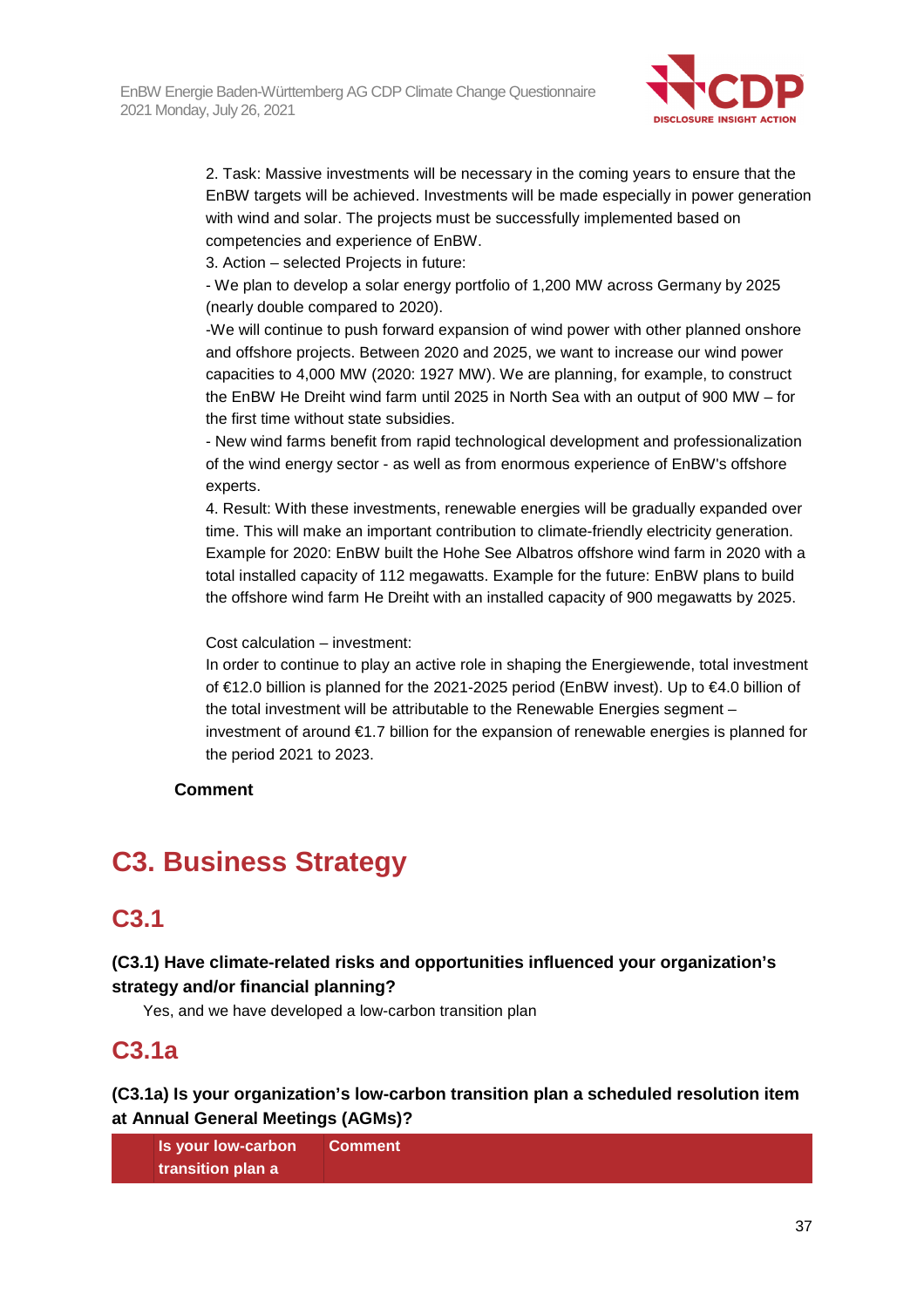**scheduled resolution** 



|   |     | scneauled resolution<br>item at AGMs?                                                                   |                                                                                                                                                                                                                                                                                                                                                                                                                                                                                                                                                                                                                                                                                                                                                                                                                                                                                                                                                                                                                                                                                                                                                                                                                                                                                                                                                                                                                                                                                                                                                                                                                                               |
|---|-----|---------------------------------------------------------------------------------------------------------|-----------------------------------------------------------------------------------------------------------------------------------------------------------------------------------------------------------------------------------------------------------------------------------------------------------------------------------------------------------------------------------------------------------------------------------------------------------------------------------------------------------------------------------------------------------------------------------------------------------------------------------------------------------------------------------------------------------------------------------------------------------------------------------------------------------------------------------------------------------------------------------------------------------------------------------------------------------------------------------------------------------------------------------------------------------------------------------------------------------------------------------------------------------------------------------------------------------------------------------------------------------------------------------------------------------------------------------------------------------------------------------------------------------------------------------------------------------------------------------------------------------------------------------------------------------------------------------------------------------------------------------------------|
| 1 | Row | No, and we do not<br>intend it to become a<br>scheduled resolution<br>item within the next two<br>years | In October 2020 EnBW committed itself to climate neutrality in the<br>year 2035. Sustainability is the guiding principle towards which EnBW<br>orients itself. Every decision and every investment must be measured<br>against this benchmark. Our commitment to sustainability goes far<br>beyond protecting the environment, the climate and natural<br>resources: The current strategy EnBW 2025 gives us clear<br>perspectives with respect to sustainability. The sustainability agenda<br>comprises a package of 25 new measures that take ecological,<br>economic and social aspects into account. One central theme of our<br>sustainable corporate strategy is climate protection. And we have set<br>ourselves an ambitious goal in this regard: We want to become<br>climate neutral with respect to our own emissions across the whole<br>company by 2035. We aim to already reduce the $COII$ emissions at<br>EnBW by 50% until 2030, based on the reference year of 2018. The<br>path to climate neutrality will require the rigorous phasing out of coal-<br>fired generation. EnBW had already phased out 40% of its particularly<br>carbon-intensive electricity generation. A further at least 2.5 GW will<br>be removed from operation by 2030 and the phase-out process will<br>be fully completed by 2035. To this end, several fuel switch options<br>will be examined. The fuel switch will take place in two stages: firstly<br>from coal to more climate-friendly natural gas and then in the medium<br>term to climate-neutral gas (biogas or hydrogen). The committed<br>timeline is in line with the Paris goals. |
|   |     |                                                                                                         | A decision of this magnitude is prepared internally in a long process<br>in which the implications for the company are discussed. On this<br>basis, the board makes a recommendation, which is presented to the<br>members of the supervisory board for a decision. The majority of the<br>Group's shareholders are represented on the Supervisory Board.<br>Therefore, an additional decision at the general meeting was not<br>necessary. However, the resolution was presented at the Annual<br>General Meeting.<br>Various subsidiaries of EnBW have already published their targets for<br>achieving climate neutrality. The subsidiary Energiedienst, for<br>example, was one of the first integrated energy supply companies in<br>Germany to achieve climate neutrality as early as 2020. Netze BW is<br>aiming for climate neutrality in 2021.                                                                                                                                                                                                                                                                                                                                                                                                                                                                                                                                                                                                                                                                                                                                                                                       |

# **C3.2**

**(C3.2) Does your organization use climate-related scenario analysis to inform its strategy?**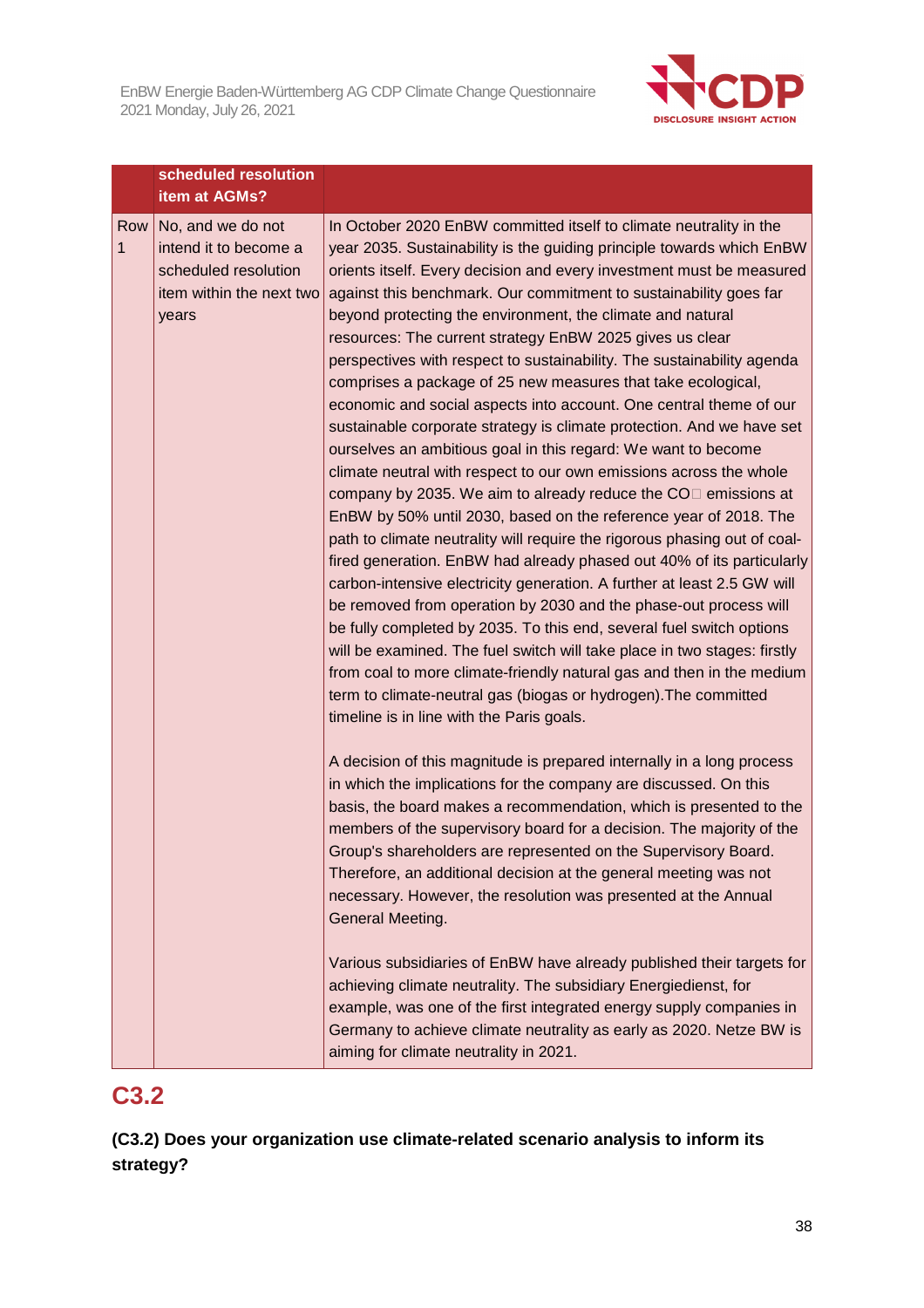

## Yes, qualitative and quantitative

## **C3.2a**

## **(C3.2a) Provide details of your organization's use of climate-related scenario analysis.**

| <b>Climate-related</b>                                                                                                                                                                   | <b>Details</b>                                                                                                                                                                                                                                                                                                                                                                                                                                                                                                                                                                                                                                                                                                                                                                                                                                                                                                                                                                                                                                                                                                                                                                                                                                                                                                                                  |
|------------------------------------------------------------------------------------------------------------------------------------------------------------------------------------------|-------------------------------------------------------------------------------------------------------------------------------------------------------------------------------------------------------------------------------------------------------------------------------------------------------------------------------------------------------------------------------------------------------------------------------------------------------------------------------------------------------------------------------------------------------------------------------------------------------------------------------------------------------------------------------------------------------------------------------------------------------------------------------------------------------------------------------------------------------------------------------------------------------------------------------------------------------------------------------------------------------------------------------------------------------------------------------------------------------------------------------------------------------------------------------------------------------------------------------------------------------------------------------------------------------------------------------------------------|
| scenarios and                                                                                                                                                                            |                                                                                                                                                                                                                                                                                                                                                                                                                                                                                                                                                                                                                                                                                                                                                                                                                                                                                                                                                                                                                                                                                                                                                                                                                                                                                                                                                 |
| models applied                                                                                                                                                                           |                                                                                                                                                                                                                                                                                                                                                                                                                                                                                                                                                                                                                                                                                                                                                                                                                                                                                                                                                                                                                                                                                                                                                                                                                                                                                                                                                 |
| <b>IEA 450</b><br><b>IEA Sustainable</b><br>development<br>scenario<br><b>BNEF NEO</b><br>Other, please specify<br><b>Further information</b><br>regarding our own<br>model see details. | Identification process:<br>The IEA 450 and IEA Sustainable development scenarios represent<br>ambitious climate protection scenarios that are comparable with our<br>assumptions of possible developments. Therefore, EnBW uses them to check<br>the results of our own model calculations.<br>BNEF NEO and analyses from other providers deliver information on the<br>global development of commodity markets. Understanding these markets is<br>of particular importance, as they determine, for example, the development of<br>coal or gas prices, which has an impact on the profitability of our power<br>plants.<br>For the development of knowledge on specific issues, e.g. for foreign energy<br>markets such as Scandinavia, France, UK,, EnBW uses analyses from<br>different providers, e.g. THEMA.<br>Time Horizon:<br>Investments in energy infrastructure are always long-term. Therefore, we<br>consider the time horizon until 2050. This time-period reflects the changes<br>caused by the pursuit of climate targets. This allows us to draw conclusions<br>about the long-term economic viability of investments, e.g. the construction of<br>a new wind farm or the installation of a charging network for e-vehicles.<br>Areas considered:<br>With the phase-out of nuclear and coal-fired power plants, new demands are |
|                                                                                                                                                                                          | arising in the energy sector. In our internal scenarios we consider the<br>development of the power and the gas markets. For new business areas, e.g.<br>the development of eMobility, EnBW use external scenarios and reflect them<br>on our own estimations. The scenarios are also used to evaluate the future<br>activities of the Group.                                                                                                                                                                                                                                                                                                                                                                                                                                                                                                                                                                                                                                                                                                                                                                                                                                                                                                                                                                                                   |
|                                                                                                                                                                                          | Summary of the results:<br>Obviously, traditional power generation in fossil-fuelled power plants is<br>becoming less and less important. A large increase in renewable energies will<br>be needed in the coming years as well as the expansion of capacities of gas-<br>fired power plants. Furthermore, the provision of energy solutions for<br>municipalities and customers is becoming increasingly important.<br>Informed business objectives and strategy:                                                                                                                                                                                                                                                                                                                                                                                                                                                                                                                                                                                                                                                                                                                                                                                                                                                                               |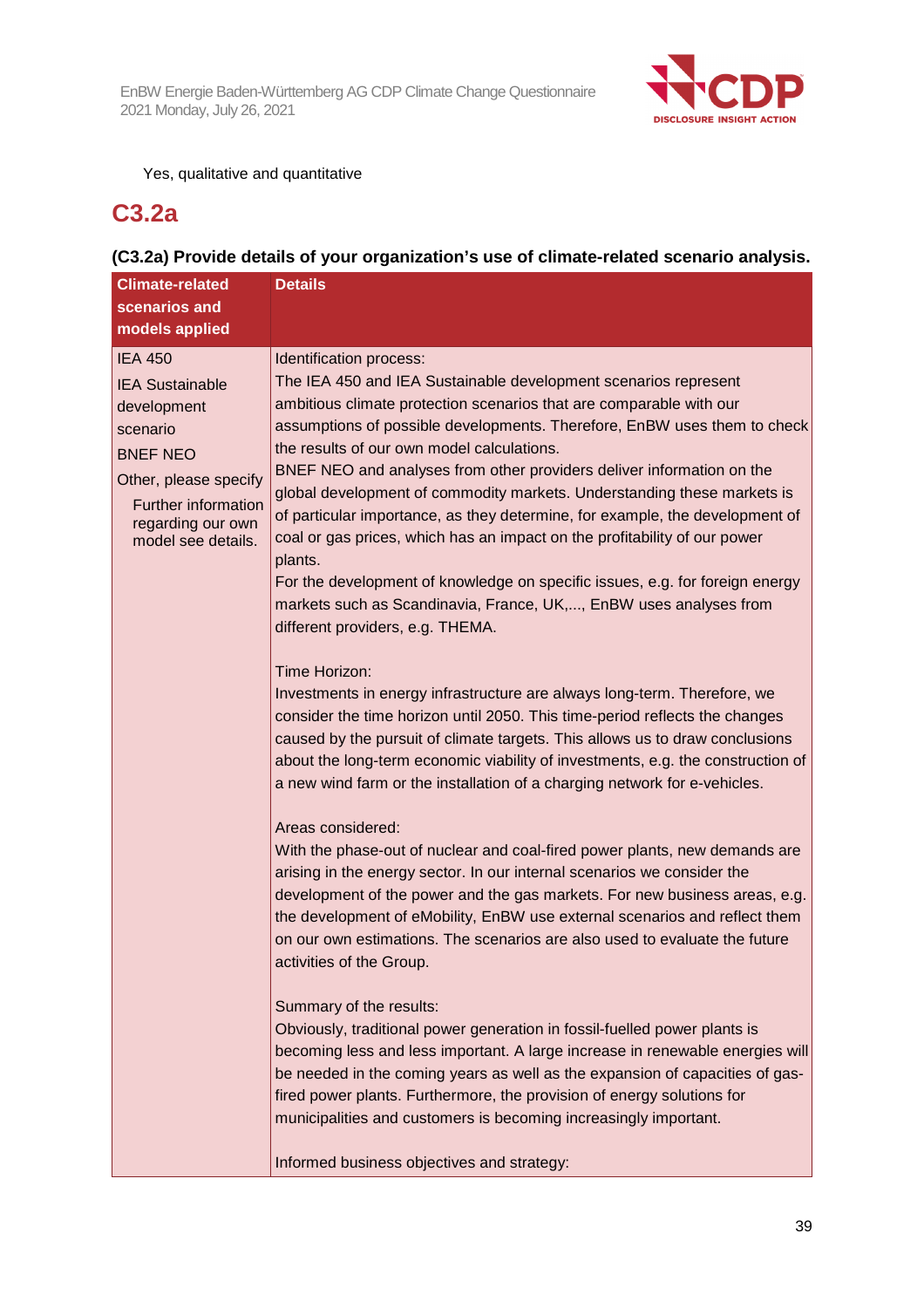

| EnBW do the scenario analysis to understand the developments and long-           |
|----------------------------------------------------------------------------------|
| term effects of changes. The results are essential for investment decisions      |
| and the future strategic orientation of the Group. High investments have been    |
| made in the expansion of renewable energies and in the expansion of              |
| electricity and gas grids in recent years. In the future, however, it will be    |
| necessary for EnBW to develop beyond the traditional supply of electricity       |
|                                                                                  |
| and gas. As a sustainable infrastructure partner, we will continue to serve the  |
| needs of our customers. EnBW is setting new priorities in the areas of           |
| broadband, the development and operation of urban districts and the              |
| expansion of e-mobility.                                                         |
|                                                                                  |
|                                                                                  |
| Case study/example:                                                              |
| Situation:                                                                       |
| In order to achieve the objective of the German Climate Protection Act,          |
| emissions in the transport sector must be reduced. One way to reduce             |
| emissions is to switch to e-vehicles, especially in the passenger car sector.    |
|                                                                                  |
| Task:                                                                            |
|                                                                                  |
| An accelerated vehicle ramp-up requires a broader and area-wide charging         |
| infrastructure. A network of fast-charging stations is to be created on long-    |
| distance routes and in urban areas.                                              |
|                                                                                  |
| Action:                                                                          |
| In cooperation with the state of Baden-Württemberg, EnBW has been                |
| implementing the "Urban Fast Charging Parks in BW" and "Fast Lane BW"            |
| projects since 2020. 15 cities will be equipped with 16 locations for public     |
| fast-charging parks and five existing fast-charging locations along long-        |
| distance routes in Baden-Württemberg will be expanded into fast-charging         |
| parks.                                                                           |
|                                                                                  |
| Result:                                                                          |
| EnBW is demonstrating what the future of charging e-vehicles could look like     |
| at the charging park in Rutesheim on the A8. The charging park is equipped       |
| with all standard connections and enables ultra-fast charging with an output     |
| of up to 300 kW. At the new Werratal South service station, EnBW fast-           |
| charging stations are located directly next to pumps for conventional fuels. All |
| types re-fuelling infrastructure are combined under one service station roof.    |
|                                                                                  |
|                                                                                  |

# **C3.3**

**(C3.3) Describe where and how climate-related risks and opportunities have influenced your strategy.** 

> **Have climate-related Description of influence risks and**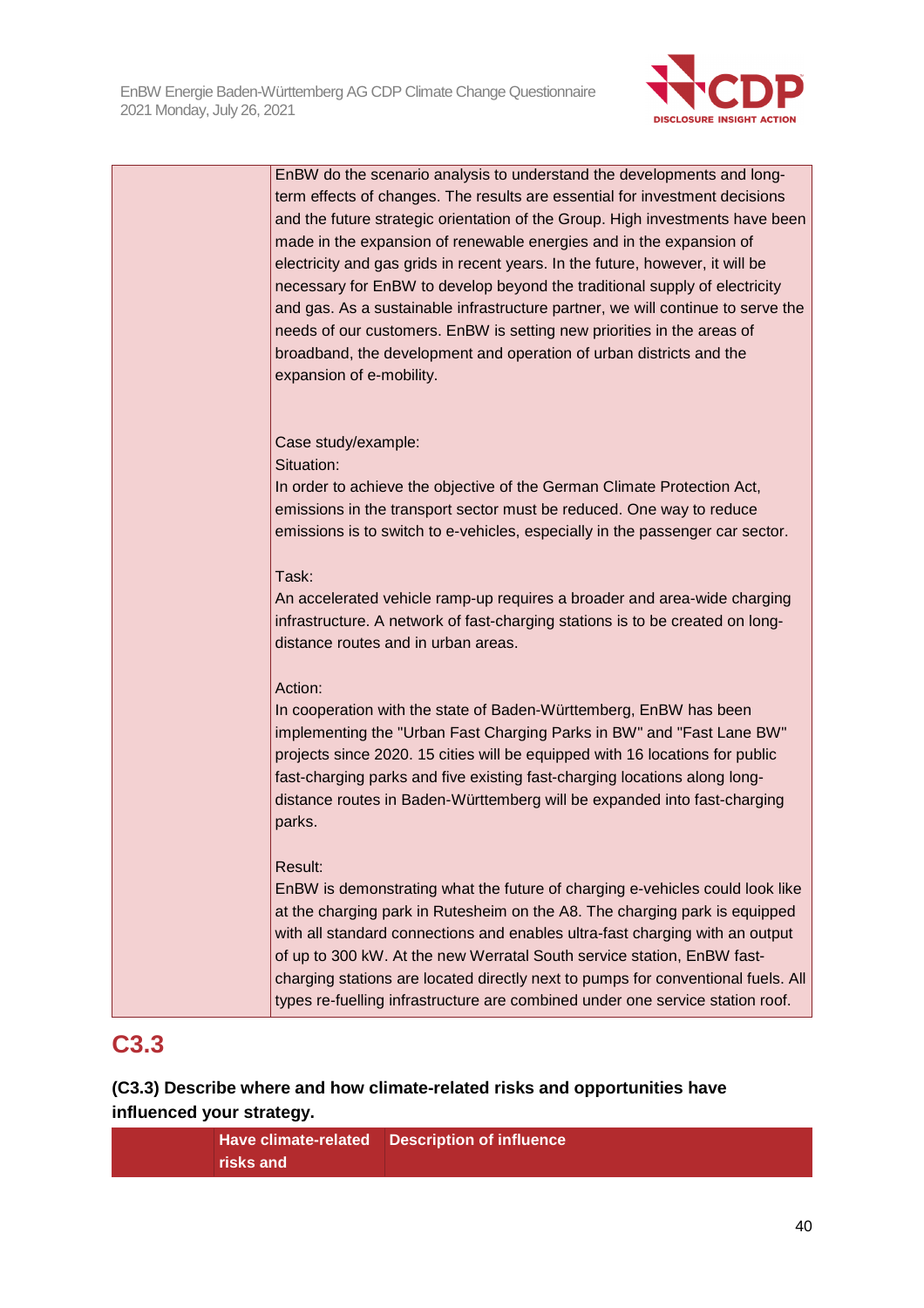

|                          | opportunities                             |                                                                                                                                                                                                                                                                                                                                                                                                                                                                                                                                                                                                                                                                                                                                                                                                                                                                                                                                                                                                                                                                                                                                                                                                  |
|--------------------------|-------------------------------------------|--------------------------------------------------------------------------------------------------------------------------------------------------------------------------------------------------------------------------------------------------------------------------------------------------------------------------------------------------------------------------------------------------------------------------------------------------------------------------------------------------------------------------------------------------------------------------------------------------------------------------------------------------------------------------------------------------------------------------------------------------------------------------------------------------------------------------------------------------------------------------------------------------------------------------------------------------------------------------------------------------------------------------------------------------------------------------------------------------------------------------------------------------------------------------------------------------|
|                          | influenced your<br>strategy in this area? |                                                                                                                                                                                                                                                                                                                                                                                                                                                                                                                                                                                                                                                                                                                                                                                                                                                                                                                                                                                                                                                                                                                                                                                                  |
| Products and<br>services | Yes                                       | 1. Strategy & influence:<br>As a result of Paris Climate Protection Agreement,<br>framework conditions for renewable energies (RE) in various<br>countries are being shaped positively by politics. Incentives<br>are being created for investments by companies<br>(opportunity). Conventional generation is thus losing<br>importance.<br>Today, RE and the Grids Segments account for a combined<br>share of over 75% of the operating result of EnBW - this<br>share increased signifcantly in the last years. We have thus<br>successfully completed the desired transformation of our<br>portfolio in the last few years.<br>We decided to continue to focus on expansion of RE and will<br>invest 4 billion euros in corresponding activities in Germany<br>and selected foreign markets up to 2025 (strategy EnWB<br>$2025$ ).<br>Selective internationalisation: We can generate value<br>through growth abroad - above and beyond the potential<br>offered by our home market of Germany. This<br>internationalisation is "selective" in the sense that we choose<br>our target markets very deliberately so that we will be able to<br>take up a prominent position on these markets. |
|                          |                                           | 2. Time horizon & strategy:<br>This strategic direction is based on the strategy EnBW 2025<br>(till 2025).<br>3. Case study - selective internationalisation:<br>Situation:<br>The foundations for our growth in the area of RE certainly lie<br>in the significant upgrading of this business field as part of<br>our EnBW 2020 strategy. Further growth in RE is targeted.<br>Task:<br>Following initial success in Germany, the decision to extend<br>our business activities and teams geographically is the<br>logical continuation of our aspiration to achieve further<br>growth through the expansion of RE using the expertise we<br>have gained (strategy EnBW2025).<br>Action:                                                                                                                                                                                                                                                                                                                                                                                                                                                                                                        |
|                          |                                           | - RE-Activities in: Germany, Denmark, Sweden, France,                                                                                                                                                                                                                                                                                                                                                                                                                                                                                                                                                                                                                                                                                                                                                                                                                                                                                                                                                                                                                                                                                                                                            |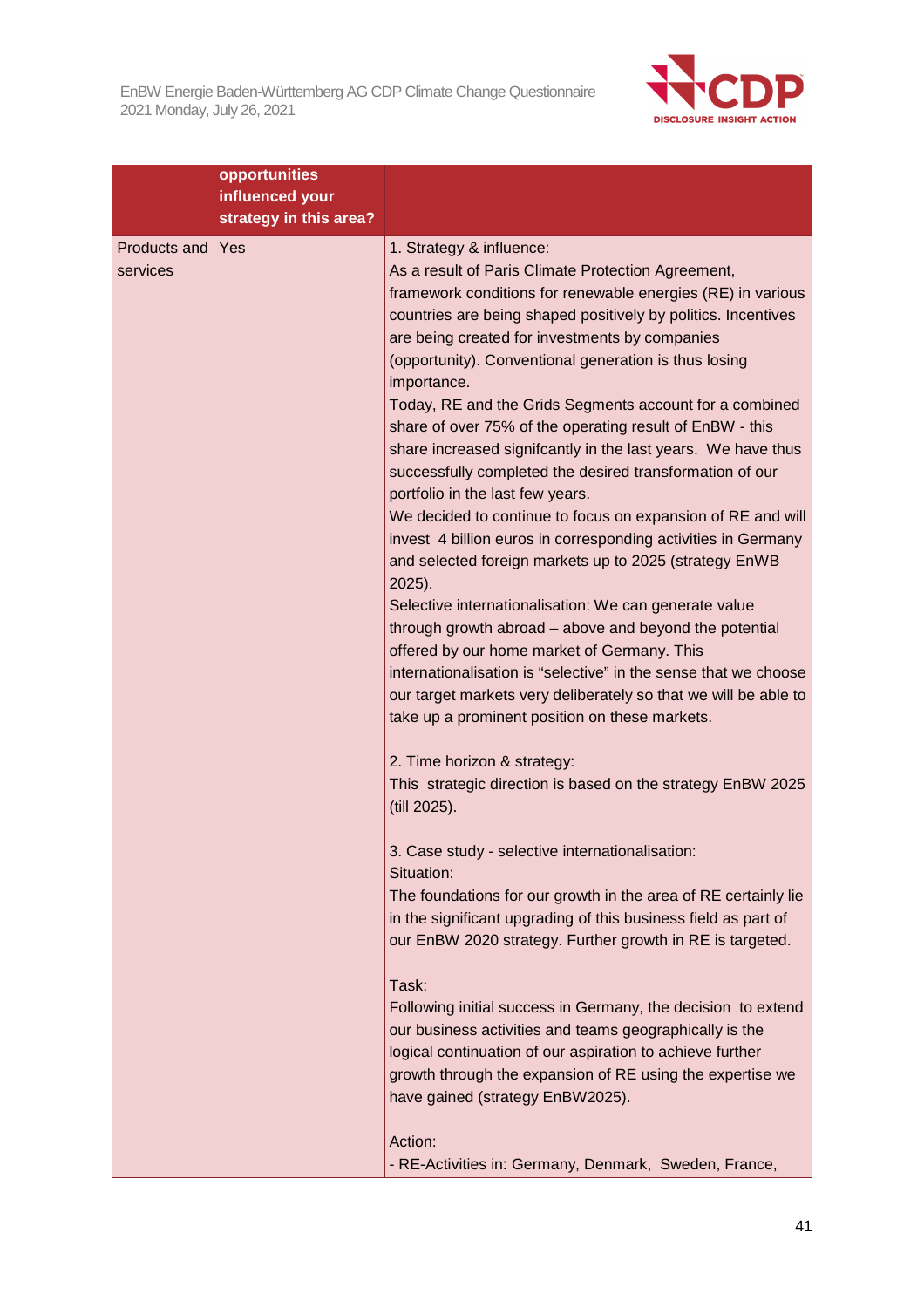

|                                       |     | Austria, Switzerland<br>- First activities in Taiwan and the USA<br>- USA: Our own representative offices in Jersey City and<br>Boston will ensure close contact with local cooperation<br>Partners (opened 2019).<br>- Expansion of the onshore wind power Portfolio in France<br>and Sweden in 2020<br>- EnBW and its British partner bp had their bid for two high-<br>quality<br>sites in the Irish Sea accepted in February 2021. We want to<br>jointly construct two offshore wind farms with a total output of<br>3 GW on these sites by 2028.<br>Result:<br>We believe that new markets offer great opportunities for<br>expansion of offshore and onshore wind energy. |
|---------------------------------------|-----|---------------------------------------------------------------------------------------------------------------------------------------------------------------------------------------------------------------------------------------------------------------------------------------------------------------------------------------------------------------------------------------------------------------------------------------------------------------------------------------------------------------------------------------------------------------------------------------------------------------------------------------------------------------------------------|
| Supply chain<br>and/or value<br>chain | Yes | 1. Strategy and influence:<br>Against background of climate change and its challenges for<br>global society EnBW has set the vision in its strategy 2025 to<br>transform into a sustainable, innovative infrastructure<br>partner. Negative impact of a company on environment and<br>climate aspects is generated within its supply chain (Scope<br>3, environmental interventions etc.). Because of that<br>sustainable development of EnBW's central procurement is<br>one important component of the EnBW strategy.<br>2. Time horizon:                                                                                                                                     |
|                                       |     | 2020 - 2023 (ongoing transition of EnBW's procurement)<br>3. Case study:<br>Situation:<br>In most cases the biggest negative impact of a company on<br>environment, climate, human rights is generated within the<br>supply chain (risk).                                                                                                                                                                                                                                                                                                                                                                                                                                       |
|                                       |     | Tasks:<br>EnBW started 2019 with planning a project to establish a<br>sustainable supply chain management in central<br>procurement. Since climate protection/carbon reduction are<br>focal points of EnBW's overall sustainability strategy these<br>aspects are addressed within this project. Project's<br>implementation started by the end of 2020 and is seen as a<br>starting point for an ongoing transition of EnBW's<br>procurement. It is envisaged that within 2 years EnBW has<br>implemented an ambitious supply chain management.                                                                                                                                |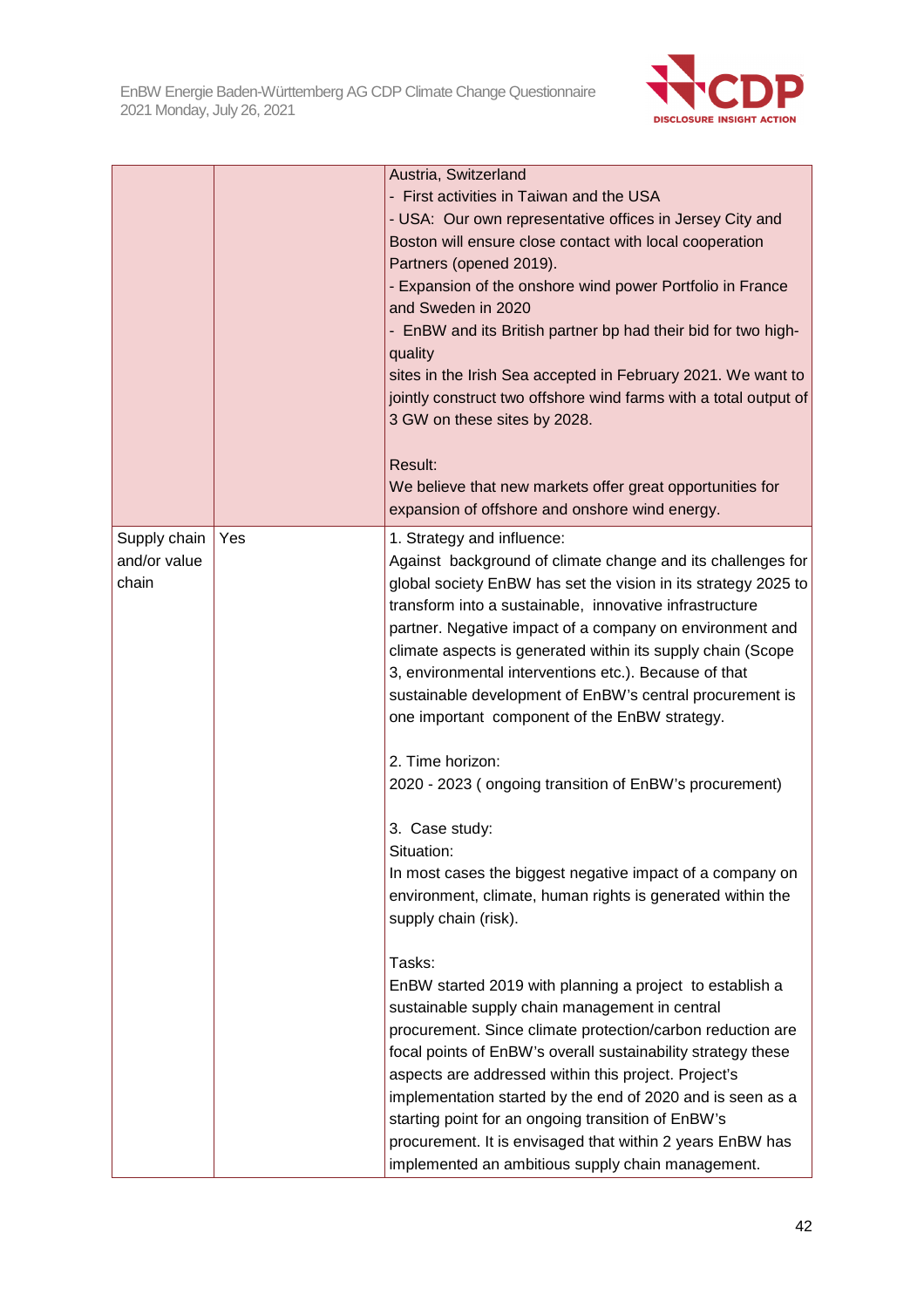

|                      |     | Action:<br>Development of a supplier code of conduct addressing<br>specifically climate protection and reduction of polluting<br>emissions, and the project focuses on implementing<br>sustainability criteria defined in the supplier code of conduct<br>into the procurement process. Regarding climate protection<br>our business partners must reduce climate damaging<br>emissions continuously. Therefore, suppliers are asked to<br>define and document clear carbon reduction goals. Further,<br>our business partners shall contribute to developing climate<br>friendly products and processes. Compliance with these<br>requirements will be monitored on a regular base. If<br>necessary EnBW will start a process of dialogue about<br>corrective action measure.<br>Result:                                                                                                                                                                                                                         |
|----------------------|-----|-------------------------------------------------------------------------------------------------------------------------------------------------------------------------------------------------------------------------------------------------------------------------------------------------------------------------------------------------------------------------------------------------------------------------------------------------------------------------------------------------------------------------------------------------------------------------------------------------------------------------------------------------------------------------------------------------------------------------------------------------------------------------------------------------------------------------------------------------------------------------------------------------------------------------------------------------------------------------------------------------------------------|
|                      |     | EnBW uses from 2020 onwards risk score cards for every<br>product category. This enables purchasers to know about<br>potential impact on climate and environment before a project<br>or tendering process is started.<br>Product category groups that exhibit a high level of risk will<br>introduce at least two sustainable products into their portfolio<br>in a pilot project starting in summer 2021. Climate-friendly<br>products will be the focus of this pilot phase.                                                                                                                                                                                                                                                                                                                                                                                                                                                                                                                                    |
| Investment in<br>R&D | Yes | As a result of Paris Climate Protection Agreement,<br>framework conditions for RE in various countries are being<br>shaped positively by politics. Incentives are being created for<br>investments by companies - e.g. in the field of wind energy.<br>Conventional generation is thus losing importance. A key<br>success factor in the field of wind energy is the use of<br>innovative technologies to generate electricity.<br>1. Strategy & Influence:<br>Despite challenging conditions, we will continue to push<br>forward expansion of wind power with onshore and offshore<br>projects. Till 2025, we want to increase our wind power<br>capacities to 4,000 MW.<br>Innovative technologies for power generation from wind<br>power are an important element in our approach to research<br>and development. Goal of our R&D is to identify<br>technological trends at an early stage, assess their<br>economic potential, build up expertise in business units and<br>implementation of pilot projects |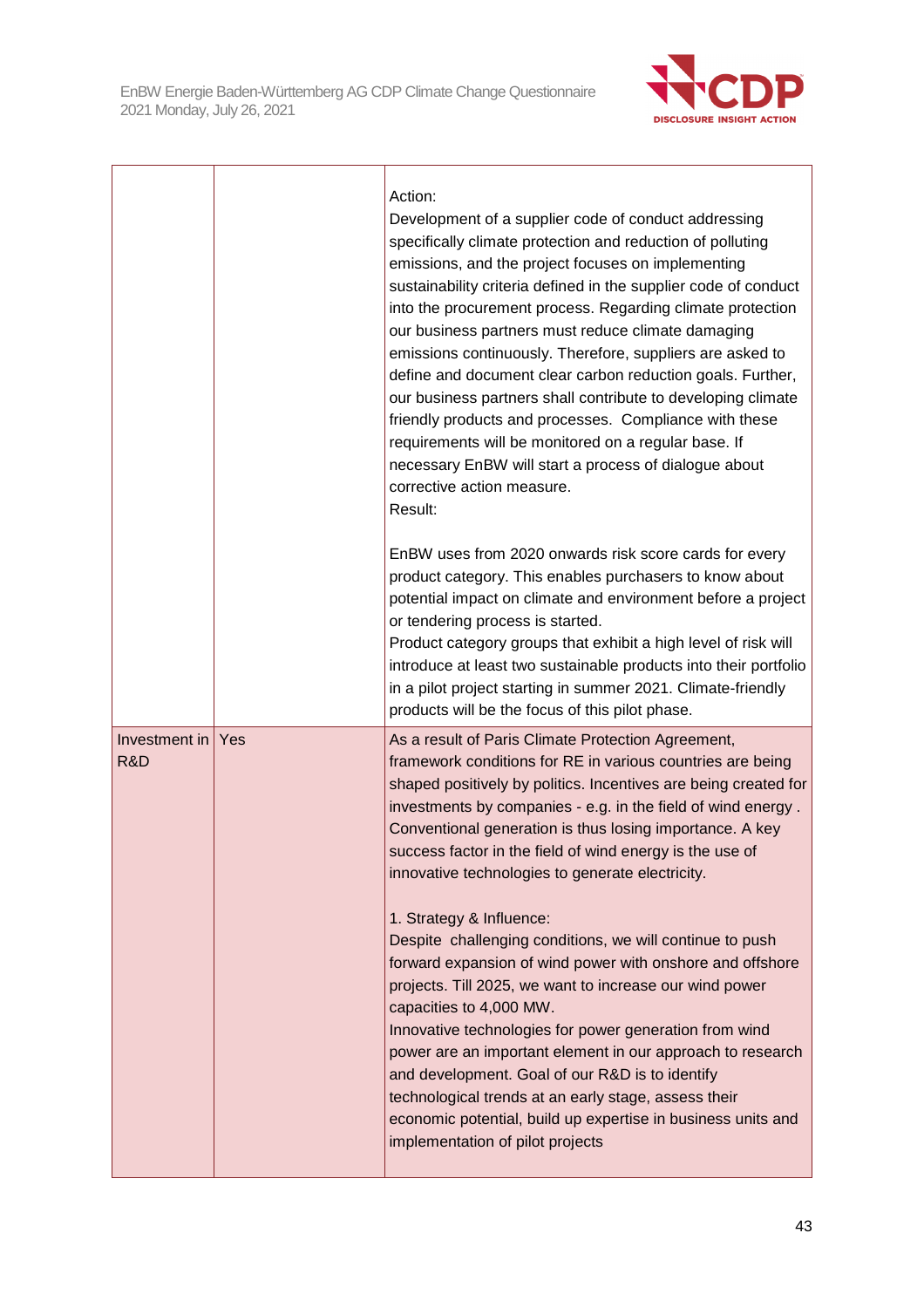

|  | 2. Time horizon(s) & Strategy:                                            |
|--|---------------------------------------------------------------------------|
|  | R&D activities in the field of wind power are ongoing within              |
|  | the strategy EnBW 2025.                                                   |
|  |                                                                           |
|  | 3. Case study Wind Energy:                                                |
|  | Situation:                                                                |
|  | Offshore wind power plants with fixed foundations are limited             |
|  | to shallow waters with water depths of up to around 50                    |
|  |                                                                           |
|  | meters.                                                                   |
|  |                                                                           |
|  | Task:                                                                     |
|  | Floating platforms could be used to install wind turbines in              |
|  | deeper waters. In cooperation with partners, we are                       |
|  | investigating several different concepts for floating offshore            |
|  | wind farm projects that would be suitable for opening up new              |
|  | international offshore wind energy regions.                               |
|  | Action:                                                                   |
|  |                                                                           |
|  | In cooperation with the engineering company aerodyn, we                   |
|  | tested a 1:10 scale model of a new design for Floating wind               |
|  | turbines called Nezzy <sup>2</sup> in 2020. Tests carried out on a gravel |
|  | pit lake in northern Germany and in the Baltic Sea                        |
|  | demonstrated that the platform concept worked even in                     |
|  | stormy winds. Scaled up to the later true size of the system,             |
|  | the wave and wind conditions were equivalent to category 4                |
|  | to 5 hurricane with waves reaching heights of up to 30                    |
|  | meters.                                                                   |
|  | Result:                                                                   |
|  |                                                                           |
|  | Nezzy <sup>2</sup> will be tested under real conditions at sea. The test  |
|  | using a 1:1 scale model is due to be carried out in China at              |
|  | the end of 2021 or beginning of 2022. We also concluded a                 |
|  | cooperation Agreement with other European companies at                    |
|  | the end of 2020 to                                                        |
|  | construct a pilot plant in the Irish Sea. We use two                      |
|  | demonstration projects to identify which type of floating                 |
|  | platform is the best solution.                                            |
|  |                                                                           |
|  |                                                                           |
|  |                                                                           |
|  |                                                                           |
|  |                                                                           |
|  |                                                                           |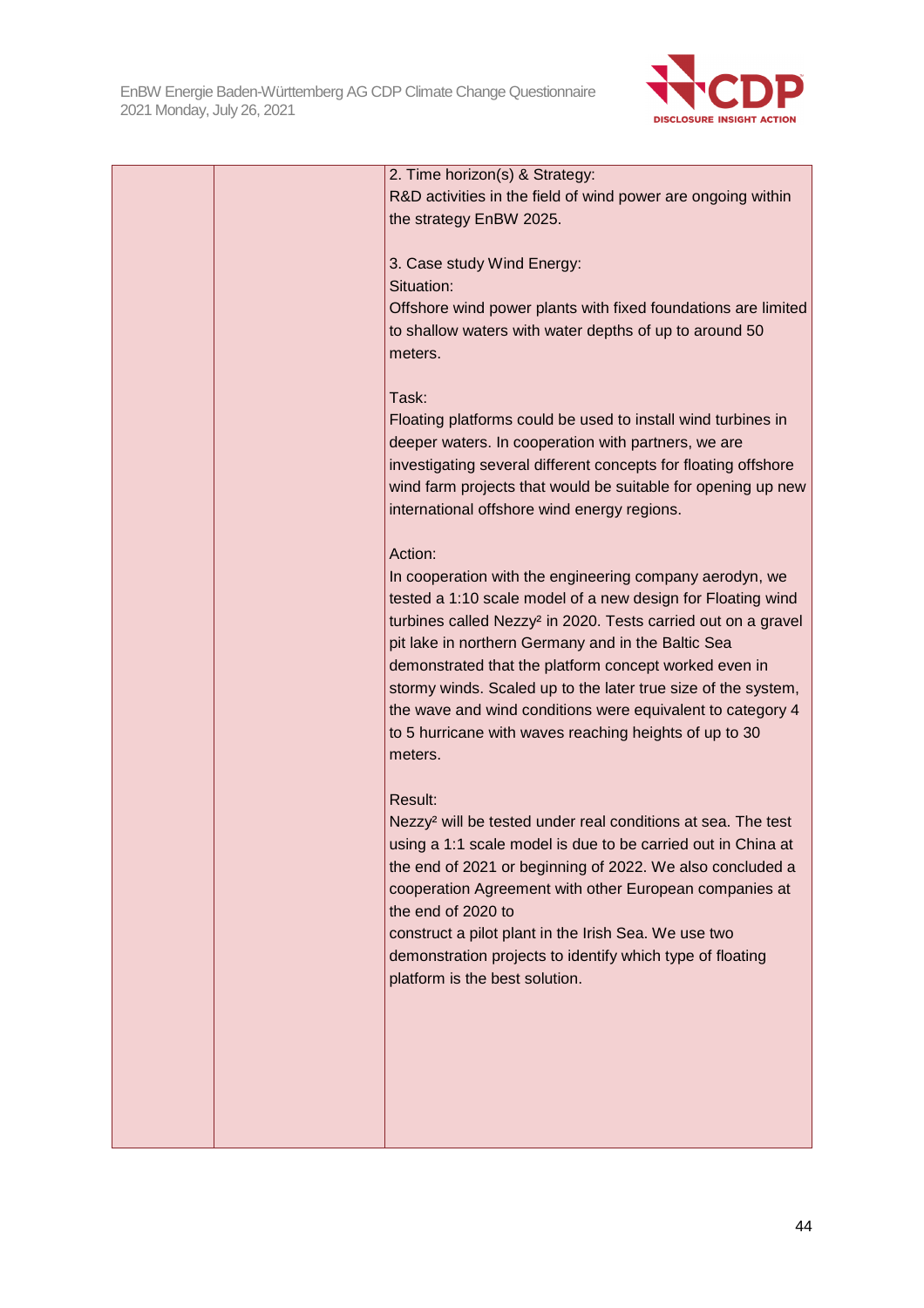

| Operations | Yes | 1. Strategy & influence:<br>The climate action package introduced by german<br>government includes the phaseout of coal power, the<br>introduction of charges for CO2 emissions in the transport<br>and heating sectors and numerous other measures, such as<br>subsidies to promote electromobility - according to politics,<br>CO2 emissions in transport sector are to be significantly<br>reduced over the next years.           |
|------------|-----|--------------------------------------------------------------------------------------------------------------------------------------------------------------------------------------------------------------------------------------------------------------------------------------------------------------------------------------------------------------------------------------------------------------------------------------|
|            |     | Incentives for the purchase of electric vehicles are created.<br>Positive conditions are being created for companies with<br>regard to business activities in the field of electromobility.                                                                                                                                                                                                                                          |
|            |     | Strategy EnBW 2025 - ongoing operations: In the strategic<br>business field smart infrastructure for customers, we will<br>develop new and digital business models, launch them onto<br>the market and scale them $up$ – even beyond traditional<br>energy industry value chain. The main focus will be placed<br>here amongst others on operations regarding electromobility,<br>e.g. on expansion of quickcharging infrastructure, |
|            |     | 2. Time horizon(s) & strategy:<br>Activities for electromobility are ongoing within strategy<br>EnBW 2025 (plans till 2030). It is planned to increase sales<br>of electromobility gradually.                                                                                                                                                                                                                                        |
|            |     | 3. Case study - electromobility:<br>Situation:<br>As a full-service provider together with our subsidiaries,<br>EnBW covers the complete spectrum of services for the<br>development and expansion of electromobility from the<br>supply of electricity and operation of a comprehensive<br>charging infrastructure through to digital services for the<br>consumer.                                                                 |
|            |     | Task:<br>Electromobility business should be continuously expanded.<br>Concrete projects with customers and partners should be<br>realized.                                                                                                                                                                                                                                                                                           |
|            |     | Action:<br>EnBW's comprehensive charging network is still being<br>expanded at a rapid pace even though EnBW already had a                                                                                                                                                                                                                                                                                                           |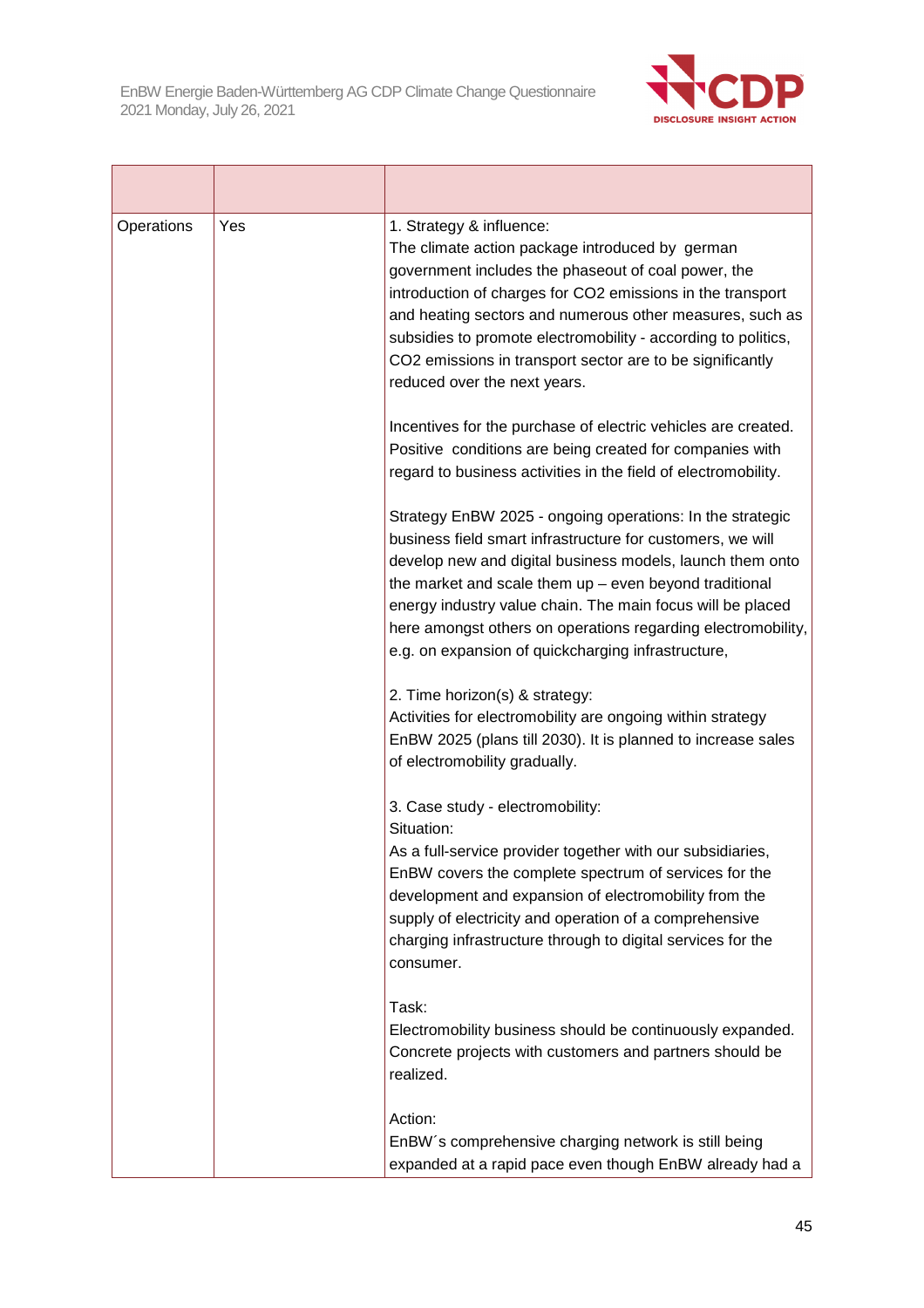

|  | clear lead in the area of quick-charging infrastructure before |
|--|----------------------------------------------------------------|
|  | 2020 in Germany. Almost every second new ultrafast             |
|  | charging station in Germany was placed into operation by       |
|  | EnBW. In addition, we followed a completely new strategy       |
|  | for some new locations in 2020 by focusing on city centers:    |
|  | Urban quick-charging parks have been opened in inner-city      |
|  | areas of Stuttgart and Karlsruhe and more are set to follow.   |
|  |                                                                |
|  | Result:                                                        |
|  | With e-mobility, EnBW is making an important contribution to   |
|  | climate protection. EnBW continues to invest massively in      |
|  | the electromobility business. In this way, the company         |
|  | intends to remain a pioneer and secure its competitiveness.    |
|  |                                                                |

# **C3.4**

## **(C3.4) Describe where and how climate-related risks and opportunities have influenced your financial planning.**

|   |     | elements that<br>have been<br>influenced                                        | <b>Financial planning Description of influence</b>                                                                                                                                                                                                                                                                                                                                                                                                                                                                                                                                                                                                                                                                                                                                                                                                                                                                                                                                                                                                                                                   |
|---|-----|---------------------------------------------------------------------------------|------------------------------------------------------------------------------------------------------------------------------------------------------------------------------------------------------------------------------------------------------------------------------------------------------------------------------------------------------------------------------------------------------------------------------------------------------------------------------------------------------------------------------------------------------------------------------------------------------------------------------------------------------------------------------------------------------------------------------------------------------------------------------------------------------------------------------------------------------------------------------------------------------------------------------------------------------------------------------------------------------------------------------------------------------------------------------------------------------|
| 1 | Row | Capital<br>expenditures<br>Acquisitions and<br>divestments<br>Access to capital | Capital expenditures/ CAPEX:<br>The issue of climate protection is receiving a greater and greater amount<br>of public attention in Germany and in Europe. Clear examples of this can<br>be found in the "Fridays for Future" movement and the results of the<br>European Parliamentary elections in 2019.<br>Case Study:<br>Situation:<br>The national climate protection targets and the international efforts for<br>climate protection have effects on energy supply. Our strategy of<br>concentrating investment on renewable energies, expanding the grids<br>and developing new and increasingly digitalised business models makes<br>a contribution to energy system transformation and CO2-reduction<br>(EnBW strategy 2020/2025).<br>Task:<br>In order to continue to play an active role in shaping the Energiewende,<br>massive investments are needed in the next years in the generation, in<br>the distribution and sale of climate-friendly products. A mid-term<br>investment plan must be developed and operationalised for EnBW.<br>Action (Investment over a three-year period): |
|   |     |                                                                                 | In order to continue to play an active role in shaping the Energiewende,                                                                                                                                                                                                                                                                                                                                                                                                                                                                                                                                                                                                                                                                                                                                                                                                                                                                                                                                                                                                                             |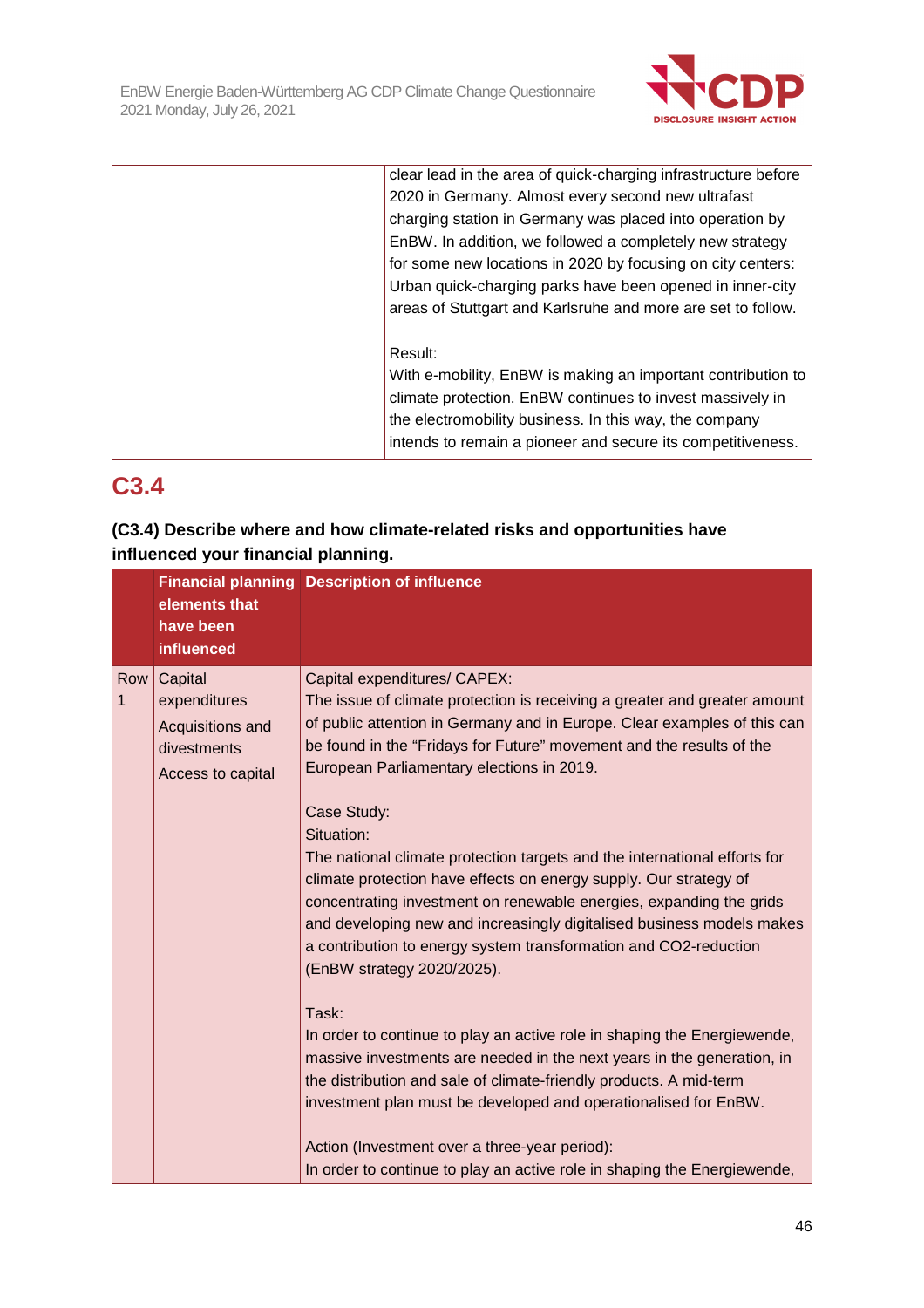

|  | gross investment of €8.4 billion is planned for the 2021 to 2023 period.     |
|--|------------------------------------------------------------------------------|
|  | This represents on average €2.8 billion per year. €2.3 billion (27%) of this |
|  | investment will be on existing projects and €6.1 billion (73%) on growth     |
|  | projects. The majority of the gross investment (83%) will be in the          |
|  | "System critical infrastructure"                                             |
|  | segment and the expansion of renewable energies.                             |
|  |                                                                              |
|  | Result (example Investment for RE):                                          |
|  | Around 28% of the investment is planned for the Sustainable generation       |
|  | infrastructure segment and for other Investment (other investment: 2%).      |
|  | 24% of the investment will be on growth themes. Investment of around         |
|  | €1.7 billion for the expansion of renewable energies is planned for the      |
|  | period 2021 to 2023, which corresponds to 20% of the gross investment.       |
|  | The planned investment in renewable energies includes funds for the          |
|  | realization of further offshore wind farms, such as our EnBW He Dreiht       |
|  | wind farm in the German North Sea, and for further offshore projects in      |
|  | Great Britain.                                                               |
|  |                                                                              |
|  | Acquisitions and divestments:                                                |
|  | The issue of climate protection is receiving a greater and greater amount    |
|  | of public Attention in Germany and in Europe. Clear examples of this can     |
|  | be found in the "Fridays for Future" movement and the results of the         |
|  | European elections.                                                          |
|  |                                                                              |
|  | Case Study:                                                                  |
|  | Situation:                                                                   |
|  | The mobility transition creates added value for climate protection. In       |
|  | particular, the switch to electric mobility makes an important contribution  |
|  | to reducing CO2 emissions. EnBW is aiming to expand its electromobility      |
|  | business. Massive investments are planned.                                   |
|  |                                                                              |
|  | Task:                                                                        |
|  | After successful examination by the respective cartel authorities in         |
|  | Germany and Austria, the closing of the joint venture SMATRICS               |
|  | mobility+ GmbH took place at the beginning of September 2020. As the         |
|  | majority owner - EnBW holds 51 percent - EnBW is expanding its market        |
|  | leadership for fast charging in Germany to the Austrian market with this     |
|  | Transaction.                                                                 |
|  |                                                                              |
|  | Action:                                                                      |
|  | The company was only founded in April by EnBW and the Viennese               |
|  | electromobility pioneer SMATRICS and is taking over the existing             |
|  | SMATRICS network in Austria. This is already the largest fast-charging       |
|  | network and will be massively expanded over the next few years, similar      |
|  | to the German HyperNetz.                                                     |
|  |                                                                              |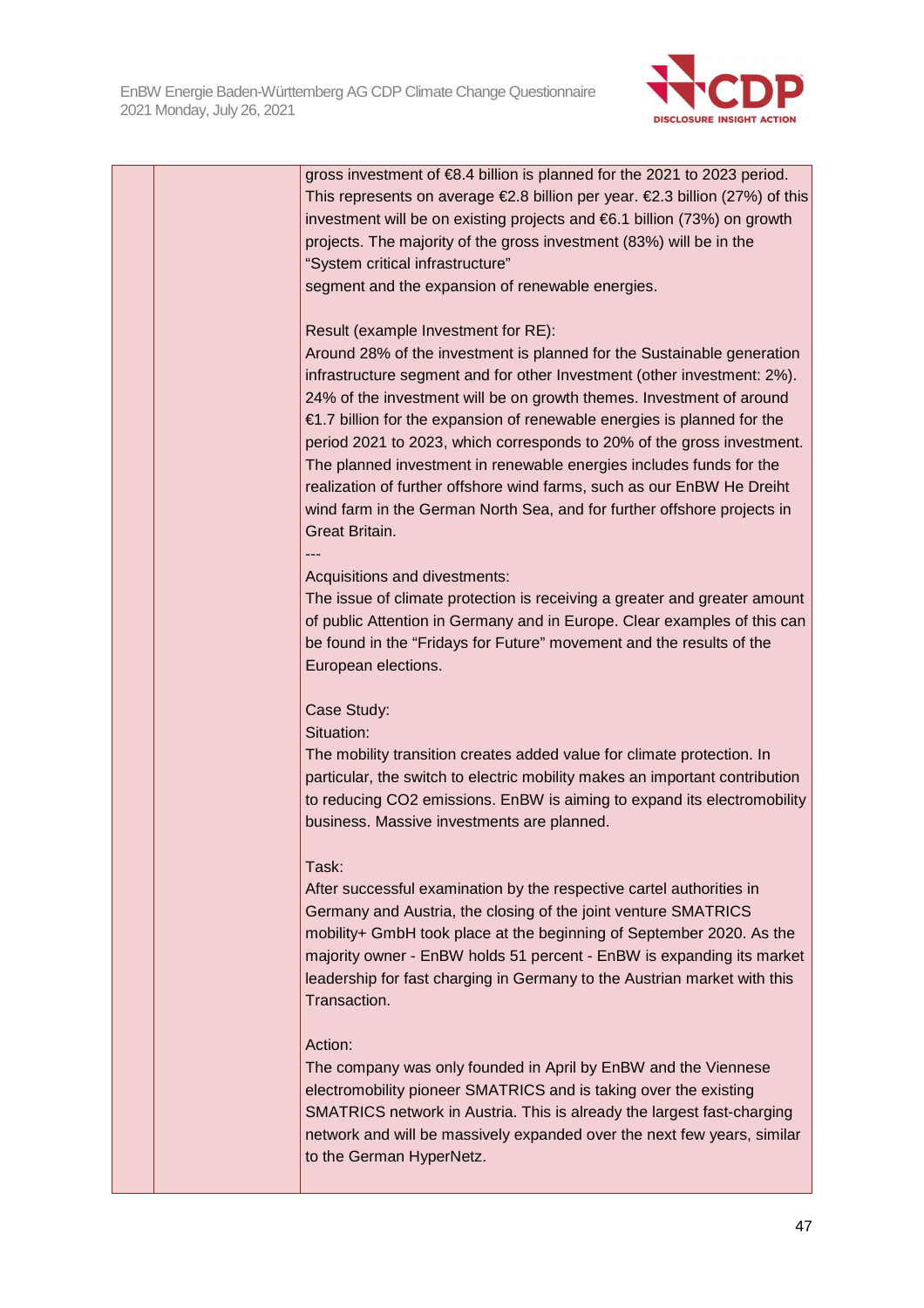

|  | Result:                                                                   |
|--|---------------------------------------------------------------------------|
|  | By bundling the competences of the two partners in the joint venture, a   |
|  | nationwide and future-proof charging infrastructure is now guaranteed in  |
|  | one of the most important transit countries of the EU. SMATRICS is        |
|  | taking on the role of technical service provider and has already been     |
|  | working successfully with EnBW in Germany for years.                      |
|  |                                                                           |
|  | Access to capital:                                                        |
|  | Our business development is to be financed by retained cash flow and, if  |
|  | necessary, by external debt financing. Various financing instruments give |
|  | EnBW flexible access to the debt capital markets. For example green       |
|  | bonds: EnBW sees sustainability as an integral part of its business       |
|  | strategy. With its Green Bonds, EnBW aims to mobilise the financial       |
|  | resources for the transformation targeted in that strategy.               |
|  |                                                                           |
|  | Case Study:                                                               |
|  | Situation:                                                                |
|  | EnBW is planning to invest around €12 billion in total between            |
|  | 2021 and 2025. The main focus of this investment will be the              |
|  | expansion of the grids, especially the central SuedLink and               |
|  | ULTRANET projects of our grid subsidiary TransnetBW for the               |
|  | future energy supply in Germany, the expansion of renewable               |
|  | energies, such as the planned realization of the EnBW He Dreiht           |
|  | offshore wind farm, and the further development of smart                  |
|  | infrastructure for customers, for example, in the areas of broadband,     |
|  | telecommunications and electromobility.                                   |
|  |                                                                           |
|  | Task:                                                                     |
|  | The financing strategy at EnBW changed over the last few years as part    |
|  | of our strategic repositioning through EnBW 2020. We did not just         |
|  | significantly intensify the expansion of renewable energies but also      |
|  | focussed on other aspects of sustainable supply and sustainable           |
|  | business, such as restructuring and expanding the grids and investing in  |
|  | e-mobility. Accodingly, we also rigorously updated our financing strategy |
|  | and made it more sustainable (task). For example we developed and         |
|  | published our first Green Financing Framework. The Green Financing        |
|  | Framework is the basis for sustainable finance at EnBW. Based on the      |
|  | Framework, a second party opinion is obtained from ISS ESG or another     |
|  | suitable sustainability agency. The Green Bond issues are certified by    |
|  | the Climate Bonds Initiative (CBI).                                       |
|  | Action:                                                                   |
|  | Bonds are "green" when they finance investment in sustainability goals.   |
|  | There has been strong demand on the markets for this type of bond.        |
|  | Green bonds especially address a wider group of investors who invest in   |

sustainable products out of conviction.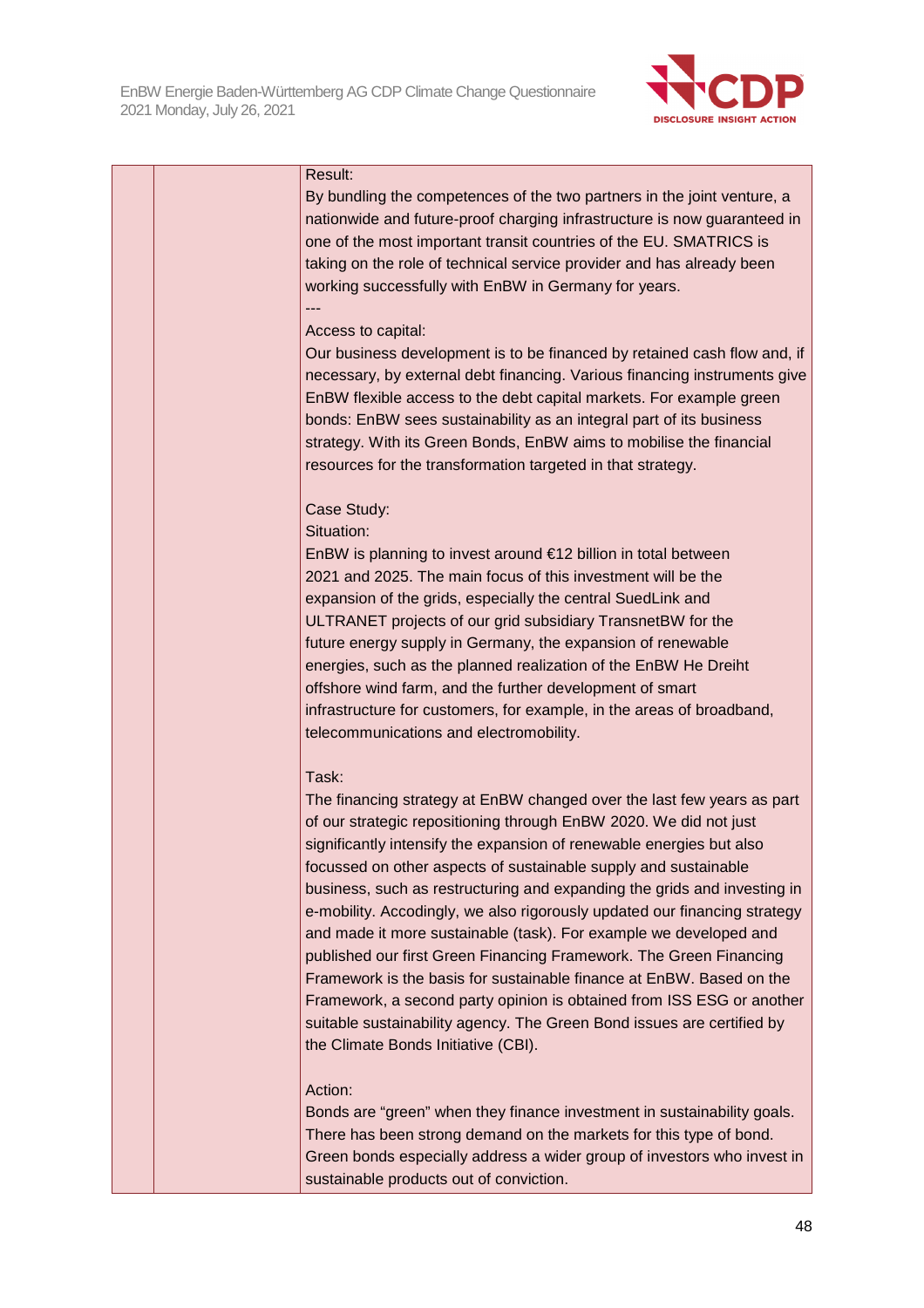

|  | Based on our Green Financing Framework, which was first published in                 |
|--|--------------------------------------------------------------------------------------|
|  | October 2018 and is regularly updated, proceeds from our green bonds                 |
|  | must go exclusively to projects in the following categories that are eligible        |
|  | for support:                                                                         |
|  | - Renewable energy (onshore and offshore wind power and                              |
|  | solar/photovoltaics)                                                                 |
|  | - Energy efficiency (such as smart meters)                                           |
|  | - Clean transportation (such as electric mobility infrastructure/ charging           |
|  | points)                                                                              |
|  |                                                                                      |
|  | Example: 22.6.2020: Green Subordinated Bond for €500 Million.                        |
|  |                                                                                      |
|  | Result:                                                                              |
|  | We are committed to ensuring that this financing complies with strict                |
|  | sustainability criteria. We issued our first green bond in 2018 – mainly to          |
|  | finance EnBW Hohe See and Albatros. Others have since followed, with                 |
|  | the latest being a green subordinated bond with a volume of $\epsilon$ 500 million   |
|  | in 2020. The total volume of these types of securities issued to date by             |
|  | EnBW is $\epsilon$ 2 billion. We will also utilize sustainable financing instruments |
|  | in future for Investments in our ambitious sustainability targets.                   |

# **C3.4a**

## **(C3.4a) Provide any additional information on how climate-related risks and opportunities have influenced your strategy and financial planning (optional). Implementation of the EnBW 2020 strategy successfully concluded:**

Strategically, 2020 was a very good year for us. We have been resolutely repositioning our company in accordance with measurable targets since 2013 and aligning it to meet the requirements of the Energiewende in Germany. Our EnBW 2020 strategy that was guided by the principle of "Energiewende. Safe. Hands on." was based on sustainability criteria from the very beginning. Comprehensive investment in renewable energies, electricity grids and electromobility, the creation of new jobs and apprenticeships and intensive dialog with citizens, the public and non-government organizations (NGOs) characterized this phase of the transformation of the portfolio. This was accompanied by significant improvements in efficiency and the first targeted growth initiatives. To implement our strategy, we planned total investment of €14.1 billion and divestitures of €5.1 billion by 2020 (reference year of 2012). We realized total investments of €17.2 billion, exceeding our investment target, and divestitures of €5.8 billion since 2012. After the conclusion of the 2020 reporting year – the strategy horizon – the following is now clear: We have successfully implemented the repositioning of our company, increased our earnings to €2.8 billion, which is above both our earnings target of between €2.3 billion and €2.5 billion and the level before the Energiewende, and achieved or exceeded almost all the other targets in our EnBW 2020 strategy, reaching many of them earlier than planned.

**The next step: EnBW 2025 strategy:**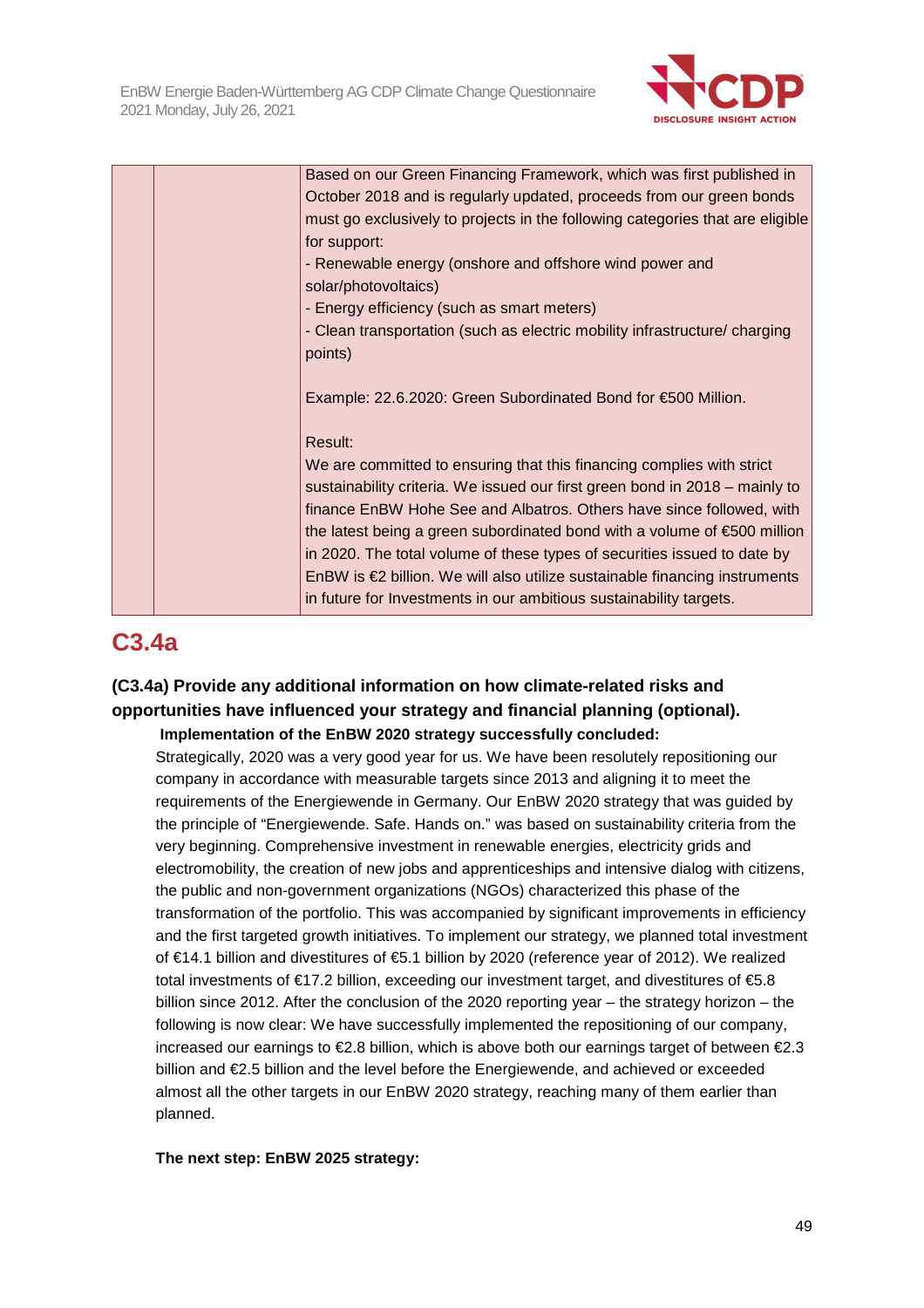

The EnBW 2025 strategy is based – just like the EnBW 2020 strategy – on a holistic approach to stakeholders. It defines specific financial and non-financial targets that take account of the economic, ecological and social dimensions of sustainability. We carried out a project at the Board of Management level during the coronavirus pandemic that closely examined the question of what opportunities and risks the pandemic could hold for our 2025 strategy. Under the motto "Making and shaping the infrastructure world of tomorrow," the EnBW 2025 strategy will increasingly place the company's focus onto the infrastructure aspects of existing business fields – for example, networking small, decentralized power plants to form virtual power plants or networking the energy sector with neighboring sectors such as transport or communications. Furthermore, we will exploit new growth opportunities above and beyond the energy sector that are aligned with our core expertise. Our core expertise – what we do well and do better than many others – lies in the safe and reliable construction, operation and management of critical infrastructure in the energy sector, such as the supply of energy or the distribution of energy by our grid subsidiaries. This well-developed expertise can be transferred to other infrastructure sectors in which we have already made significant progress, such as the broadband business, the expansion of quick-charging infrastructure and the area of urban infrastructure. Urban infrastructure, as we understand it, involves smart networking of the energy supply, heating, telecommunications, mobility, traffic management and parking space management, as well as security in the public sphere. Performance, creativity, freedom for independent action, quick decision-making processes that are as closely aligned to the business as possible and a resolute focus on the needs of our customers are defining the requirements for the future.

#### **Sustainable and innovative infrastructure partner:**

Using the EnBW 2025 strategy, we aim to transform our company into a sustainable and innovative infrastructure partner for our customers and other stakeholders. We will combine our business portfolio within three strategic business fields from 2021:

- In the business field **Smart infrastructure for customers**, we will transfer our core skills to new, often digital business models. In the next few years, our investment will mainly focus on the areas of electromobility, telecommunications and broadband, as well as on photovoltaics and energy storage systems. We want to further expand our quick-charging infrastructure to promote electromobility and thus maintain our position as the market leader in this sector. In the telecommunications and broadband business, we will expand our infrastructure, increase our range of services and aim to secure a strong position on the German market. On the German home electricity storage market for solar electricity, we aim to join the leading group of suppliers with SENEC. And in the area of B2B sales for electricity and gas, we will continue to rely on digitalization and improvements in cost efficiency.

- In the business field **System critical infrastructure**, our grid subsidiaries for electricity and gas will further expand the transmission grids into an important cornerstone of our earnings alongside the distribution grids. In addition, our grid subsidiaries will upgrade the electricity distribution grids so that they are ready to meet the requirements of the future and ensure they are optimally prepared for the demands that will be placed on them by electromobility and electric heating. We will continue our participation model for local authorities to participate in the distribution grids. As part of the decarbonization of the gas sector, our grid companies are preparing their grid infrastructure for the use of climate-neutral gas in the future.

- Renewable energies will dominant in the business field **Sustainable generation infrastructure**. This also includes further selective internationalization and projects without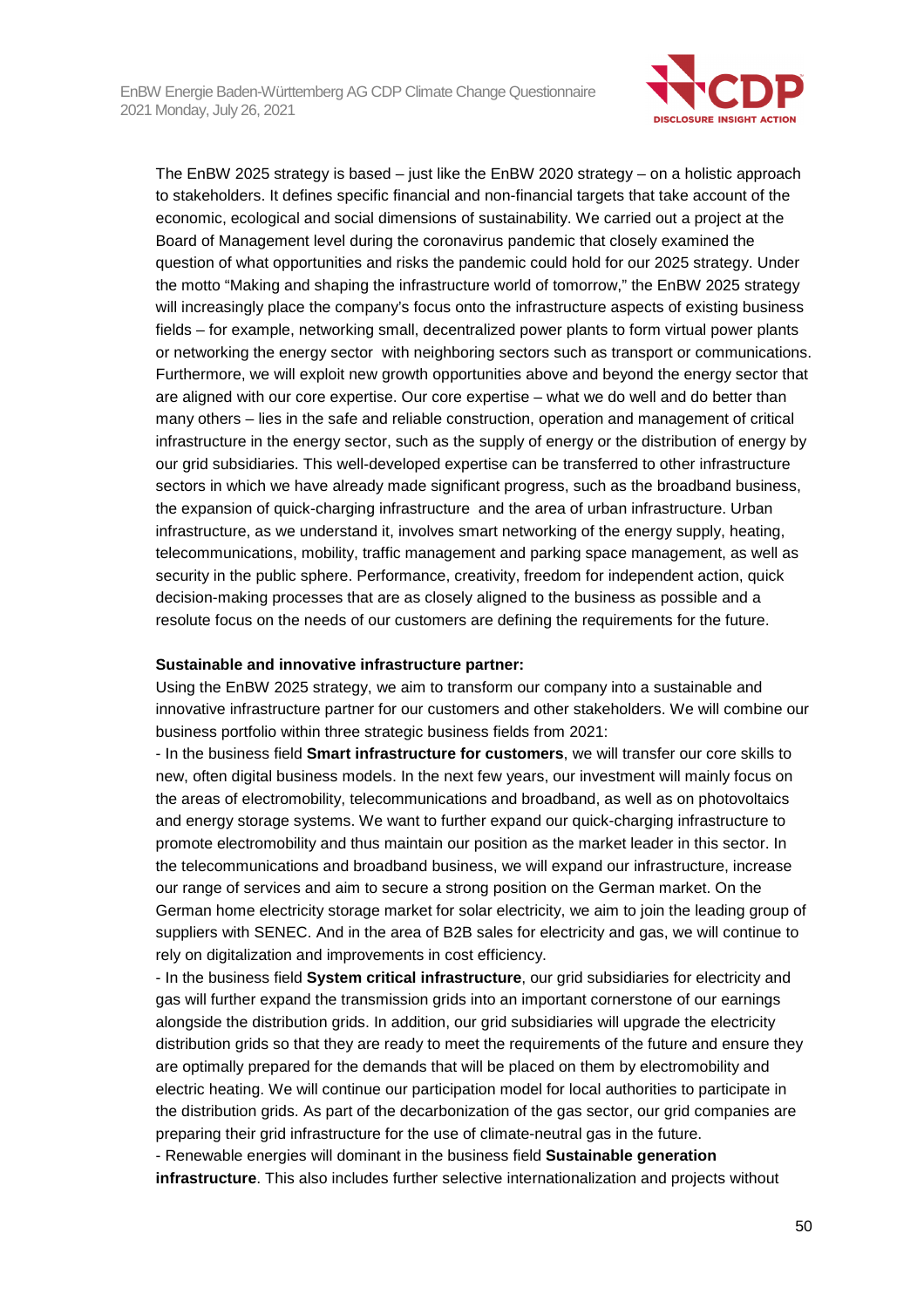

state funding. The generation capacity of our wind power plants is due to increase to 4.0 GW by 2025 and our portfolio of photovoltaic projects to 1.2 GW. In addition, EnBW and BP have entered into an equal partnership to build two offshore wind farms with a total capacity of 3.0 GW off the coast of Great Britain and place them into operation from 2028. At the same time, we will further strengthen our strong position Strategy, goals and performance management system Integrated Annual Report 2020 of EnBW Management report › Strategy, goals and performance management system 35 in the gas business, especially in the area of climateneutral gases. And we have defined a clear phase-out plan for coalbased conventional generation by 2035. The last nuclear power plants operated by EnBW will be decommissioned by the end of 2022 at the latest. We will adapt our trading activities to the changes in our generation portfolio and the energy markets.

**The central goal of the EnBW 2025 strategy is to increase adjusted EBITDA to €3.2 billion**. All three strategic business fields will make a significant contribution to this increase in earnings – which represents an increase of more than 30% compared to the strategic target value for 2020.

# **C4. Targets and performance**

# **C4.1**

**(C4.1) Did you have an emissions target that was active in the reporting year?**  Both absolute and intensity targets

# **C4.1a**

**(C4.1a) Provide details of your absolute emissions target(s) and progress made against those targets.** 

**Target reference number**  Abs 1 **Year target was set**  2020 **Target coverage**  Company-wide **Scope(s) (or Scope 3 category)**  Scope 1+2 (location-based) **Base year**  2018 **Covered emissions in base year (metric tons CO2e)**  17,583,128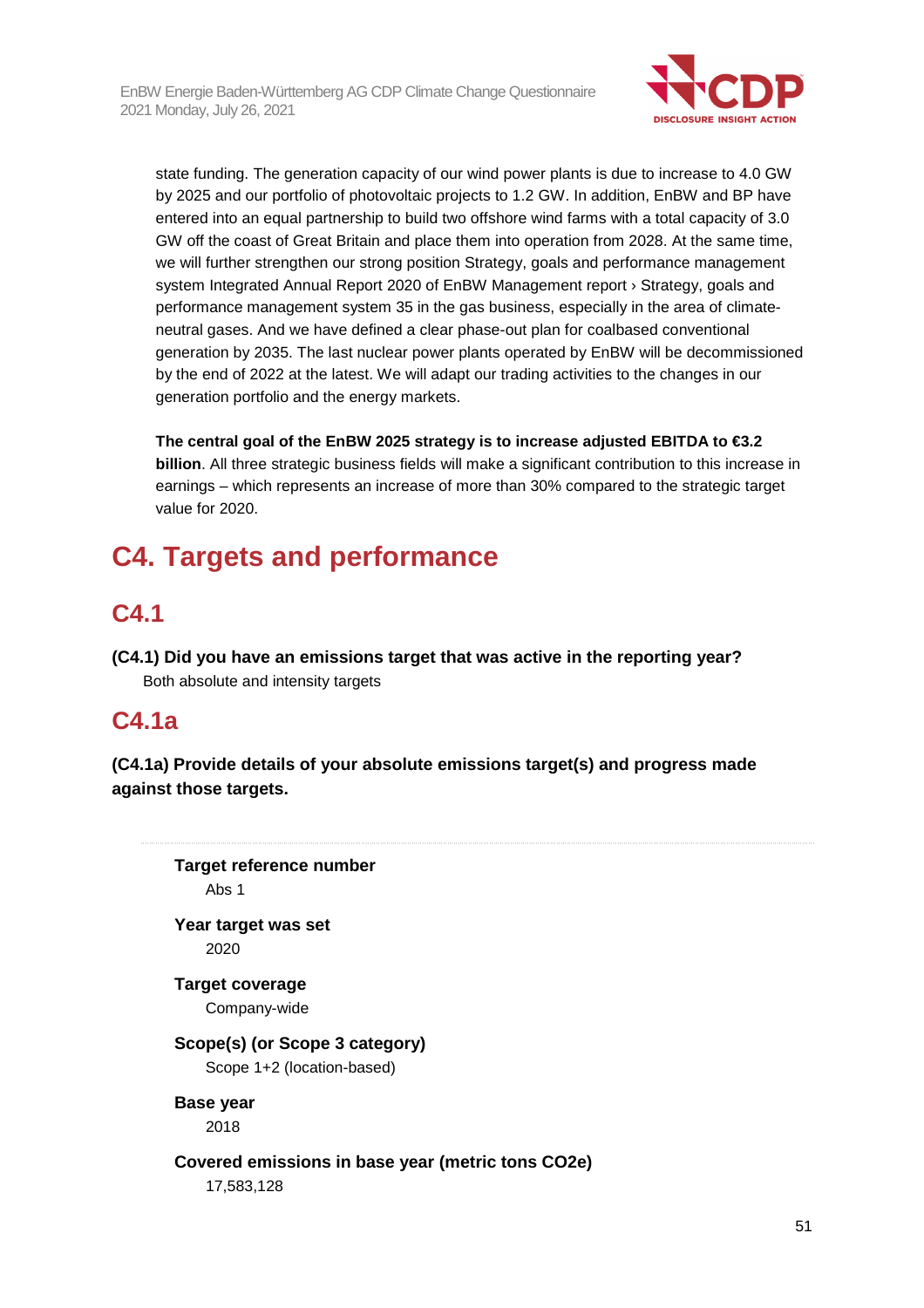

## **Covered emissions in base year as % of total base year emissions in selected Scope(s) (or Scope 3 category)**

100

### **Target year**

2030

## **Targeted reduction from base year (%)**

50

## **Covered emissions in target year (metric tons CO2e) [auto-calculated]**  8,791,564

### **Covered emissions in reporting year (metric tons CO2e)**

10,321,830

### **% of target achieved [auto-calculated]**

82.5939275424

## **Target status in reporting year**

New

### **Is this a science-based target?**

Yes, we consider this a science-based target, but it has not been approved by the Science-Based Targets initiative

## **Target ambition**

Well-below 2°C aligned

## **Please explain (including target coverage)**

A central goal of our 25-point sustainability program is to achieve climate neutrality. As an integrated energy company with its own comprehensive generation portfolio, we can make an important contribution to safeguarding the livelihoods of future generations. We have thus set ourselves the ambitious aim of achieving climate neutrality by 2035 across the entire company with respect to our own emissions (Scope 1 and 2). Our Scope 3 emissions are mainly due to the gas consumption by our customers. We anticipate that it will only be possible to reduce Scope 3 emissions by switching to climate-neutral gases, which will probably not be available in sufficient quantities until the middle of the 2030s. An important milestone in our climate neutrality strategy will be halving our CO2 emissions by 2030, based on the reference year of 2018. To this end, we will reduce our coal-based generation capacity of 4.6 GW (reference year of 2018) by around 2.5 GW. In parallel, we will examine the possibility of a fuel switch from coal to more climatefriendly gas and then in a second stage to climate neutral gases such as biogas or hydrogen.

## **Target reference number**

Abs 2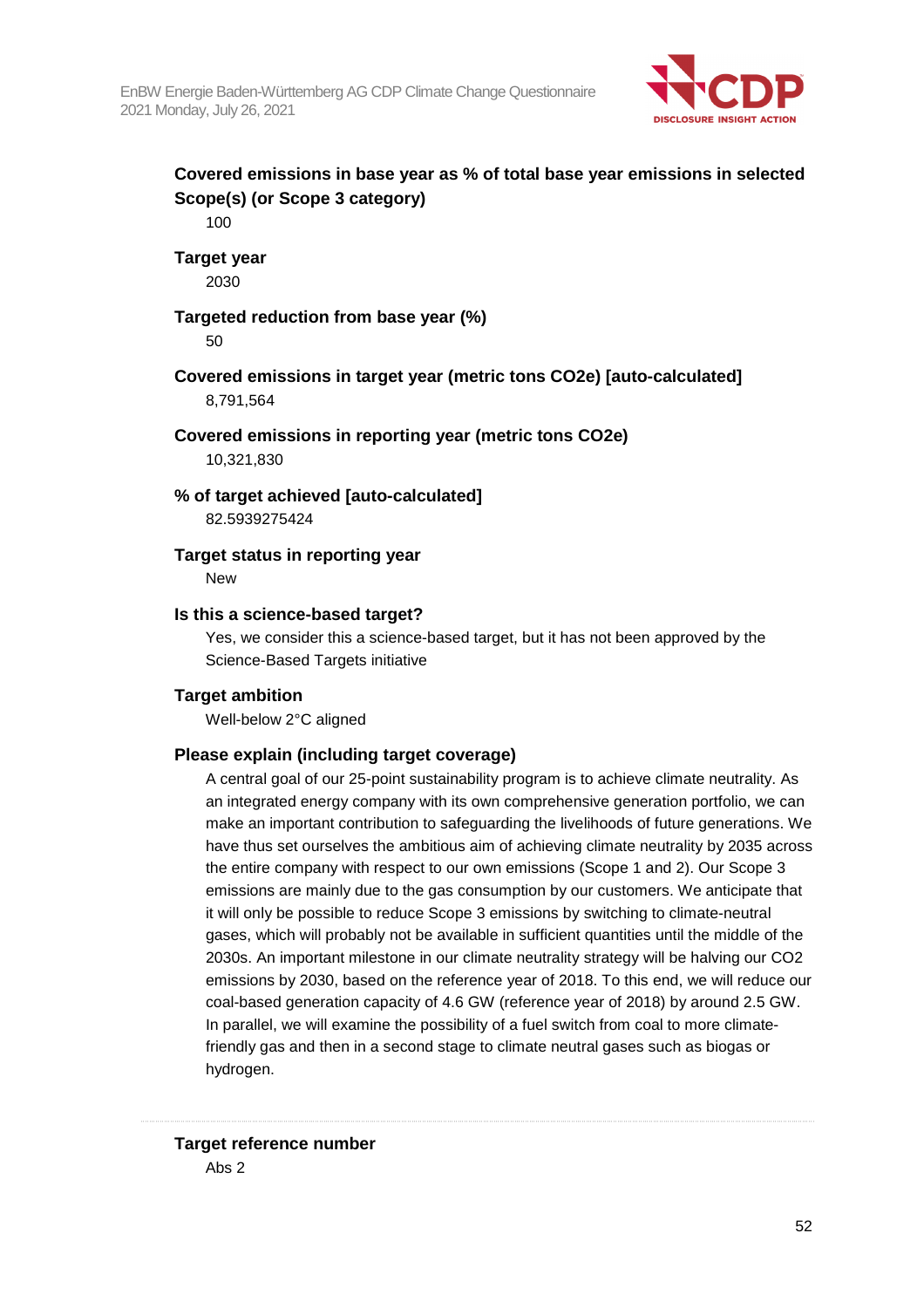

**Year target was set**  2020

## **Target coverage**

Company-wide

## **Scope(s) (or Scope 3 category)**

Scope 1+2 (location-based)

## **Base year**

2018

## **Covered emissions in base year (metric tons CO2e)**

17,583,128

## **Covered emissions in base year as % of total base year emissions in selected Scope(s) (or Scope 3 category)**

100

**Target year** 

2036

### **Targeted reduction from base year (%)**

95

## **Covered emissions in target year (metric tons CO2e) [auto-calculated]**  879,156.4

## **Covered emissions in reporting year (metric tons CO2e)**

10,321,830

## **% of target achieved [auto-calculated]**

43.4704881802

## **Target status in reporting year**

New

## **Is this a science-based target?**

Yes, we consider this a science-based target, but it has not been approved by the Science-Based Targets initiative

## **Target ambition**

Well-below 2°C aligned

## **Please explain (including target coverage)**

A central goal of our 25-point sustainability program is to achieve climate neutrality. As an integrated energy company with its own comprehensive generation portfolio, we can make an important contribution to safeguarding the livelihoods of future generations. We have thus set ourselves the ambitious aim of achieving climate neutrality by 2035 across the entire company with respect to our own emissions (Scope 1 and 2). Our Scope 3 emissions are mainly due to the gas consumption by our customers. We anticipate that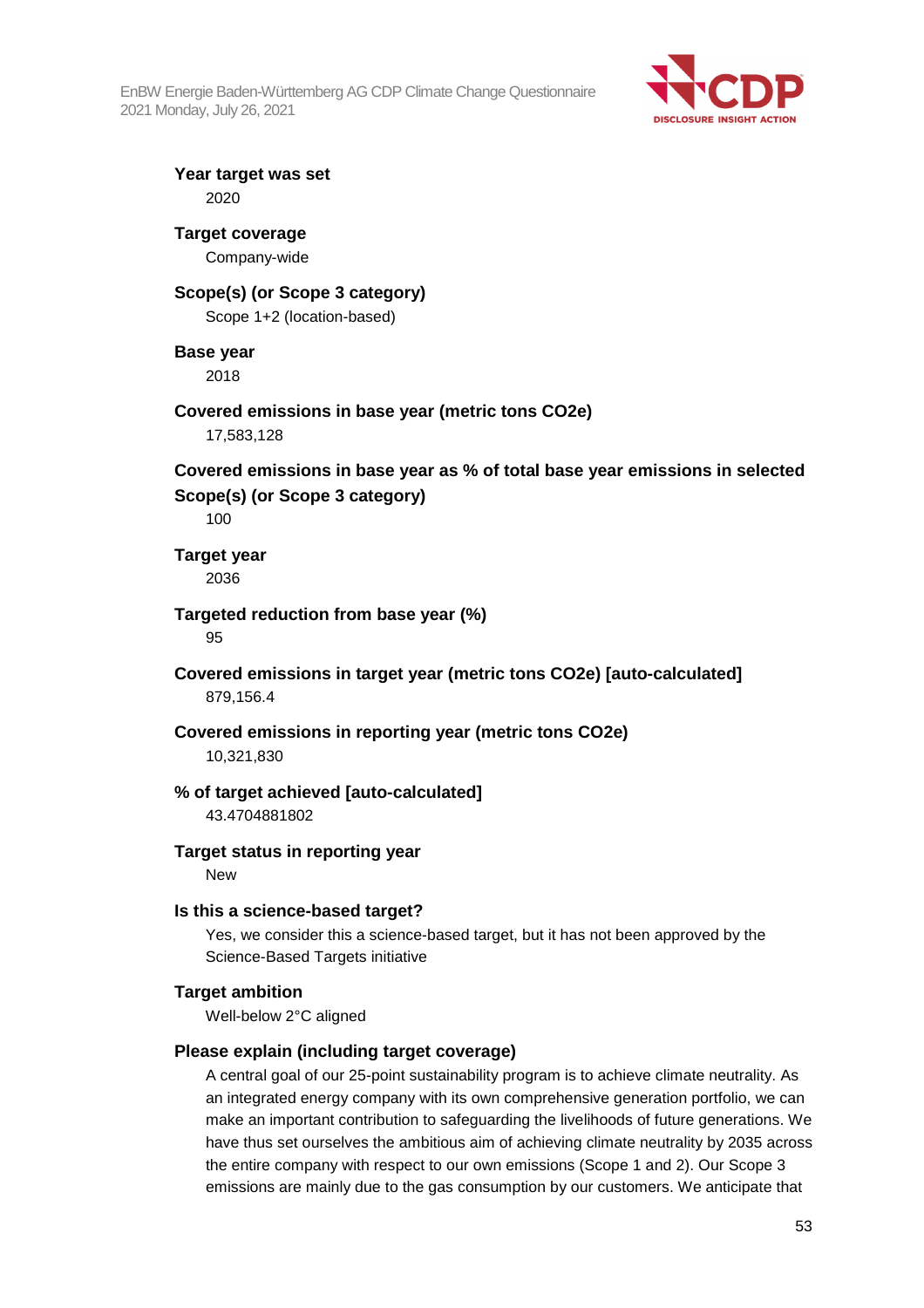

it will only be possible to reduce Scope 3 emissions by switching to climate-neutral gases, which will probably not be available in sufficient quantities until the middle of the 2030s. Coal-based energy generation will be fully phased out by the end of 2035. We are planning to use green electricity to compensate for grid losses in the energy system. Unavoidable residual emissions will be offset by acquiring recognized compensation certificates. The EnBW approach to achieving climate neutrality by 2035, based on electricity generation and supply of heating, is in harmony with the requirements and targets of the Paris Agreement.

# **C4.1b**

**(C4.1b) Provide details of your emissions intensity target(s) and progress made against those target(s).** 

```
Target reference number 
    Int 1 
Year target was set 
    2016 
Target coverage 
    Business activity 
Scope(s) (or Scope 3 category) 
    Scope 1 
Intensity metric 
    Metric tons CO2e per megawatt hour (MWh) 
Base year 
    2015 
Intensity figure in base year (metric tons CO2e per unit of activity) 
    0.606 
% of total base year emissions in selected Scope(s) (or Scope 3 category) 
covered by this intensity figure 
    86 
Target year 
    2020 
Targeted reduction from base year (%) 
    17.5 
Intensity figure in target year (metric tons CO2e per unit of activity) [auto-
calculated] 
    0.49995
```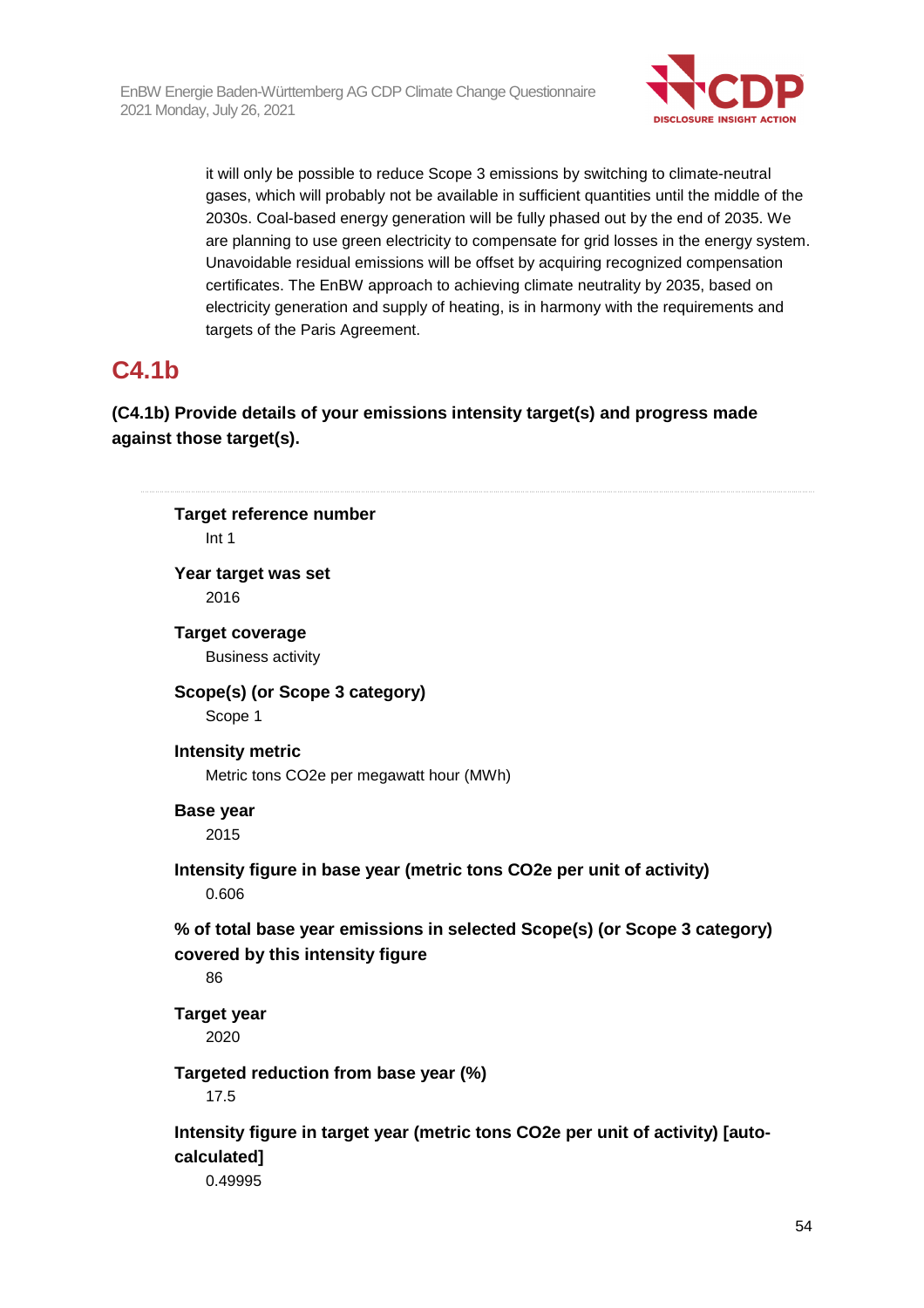

## **% change anticipated in absolute Scope 1+2 emissions**  -14.2

## **% change anticipated in absolute Scope 3 emissions**   $\Omega$

## **Intensity figure in reporting year (metric tons CO2e per unit of activity)**  0.372

#### **% of target achieved [auto-calculated]**  220.6506364922

### **Target status in reporting year**

Achieved

#### **Is this a science-based target?**

No, but we are reporting another target that is science-based

## **Target ambition**

### **Please explain (including target coverage)**

The calculation basis for the KPI CO2 intensity is the amount of CO2 emissions from own generation of electricity for the Group, as well as the volume of electricity generated by the Group without the contribution made by the nuclear power plants. This performance indicator is calculated as the ratio between the emissions and the generated volume of electricity and thus specifically describes the amount of CO2 released per kilowatt hour. By discounting the electricity generated by nuclear power plants, the performance indicator will not be influenced by the phasing out of nuclear energy in the coming years. The goal of EnBW is to contribute actively to climate protection by successively reducing the CO2 intensity of its own generation of electricity (excluding nuclear power) by 15 to 20% by 2020 compared to 606 g/kWh in the reference year 2015. In 2020 the CO2 intensity of own generation of electricity excluding nuclear power fell to 372 g/kWh. The target relates only to Scope 1 emissions and coverd nearly 86 % of the Scope 1 emissions in the base year 2015. Thus the reduction target of -17,5 % by mean, corresponds to a reduction of -15 % of the Scope 1 emissions. The target covered nearly 81% of the Scope 1+2 emissions in the base year 2015. Thus the reduction target of -17,5% by mean, corresponds to a reduction of -14,2 % of the Scope 1+2 emissions. EnBW reported this target to CDP in 2020 and are reporting progress against the same target in 2020. The reference number in 2020 was "Int1". However it is important to consider that 2020 CO2 intensity is an extraordinarily low value. In addition to the higher generation from renewable energies in comparison to 2019, especially due to the EnBW Hohe See and EnBW Albatros offshore wind farms, electricity generation at our fossil fuel-fired power plants was significantly lower than expected due to market-driven developments. The unforeseeable effects of the coronavirus pandemic also played a role. These conditions are out of the company's control and might not take place in the coming years.

Our target "Abs.1" and "Abs.2" are in harmony with the requirements and targets of the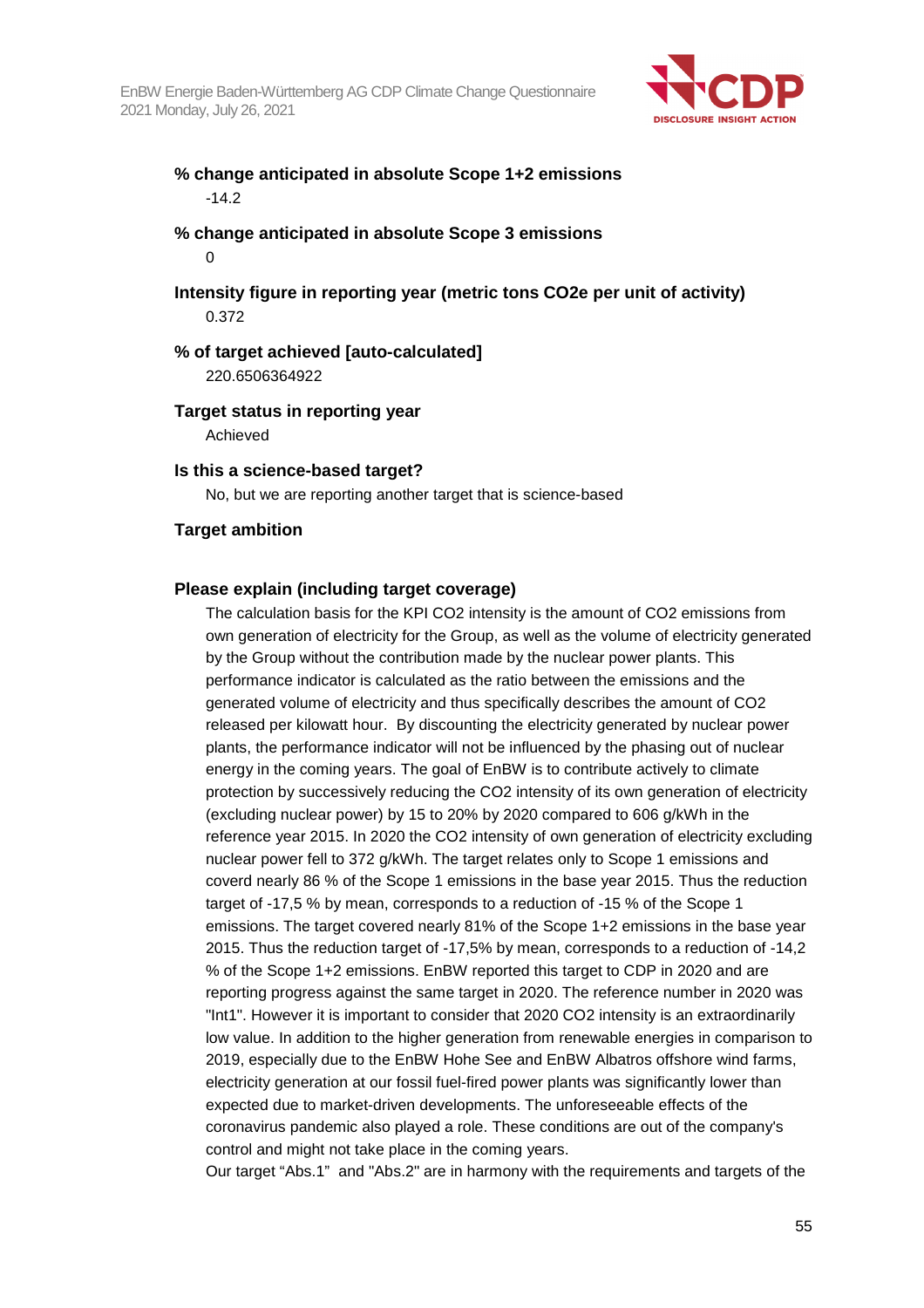

Paris Agreement.We consider them to be a science-based target, but it has not been approved by the Science-Based Targets initiative. The target ambition for our targets "Abs.1" and "Abs.2" is aligned with well-below 2°C.

**Target reference number** 

Int 2

#### **Year target was set**

2020

## **Target coverage**

Company-wide

## **Scope(s) (or Scope 3 category)**

Scope 1

### **Intensity metric**

Metric tons CO2e per megawatt hour (MWh)

### **Base year**

2018

## **Intensity figure in base year (metric tons CO2e per unit of activity)**  0.553

**% of total base year emissions in selected Scope(s) (or Scope 3 category) covered by this intensity figure** 

92

# **Target year**

2025

## **Targeted reduction from base year (%)**

22.5

**Intensity figure in target year (metric tons CO2e per unit of activity) [autocalculated]** 

0.428575

# **% change anticipated in absolute Scope 1+2 emissions**

-19.5

# **% change anticipated in absolute Scope 3 emissions**

0

## **Intensity figure in reporting year (metric tons CO2e per unit of activity)**  0.372

**% of target achieved [auto-calculated]**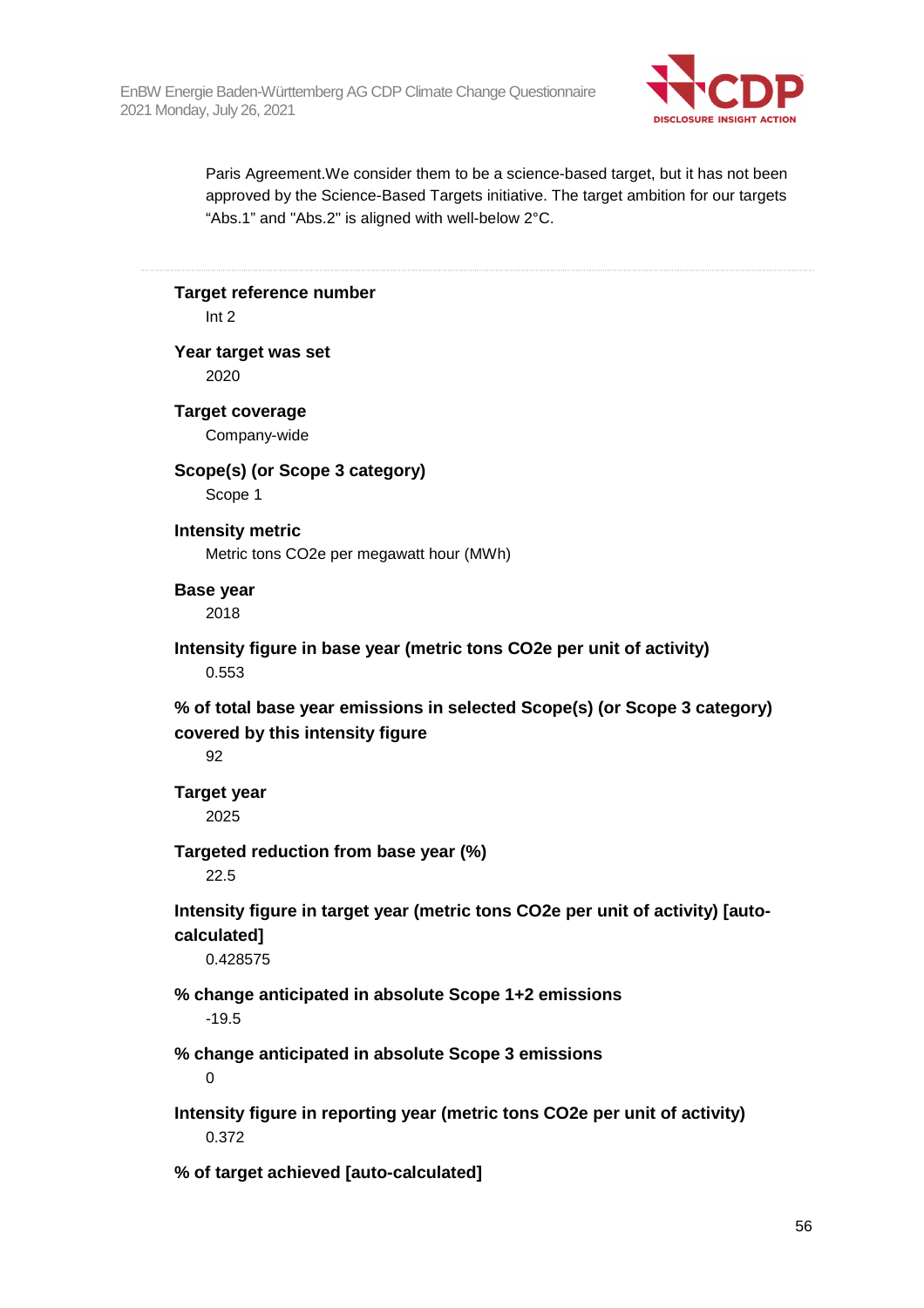

#### 145.4691581274

#### **Target status in reporting year**

Revised

### **Is this a science-based target?**

No, but we are reporting another target that is science-based

#### **Target ambition**

#### **Please explain (including target coverage)**

The calculation basis for the KPI CO2 intensity is the amount of CO2 emissions from own generation of electricity for the Group, as well as the volume of electricity generated by the Group without the contribution made by the nuclear power plants. This performance indicator is calculated as the ratio between the emissions and the generated volume of electricity and thus specifically describes the amount of CO2 released per kilowatt hour. By discounting the electricity generated by nuclear power plants, the performance indicator will not be influenced by the phasing out of nuclear energy in the coming years.

The goal of EnBW is to contribute actively to climate protection by successively reducing the CO2 intensity of its own generation of electricity (excluding nuclear power) by 15 to 30% by 2025 compared to 553 g/kWh in the reference year 2018. The 2025 target values for CO2 intensity were examined and adjusted based on the target of climate neutrality. The reference year for CO2 intensity was adjusted to 2018 based on the target of climate neutrality and because the 2020 reporting year cannot be considered representative for the coming years (due to, among other things, market effects and the coronavirus pandemic).

The target relates only to Scope 1 emissions and covers nearly 92 % of the Scope 1 emissions in the base year 2018. Thus the reduction target of -22,5 % by mean, corresponds to a reduction of nearly -21 % of the Scope 1 emissions. The target covers nearly 87 % of the Scope 1+2 emissions in the base year 2018. Thus the reduction target of -22,5% by mean, corresponds to a reduction of -19,5 % of the Scope 1+2 emissions.

Our target "Abs.1" and "Abs.2" are in harmony with the requirements and targets of the Paris Agreement.We consider them to be a science-based target, but it has not been approved by the Science-Based Targets initiative. The target ambition for our targets "Abs.1" and "Abs.2" is aligned with well-below 2°C.

## **C4.2**

## **(C4.2) Did you have any other climate-related targets that were active in the reporting year?**

Target(s) to increase low-carbon energy consumption or production Net-zero target(s)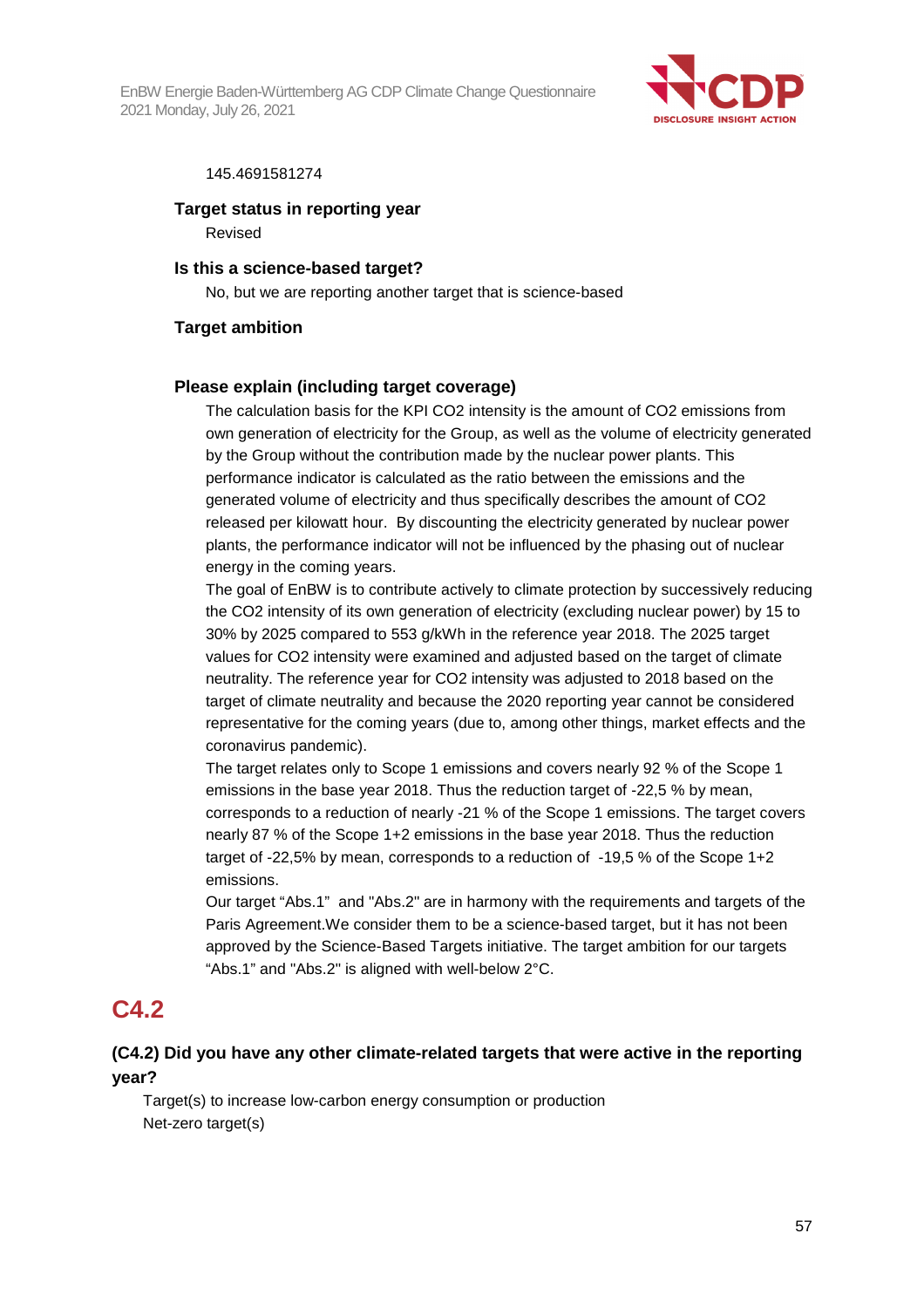

# **C4.2a**

**(C4.2a) Provide details of your target(s) to increase low-carbon energy consumption or production.** 

**Target reference number**  Low 1 **Year target was set**  2013 **Target coverage**  Business activity **Target type: absolute or intensity**  Absolute **Target type: energy carrier Electricity Target type: activity**  Production **Target type: energy source**  Renewable energy source(s) only **Metric (target numerator if reporting an intensity target)**  Percentage **Target denominator (intensity targets only) Base year**  2013 **Figure or percentage in base year**  19.1 **Target year**  2025 **Figure or percentage in target year**  50 **Figure or percentage in reporting year**  39 **% of target achieved [auto-calculated]**  64.4012944984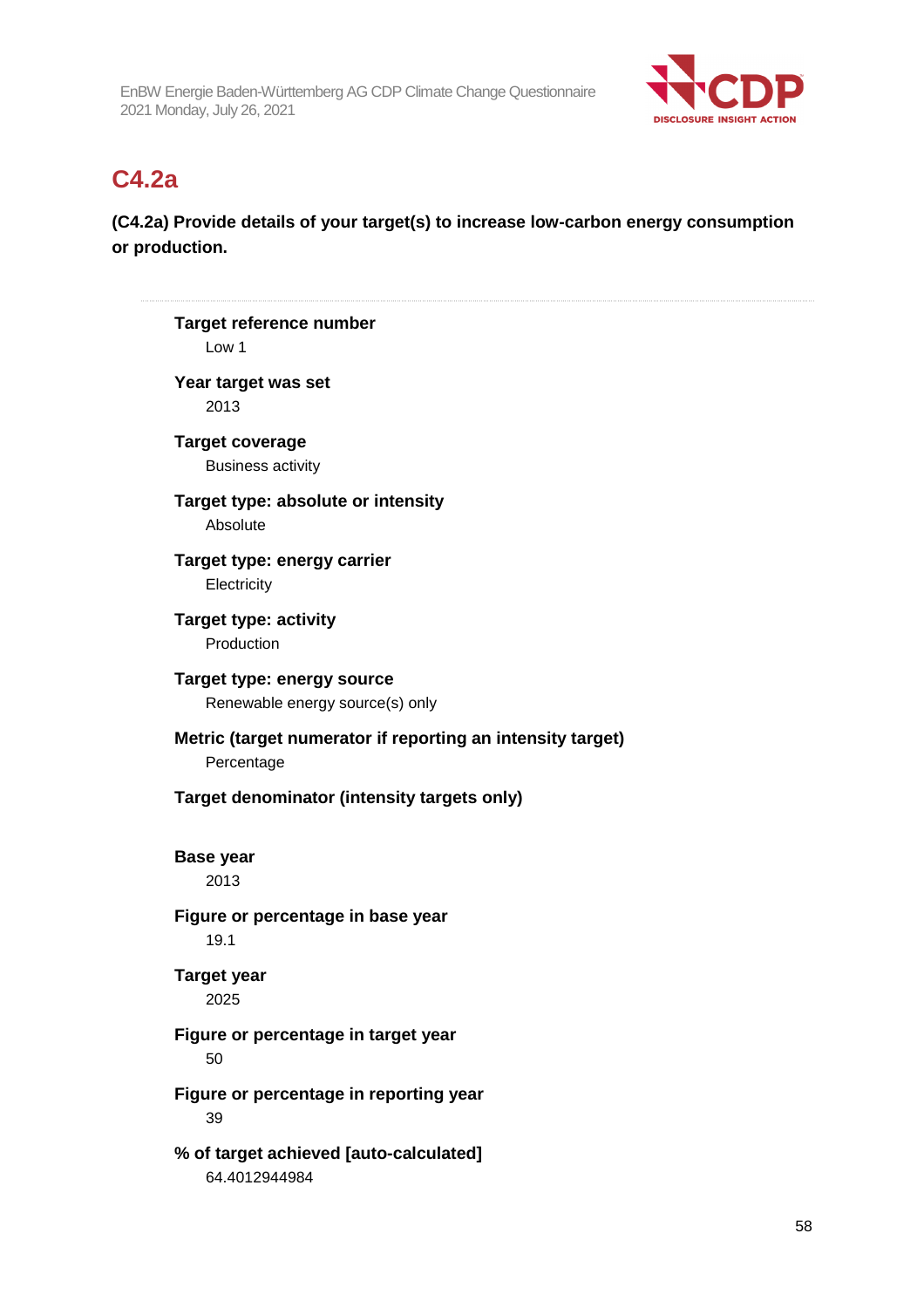

#### **Target status in reporting year**  Revised

### **Is this target part of an emissions target?**

Yes, this target is part of the absolute target "Abs 1" and of the intensity targets number "Int1" and "Int 2". The expansion of the installed capacity of renewable energies is essential to reach the absolut target number "Abs 1" and to reach the intensity targets number "Int1" and "Int 2".

### **Is this target part of an overarching initiative?**

Other, please specify

"The Foundation 2°", an initiative of chairmen, CEOs and family businesses with the aim of limiting global warming to 2 degrees.

### **Please explain (including target coverage)**

The EnBW business model is aligned to the national and international goals for climate protection, such as those defined in the Paris Agreement. Thus are increasing our generation based on renewable energies. Therefore we focus on building and commissioning offshore and onshore wind farms and photovoltaic power plants. To measure this expansion we defined the installed capacity of renewable energies as the top performance indicator. It represents the installed output of the plants using renewable energies rather than the volume of electricity produced by these facilities. Among other factors, electricity production depends on the wind and the sun and can fluctuate strongly. The advantage of the ratio we have selected is that it is measurable and doesn't depend on the aforementioned influences. Based on the portfolio streamlining envisaged, we intend to have realised a total of 6.5 GW to 7.0 in installed renewable energy capacity in our own electricity generation by 2025. This comes along with a share of the generation capacity accounted for renewable energies at least of 50 % in the target year 2025. The installed capacity of renewable energies in the base year 2013 was 2.6 GW, with a share of the generation capacity accounted for renewable energies of 19.1 %. In the reporting year 2020 the installed capacity of renewable energies was 4.9 GW, with a share of the generation capacity accounted for renewable energies of 39.0 % . This corresponds to 70 % to 75 % and 78 % achieved target in 2020 respectively.

## **C4.2c**

**(C4.2c) Provide details of your net-zero target(s).**

## **Target reference number**  NZ1

**Target coverage**  Company-wide

**Absolute/intensity emission target(s) linked to this net-zero target**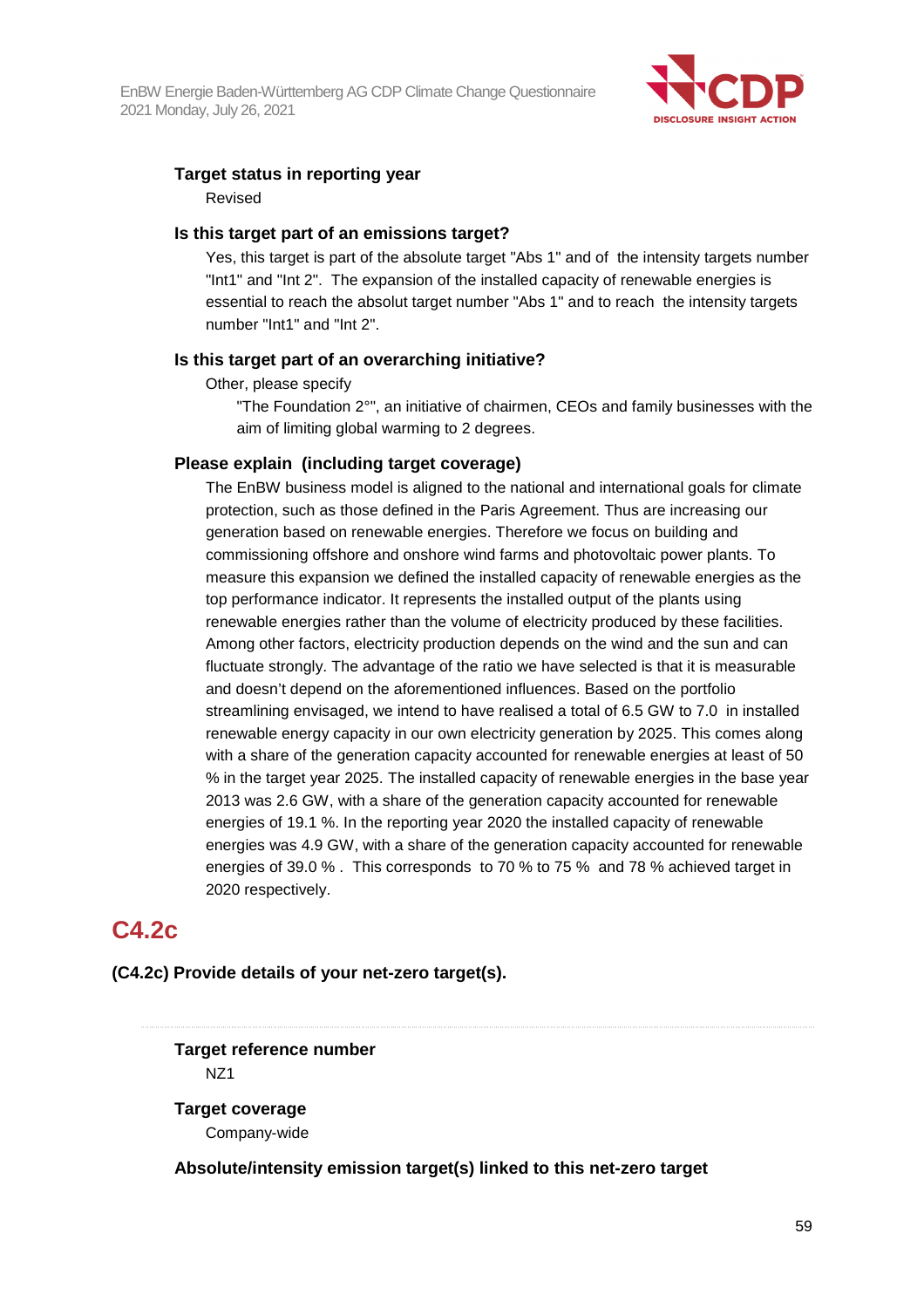

Abs1 Int1 Int2

## **Target year for achieving net zero**

2035

#### **Is this a science-based target?**

Yes, but we have not committed to seek validation of this target by the Science Based Targets initiative in the next 2 years

### **Please explain (including target coverage)**

A central goal of our 25-point sustainability program is to achieve climate neutrality. As an integrated energy company with its own comprehensive generation portfolio, we can make an important contribution to safeguarding the livelihoods of future generations. We have thus set ourselves the ambitious aim of achieving climate neutrality by 2035 across the entire company with respect to our own emissions (Scope 1 and 2). Our Scope 3 emissions are mainly due to the gas consumption by our customers. We anticipate that it will only be possible to reduce Scope 3 emissions by switching to climate-neutral gases, which will probably not be available in sufficient quantities until the middle of the 2030s. An important milestone in our climate neutrality strategy will be halving our CO2 emissions by 2030, based on the reference year of 2018. To this end, we will reduce our coal-based generation capacity of 4.6 GW (reference year of 2018) by around 2.5 GW. In parallel, we will examine the possibility of a fuel switch from coal to more climatefriendly gas and then in a second stage to climate neutral gases such as biogas or hydrogen.

Coal-based energy generation will be fully phased out by the end of 2035. We are planning to use green electricity to compensate for grid losses in the energy system. Unavoidable residual emissions will be offset by acquiring recognized compensation certificates. Our subsidiary Energiedienst is already climate neutral and Netze BW aims to achieve this goal in 2021. In 2020, the non-governmental organization CDP awarded us the best possible "A" grade rating for our climate protection activities (p. 47) for the first time.

The EnBW approach to achieving climate neutrality by 2035, based on electricity generation and supply of heating, is in harmony with the requirements and targets of the Paris Agreement. It should also create a balance between the different expectations of our stakeholders, with whom we remain in constant dialog. Since 2013, even before the Coal Phase-out Act, we had already phased out around 40% of our particularly carbonintensive generation capacity for ecological and economic reasons.

## **C4.3**

**(C4.3) Did you have emissions reduction initiatives that were active within the reporting year? Note that this can include those in the planning and/or implementation phases.** 

Yes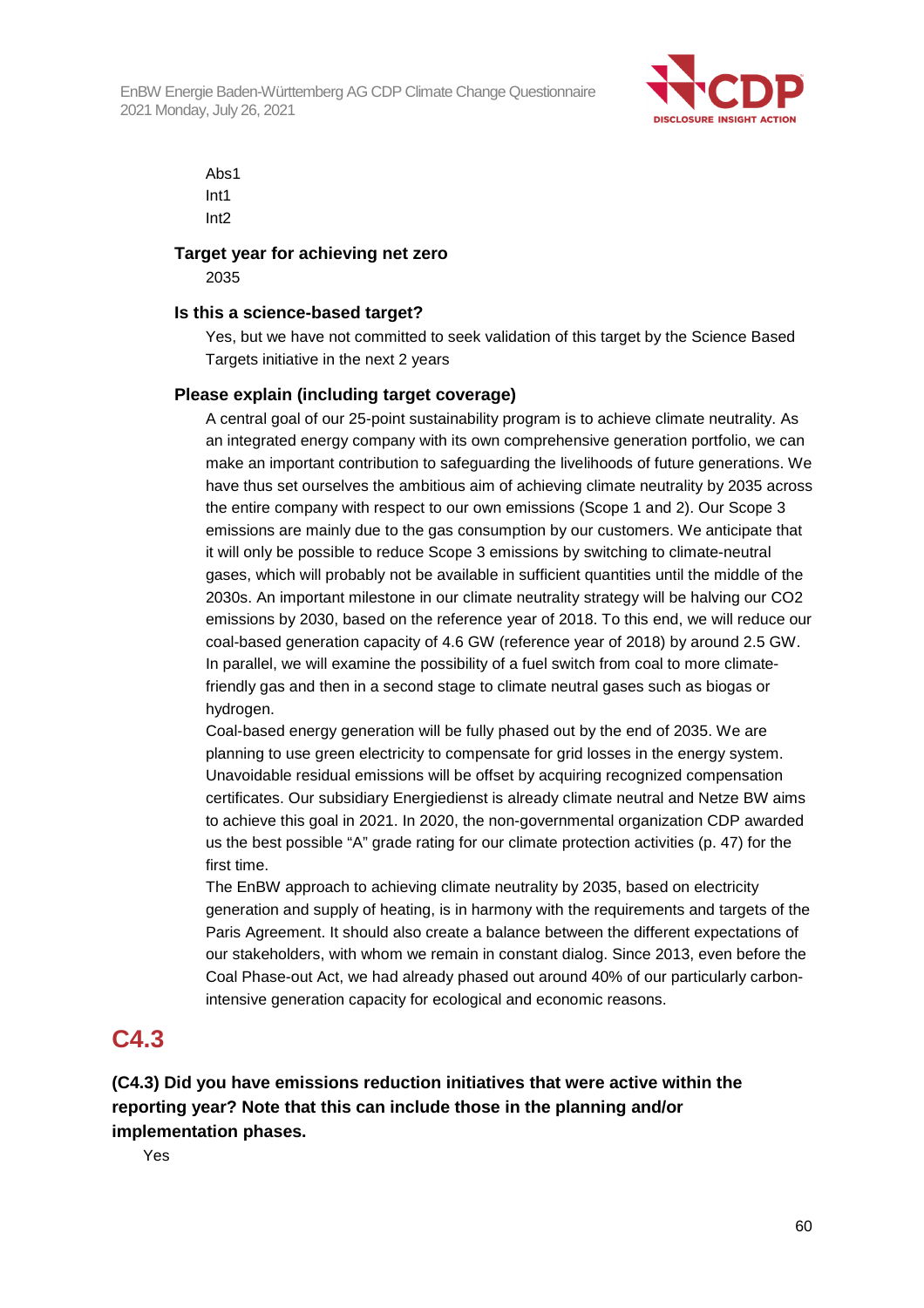

# **C4.3a**

## **(C4.3a) Identify the total number of initiatives at each stage of development, and for those in the implementation stages, the estimated CO2e savings.**

|                                   | <b>Number of</b><br><b>initiatives</b> | Total estimated annual CO2e savings in metric<br>tonnes CO2e (only for rows marked *) |
|-----------------------------------|----------------------------------------|---------------------------------------------------------------------------------------|
| Under investigation               | 412                                    |                                                                                       |
| To be implemented*                |                                        | 241,061                                                                               |
| Implementation<br>commenced*      | 12                                     | 239,774                                                                               |
| Implemented*                      | 22                                     | 383,935                                                                               |
| Not to be implemented $ 0\rangle$ |                                        | O                                                                                     |

# **C4.3b**

**(C4.3b) Provide details on the initiatives implemented in the reporting year in the table below.** 

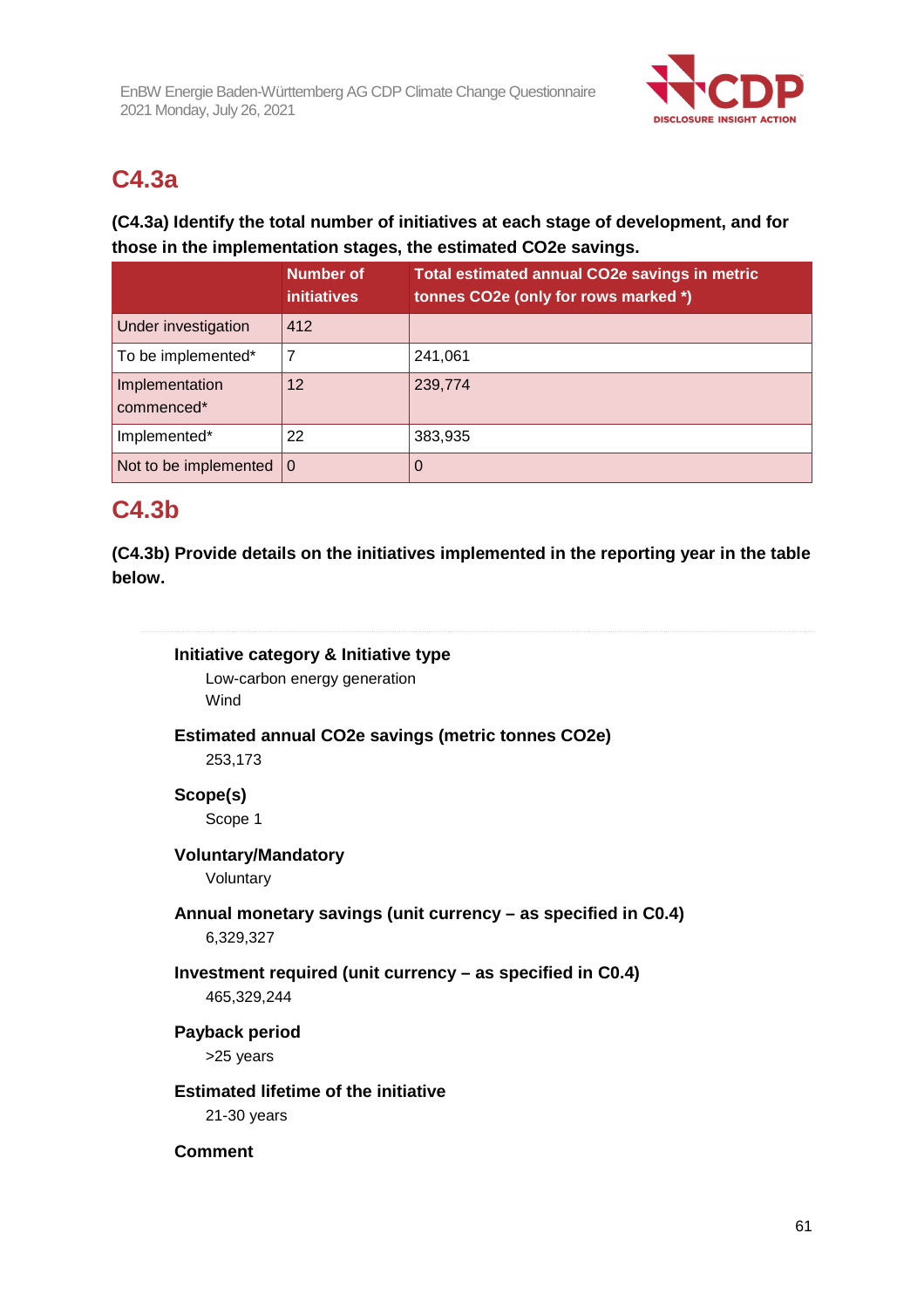

Annual monetary savings calculated by estimated annual CO23 savings \* annual average EU-Emission Allowances (EUA 2020); Investment required estimated by capacity installed \* average specific investment costs for wind (onshore) (IEA Cost of Wind Energy Report 2019); Estimated lifetime is considered project specific and may be influenced by permitting, technical and energy market conditions.

#### **Initiative category & Initiative type**

Low-carbon energy generation Solar PV

#### **Estimated annual CO2e savings (metric tonnes CO2e)**

130,739

**Scope(s)**  Scope 1

**Voluntary/Mandatory** 

Voluntary

**Annual monetary savings (unit currency – as specified in C0.4)**  3,268,486

**Investment required (unit currency – as specified in C0.4)** 

141,271,063

#### **Payback period**

>25 years

## **Estimated lifetime of the initiative**

21-30 years

#### **Comment**

Annual monetary savings calculated by estimated annual CO2 savings \* annual average EU-Emission Allowances (EUA 2020); Investment required estimated by capacity installed \* average specific investment costs for solar PV (ITRPV Roadmap report 2019); Estimated lifetime is considered project specific and may be influenced by permitting, technical and energy market conditions.

#### **Initiative category & Initiative type**

Energy efficiency in buildings Heating, Ventilation and Air Conditioning (HVAC)

#### **Estimated annual CO2e savings (metric tonnes CO2e)**

20

**Scope(s)**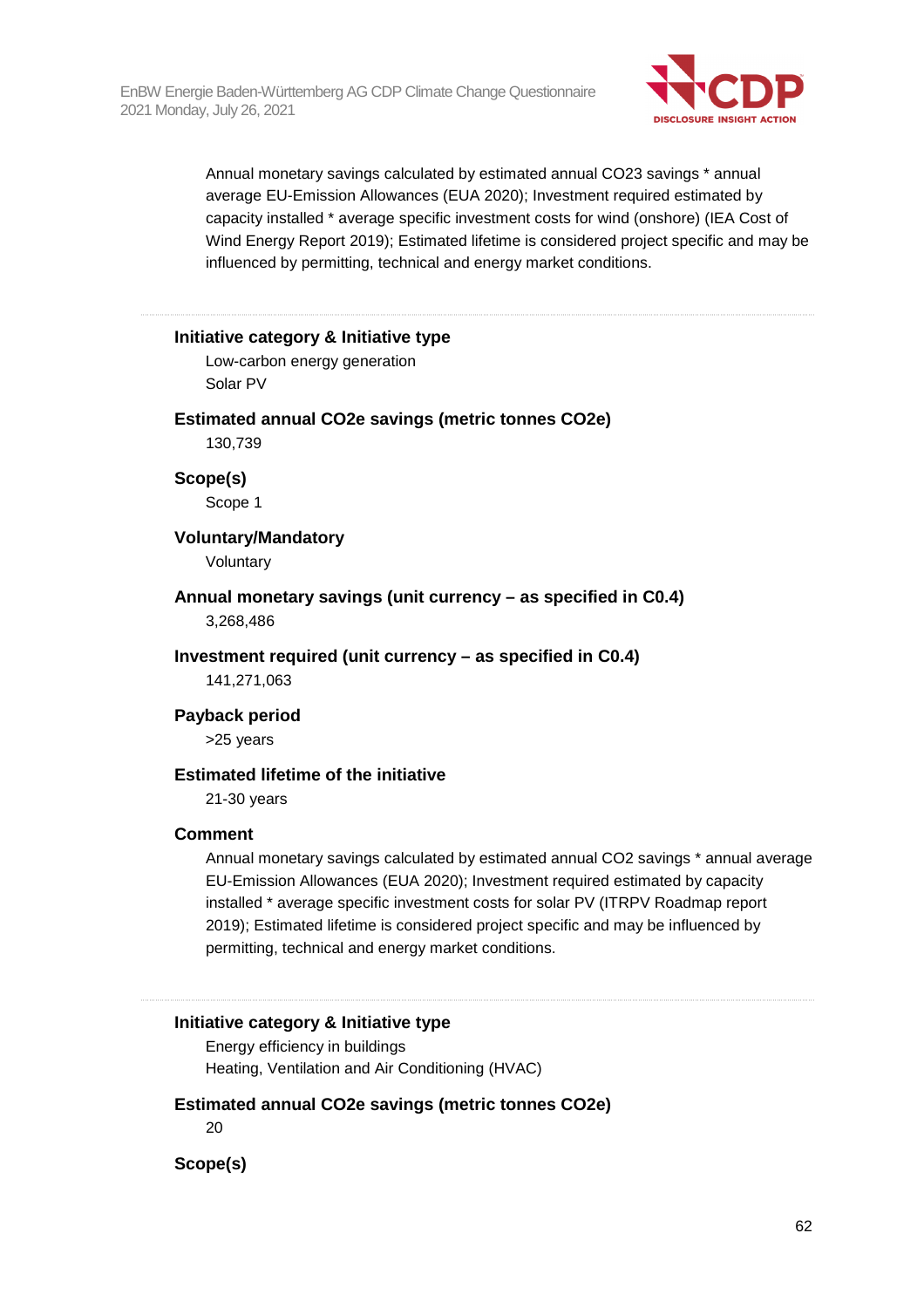

Scope 2 (location-based)

## **Voluntary/Mandatory**

Voluntary

## **Annual monetary savings (unit currency – as specified in C0.4)**

4,000

## **Investment required (unit currency – as specified in C0.4)**

15,000

### **Payback period**

1-3 years

#### **Estimated lifetime of the initiative**

6-10 years

### **Comment**

Modernisation of a heat recovery in one site.

## **Initiative category & Initiative type**

Energy efficiency in buildings Lighting

## **Estimated annual CO2e savings (metric tonnes CO2e)**

 $\overline{2}$ 

## **Scope(s)**  Scope 2 (location-based)

## **Voluntary/Mandatory**

Voluntary

## **Annual monetary savings (unit currency – as specified in C0.4)**

4,000

## **Investment required (unit currency – as specified in C0.4)**  35,000

#### **Payback period**

4-10 years

## **Estimated lifetime of the initiative**

11-15 years

#### **Comment**

Installation of LED-lights in a warehouse.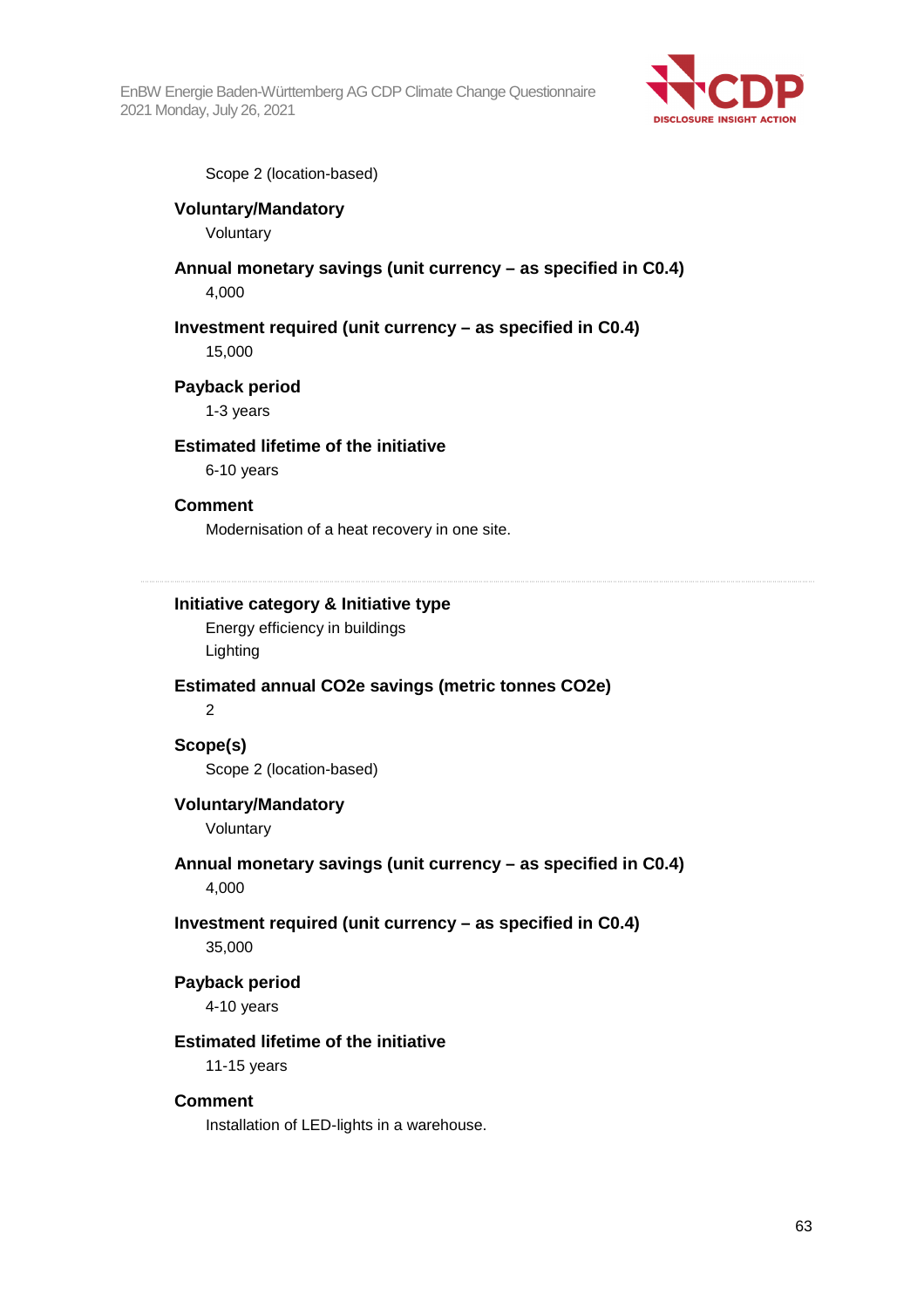

# **C4.3c**

## **(C4.3c) What methods do you use to drive investment in emissions reduction activities?**

| <b>Method</b>                                         | <b>Comment</b>                                                                                                                                                                                                                                                                                                                                                                                                                                                                                                                                                                                                     |
|-------------------------------------------------------|--------------------------------------------------------------------------------------------------------------------------------------------------------------------------------------------------------------------------------------------------------------------------------------------------------------------------------------------------------------------------------------------------------------------------------------------------------------------------------------------------------------------------------------------------------------------------------------------------------------------|
| Dedicated<br>budget for low-<br>carbon product<br>R&D | We spent €70.6 million on research, development and innovation in the 2020<br>financial year. The increase was primarily due to higher expenditure for the grids<br>and the growth in innovation management. Sales in the area of innovation<br>management increased to €13.4 Million. We received Government research<br>grants of €1.0 Million. There were 93 employees in the areas of research,<br>development and innovation in 2020. 185 employees were involved in research<br>and development projects as part of their operational work. A further 248<br>employees were involved in innovation projects. |
|                                                       | For example: expenditure research, development and Innovation for "generation"<br>from renewables": €7,0 Million, for "intelligent grids": €16,0 Million, for "smart<br>energy world, storage and electromobility": € 5,9Million, for Hydrogen: € 1,8<br>Million, for "Innovation Management": € 37,1 Million etc.                                                                                                                                                                                                                                                                                                 |
|                                                       | Further Information:                                                                                                                                                                                                                                                                                                                                                                                                                                                                                                                                                                                               |
|                                                       | - The goal of our research and development is to identify technological trends at<br>an early stage, assess their economic potential and build up expertise in the<br>business units. For this purpose, we carry out pilot and demonstration projects<br>together with partners or customers directly at the site of their subsequent<br>application. This ensures that successful research Projects deliver innovations for<br>our company.                                                                                                                                                                       |
|                                                       | - EnBW Innovation has been a fixed component of EnBW since the middle of<br>2014 and is one of the leading corporate Innovation labs in Germany. Together<br>with employees, entrepreneurs, external partners and start-ups, we develop new<br>business models in the strategic areas of connected home, digital utility, urban<br>infrastructure and connected mobility. The Innovation strategy focuses on two<br>main approaches: the generation and caling up of new business models and<br>investments in external start-ups by EnBW New Ventures.                                                            |

## **C4.5**

## **(C4.5) Do you classify any of your existing goods and/or services as low-carbon products or do they enable a third party to avoid GHG emissions?**

Yes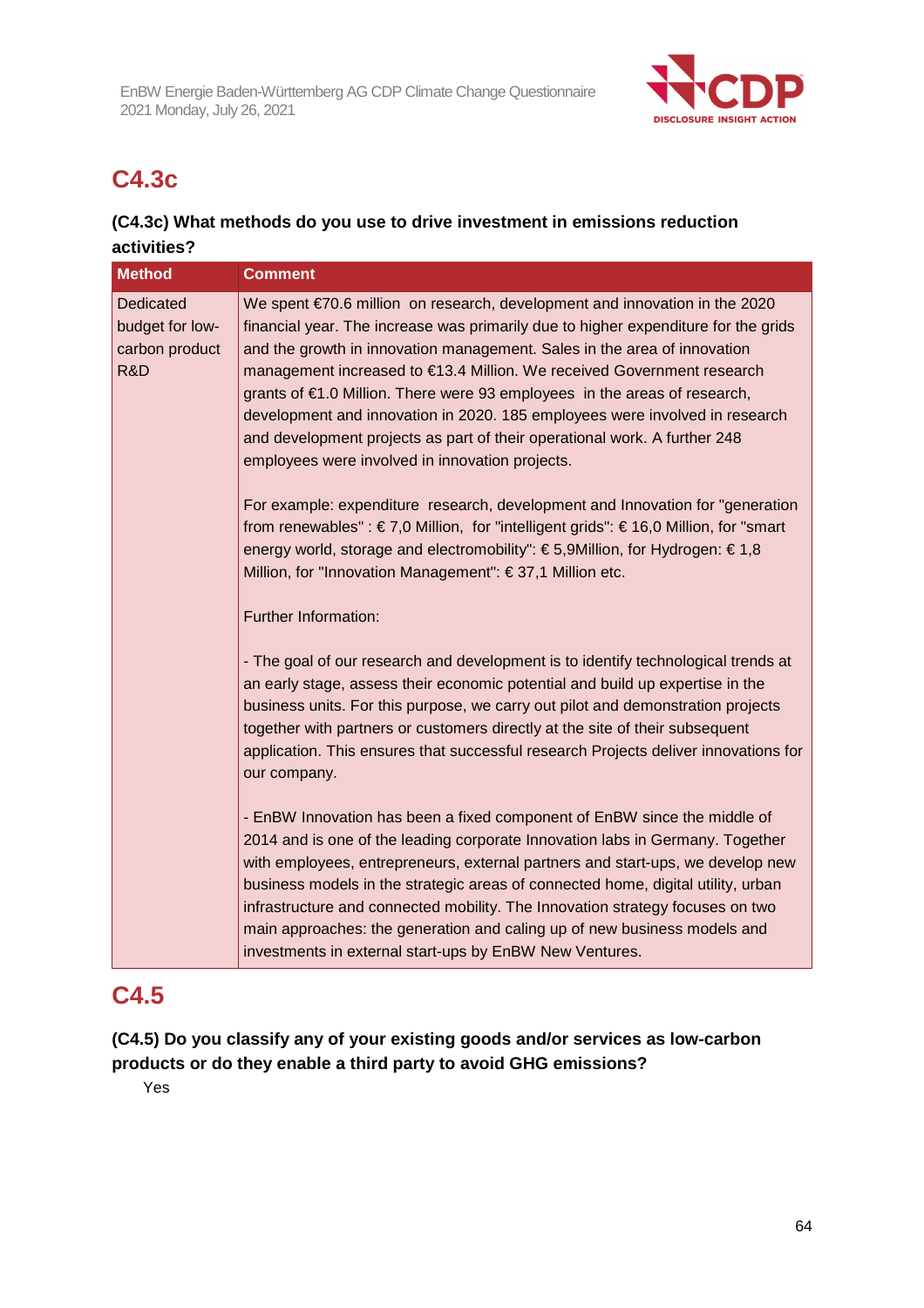

# **C4.5a**

**(C4.5a) Provide details of your products and/or services that you classify as lowcarbon products or that enable a third party to avoid GHG emissions.** 

## **Level of aggregation**

Group of products

#### **Description of product/Group of products**

SENEC is a wholly owned subsidiary of EnBW AG. The products "SENEC.solar", "SENEC.home", "SENEC.cloud" and "SENEC.Wallbox to go" enable customers to generate their own solar energy, store it and sell it to the energy community. Our customers are also able to integrate heating solutions into SENEC.solar and to charge their electric cars at home using self generated electricity. The SENEC products are accessible in Germany, Italy and Australia.

**Are these low-carbon product(s) or do they enable avoided emissions?**  Low-carbon product and avoided emissions

## **Taxonomy, project or methodology used to classify product(s) as low-carbon or to calculate avoided emissions**

Other, please specify

The products avoid emissions wich would be caused by using non-renewable energies.

### **% revenue from low carbon product(s) in the reporting year**

1

#### **Comment**

Further information: https://www.senec.com/ https://www.senec.it/ https://www.senec.com.au/

% revenue from low carbon product(s) in the reporting year : 0-1%

# **Level of aggregation**

Group of products

### **Description of product/Group of products**

We offer climate-friendly and affordable green electricity for everyone who cares about nature. We are the reliable green electricity supplier from Baden-Württemberg and supply customers with sustainable and clean electricity from solar and bioenergy, hydropower and wind energy.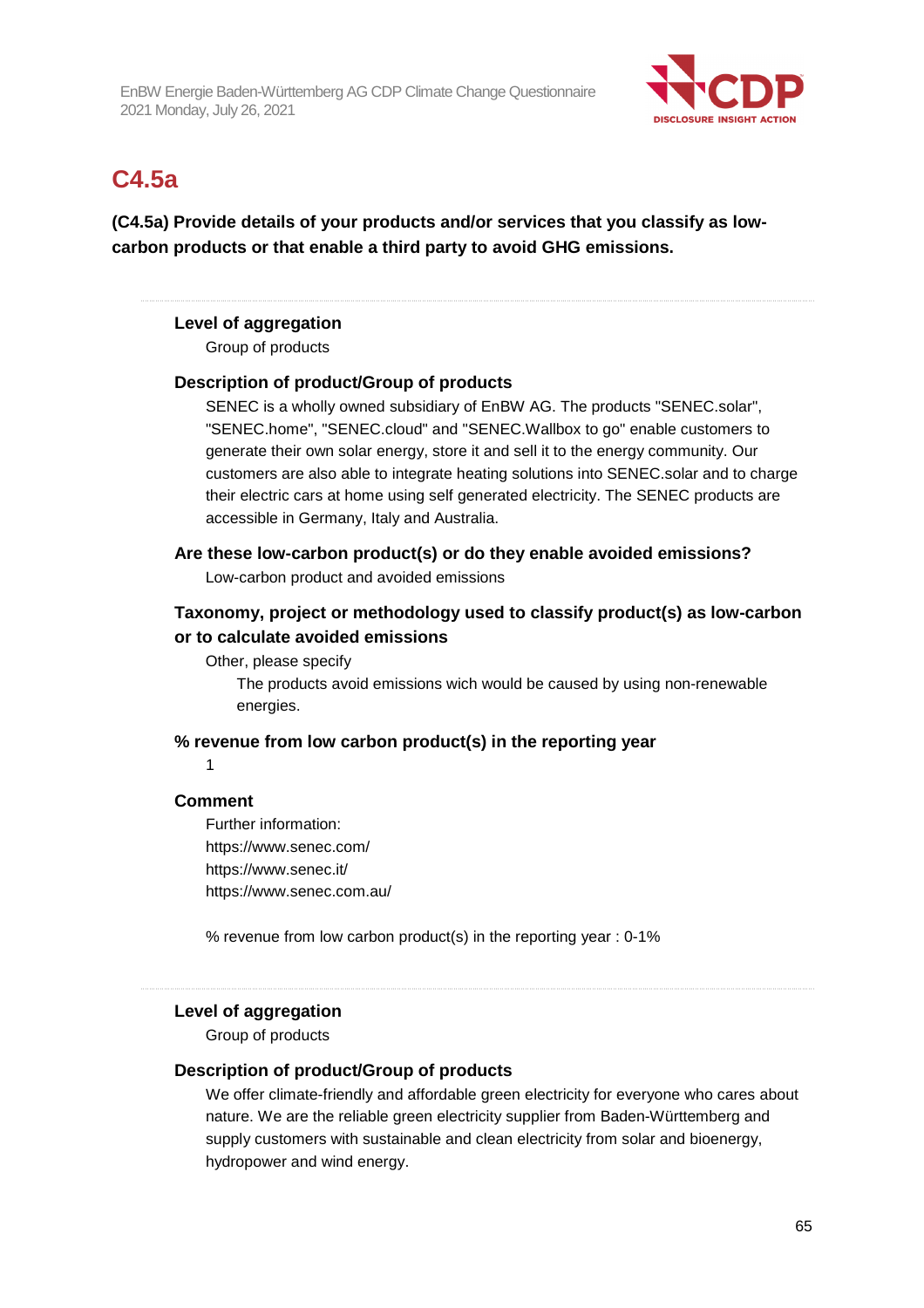

Products: EnBW Sorgenfrei und Grün Privatstrom, EnBW Planbar und Sicher Privatstrom, EnBW Günstig und Einfach Privatstrom.

- 100 % green electricity
- With price guarantee
- Mainly from regional hydropower

As a sustainable energy supplier, we operate the energy mix on a regional, consistent and future-oriented basis. The most important factor in the renewable energy mix is the ecological generation of electricity from hydropower. EnBW also relies on this inexhaustible source and supplies customers mainly with green electricity from its own hydropower plants in southern Germany.

### **Are these low-carbon product(s) or do they enable avoided emissions?**

Low-carbon product and avoided emissions

## **Taxonomy, project or methodology used to classify product(s) as low-carbon or to calculate avoided emissions**

Other, please specify

Our products have a CO2-Emission of 0g. German average is 352g. The products avoid emissions which would be caused by using non-renewable energies. It includes different steps of the energy value chain such as generation and distribution.

## **% revenue from low carbon product(s) in the reporting year**

1

#### **Comment**

Further information: https://www.enbw.com/strom/produkte/oekostrom

% revenue from low carbon product(s) in the reporting year: 0-1%.

#### **Level of aggregation**

Group of products

#### **Description of product/Group of products**

In the electromobility sector, EnBW has become a full-service provider and together with its subsidiaries covers the complete spectrum of services for the development and expansion of electromobility from the supply of electricity and the operation of a comprehensive charging infrastructure through to digital services for the consumer. EnBW entered into various collaborations with renowned partners that promote, above all, the expansion of the quick-charging infrastructure in urban areas across Germany. EnBW has become the biggest quick-charging provider in Germany and Austria and provides access to over 150.000 charging points in Europe. All EnBW-charging stations provide 100% green energy from renewable sources.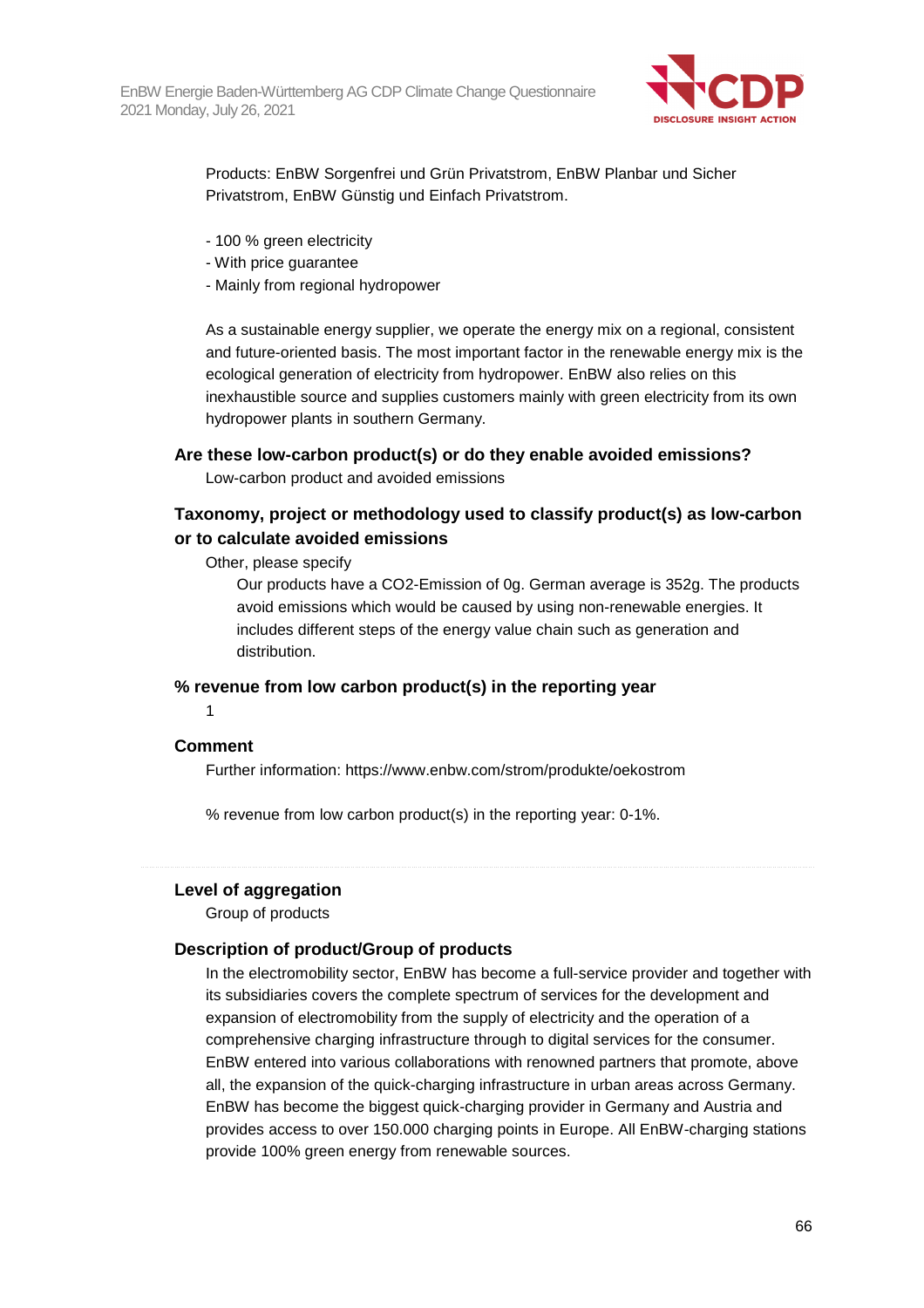

## **Are these low-carbon product(s) or do they enable avoided emissions?**  Avoided emissions

## **Taxonomy, project or methodology used to classify product(s) as low-carbon or to calculate avoided emissions**

#### Other, please specify

The products avoid emissions wich would be caused by using combustion engines.

#### **% revenue from low carbon product(s) in the reporting year**

1

## **Comment**

Further information: https://www.enbw.com/elektromobilitaet; https://www.smatrics.com

% revenue from low carbon product(s) in the reporting year : 0-1%.

## **Level of aggregation**

Product

### **Description of product/Group of products**

Transformers for efficiency, environmental protection and safety - transformers convert the medium voltage required for energy transmission into a voltage of 400 or 230 volts usable by end users and industry. Every transformer user has different requirements. Our three transformer lines ensure that customers always receive a mature solution that optimally meets the requirements.

Outstanding in economy and ecology - The Eco-Line:

- All power classes up to 1,600 kVA
- Loss class A0-Ak
- Insulating medium either mineral oil or natural ester

## **Are these low-carbon product(s) or do they enable avoided emissions?**

Avoided emissions

## **Taxonomy, project or methodology used to classify product(s) as low-carbon or to calculate avoided emissions**

Other, please specify

The eco-transformer (loss class A0-Ak) is particularly efficient and low-loss, that means less energy is wasted and less CO2 emissions are emitted. Eco-transformer saves up to 200 tons of CO2 during its life cycle compared to a standard transformer.

## **% revenue from low carbon product(s) in the reporting year**

1

## **Comment**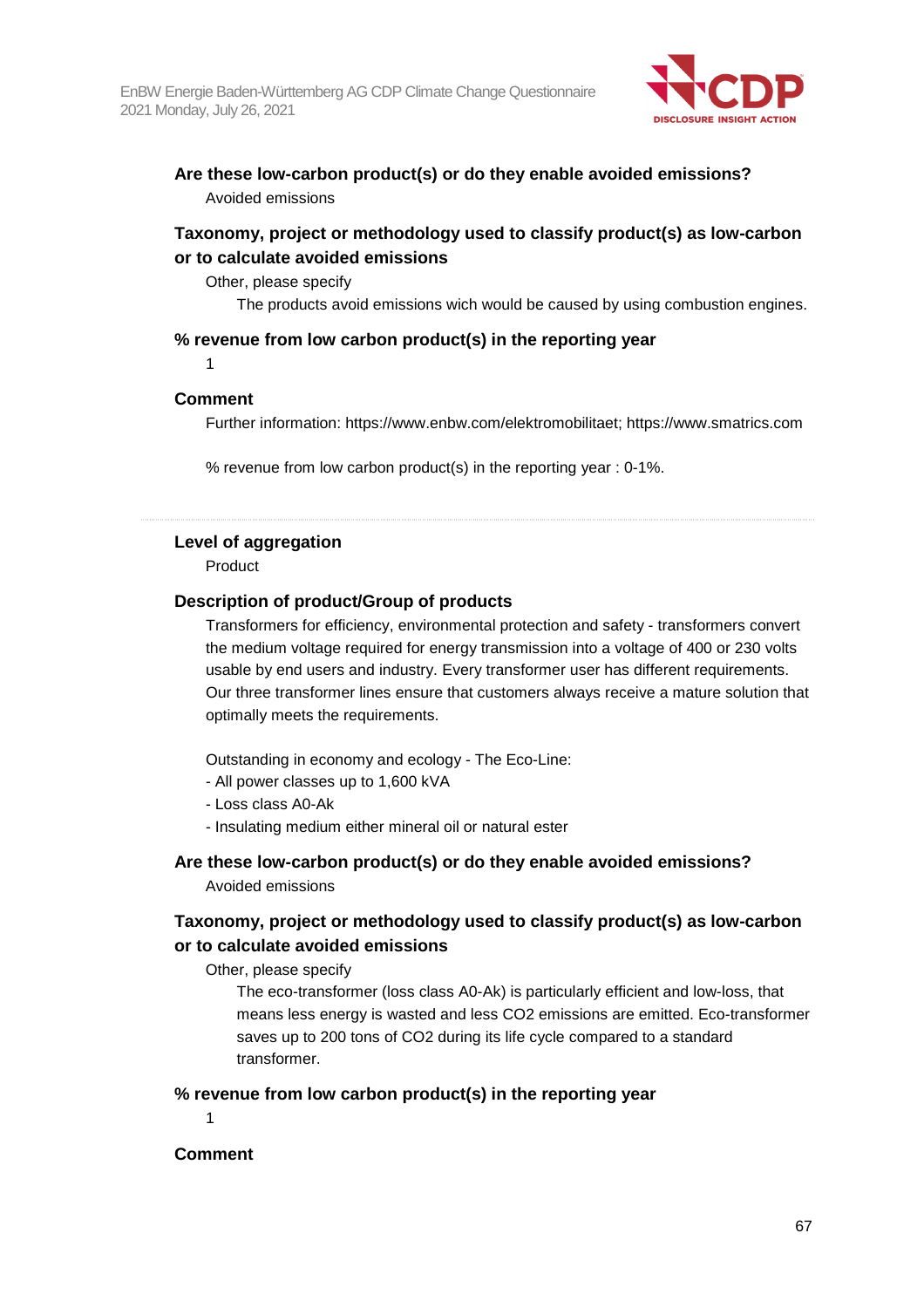

The eco-transformer (loss class A0-Ak) is particularly efficient and low-loss, which means less energy is wasted and less CO2 emissions are emitted. The eco-transformer saves up to 200 tons of CO2 during its life cycle compared to a standard transformer. The low losses also avoid costs, as additional generation and transmission capacities are no longer required. The eco-transformer pays for itself particularly quickly and is therefore very economical. Further Information: https://www.netzebw.de/dienstleistungskunden/strom/trafo-linien#1-2

% revenue from low carbon product(s) in the reporting year: 0-1%.

### **Level of aggregation**

Product

#### **Description of product/Group of products**

A fuel cell heating as an energy-efficient and low-carbon heating solution for new and existing buildings. A fuel cell is a device that converts the chemical energy of a fuel and an oxidant into electricity. In principle, a fuel cell operates like a battery. Unlike a battery however, a fuel cell does not run down or require recharging. It will produce electricity and heat as long as fuel and an oxidizer are supplied. Product: "natürlichbrennstoffzelle" Erdgas Südwest GmbH.

### **Are these low-carbon product(s) or do they enable avoided emissions?**

Low-carbon product and avoided emissions

## **Taxonomy, project or methodology used to classify product(s) as low-carbon or to calculate avoided emissions**

#### Other, please specify

The product avoids emissions wich would be caused by using conventional energy generation like coal.

#### **% revenue from low carbon product(s) in the reporting year**

1

#### **Comment**

Further information: https://www.enbw.com/bauen-und-modernisieren/brennstoffzelle

% revenue from low carbon product(s) in the reporting year: 0-1%.

## **Level of aggregation**

Group of products

#### **Description of product/Group of products**

The contracting division offers our customer numerous solutions oriented to CO2 reduction, from modernization to efficiency improvement, always with a new digital approach.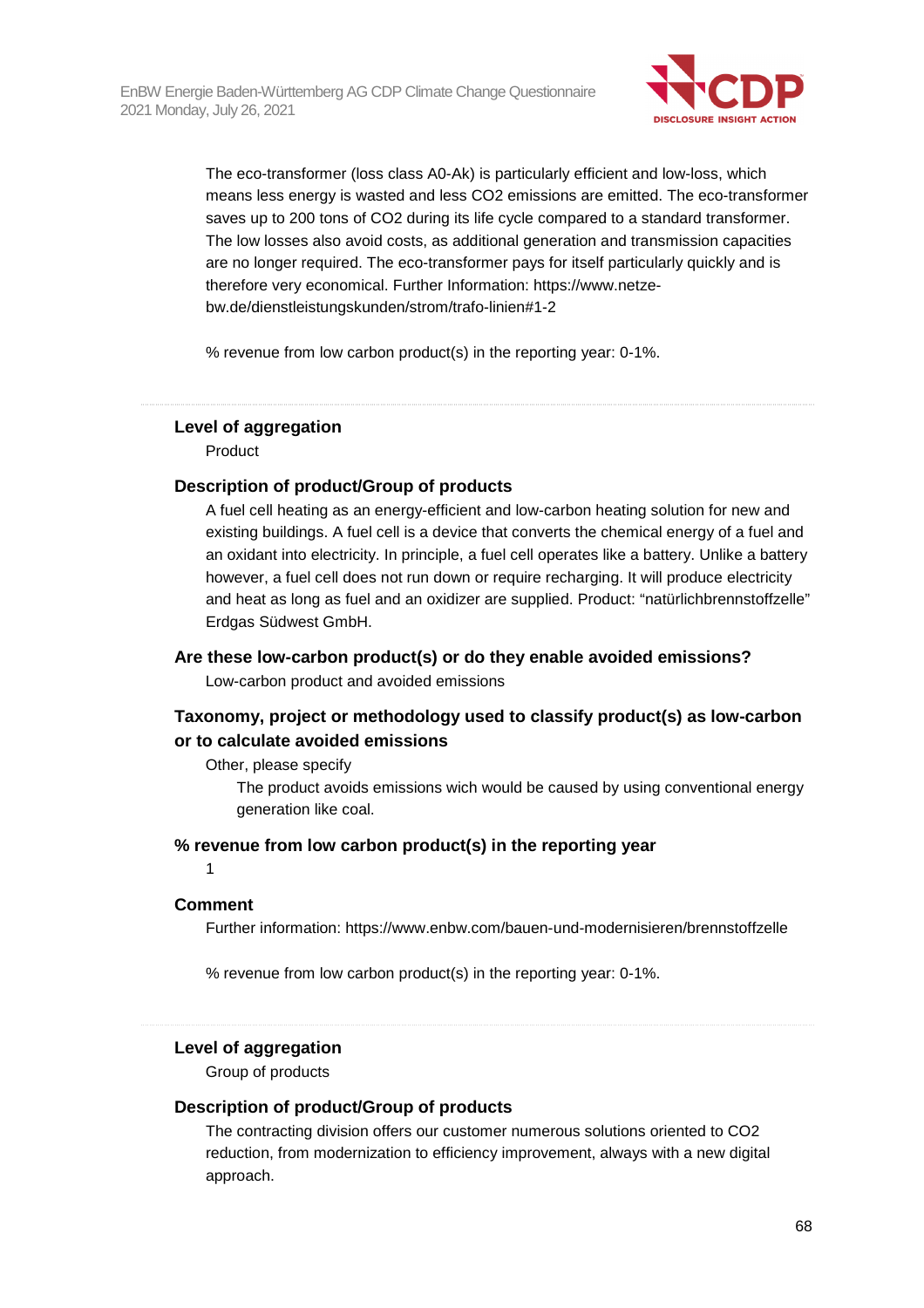

The contracting division provides partnerships enabling: optimized building technologies, energy savings, improved building operation and advanced network solutions.

Example of energy network solution in Waldbronn, near Karlsruhe. Two industrial companies and two local authority facilities are supplied with heating, cooling, cooling water and electricity. Combined heat & power technology and waste heat recuperation result in cheaper generation costs and avoid 680 t CO2 emissions per year.

**Are these low-carbon product(s) or do they enable avoided emissions?**  Avoided emissions

## **Taxonomy, project or methodology used to classify product(s) as low-carbon or to calculate avoided emissions**

Other, please specify

The CO2 avoidance is caused by the combined use of heat and power technology compared with single solutions.

### **% revenue from low carbon product(s) in the reporting year**

1

### **Comment**

Further information:

https://www.enbw.com/contracting/geschaeftskunden/produkte/energieliefercontracting https://www.enbw.com/contracting/geschaeftskunden/produkte/einsparcontracting https://www.enbw.com/contracting/geschaeftskunden/energieoptimierung

% revenue from low carbon product(s) in the reporting year: 0-1%.

# **C-EU4.6**

## **(C-EU4.6) Describe your organization's efforts to reduce methane emissions from your activities.**

i. Methane emissions:

We are continuously working to further reduce methane emissions with the aim of achieving a climate-neutral gas supply in the future. This includes measures for smart grid management to avoid blowouts, systematic integrity evaluations of the grid, eliminating any weaknesses and the continuous modernization of grid technology, as well as the application of special technical equipment and systems to avoid methane emissions from our lines during maintenance and repair work.

The monitoring of methane emissions from natural gas is becoming increasingly important due to the growing procurement volumes. It is very difficult to collect exact data on methane emissions particularly in the upstream gas supply chain due to the different calculation models used. We are currently working with a general emissions factor of 29 g CO2eq / kWh natural gas for the upstream supply chain for our gas procurement. This figure includes the methane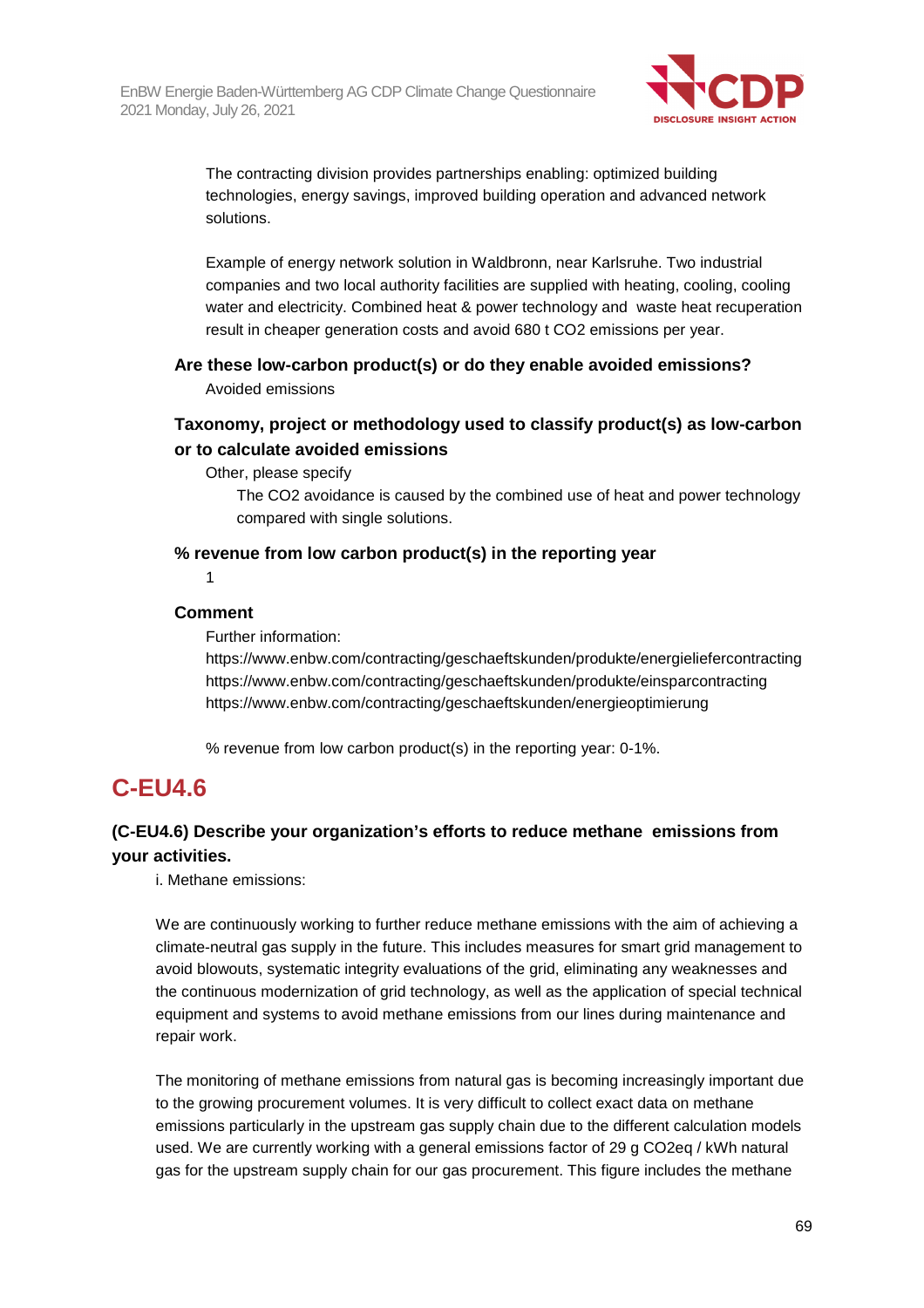

emissions. For the combustion of the gas, we use an emissions factor (including methane) of 201 g CO2eq / kWh natural gas based on data from the German Environment Agency (UBA) and the German Emissions Trading Authority (DEHSt).

ii. Specific description of methane emissions reduction efforts and activities (Netze BW):

- As a grid operator, we operate high-pressure gas pipelines over 1 bar in the supply area of Netze BW.

- During repairs or conversions, the affected line sections must be depressurized.

- For this purpose, the natural gas is discharged into the environment via blowers.

- If possible, the pressure in the pipelines is lowered as far as possible via suitable pipelines before it is released into the atmosphere.

- This reduces natural gas emissions (over 90% of natural gas consists of methane).

Example/case study of methane emissions reduction efforts:

A. In Baden-Würrtemberg - Bietigheim/Sachsenheim:

- Removal of a condensate collector on the SWG pipeline on 28.04.2020

- Barrier section 3400 m
- Avoided methane quantity 13685 m<sup>3</sup>
- Amount of methane blown out 1000 m<sup>3</sup>

- The sealing section had an operating pressure of 22 bar. This was lowered to 17 bar by the load control on the day of preparation. This 17 bar was fed into the grid via the control system (down to a pressure of 1.5 bar). The remaining 1.5 bar was released into the atmosphere.

B. In Baden-Württemberg - Stuttgart:

1. On 05.12.2019, a leaking gate valve had to be replaced on a high-pressure gas pipeline in the southwest of Stuttgart.

- For this purpose, a DN 200 high-pressure gas pipeline with an operating pressure of 18 bar had to be depressurised over a length of 6,100 metres.

- Via a gas pressure control station, the gas was fed into the downstream gas network up to 3 bar.

- Thus the pressure was reduced from 18 bar to 3 bar in the pipeline, 2874 m<sup>3</sup> were diverted.
- The residual pressure of 3 bar (575 m<sup>3</sup>) had to be blown out.

2. The reason for a change was a leaky condensate collector in the town of Möglingen determined by gas leak detection.

Procedure of our technical department:

- Slide valves close from the blocked section.

- The gas in the high-pressure pipeline was drawn off from 18 bar to 4 bar via the Gas pressure regulator and measuring station of the town Ludwigsburg.

- The barrier section has a diameter of 500 mm and a length of 3000m.

- Quantity expired: 10603 m<sup>3</sup> (quantity of gas not released into the environment)

- Blown out quantity: 2356 m<sup>3</sup>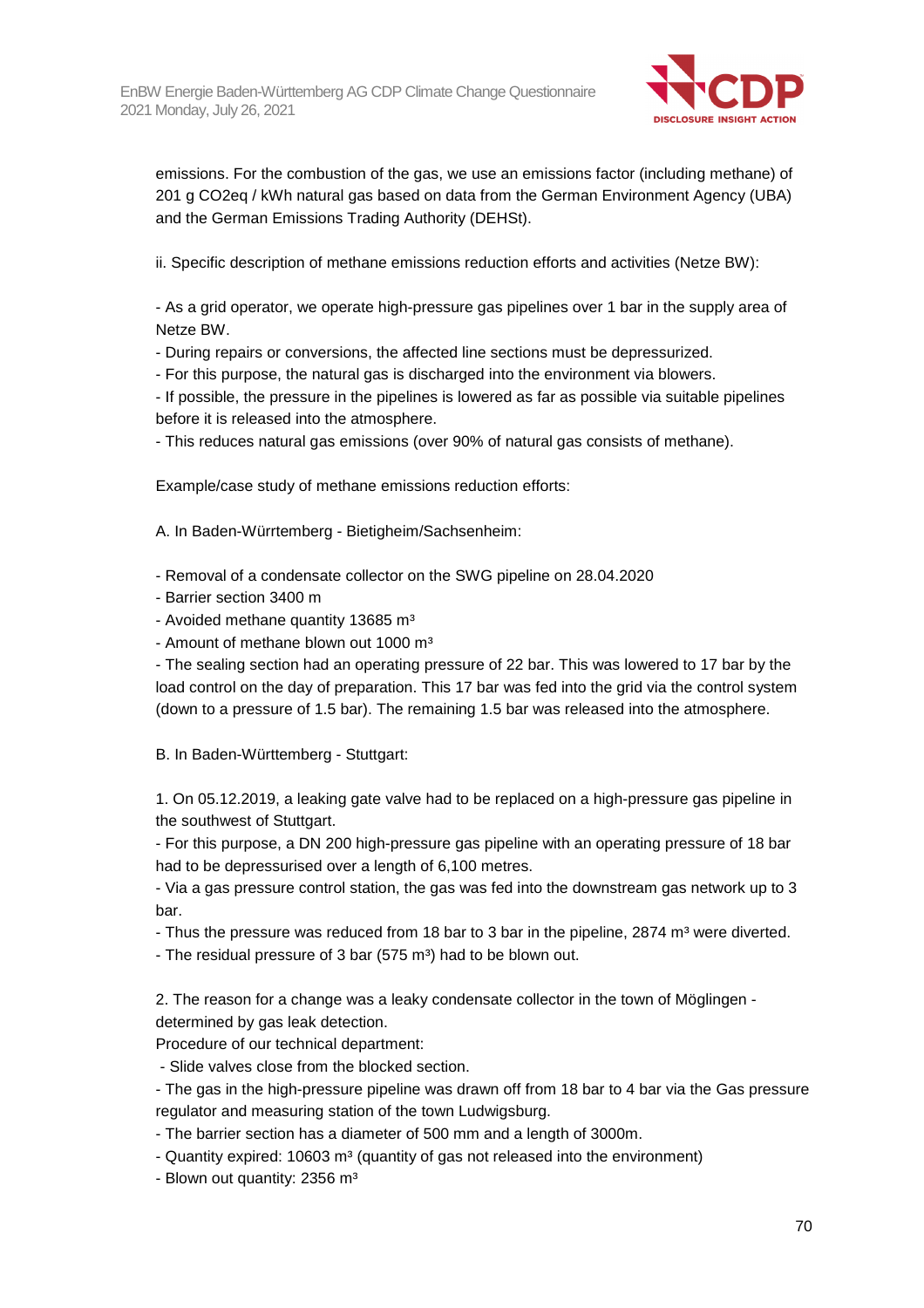

# **C5. Emissions methodology**

# **C5.1**

**(C5.1) Provide your base year and base year emissions (Scopes 1 and 2).** 

## **Scope 1**

## **Base year start**

January 1, 2018

#### **Base year end**

December 31, 2018

## **Base year emissions (metric tons CO2e)**

16,618,800

#### **Comment**

In 2020 we set ourselves the aim of achieving climate neutrality by 2035 across the entire company with respect to our own emissions (Scope 1 and 2) based on the reference year of 2018. Furthermore in 2020 we set new / revised absolute and intensity goals which in accordance to our climate neutrality goal were also based on the reference year 2018. Thus we changed the base year from 2015 to 2018.

#### **Scope 2 (location-based)**

## **Base year start**

January 1, 2018

#### **Base year end**

December 31, 2018

#### **Base year emissions (metric tons CO2e)**

920,800

#### **Comment**

In 2020 we set ourselves the aim of achieving climate neutrality by 2035 across the entire company with respect to our own emissions (Scope 1 and 2) based on the reference year of 2018. Furthermore in 2020 we set new / revised absolute and intensity goals which in accordance to our climate neutrality goal were also based on the reference year 2018. Thus we changed the base year from 2015 to 2018. The location-based Scope 2 emissions are the greenhouse gas emissions through electricity grid losses. The grid losses are compensated by power purchased from the Energy Exchange. So the related Scope 2 emissions were calculated using average power generation emission factors for Germany. The market-based Scope 2 emissions includes greenhouse gas emissions mainly through electricity consumption of plants in the gas and electricity grid, water supplies and buildings. These emissions were calculated using CO2 intensity of the generators from which we purchases electricity.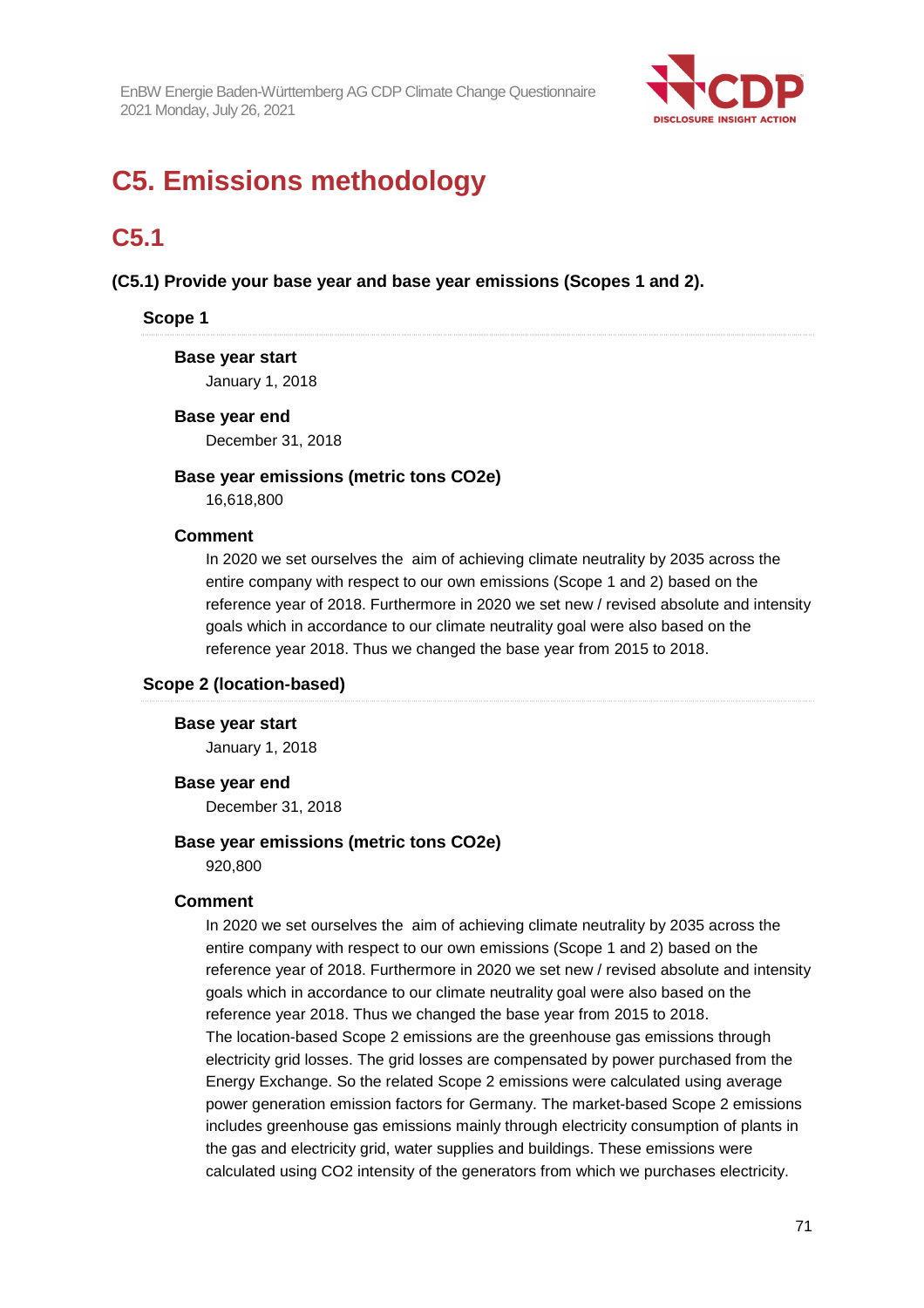

## **Scope 2 (market-based)**

**Base year start**  January 1, 2018

**Base year end**  December 31, 2018

### **Base year emissions (metric tons CO2e)**

43,500

## **Comment**

In 2020 we set ourselves the aim of achieving climate neutrality by 2035 across the entire company with respect to our own emissions (Scope 1 and 2) based on the reference year of 2018. Furthermore in 2020 we set new / revised absolute and intensity goals which in accordance to our climate neutrality goal were also based on the reference year 2018. Thus we changed the base year from 2015 to 2018. The location-based Scope 2 emissions are the greenhouse gas emissions through electricity grid losses. The grid losses are compensated by power purchased from the Energy Exchange. So the related Scope 2 emissions were calculated using average power generation emission factors for Germany. The market-based Scope 2 emissions includes greenhouse gas emissions mainly through electricity consumption of plants in the gas and electricity grid, water supplies and buildings. These emissions were calculated using CO2 intensity of the generators from which we purchases electricity.

## **C5.2**

**(C5.2) Select the name of the standard, protocol, or methodology you have used to collect activity data and calculate emissions.** 

The Greenhouse Gas Protocol: A Corporate Accounting and Reporting Standard (Revised Edition)

# **C6. Emissions data**

# **C6.1**

**(C6.1) What were your organization's gross global Scope 1 emissions in metric tons CO2e?** 

**Reporting year** 

**Gross global Scope 1 emissions (metric tons CO2e)**  9,559,186

## **Start date**

January 1, 2020

## **End date**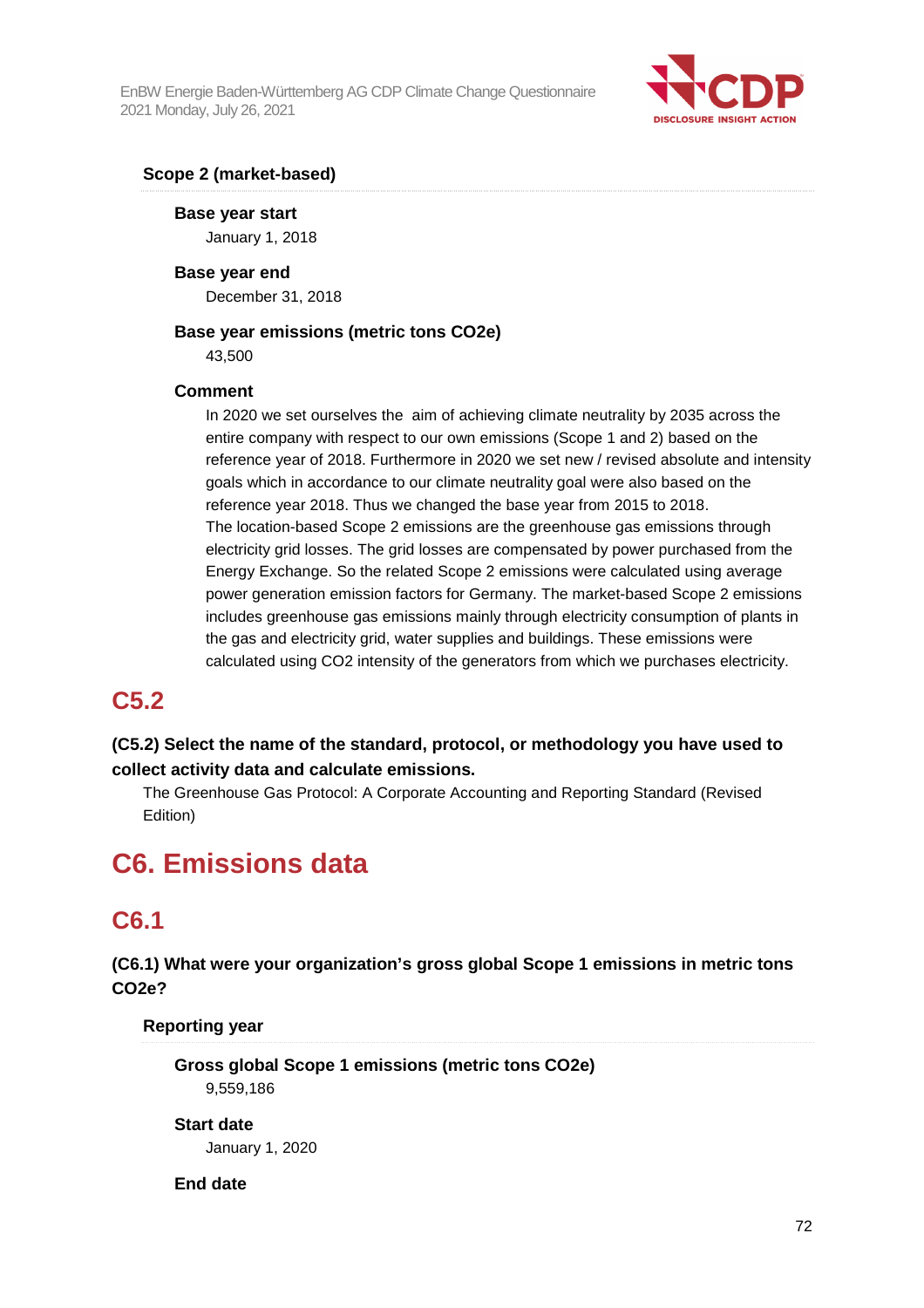

| December 31, 2020 |  |  |
|-------------------|--|--|
|-------------------|--|--|

**Comment** 

**Past year 1**  

#### **Gross global Scope 1 emissions (metric tons CO2e)**

**Start date** 

**End date** 

**Comment** 

#### **Past year 2**

**Gross global Scope 1 emissions (metric tons CO2e)** 

**Start date** 

**End date** 

**Comment** 

#### **Past year 3**

**Gross global Scope 1 emissions (metric tons CO2e)** 

**Start date** 

**End date** 

**Comment** 

### **C6.2**

**(C6.2) Describe your organization's approach to reporting Scope 2 emissions.** 

| <b>Row</b> |
|------------|
|            |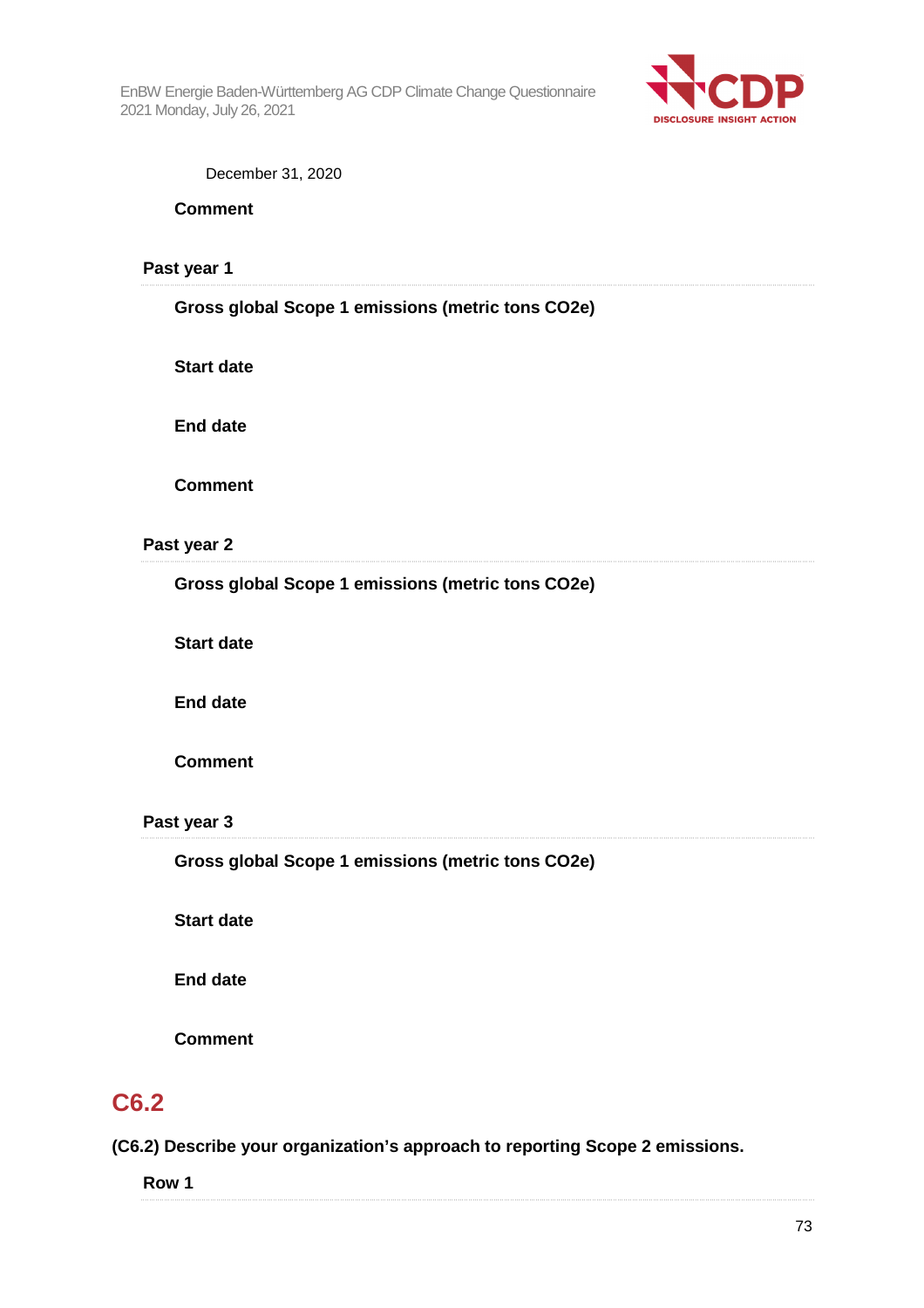

#### **Scope 2, location-based**

We are reporting a Scope 2, location-based figure

#### **Scope 2, market-based**

We are reporting a Scope 2, market-based figure

#### **Comment**

The location-based Scope 2 emissions are the greenhouse gas emissions through electricity grid losses. The grid losses are compensated by power purchased from the Energy Exchange. So the related Scope 2 emissions were calculated using average power generation emission factors for Germany. The market-based Scope 2 emissions includes greenhouse gas emissions mainly through electricity consumption of plants in the gas and electricity grid, water supplies and buildings. These emissions were calculated using CO2 intensity of the generators from which we purchases electricity.

### **C6.3**

**(C6.3) What were your organization's gross global Scope 2 emissions in metric tons CO2e?** 

#### **Reporting year**

#### **Scope 2, location-based**  709,033

**Scope 2, market-based (if applicable)**  53,610

#### **Start date**

January 1, 2020

#### **End date**

December 31, 2020

#### **Comment**

The location-based Scope 2 emissions are the greenhouse gas emissions through electricity grid losses. The grid losses are compensated by power purchased from the Energy Exchange. So the related Scope 2 emissions were calculated using average power generation emission factors for Germany. The market-based Scope 2 emissions includes greenhouse gas emissions mainly through electricity consumption of plants in the gas and electricity grid, water supplies and buildings. These emissions were calculated using CO2 intensity of the generators from which we purchases electricity.

#### **Past year 1**

**Scope 2, location-based** 

**Scope 2, market-based (if applicable)**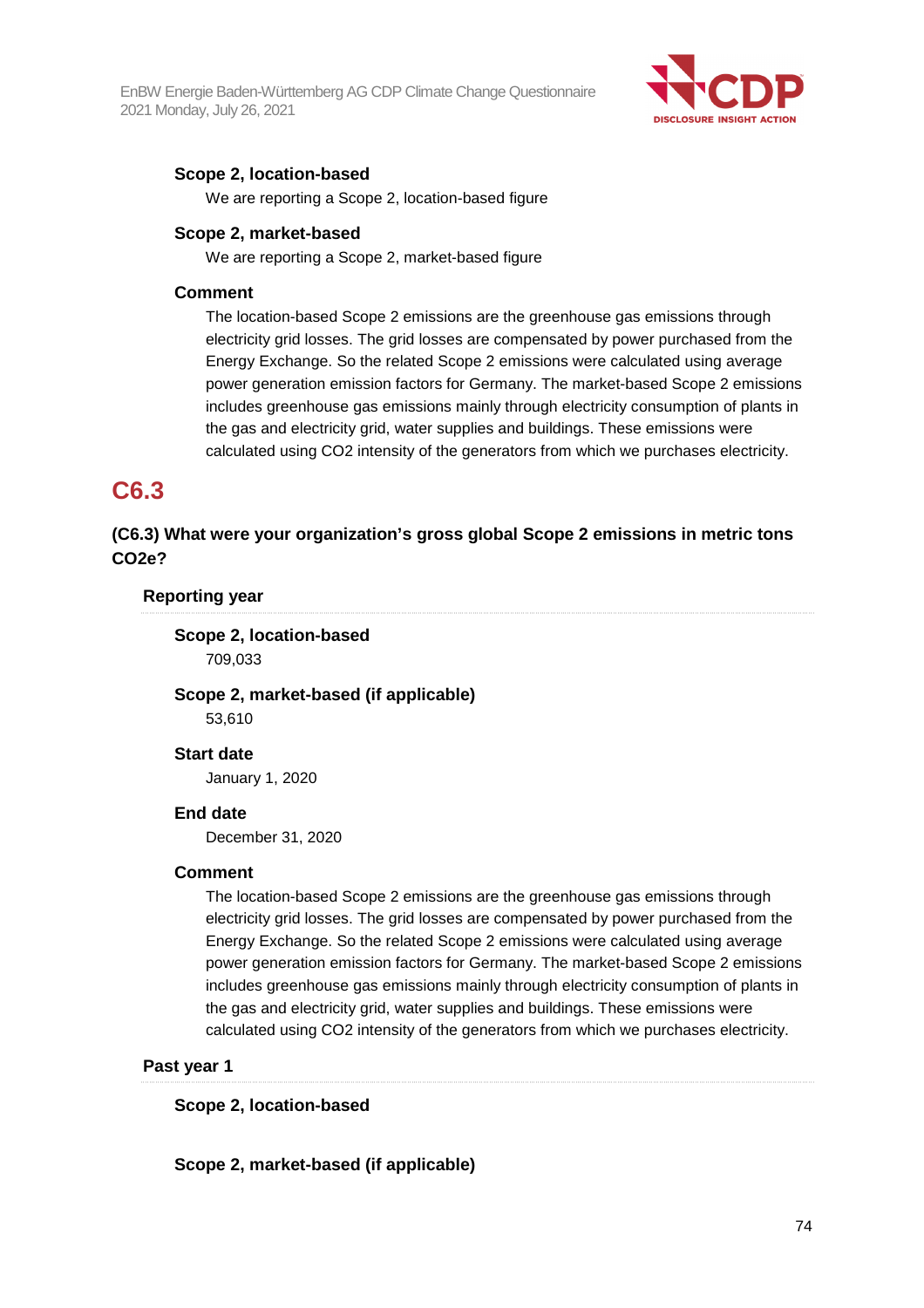

**Start date** 

**End date** 

**Comment** 

**Past year 2** 

**Scope 2, location-based** 

**Scope 2, market-based (if applicable)** 

**Start date** 

**End date** 

**Comment** 

#### **Past year 3**

**Scope 2, location-based** 

**Scope 2, market-based (if applicable)** 

**Start date** 

**End date** 

**Comment** 

### **C6.4**

**(C6.4) Are there any sources (e.g. facilities, specific GHGs, activities, geographies, etc.) of Scope 1 and Scope 2 emissions that are within your selected reporting boundary which are not included in your disclosure?**

No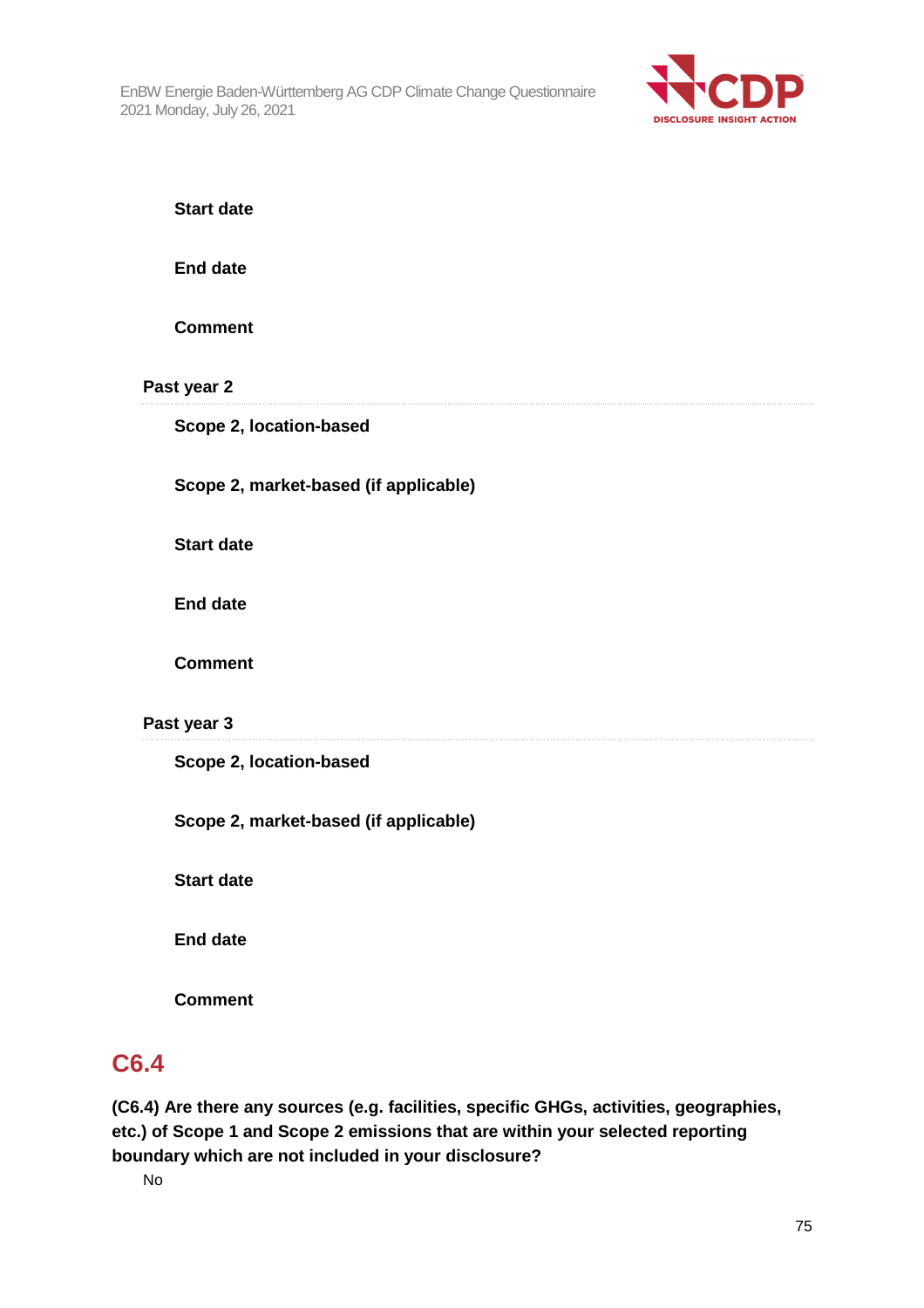

### **C6.5**

**(C6.5) Account for your organization's gross global Scope 3 emissions, disclosing and explaining any exclusions.** 

#### **Purchased goods and services**

#### **Evaluation status**

Not relevant, explanation provided

#### **Please explain**

Our main purchased goods that contribute to our Scope 3 emissions are the purchased fuels for the energy generation in our power plants (coal, nuclear, gas, oil) and gas fpr sales to customers. This Scope 3 emissions (extraction, production, and transportation) we report in the categories "Fuel-and-energy-related activities (not included in Scope 1 or 2)" and "Upstream transportation and distribution" respectivly.

#### **Capital goods**

#### **Evaluation status**

Not relevant, explanation provided

#### **Please explain**

In 2020 EnBW did not purchase relevant capital goods that would exceed more than 1% of our scope 3 emissions.

#### **Fuel-and-energy-related activities (not included in Scope 1 or 2)**

#### **Evaluation status**

Relevant, calculated

#### **Metric tonnes CO2e**

568,708

#### **Emissions calculation methodology**

Amount of transported coal, gas and nuclear fuel for the energy generation in our power plants and gas consumed in our gas plants. Emission factors from Ecoinvent database and Gemis database.

#### **Percentage of emissions calculated using data obtained from suppliers or value chain partners**

100

#### **Please explain**

Scope 3 emissions for upstream transportation of the purchased fuels for the energy generation in our power plants (coal, nuclear, gas, oil) and Scope 3 emissions fo upstream transportation of the gas consumed in our gas plants (compressors, gas pressure regulating and metering stations and gas pressure regulating stations).

#### **Upstream transportation and distribution**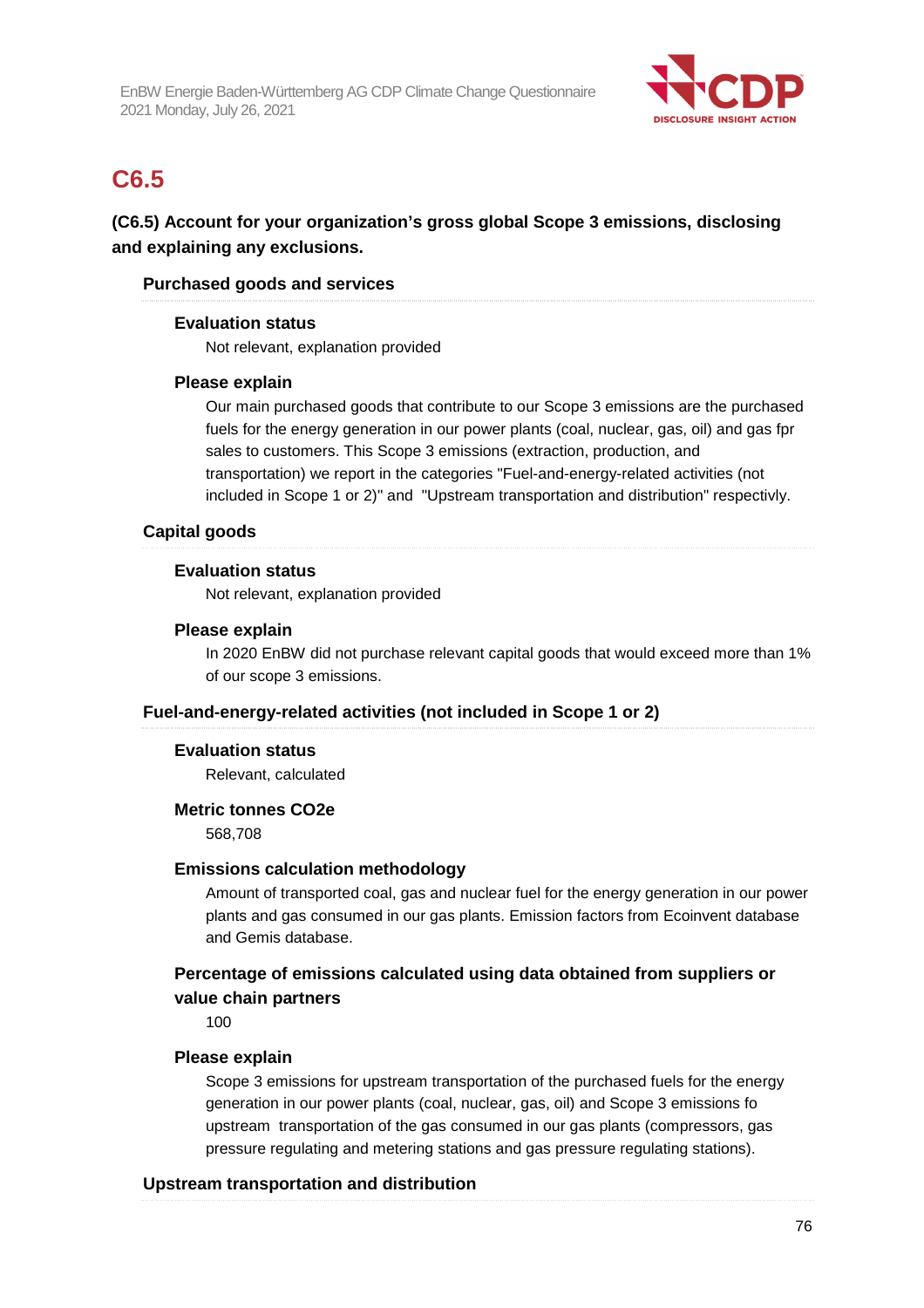

#### **Evaluation status**

Relevant, calculated

#### **Metric tonnes CO2e**

6,286,713

#### **Emissions calculation methodology**

Amount of transported gas. Emission factor from "Zukunft ERDGAS e. V." database.

#### **Percentage of emissions calculated using data obtained from suppliers or value chain partners**

100

#### **Please explain**

Here we report the Scope 3 emissions related to the upstream transportation of gas for sales to customers. The Scope 3 emissions for the upstream transportation of our gas for the energy generation in our gas power plants and th gas consumed in our gas plants (compressors, gas pressure regulating and metering stations and gas pressure regulating stations) is reported in the category "Fuel-and-energy-related activities (not included in Scope 1 or 2)".

#### **Waste generated in operations**

#### **Evaluation status**

Not relevant, explanation provided

#### **Please explain**

#### **Business travel**

#### **Evaluation status**

Relevant, calculated

#### **Metric tonnes CO2e**

1,678

#### **Emissions calculation methodology**

CO2 emission from travelling by plane, train and rented cars. Data is gained directly from suppliers or other partners.

#### **Percentage of emissions calculated using data obtained from suppliers or value chain partners**

100

**Please explain** 

#### **Employee commuting**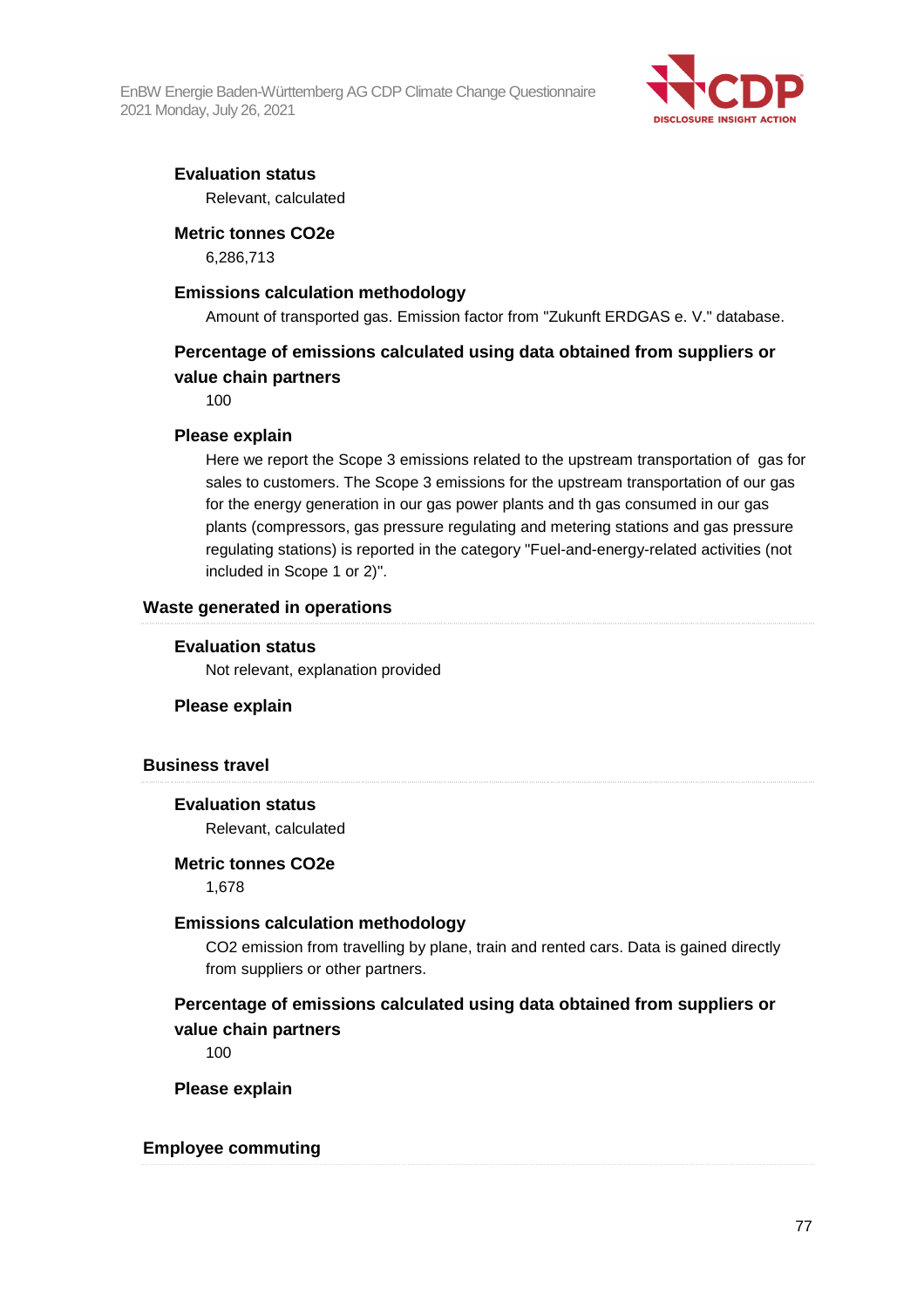

#### **Evaluation status**

Not relevant, explanation provided

#### **Please explain**

EnBW calculated that CO2 emissions from employee commuting are accounting for less than 1% of EnBW Scope 3 emissions.

#### **Upstream leased assets**

#### **Evaluation status**

Not relevant, explanation provided

#### **Please explain**

CO2 emissions from upstream leased assets are mainly reported as scope 1 or scope 2 emissions. CO2 emissions from upstream leased assets nor reported as scope 1 or scope 2 emissions are accounting for less than 1% of EnBW Scope 3 emissions.

#### **Downstream transportation and distribution**

#### **Evaluation status**

Not relevant, explanation provided

#### **Please explain**

At EnBW the transport of our products (electricity and gas) is the focus of the analysis. The related CO2 emissions are already included in scope 1+2 emissions. Concerning electricity, CO2 emissions are already included in the grid losses reflected in the Scope 2 analysis. Concerning gas, CO2 emissions are already included in the operation of gas pipelines and systems reflected in the Scope 1 analysis.

#### **Processing of sold products**

#### **Evaluation status**

Not relevant, explanation provided

#### **Please explain**

According to the GHG Protocol Scope 3 Standard, here the end user emissions that occur from the processing of products that directly or indirectly consume energy should be disclosed. Our main product is the consumed energy. The related emissions are already accounted for our Scope 1 emissions. So this category is not relevant for our organization.

#### **Use of sold products**

#### **Evaluation status**

Relevant, calculated

#### **Metric tonnes CO2e**

42,596,442

#### **Emissions calculation methodology**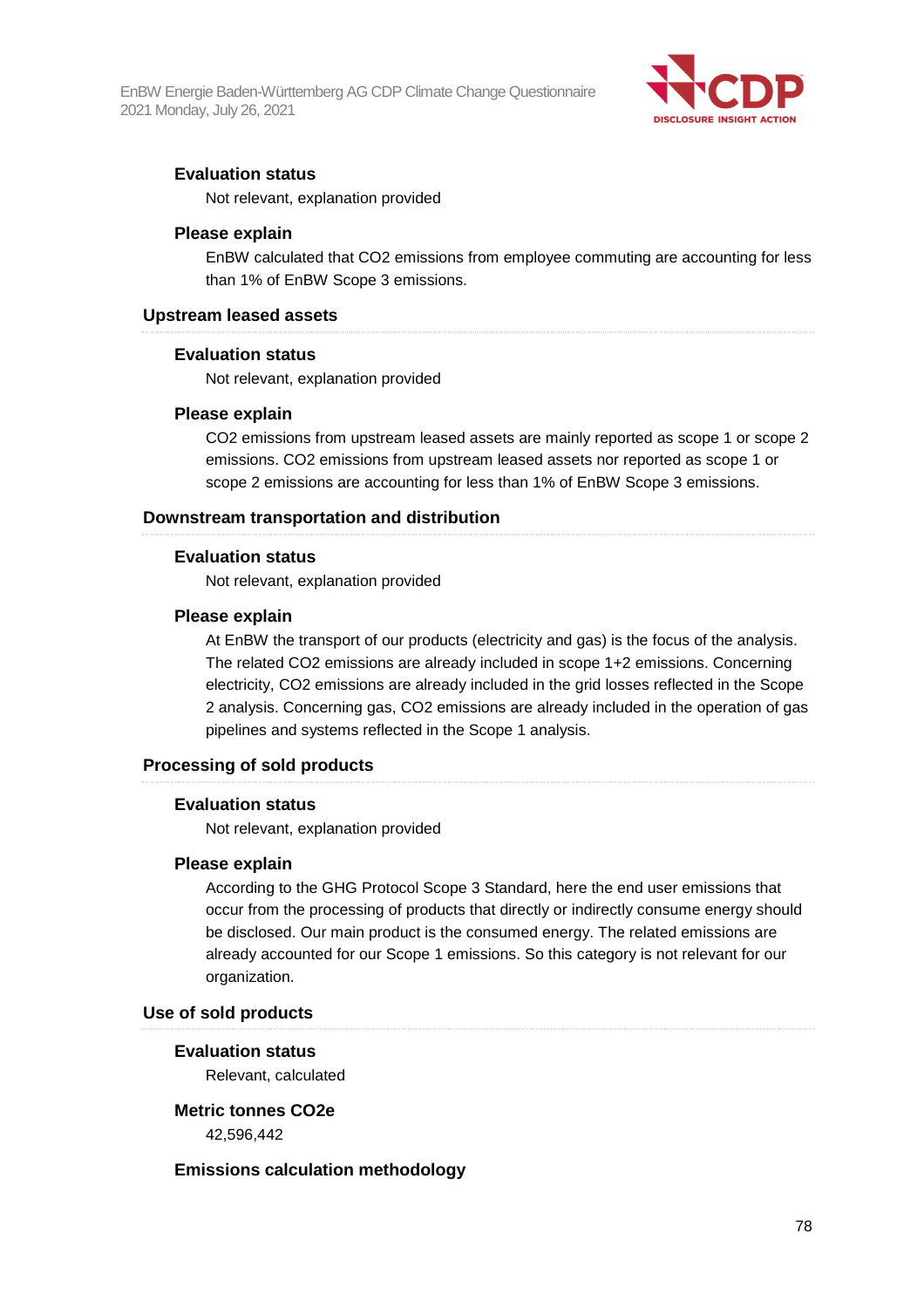

CO2-Emissions calculated from group gas sales with CO2-emission factor for combustion of gas.

#### **Percentage of emissions calculated using data obtained from suppliers or value chain partners**

100

#### **Please explain**

According to the GHG Protocol Scope 3 Standard, here the end user emissions that occur from the use of products that directly or indirectly consume energy should be disclosed. Our main products are the consumed electricity and gas. The related emissions for the electricity are already accounted for our Scope 1 emissions. So here only the emissions related to the consumption (namly the combustion) of gas by the consumer is reported.

#### **End of life treatment of sold products**

#### **Evaluation status**

Not relevant, explanation provided

#### **Please explain**

Our product is energy. The product energy itself has no relevant end of life treatment.

#### **Downstream leased assets**

#### **Evaluation status**

Not relevant, explanation provided

#### **Please explain**

EnBW calculated that CO2 emissions from downstream leased assets are accounting for less than 1% of EnBW Scope 3 emissions.

#### **Franchises**

#### **Evaluation status**

Not relevant, explanation provided

#### **Please explain**

We don't conduct franchises.

#### **Investments**

#### **Evaluation status**

Not relevant, explanation provided

#### **Please explain**

We calculate and report our CO2 emissions (Scope 1, 2 and 3) for the group of consolidated companies of EnBW, including all important equity investments, subsidiaries and associate companies. Thus the related emissions are already accounted for our Scope 1 and/or Scope 2 emissions or are captured in the other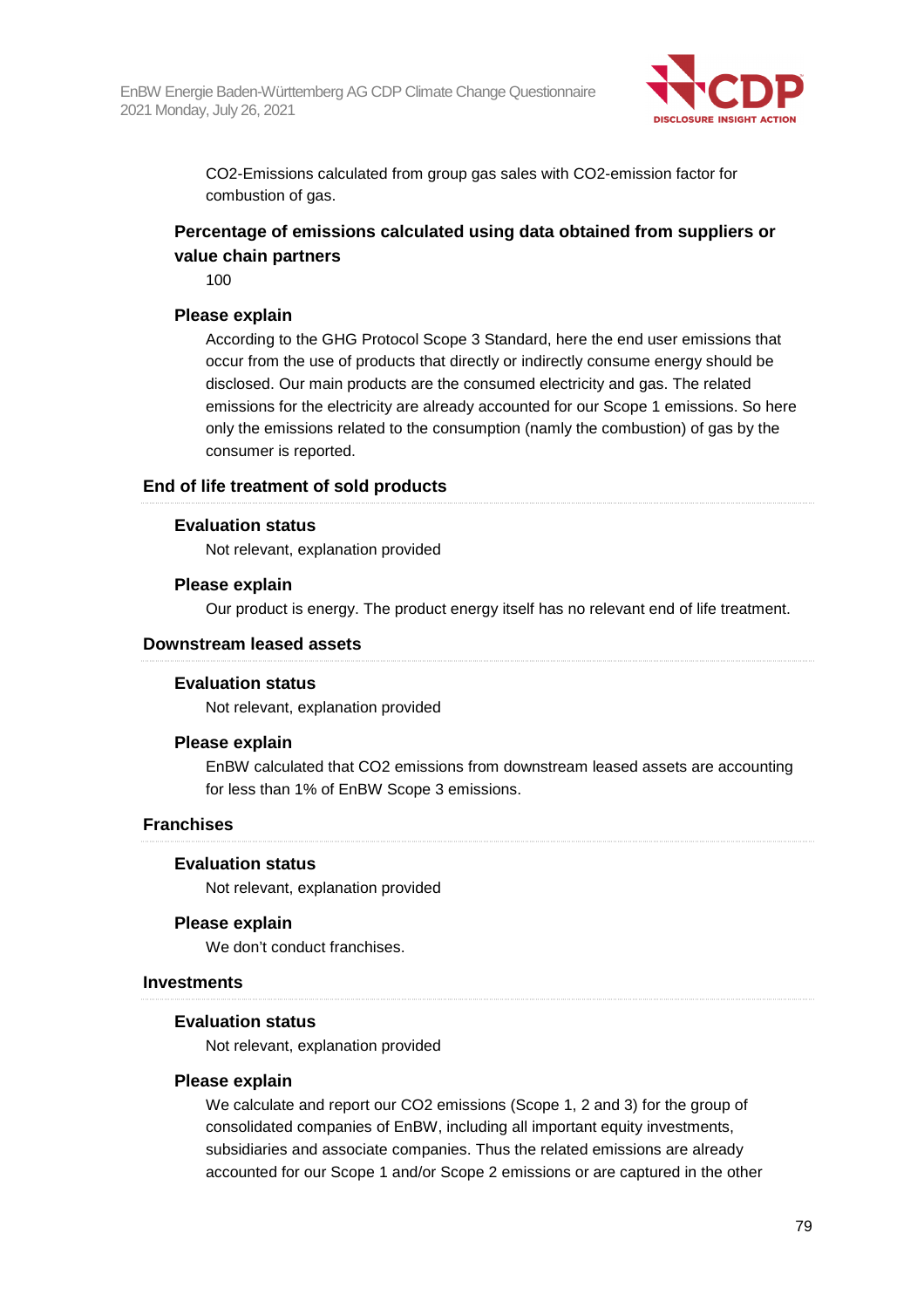

disclosed sources of scope 3 emissions. So this category is not relevant for our organization.

**Other (upstream)** 

**Evaluation status** 

**Please explain** 

**Other (downstream)** 

**Evaluation status** 

**Please explain** 

# **C6.7**

**(C6.7) Are carbon dioxide emissions from biogenic carbon relevant to your organization?** 

Yes

### **C6.7a**

**(C6.7a) Provide the emissions from biogenic carbon relevant to your organization in metric tons CO2.** 

|       | CO2 emissions from biogenic carbon (metric tons CO2) | <b>Comment</b> |
|-------|------------------------------------------------------|----------------|
| Row 1 | $\sqrt{7.023}$                                       |                |

### **C6.10**

**(C6.10) Describe your gross global combined Scope 1 and 2 emissions for the reporting year in metric tons CO2e per unit currency total revenue and provide any additional intensity metrics that are appropriate to your business operations.** 

**Intensity figure** 

0.000524

**Metric numerator (Gross global combined Scope 1 and 2 emissions, metric tons CO2e)** 

10,326,406

**Metric denominator**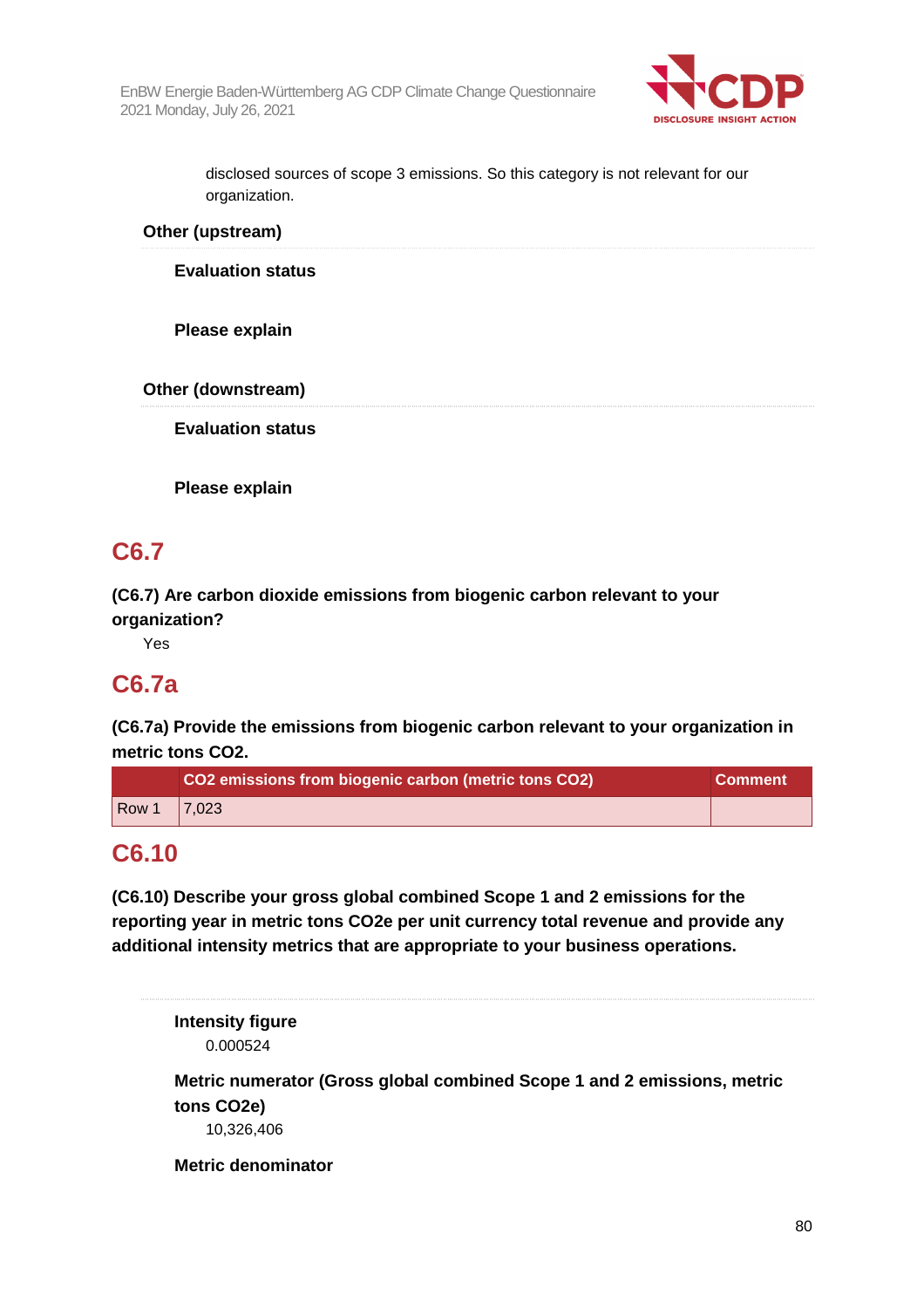

#### unit total revenue

**Metric denominator: Unit total** 

19,694,300,000

**Scope 2 figure used** 

Location-based

#### **% change from previous year**

15.9

#### **Direction of change**

Decreased

#### **Reason for change**

First as a result of our emissions reduction activities in power generation and distribution, mainly the expansion of renewable energies and efficiency activities in the grid, the gross global combined Scope 1 and 2 emissions decreased in comparison to the previous year by 11.7 %. On the other hand revenue was 1.3 % higher than the level in the previous year. So the intensity figure decreased by 15.9 %.

### **Intensity figure**

0.295

#### **Metric numerator (Gross global combined Scope 1 and 2 emissions, metric tons CO2e)**

10,326,406

#### **Metric denominator**

megawatt hour generated (MWh)

#### **Metric denominator: Unit total**

35,059,442

**Scope 2 figure used**  Location-based

#### **% change from previous year**

15.3

#### **Direction of change**

Increased

#### **Reason for change**

First as a result of our emissions reduction activities in power generation and distribution, mainly the expansion of renewable energies and efficiency activities in the grid, the gross global combined Scope 1 and 2 emissions decreased in comparison to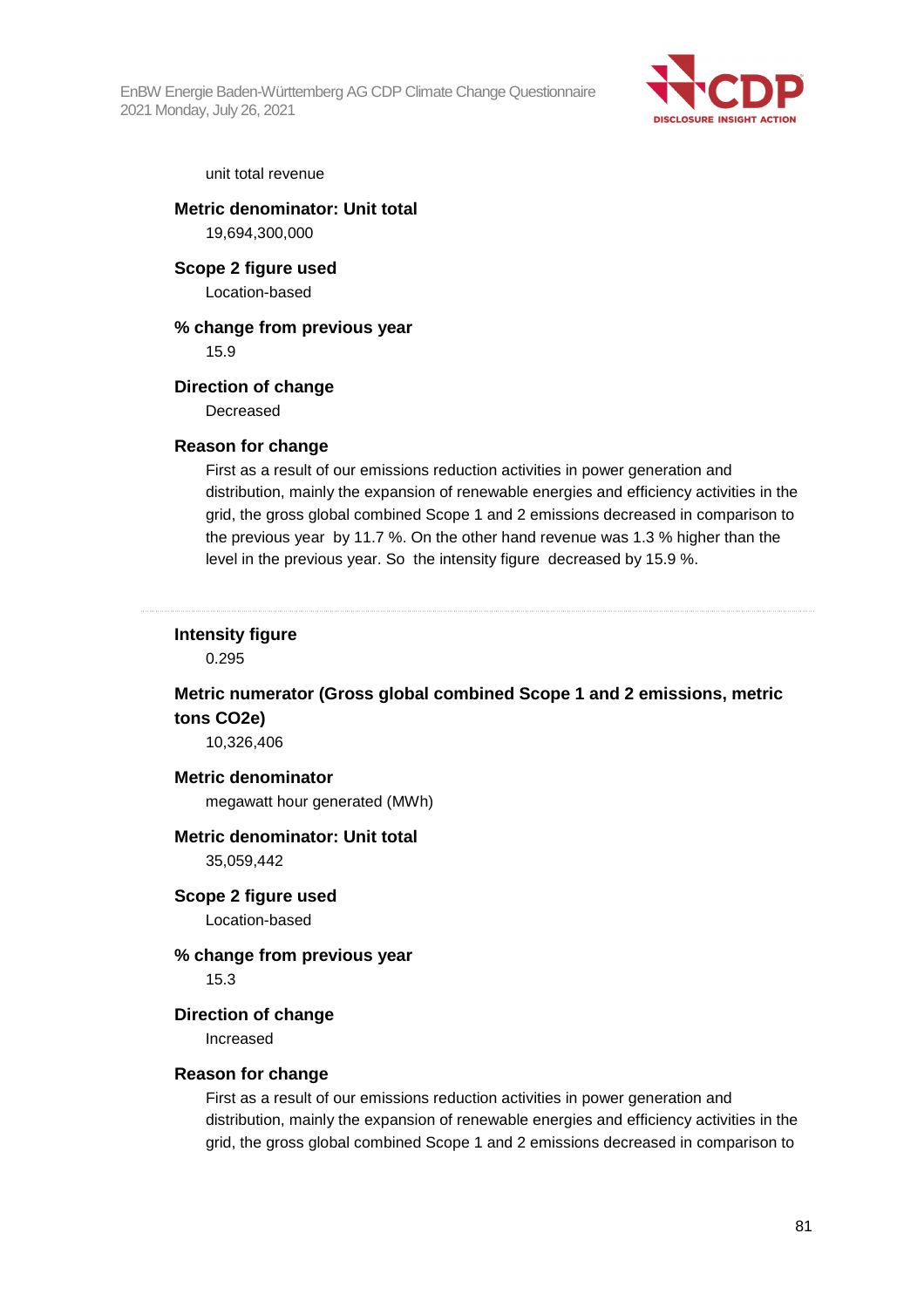

the previous year by 11.7 %. On the other hand power generation decreased by 23.5 % .This led to an increase of the related emission intensity by 15.3 %.

# **C7. Emissions breakdowns**

# **C7.1**

**(C7.1) Does your organization break down its Scope 1 emissions by greenhouse gas type?** 

Yes

### **C7.1a**

**(C7.1a) Break down your total gross global Scope 1 emissions by greenhouse gas type and provide the source of each used greenhouse warming potential (GWP).** 

| Greenhouse<br>gas | Scope 1 emissions (metric tons of<br>CO <sub>2</sub> e) | <b>GWP Reference</b>                               |
|-------------------|---------------------------------------------------------|----------------------------------------------------|
| CO <sub>2</sub>   | 9,324,818                                               | IPCC Fifth Assessment Report (AR5 -<br>$100$ year) |
| CH <sub>4</sub>   | 177,689                                                 | IPCC Fifth Assessment Report (AR5 -<br>$100$ year) |
| <b>N2O</b>        | 30,507                                                  | IPCC Fifth Assessment Report (AR5 -<br>$100$ year) |
| SF <sub>6</sub>   | 26,173                                                  | IPCC Fifth Assessment Report (AR5 -<br>$100$ year) |

# **C-EU7.1b**

**(C-EU7.1b) Break down your total gross global Scope 1 emissions from electric utilities value chain activities by greenhouse gas type.** 

|                                       | <b>Gross Scope</b><br>1 CO <sub>2</sub><br>emissions<br>(metric tons<br>CO <sub>2</sub> ) | <b>Gross Scope 1 Gross Scope</b><br>methane<br><b>emissions</b><br>(metric tons<br><b>CH4)</b> | <b>1 SF6</b><br>emissions<br>(metric tons)<br>SF <sub>6</sub> ) | <b>Total gross</b><br>Scope 1<br>emissions<br>(metric tons<br>CO <sub>2</sub> e) | <b>Comment</b> |
|---------------------------------------|-------------------------------------------------------------------------------------------|------------------------------------------------------------------------------------------------|-----------------------------------------------------------------|----------------------------------------------------------------------------------|----------------|
| <b>Fugitives</b>                      | 327                                                                                       | 7,054                                                                                          | 0.866                                                           | 166,630                                                                          |                |
| Combustion<br>(Electric<br>utilities) | 9,279,277                                                                                 | 53                                                                                             | 0                                                               | 9,280,607                                                                        |                |
| Combustion<br>(Gas utilities)         | 39,589                                                                                    | 0                                                                                              | 0                                                               | 39,589                                                                           |                |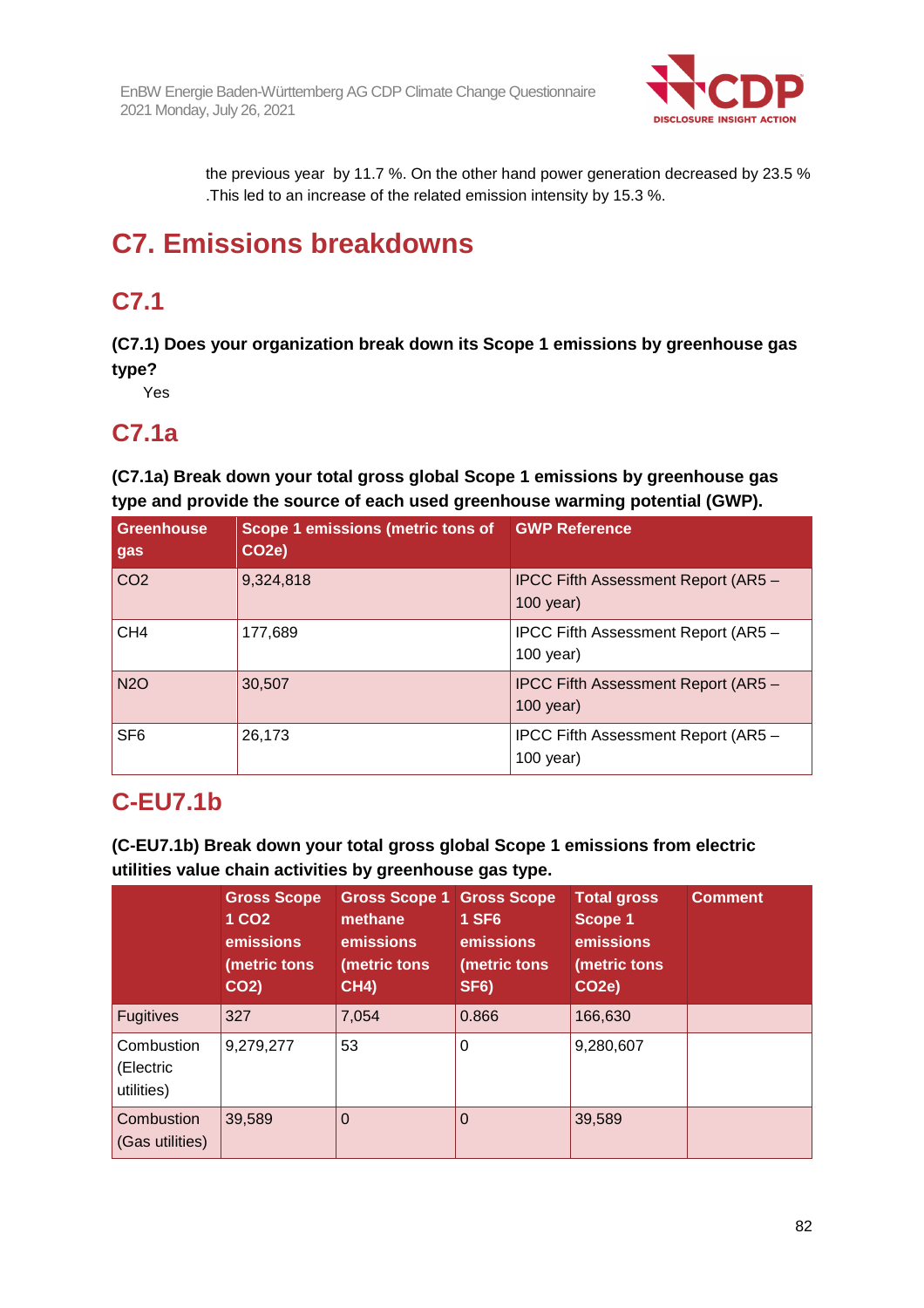

| Combustion<br>(Other)                         | 34,392 | 0 | 0 | 34,392 | Scope 1 CO <sub>2</sub><br>emissions from<br>fossile heating of<br>buildings and<br>vehicles. |
|-----------------------------------------------|--------|---|---|--------|-----------------------------------------------------------------------------------------------|
| Emissions not $ 0$<br>elsewhere<br>classified |        |   | Ü |        |                                                                                               |

# **C7.2**

#### **(C7.2) Break down your total gross global Scope 1 emissions by country/region.**

| <b>Country/Region</b> | Scope 1 emissions (metric tons CO2e) |  |  |
|-----------------------|--------------------------------------|--|--|
| <b>Western Europe</b> | 9,557,629                            |  |  |
| <b>Eastern Europe</b> | 1,557                                |  |  |

# **C7.3**

#### **(C7.3) Indicate which gross global Scope 1 emissions breakdowns you are able to provide.**

By activity

# **C7.3c**

#### **(C7.3c) Break down your total gross global Scope 1 emissions by business activity.**

| <b>Activity</b>                                                                                               | <b>Scope 1 emissions (metric</b><br>tons CO2e) |
|---------------------------------------------------------------------------------------------------------------|------------------------------------------------|
| <b>Fossil energy generation</b>                                                                               | 9,280,607                                      |
| CO2-Emissions from operation of gas pipelines and gas assets, of<br>fossil heating of buildings and vehicles. | 260.566                                        |

# **C-CE7.4/C-CH7.4/C-CO7.4/C-EU7.4/C-MM7.4/C-OG7.4/C-ST7.4/C-TO7.4/C-TS7.4**

**(C-CE7.4/C-CH7.4/C-CO7.4/C-EU7.4/C-MM7.4/C-OG7.4/C-ST7.4/C-TO7.4/C-TS7.4) Break down your organization's total gross global Scope 1 emissions by sector production activity in metric tons CO2e.** 

| <b>Gross Scope 1</b>   | <b>Comment</b> |
|------------------------|----------------|
| emissions, metric tons |                |
| <b>CO2e</b>            |                |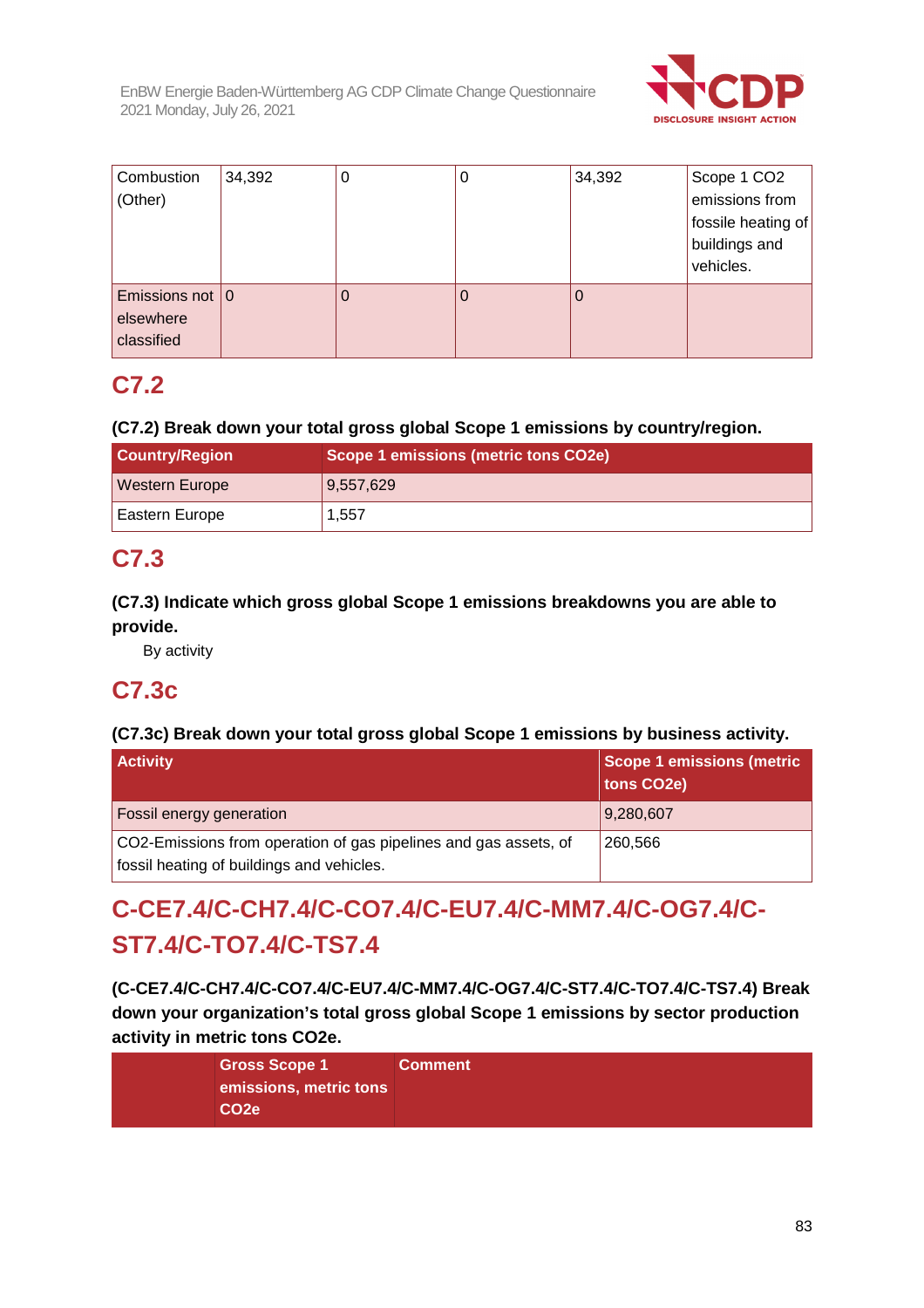

|            | Electric utility $9,280,607$ | Includes direct CO2 emissions of our fossil fired power |
|------------|------------------------------|---------------------------------------------------------|
| activities |                              | plants and the CO2eq from the CH4 and N20 emissions of  |
|            |                              | our fossile fired power plants.                         |

### **C7.9**

#### **(C7.9) How do your gross global emissions (Scope 1 and 2 combined) for the reporting year compare to those of the previous reporting year?**

Decreased

### **C7.9a**

**(C7.9a) Identify the reasons for any change in your gross global emissions (Scope 1 and 2 combined), and for each of them specify how your emissions compare to the previous year.** 

|                                                 | <b>Change in</b><br>emissions<br>(metric<br>tons CO2e) | <b>Direction</b><br>of change | <b>Emissions</b><br>value<br>(percentage) | <b>Please explain calculation</b>                                                                                                                                                                                                                                                                                                                                                                                                                                                                                                                                                                                                                                                                                                                                                                                                                                                                                                                                    |
|-------------------------------------------------|--------------------------------------------------------|-------------------------------|-------------------------------------------|----------------------------------------------------------------------------------------------------------------------------------------------------------------------------------------------------------------------------------------------------------------------------------------------------------------------------------------------------------------------------------------------------------------------------------------------------------------------------------------------------------------------------------------------------------------------------------------------------------------------------------------------------------------------------------------------------------------------------------------------------------------------------------------------------------------------------------------------------------------------------------------------------------------------------------------------------------------------|
| Change in<br>renewable<br>energy<br>consumption | 135,000                                                | Decreased                     | 1.15                                      | The CO2-Emissions from grid losses were<br>reduced from 870,490 tons in 2019 to<br>709,000 tones in 2020 by 161,500 tons<br>overall. One part of this reductions is a<br>result of our emissions reduction activities<br>such as the use of more efficient power<br>transformer in the grid. Another part of the<br>reduction of CO2-Emissions is due to higher<br>renewable energy consumption due to an<br>expanded electricity supply of our facilities<br>with a correspondingly higher proportion of<br>renewable energies which results in a<br>higher renewable energy consumption. The<br>higher renewable energy consumption in the<br>named area reduced in 2020 the<br>corresponding CO2-Emissions by 135,000<br>tons. Our total Scope 1+2 emissions for the<br>previous year were 11,707,600 tons. Thus<br>the reduction of 135,000 tons CO2<br>corresponds to 1.15% reduction of our<br>previous year CO2 emissions<br>$(135,000/11,707,600*100=1.15).$ |
| Other<br>emissions                              | 1,189,300                                              | Decreased                     | 10.2                                      | We increased our generation based on<br>renewable energy sources due to our<br>expansion of on- and offshore wind power<br>from 9,988 GWh in 2019 to 11,850 GWh in                                                                                                                                                                                                                                                                                                                                                                                                                                                                                                                                                                                                                                                                                                                                                                                                   |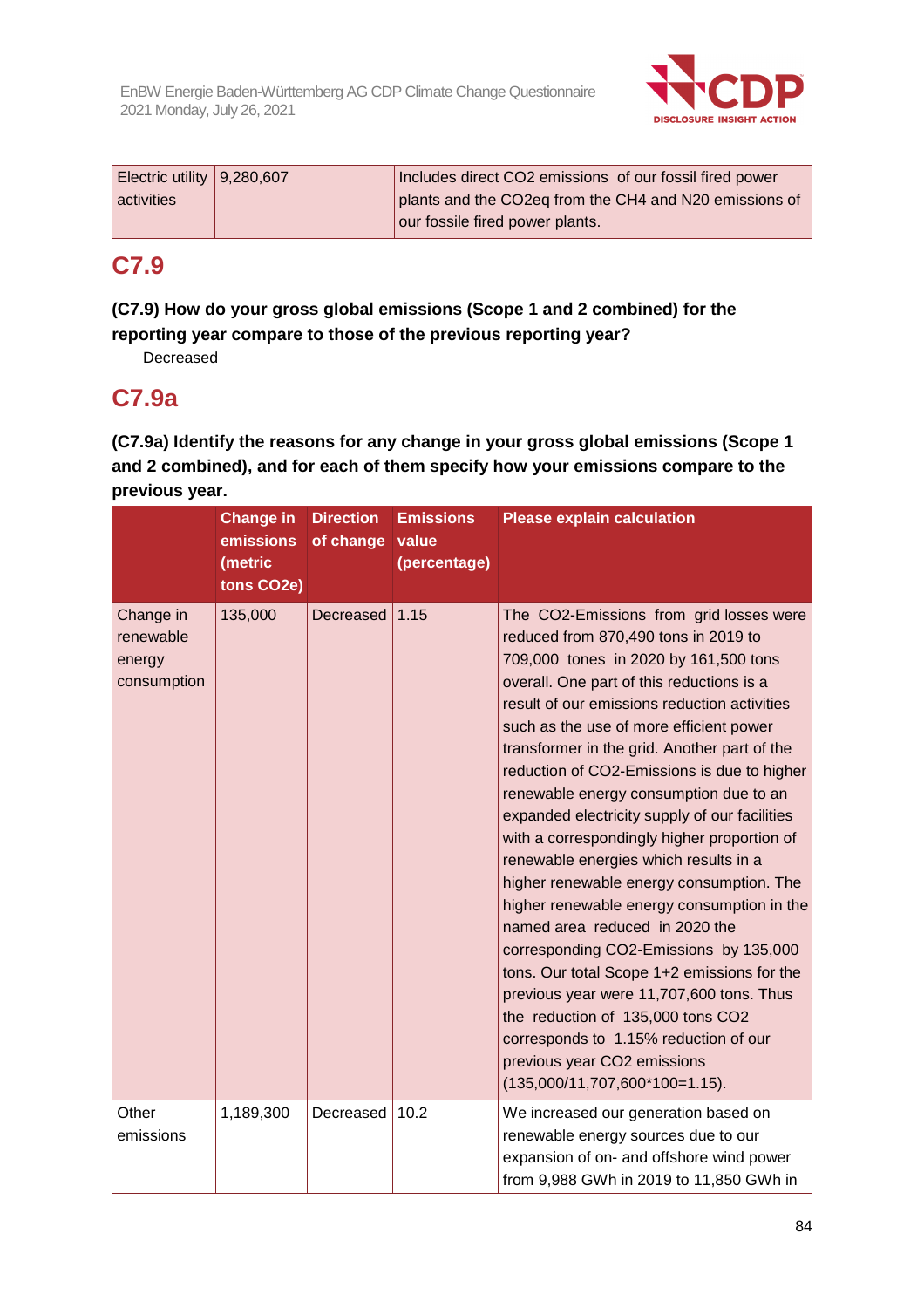

| reduction         |                |           |                  | 2020. On the other hand the generation       |
|-------------------|----------------|-----------|------------------|----------------------------------------------|
| activities        |                |           |                  | from our fossil fuel-fired power plants      |
|                   |                |           |                  | decreased. As a result our Scope 1           |
|                   |                |           |                  | emissions from our fossil fuel-fired power   |
|                   |                |           |                  | plants reduced from 9,683,800 tons in 2019   |
|                   |                |           |                  | to 8,494,500 in 2020. This is equal to a     |
|                   |                |           |                  | reduction of 1,189,300 tons. Our total Scope |
|                   |                |           |                  | 1+2 emissions for the previous year were     |
|                   |                |           |                  | 11,707,600 tons. Thus the reduction of       |
|                   |                |           |                  | 1,189,300 tons CO2 corresponds to 10.2%      |
|                   |                |           |                  | reduction of our previous year CO2           |
|                   |                |           |                  | emissions                                    |
|                   |                |           |                  | $(1, 189, 300/11, 707, 600*100=10.2)$ .      |
| <b>Divestment</b> | $\overline{0}$ | No change | $\mathbf 0$      |                                              |
| Acquisitions      | 0              | No change | $\mathbf 0$      |                                              |
| <b>Mergers</b>    | $\overline{0}$ | No change | $\overline{0}$   |                                              |
| Change in         | $\overline{0}$ | No change | $\mathbf 0$      |                                              |
| output            |                |           |                  |                                              |
| Change in         | $\overline{0}$ | No change | $\mathbf 0$      |                                              |
| methodology       |                |           |                  |                                              |
| Change in         | 0              | No change | $\mathbf 0$      |                                              |
| boundary          |                |           |                  |                                              |
| Change in         | $\overline{0}$ | No change | $\overline{0}$   |                                              |
| physical          |                |           |                  |                                              |
| operating         |                |           |                  |                                              |
| conditions        |                |           |                  |                                              |
| Unidentified      | $\mathbf 0$    | No change | $\boldsymbol{0}$ |                                              |
| Other             | $\mathbf 0$    | No change | $\mathbf 0$      |                                              |

# **C7.9b**

**(C7.9b) Are your emissions performance calculations in C7.9 and C7.9a based on a location-based Scope 2 emissions figure or a market-based Scope 2 emissions figure?** 

Location-based

# **C8. Energy**

# **C8.1**

**(C8.1) What percentage of your total operational spend in the reporting year was on energy?**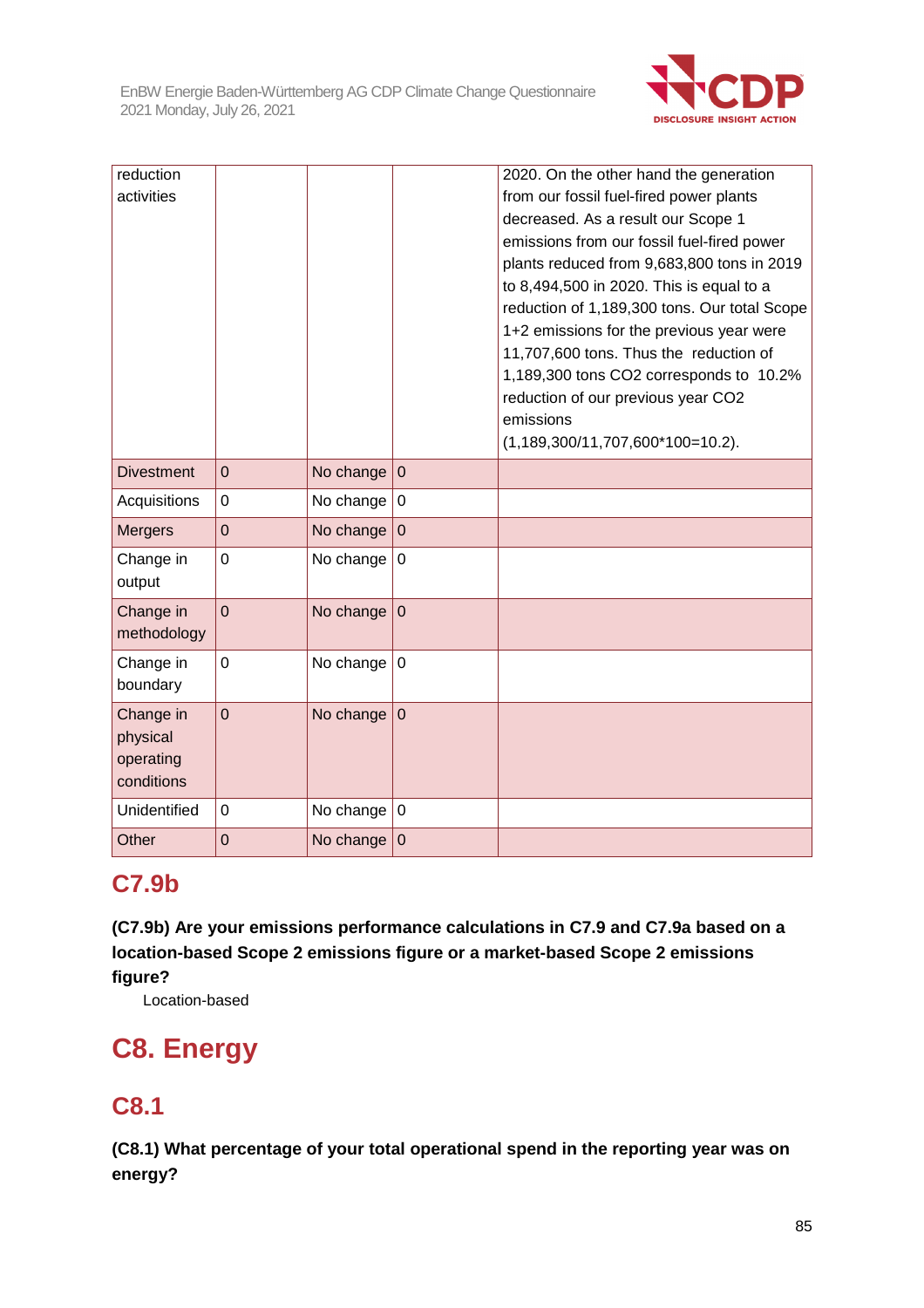

More than 0% but less than or equal to 5%

### **C8.2**

#### **(C8.2) Select which energy-related activities your organization has undertaken.**

|                                                       | Indicate whether your organization undertook this energy-<br>related activity in the reporting year |
|-------------------------------------------------------|-----------------------------------------------------------------------------------------------------|
| Consumption of fuel (excluding<br>feedstocks)         | Yes                                                                                                 |
| Consumption of purchased or<br>acquired electricity   | Yes                                                                                                 |
| Consumption of purchased or<br>acquired heat          | Yes                                                                                                 |
| Consumption of purchased or<br>acquired steam         | <b>No</b>                                                                                           |
| Consumption of purchased or<br>acquired cooling       | <b>No</b>                                                                                           |
| Generation of electricity, heat,<br>steam, or cooling | Yes                                                                                                 |

# **C8.2a**

#### **(C8.2a) Report your organization's energy consumption totals (excluding feedstocks) in MWh.**

|                                                                | <b>Heating</b><br>value          | <b>MWh from</b><br>renewable<br><b>sources</b> | <b>MWh from non-</b><br>renewable<br><b>sources</b> | <b>Total (renewable</b><br>and non-<br>renewable) MWh |
|----------------------------------------------------------------|----------------------------------|------------------------------------------------|-----------------------------------------------------|-------------------------------------------------------|
| Consumption of fuel<br>(excluding feedstock)                   | HHV (higher<br>heating<br>value) | 1,415,036                                      | 31,626,170                                          | 33,041,206                                            |
| Consumption of<br>purchased or acquired<br>electricity         |                                  | 1,486,703                                      | 582,237                                             | 2,068,940                                             |
| Consumption of<br>purchased or acquired<br>heat                |                                  | 12,614                                         | 13,174                                              | 25,788                                                |
| Consumption of self-<br>generated non-fuel<br>renewable energy |                                  | 42,620                                         |                                                     | 42,620                                                |
| <b>Total energy</b><br>consumption                             |                                  | 2,956,973                                      | 32,221,581                                          | 35,178,554                                            |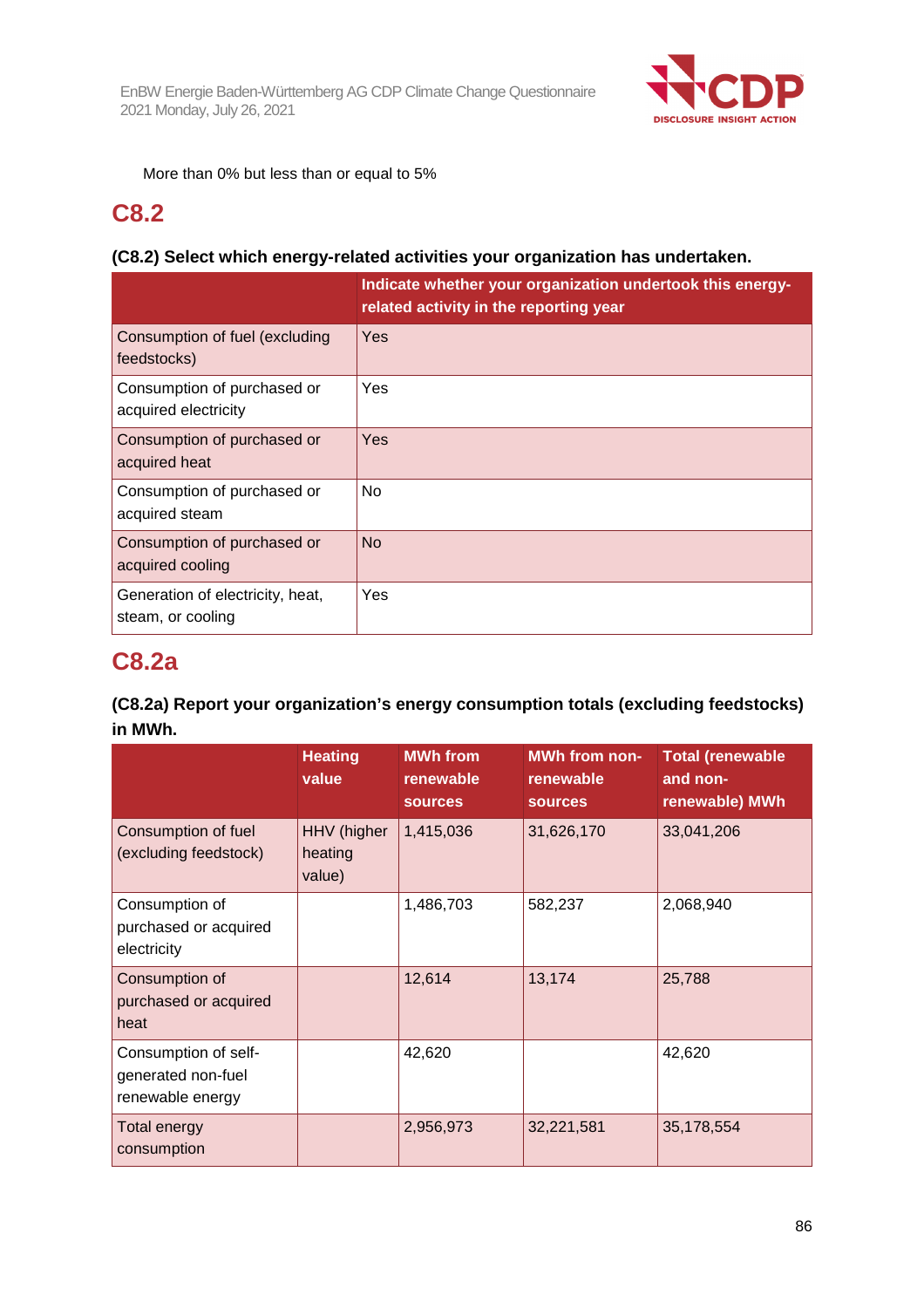

# **C8.2b**

#### **(C8.2b) Select the applications of your organization's consumption of fuel.**

|                                                            | Indicate whether your organization undertakes this<br>fuel application |
|------------------------------------------------------------|------------------------------------------------------------------------|
| Consumption of fuel for the generation of<br>electricity   | Yes                                                                    |
| Consumption of fuel for the generation of<br>heat          | Yes                                                                    |
| Consumption of fuel for the generation of<br>steam         | <b>No</b>                                                              |
| Consumption of fuel for the generation of<br>cooling       | No                                                                     |
| Consumption of fuel for co-generation or<br>tri-generation | <b>No</b>                                                              |

### **C8.2c**

**(C8.2c) State how much fuel in MWh your organization has consumed (excluding feedstocks) by fuel type.** 

**Fuels (excluding feedstocks)** 

Coal

#### **Heating value**

HHV (higher heating value)

# **Total fuel MWh consumed by the organization**

20,236,920

# **MWh fuel consumed for self-generation of electricity**

1,011,850

# **MWh fuel consumed for self-generation of heat**

6,070

#### **Emission factor**  0.355

**Unit** 

metric tons CO2 per MWh

#### **Emissions factor source**

Federal Office for Economic Affairs and Export Control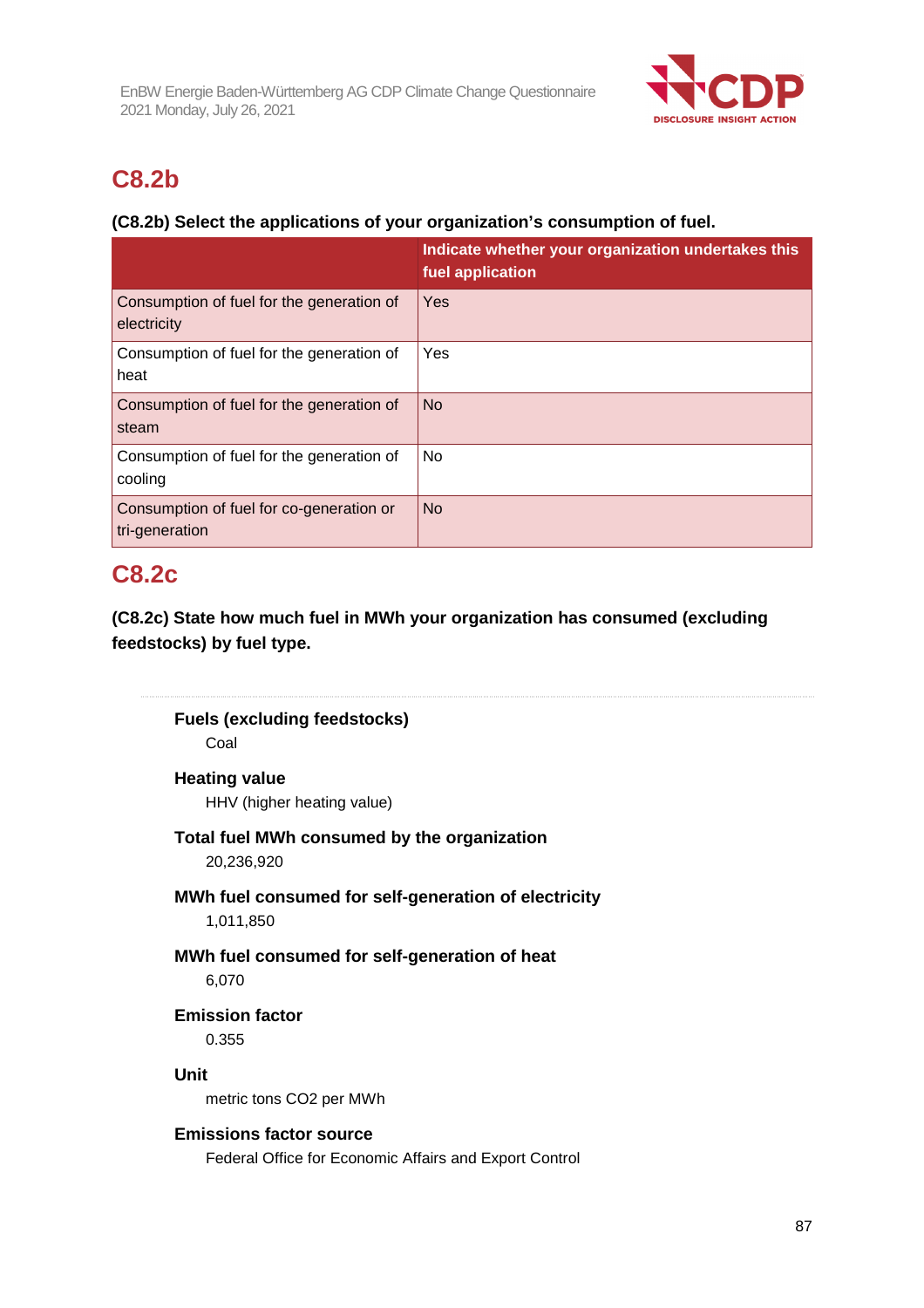

#### **Comment**

#### **Fuels (excluding feedstocks)**

Natural Gas

#### **Heating value**

HHV (higher heating value)

#### **Total fuel MWh consumed by the organization**  9,439,230

#### **MWh fuel consumed for self-generation of electricity**  471,960

#### **MWh fuel consumed for self-generation of heat**  2,830

**Emission factor**  0.202

#### **Unit**

metric tons CO2 per MWh

#### **Emissions factor source**

Federal Office for Economic Affairs and Export Control

#### **Comment**

#### **Fuels (excluding feedstocks)**

Other, please specify Includes oil, waste and sewage sludge

#### **Heating value**

HHV (higher heating value)

#### **Total fuel MWh consumed by the organization**

3,272,690

#### **MWh fuel consumed for self-generation of electricity**  163,630

### **MWh fuel consumed for self-generation of heat**

980

#### **Emission factor**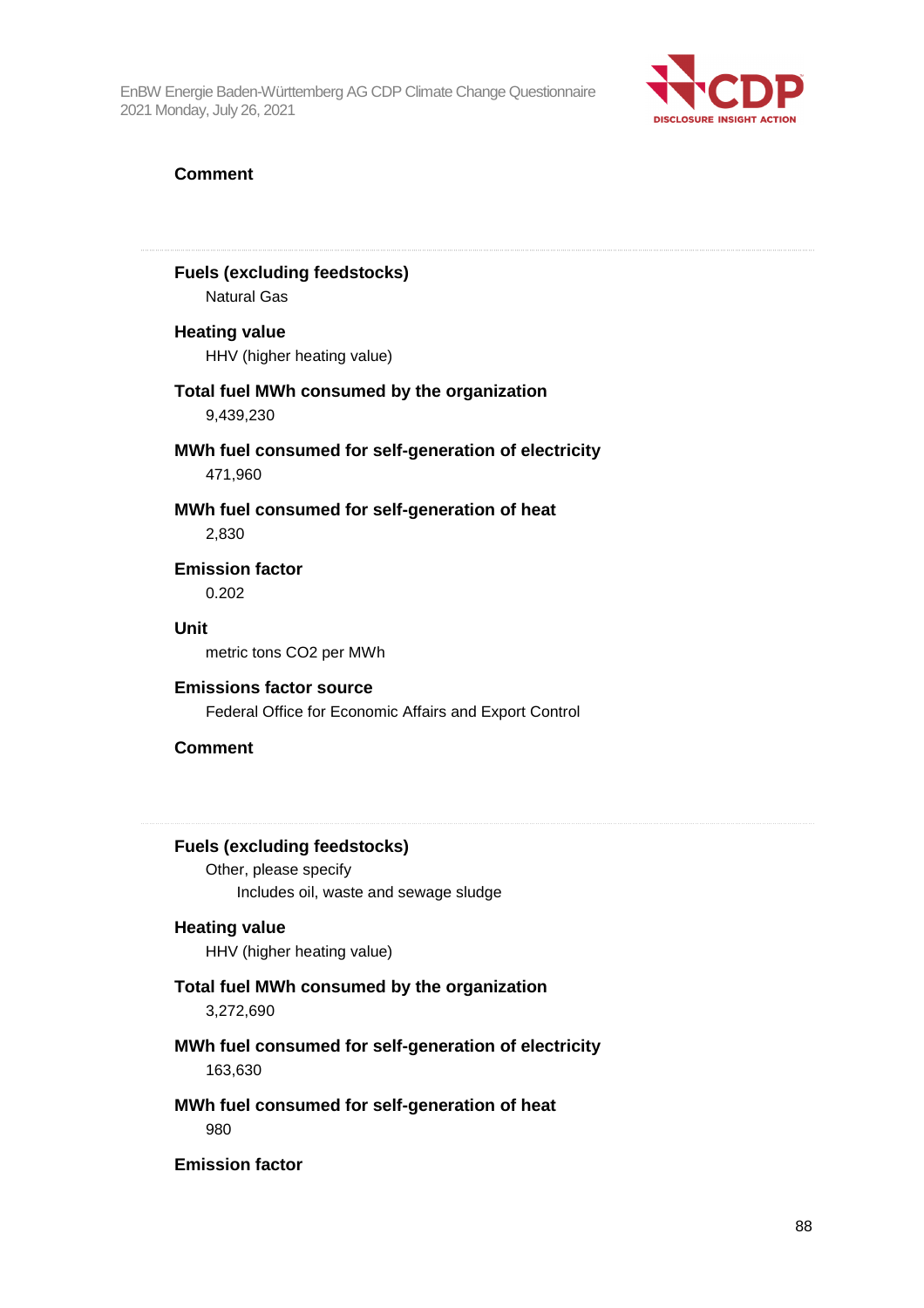

#### 0.226

#### **Unit**

metric tons CO2 per MWh

#### **Emissions factor source**

Federal Office for Economic Affairs and Export Control

#### **Comment**

**Fuels (excluding feedstocks)**  Coal

# **Heating value**

HHV (higher heating value)

#### **Total fuel MWh consumed by the organization**

20,236,920

# **MWh fuel consumed for self-generation of electricity**

1,011,850

#### **MWh fuel consumed for self-generation of heat**  6,070

**Emission factor** 

0.355

#### **Unit**

metric tons CO2 per MWh

#### **Emissions factor source**

Federal Office for Economic Affairs and Export Control

#### **Comment**

### **Fuels (excluding feedstocks)**

Natural Gas

#### **Heating value**

HHV (higher heating value)

#### **Total fuel MWh consumed by the organization**

9,439,230

#### **MWh fuel consumed for self-generation of electricity**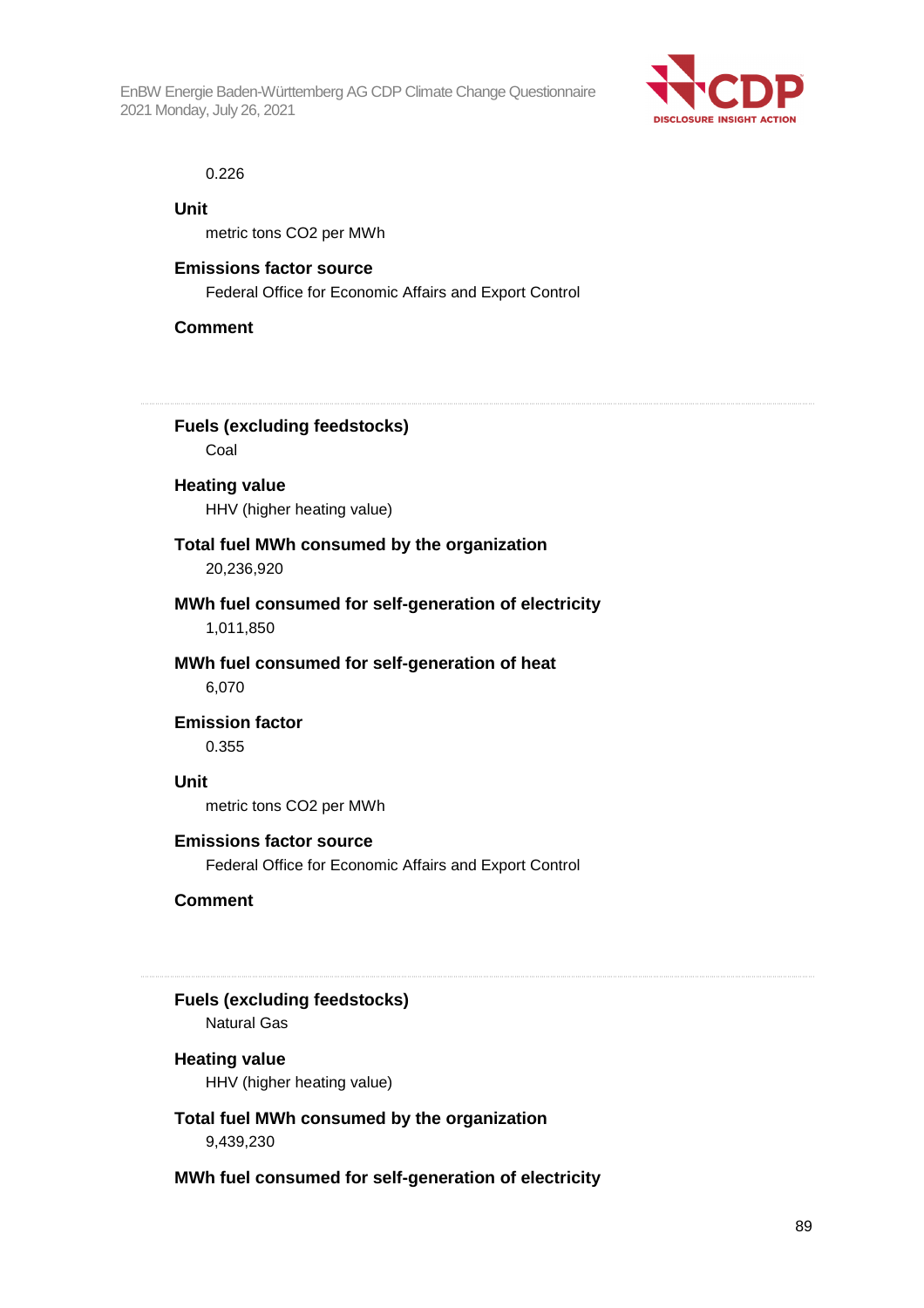

#### 471,960

#### **MWh fuel consumed for self-generation of heat**  2,830

#### **Emission factor**

0.202

#### **Unit**

metric tons CO2 per MWh

#### **Emissions factor source**

Federal Office for Economic Affairs and Export Control

#### **Comment**

#### **Fuels (excluding feedstocks)**

Other, please specify Includes oil, waste and sewage sludge

#### **Heating value**

HHV (higher heating value)

#### **Total fuel MWh consumed by the organization**  3,272,690

#### **MWh fuel consumed for self-generation of electricity**  163,630

#### **MWh fuel consumed for self-generation of heat**  980

**Emission factor** 

0.226

#### **Unit**

metric tons CO2 per MWh

#### **Emissions factor source**

Federal Office for Economic Affairs and Export Control

#### **Comment**

### **C-EU8.2d**

**(C-EU8.2d) For your electric utility activities, provide a breakdown of your total power plant capacity, generation, and related emissions during the reporting year by source.**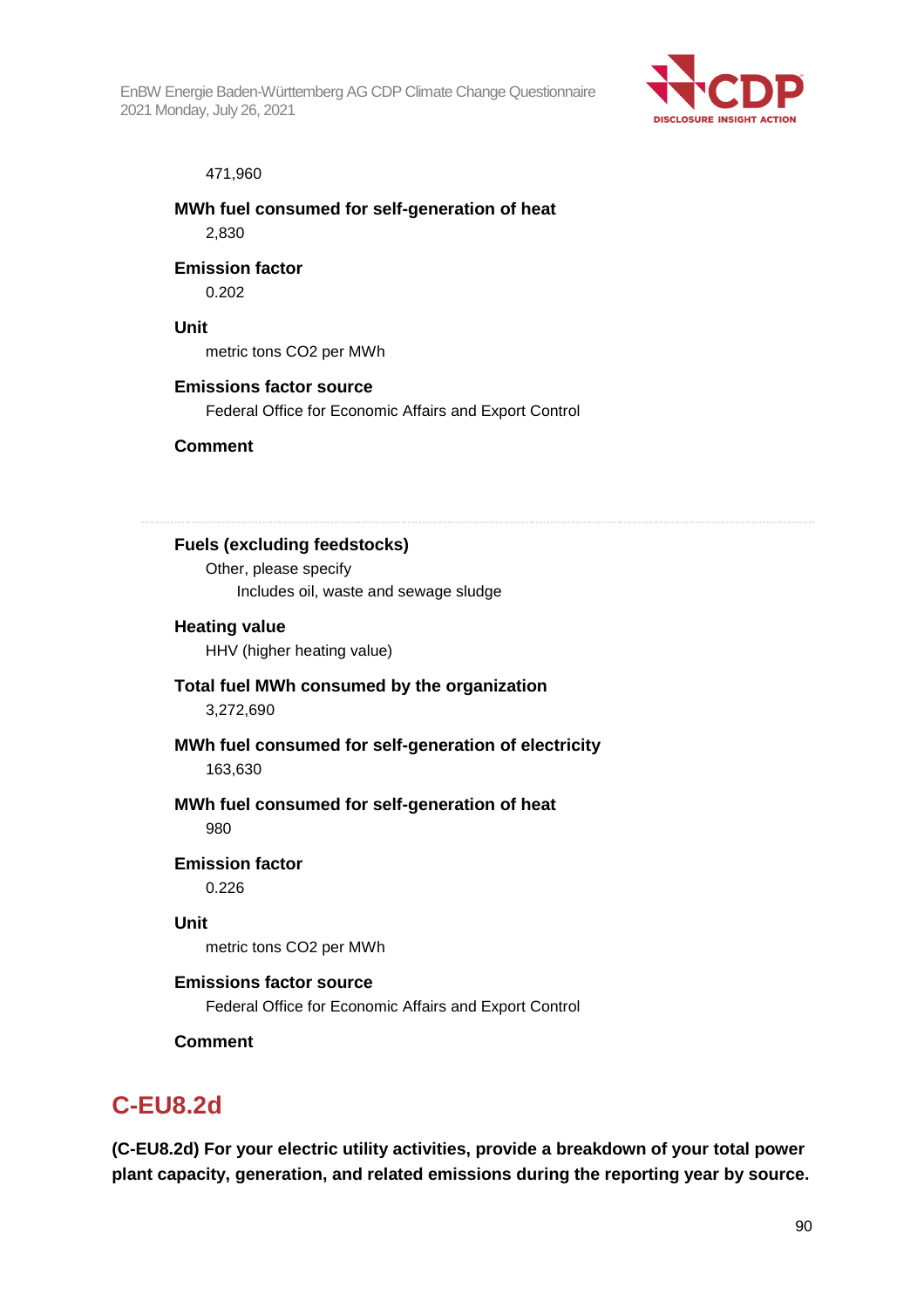

#### **Coal – hard**

#### **Nameplate capacity (MW)**

2,755

#### **Gross electricity generation (GWh)**

3,838

#### **Net electricity generation (GWh)**

3,838

#### **Absolute scope 1 emissions (metric tons CO2e)**

3,677,200

#### **Scope 1 emissions intensity (metric tons CO2e per GWh)**

680

#### **Comment**

Due to confidential matters we report the gross electricity generation equal to the net electricity Generation. We calculate with an EnBW-specific average Scope 1 emissions intensity for hard coal of 680 metric tons CO2 per GWh.

#### **Lignite**

#### **Nameplate capacity (MW)**

875

#### **Gross electricity generation (GWh)**

3,164

#### **Net electricity generation (GWh)**

3,164

#### **Absolute scope 1 emissions (metric tons CO2e)**

2,927,000

# **Scope 1 emissions intensity (metric tons CO2e per GWh)**

925

#### **Comment**

Due to confidential matters we report the gross electricity generation equal to the net electricity Generation. We calculate with an EnBW-specific average Scope 1 emissions intensity for lignite of 925 metric tons CO2 per GWh.

#### **Oil**

#### **Nameplate capacity (MW)**

 $\Omega$ 

#### **Gross electricity generation (GWh)**

 $\overline{0}$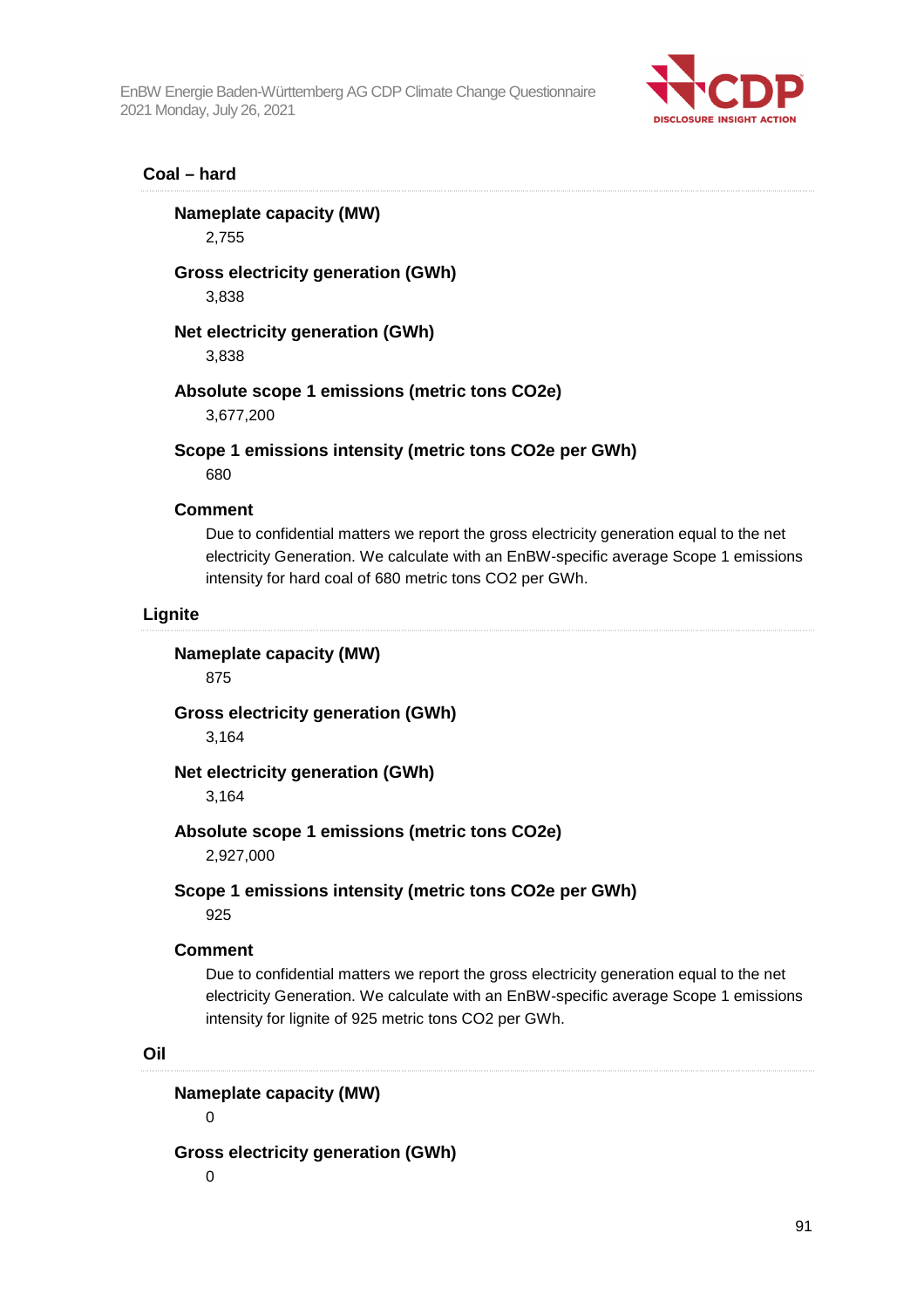

#### **Net electricity generation (GWh)**

 $\overline{0}$ 

#### **Absolute scope 1 emissions (metric tons CO2e)**

 $\Omega$ 

#### **Scope 1 emissions intensity (metric tons CO2e per GWh)**

 $\Omega$ 

#### **Comment**

The data is included in the data reported under "Other non-renewable".

#### **Gas**

#### **Nameplate capacity (MW)**

1,165

#### **Gross electricity generation (GWh)**

4,404

#### **Net electricity generation (GWh)**

4,404

#### **Absolute scope 1 emissions (metric tons CO2e)**

1,539,600

#### **Scope 1 emissions intensity (metric tons CO2e per GWh)**

350

#### **Comment**

Due to confidential matters we report the gross electricity generation equal to the net electricity Generation. According to common Scope 1 emission factors for power plants , we calculate with an average Scope 1 emissions intensity forGas of 350 metric tons CO2 per GWh.

#### **Biomass**

**Nameplate capacity (MW)**   $\Omega$ **Gross electricity generation (GWh)**  0 **Net electricity generation (GWh)**   $\overline{0}$ **Absolute scope 1 emissions (metric tons CO2e)**  0 **Scope 1 emissions intensity (metric tons CO2e per GWh)**   $\Omega$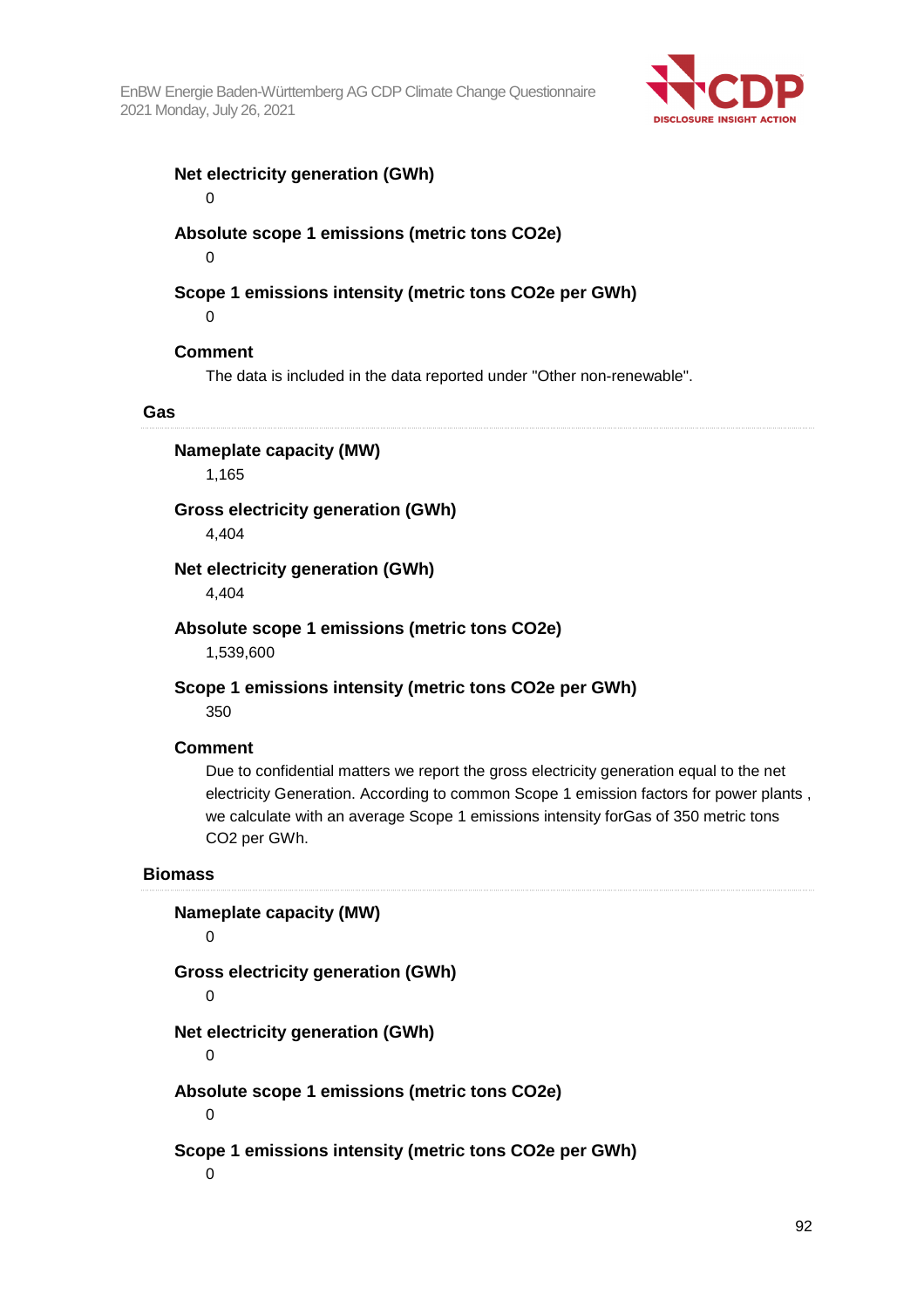

#### **Comment**

The data is included in the data reported under "Other non-renewable".

#### **Waste (non-biomass)**

**Nameplate capacity (MW)** 

 $\overline{0}$ 

#### **Gross electricity generation (GWh)**

 $\Omega$ 

#### **Net electricity generation (GWh)**

 $\Omega$ 

#### **Absolute scope 1 emissions (metric tons CO2e)**

 $\Omega$ 

#### **Scope 1 emissions intensity (metric tons CO2e per GWh)**

 $\Omega$ 

#### **Comment**

The data is included in the data reported under "Other non-renewable".

#### **Nuclear**

#### **Nameplate capacity (MW)**

1,223

#### **Gross electricity generation (GWh)**

10,247

#### **Net electricity generation (GWh)**

10,247

#### **Absolute scope 1 emissions (metric tons CO2e)**

0

#### **Scope 1 emissions intensity (metric tons CO2e per GWh)**

 $\Omega$ 

#### **Comment**

Due to confidential matters we report the gross electricity generation equal to the net electricity generation.

#### **Fossil-fuel plants fitted with CCS**

#### **Nameplate capacity (MW)**

 $\Omega$ 

#### **Gross electricity generation (GWh)**

 $\Omega$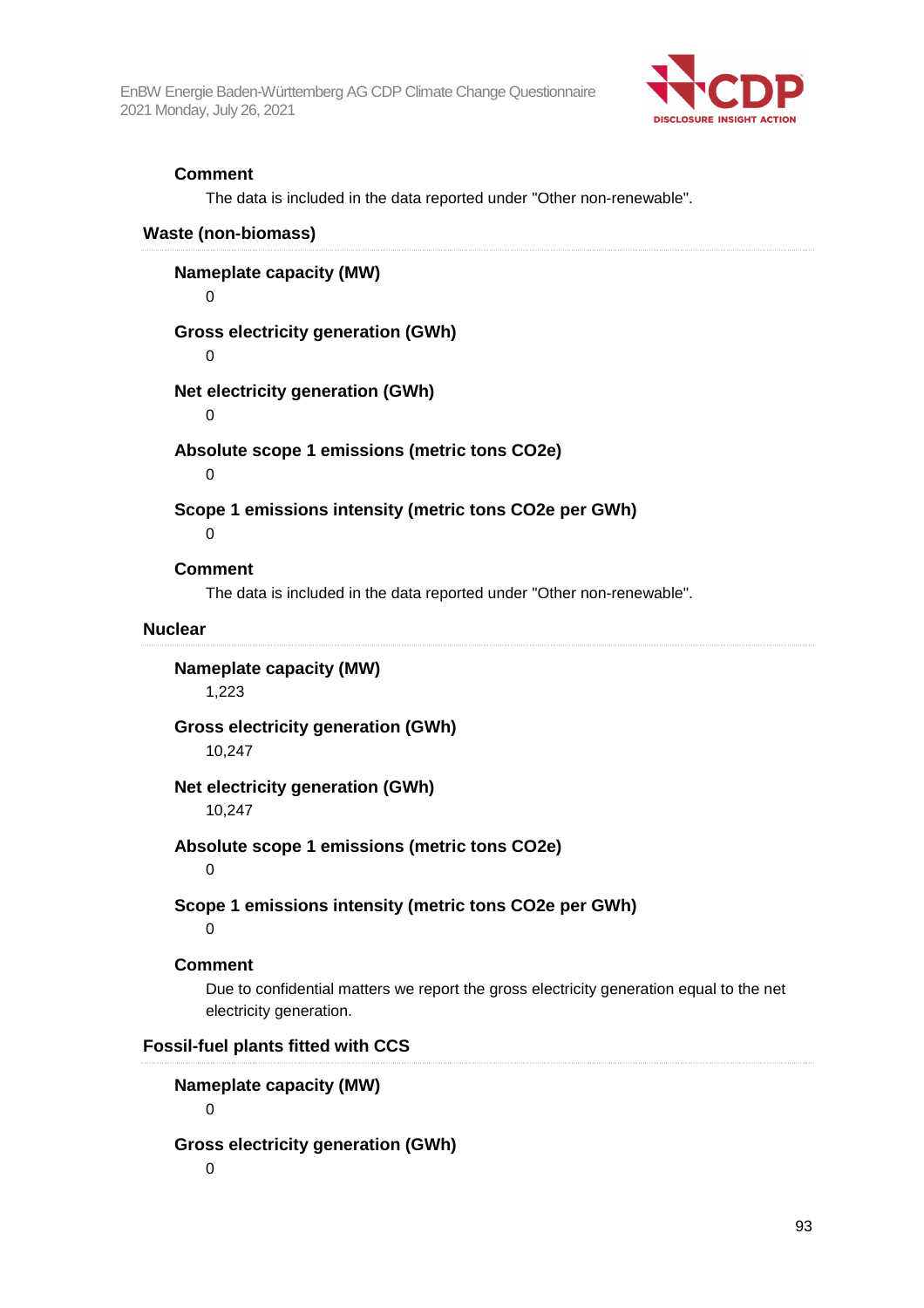

#### **Net electricity generation (GWh)**

 $\overline{0}$ 

#### **Absolute scope 1 emissions (metric tons CO2e)**

 $\Omega$ 

#### **Scope 1 emissions intensity (metric tons CO2e per GWh)**

0

#### **Comment**

At the moment we have fossil-fuel plants which are CCS-ready, but not yet fitted with CCS.

#### **Geothermal**

#### **Nameplate capacity (MW)**

 $\Omega$ 

#### **Gross electricity generation (GWh)**

 $\Omega$ 

#### **Net electricity generation (GWh)**

 $\Omega$ 

#### **Absolute scope 1 emissions (metric tons CO2e)**

 $\Omega$ 

#### **Scope 1 emissions intensity (metric tons CO2e per GWh)**

 $\Omega$ 

#### **Comment**

The data is included in the data reported under "Other renewable".

#### **Hydropower**

**Nameplate capacity (MW)** 

2,514

#### **Gross electricity generation (GWh)**

6,081

#### **Net electricity generation (GWh)**

6,081

#### **Absolute scope 1 emissions (metric tons CO2e)**

 $\Omega$ 

#### **Scope 1 emissions intensity (metric tons CO2e per GWh)**

 $\Omega$ 

**Comment**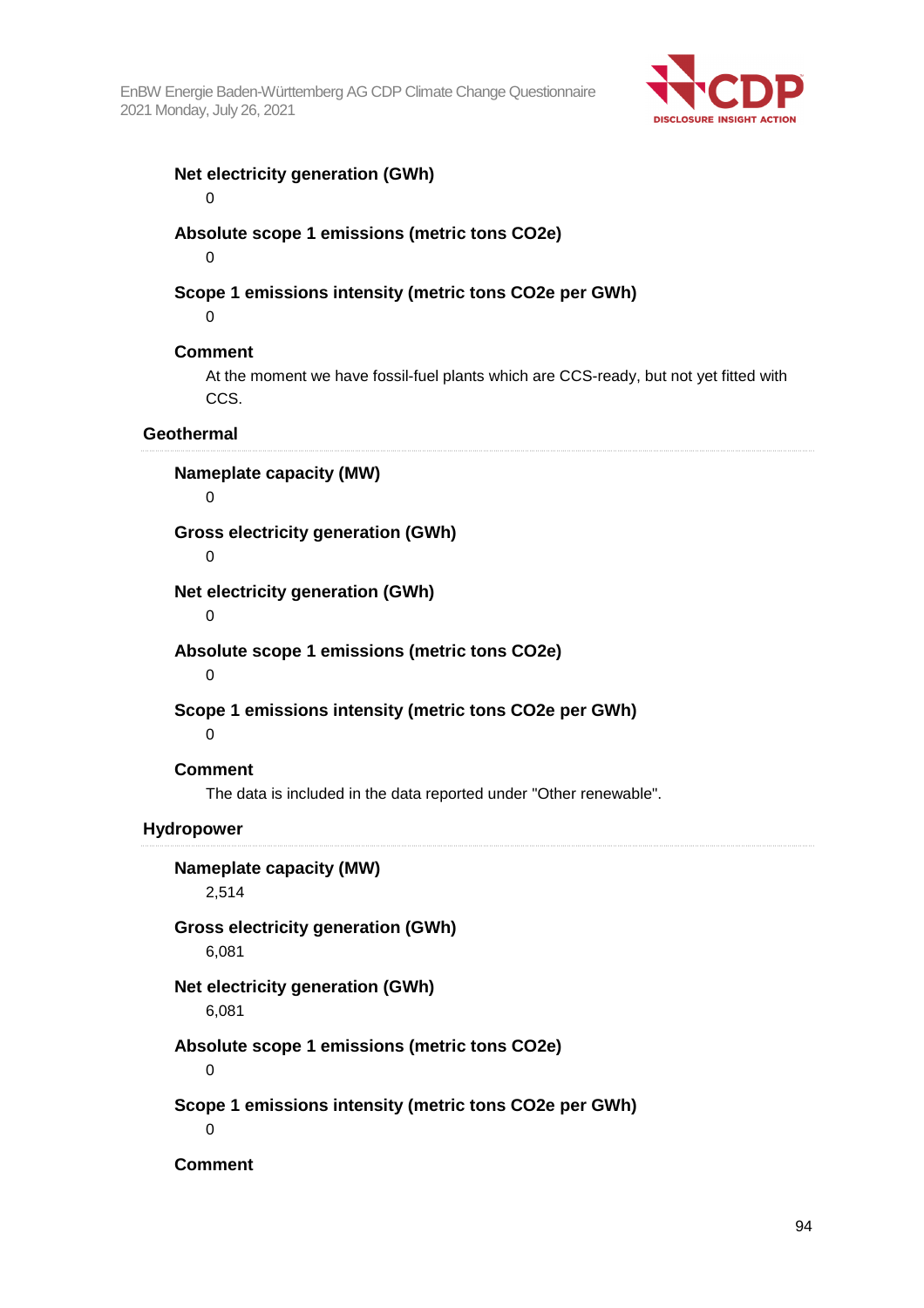

Due to confidential matters we report the gross electricity generation equal to the net electricity generation. The given data is for Run-of-river power plants and Storage / pumped storage power plants using the natural flow of water.

**Wind** 

#### **Nameplate capacity (MW)**

1,927

#### **Gross electricity generation (GWh)**

5,250

#### **Net electricity generation (GWh)**

5,250

#### **Absolute scope 1 emissions (metric tons CO2e)**

 $\Omega$ 

#### **Scope 1 emissions intensity (metric tons CO2e per GWh)**

 $\Omega$ 

#### **Comment**

Due to confidential matters we report the gross electricity generation equal to the net electricity generation. The given data is for onshore wind and offshore wind.

#### **Solar**

**Nameplate capacity (MW)**   $\Omega$ **Gross electricity generation (GWh)**   $\Omega$ **Net electricity generation (GWh)**  0 **Absolute scope 1 emissions (metric tons CO2e)**   $\Omega$ **Scope 1 emissions intensity (metric tons CO2e per GWh)**   $\Omega$ **Comment**  The data is included in the data reported under "Other renewable". **Marine Nameplate capacity (MW)**  0

**Gross electricity generation (GWh)**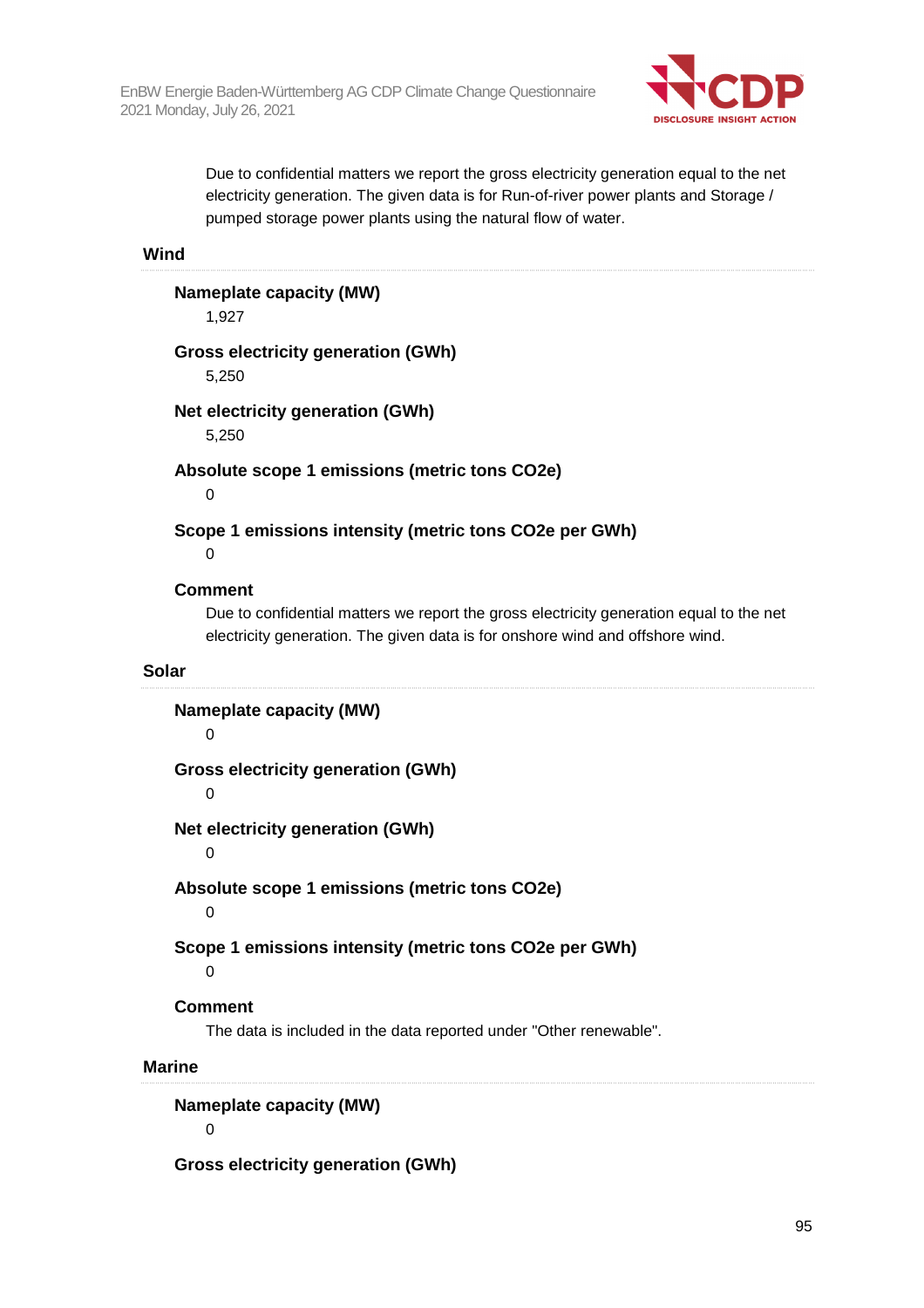

0

**Net electricity generation (GWh)** 

 $\Omega$ 

#### **Absolute scope 1 emissions (metric tons CO2e)**

 $\Omega$ 

#### **Scope 1 emissions intensity (metric tons CO2e per GWh)**

 $\Omega$ 

#### **Comment**

Not relevant for EnBW. EnBW does not conduct such power plants.

#### **Other renewable**

**Nameplate capacity (MW)**  424

#### **Gross electricity generation (GWh)**

519

#### **Net electricity generation (GWh)**

519

**Absolute scope 1 emissions (metric tons CO2e)** 

 $\Omega$ 

#### **Scope 1 emissions intensity (metric tons CO2e per GWh)**

 $\Omega$ 

#### **Comment**

Due to confidential matters we report the gross electricity generation equal to the net electricity generation. The other renewables include biomass, geothermal and solar.

#### **Other non-renewable**

**Nameplate capacity (MW)**  891

#### **Gross electricity generation (GWh)**

1,557

#### **Net electricity generation (GWh)**

1,557

#### **Absolute scope 1 emissions (metric tons CO2e)**  200,000

# **Scope 1 emissions intensity (metric tons CO2e per GWh)**

128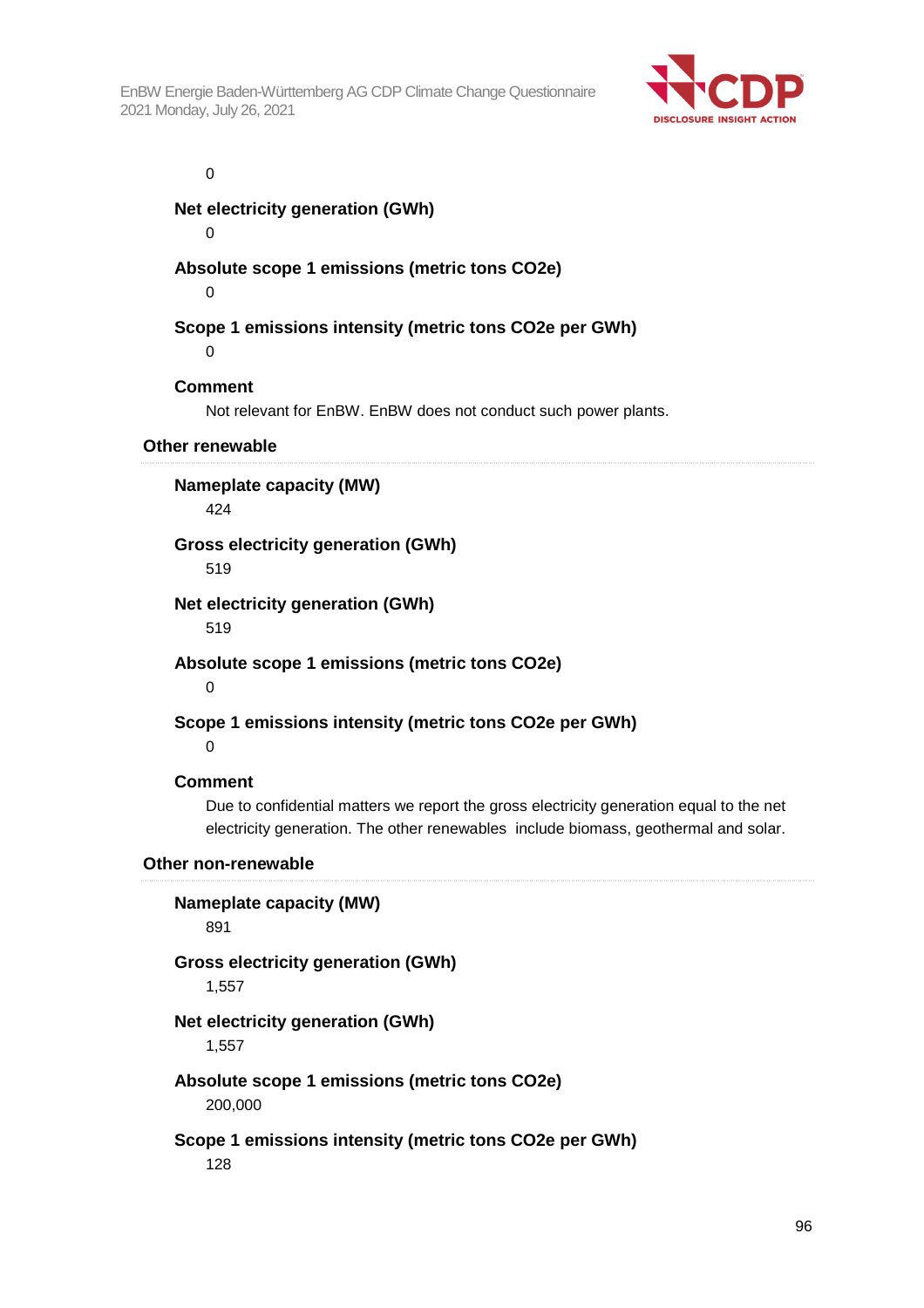

#### **Comment**

Due to confidential matters we report the gross electricity generation equal to the net electricity generation. According to common Scope 1 emission factors for power plants , we calculate with an average Scope 1 emissions intensity for the other non-renewables of 128 metric tons CO2 per GWh. The other non-renewables include mainly pumped storage power plants that do not use the natural flow of water and some oil and waste (non-biomass).

#### **Total**

#### **Nameplate capacity (MW)**

11,774

**Gross electricity generation (GWh)**  35,060

**Net electricity generation (GWh)**  35,060

#### **Absolute scope 1 emissions (metric tons CO2e)**  8,343,800

# **Scope 1 emissions intensity (metric tons CO2e per GWh)**

238

**Comment** 

### **C-EU8.4**

**(C-EU8.4) Does your electric utility organization have a transmission and distribution business?** 

Yes

### **C-EU8.4a**

**(C-EU8.4a) Disclose the following information about your transmission and distribution business.** 

**Country/Region Germany** 

**Voltage level**  Transmission (high voltage)

# **Annual load (GWh)**

38,887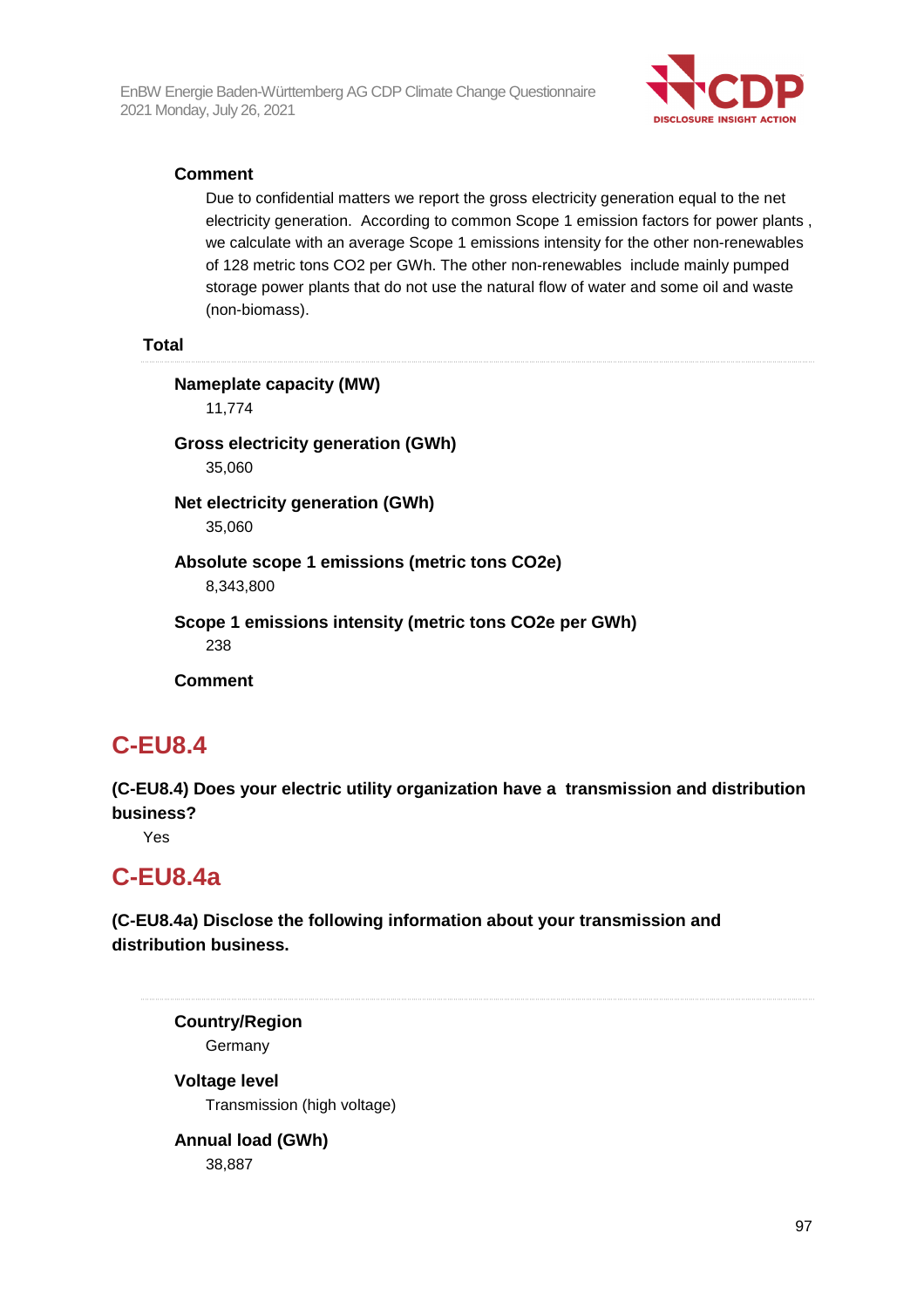

#### **Annual energy losses (% of annual load)**  1.69

#### **Scope where emissions from energy losses are accounted for**  Scope 2 (location-based)

#### **Emissions from energy losses (metric tons CO2e)**  709,030

#### **Length of network (km)**

3,200

### **Number of connections**

103

#### **Area covered (km2)**  34,600

#### **Comment**

#### **Country/Region**

**Germany** 

#### **Voltage level**  Distribution (low voltage)

#### **Annual load (GWh)**  53,079

#### **Annual energy losses (% of annual load)**

2.36

#### **Scope where emissions from energy losses are accounted for**  Scope 2 (location-based)

# **Emissions from energy losses (metric tons CO2e)**

440,860

### **Length of network (km)**

147,900

#### **Number of connections**

4,175,322

#### **Area covered (km2)**  25,547

**Comment**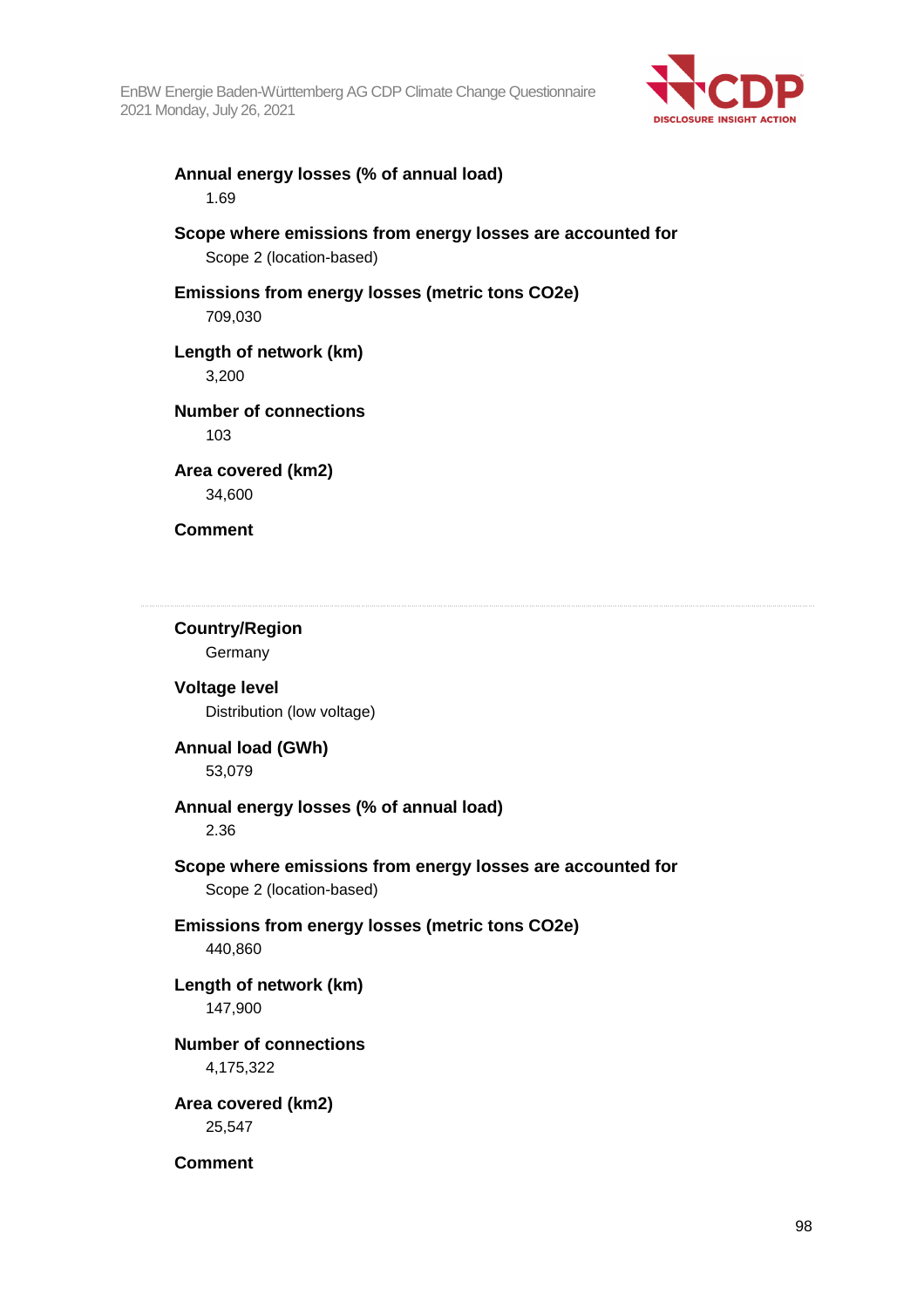

# **C9. Additional metrics**

# **C9.1**

**(C9.1) Provide any additional climate-related metrics relevant to your business.** 

# **C-EU9.5a**

**(C-EU9.5a) Break down, by source, your total planned CAPEX in your current CAPEX plan for power generation.** 

| generation<br>source                                                                   | <b>Primary power CAPEX planned Percentage of</b><br>for power<br>generation from planned for<br>this source | total CAPEX<br>power<br>generation | <b>End</b><br>year of<br><b>CAPEX</b><br>plan | <b>Comment</b>                                                                                                                                                                                                                                                                                                                                                                                                                                                                                                                                                                               |
|----------------------------------------------------------------------------------------|-------------------------------------------------------------------------------------------------------------|------------------------------------|-----------------------------------------------|----------------------------------------------------------------------------------------------------------------------------------------------------------------------------------------------------------------------------------------------------------------------------------------------------------------------------------------------------------------------------------------------------------------------------------------------------------------------------------------------------------------------------------------------------------------------------------------------|
| Other, please<br>specify<br>Renewable<br>Energies<br>(especially<br>wind and<br>solar) | 1,960,000,000                                                                                               | 80                                 | 2023                                          | In order to continue to play an active<br>role in shaping the Energie wende,<br>total investment of $\epsilon$ 8.4 billion is<br>planned for the 2021 to 2023 period.<br>Capex for renewable energies (2021-<br>2023; €1,960,000,000 – 23% of the<br>total Investment of $\epsilon$ 8.4 billion; 80%<br>RE of CAPEX plan for power<br>generation): Funds have been<br>allocated for the construction of wind<br>farms both in Germany and other<br>countries to achieve the 4,000 MW<br>target by 2025 and for the<br>construction of solar parks to achieve<br>the 1,200 MW target by 2025. |

# **C-EU9.5b**

**(C-EU9.5b) Break down your total planned CAPEX in your current CAPEX plan for products and services (e.g. smart grids, digitalization, etc.).** 

| <b>Products and</b><br><b>services</b> | <b>Description of</b><br>product/service             | <b>CAPEX planned</b><br>for<br>product/service | <b>Percentage of</b><br>total CAPEX<br>planned<br>products and<br><b>services</b> | <b>End of</b><br>year<br><b>CAPEX</b><br>plan |
|----------------------------------------|------------------------------------------------------|------------------------------------------------|-----------------------------------------------------------------------------------|-----------------------------------------------|
| Other, please<br>specify               | CAPEX (2021-2023)<br>expecially for the expansion of | 825,000,000                                    | 10                                                                                | 2023                                          |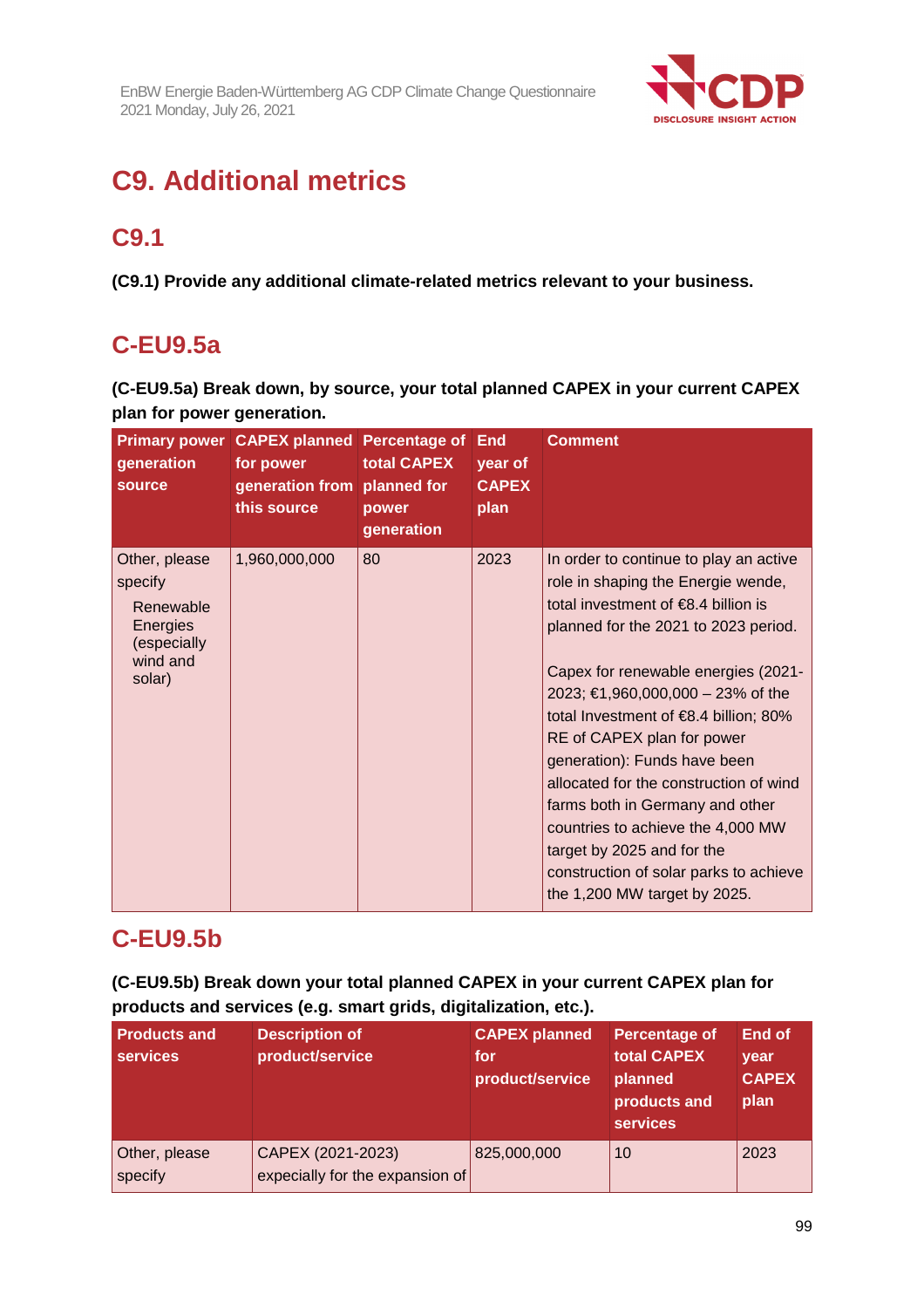

| Electromobility<br>and energy<br>solutions | electromobility, as well as for<br>the development of Energy<br>Solutions.                                                                                          |  |  |
|--------------------------------------------|---------------------------------------------------------------------------------------------------------------------------------------------------------------------|--|--|
|                                            | In order to continue to play an<br>active role in shaping the<br>Energie wende, total<br>investment of $€8.4$ billion is<br>planned for the 2021 to 2023<br>period. |  |  |
|                                            | Capex for products/services<br>(2021-2023; €825,000,000 -<br>10% of the total Investment of<br>€8.4 Billion).                                                       |  |  |

# **C-CE9.6/C-CG9.6/C-CH9.6/C-CN9.6/C-CO9.6/C-EU9.6/C-MM9.6/C-OG9.6/C-RE9.6/C-ST9.6/C-TO9.6/C-TS9.6**

**(C-CE9.6/C-CG9.6/C-CH9.6/C-CN9.6/C-CO9.6/C-EU9.6/C-MM9.6/C-OG9.6/C-RE9.6/C-ST9.6/C-TO9.6/C-TS9.6) Does your organization invest in research and development (R&D) of low-carbon products or services related to your sector activities?** 

|       | Investment in Tow-carbon R&D | <b>Comment</b>                         |
|-------|------------------------------|----------------------------------------|
| Row 1 | Yes.                         | <b>EnBW</b> invests in low-carbon R&D. |

**C-CO9.6a/C-EU9.6a/C-OG9.6a** 

**(C-CO9.6a/C-EU9.6a/C-OG9.6a) Provide details of your organization's investments in low-carbon R&D for your sector activities over the last three years.** 

| <b>Technology area</b>                                                                  | <b>Stage of</b><br>development in<br>the reporting<br>year | Average % of<br>total R&D<br><b>investment</b><br>over the last<br>3 years | R&D<br><b>investment</b><br>figure in the<br>reporting<br>year<br>(optional) | <b>Comment</b>                                                                                                                                                                                                |
|-----------------------------------------------------------------------------------------|------------------------------------------------------------|----------------------------------------------------------------------------|------------------------------------------------------------------------------|---------------------------------------------------------------------------------------------------------------------------------------------------------------------------------------------------------------|
| Other, please<br>specify<br>Smart energy<br>world and<br>storage and<br>electromobility | Full/commercial-<br>scale<br>demonstration                 | ≤20%                                                                       | 5,900,000                                                                    | Expenditure on research,<br>development and<br>Innovation in 2020:<br>We spent $€70.6$ million<br>(previous year: €54.4<br>million) on research,<br>development and innovation<br>in the 2020 financial year. |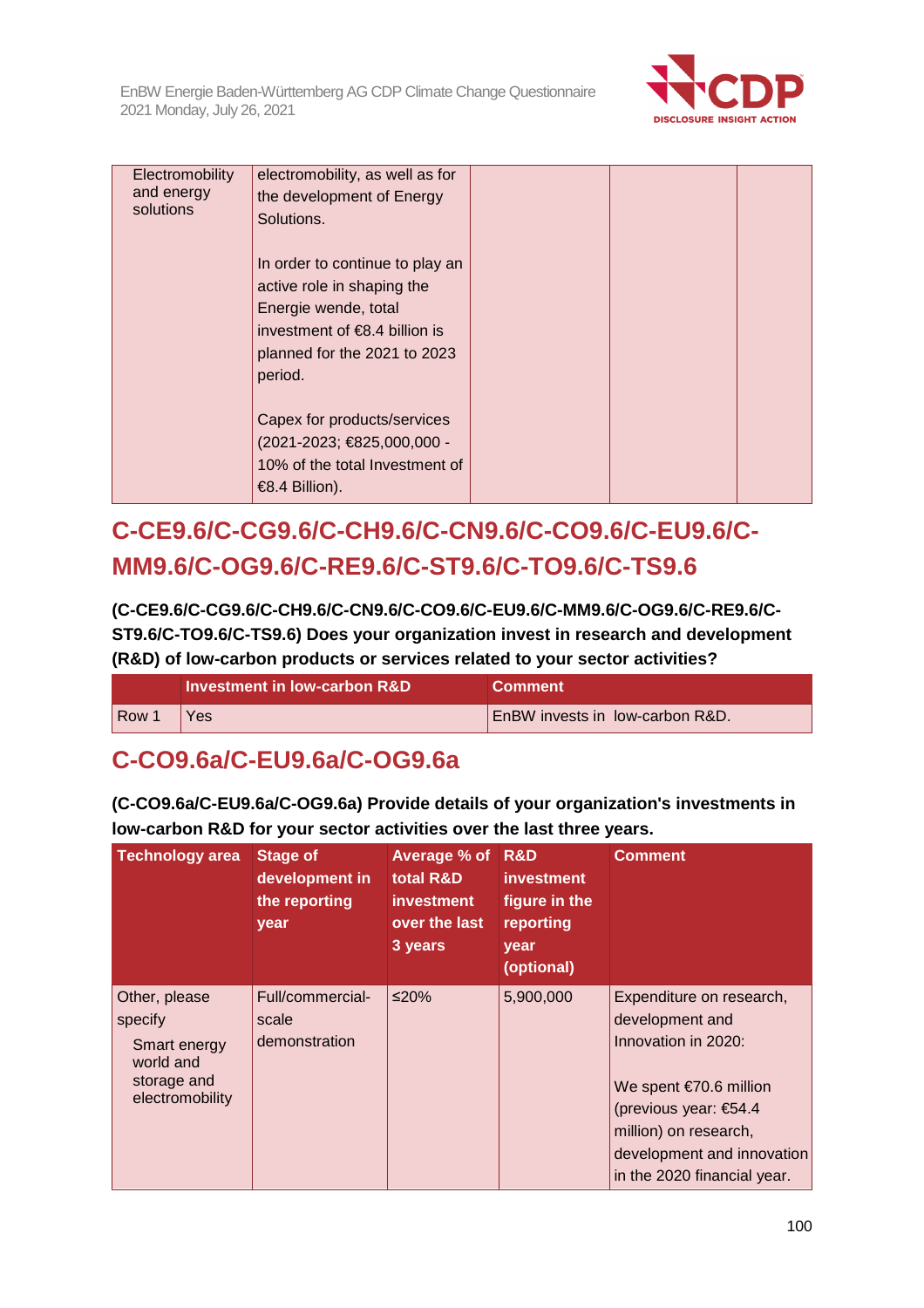

|                  |                                            |        |           | The increase was primarily<br>due to higher expenditure<br>for the grids and the growth<br>in innovation management.<br>Sales in<br>the area of innovation<br>management increased to<br>€13.4 Million<br>(previous year: €11.1<br>million). We received<br>government research<br>grants of €1.0 million<br>(previous year: €0.9<br>million). There were 93<br>employees (previous year:<br>81) in the areas of research,<br>development<br>and innovation in 2020. 185<br>employees (previous year:<br>236 employees) were<br>involved in research and<br>development<br>projects as part of their<br>operational work. A further<br>248 employees<br>(previous year: 130) were<br>involved in innovation<br>projects. |
|------------------|--------------------------------------------|--------|-----------|--------------------------------------------------------------------------------------------------------------------------------------------------------------------------------------------------------------------------------------------------------------------------------------------------------------------------------------------------------------------------------------------------------------------------------------------------------------------------------------------------------------------------------------------------------------------------------------------------------------------------------------------------------------------------------------------------------------------------|
| Renewable energy | Full/commercial-<br>scale<br>demonstration | $≤20%$ | 7,000,000 | Expenditure on research,<br>development and<br>Innovation in 2020:<br>We spent €70.6 million<br>(previous year: €54.4<br>million) on research,<br>development and innovation<br>in the 2020 financial year.<br>The increase was primarily<br>due to higher expenditure<br>for the grids and the growth<br>in innovation management.<br>Sales in<br>the area of innovation<br>management increased to<br>€13.4 Million                                                                                                                                                                                                                                                                                                    |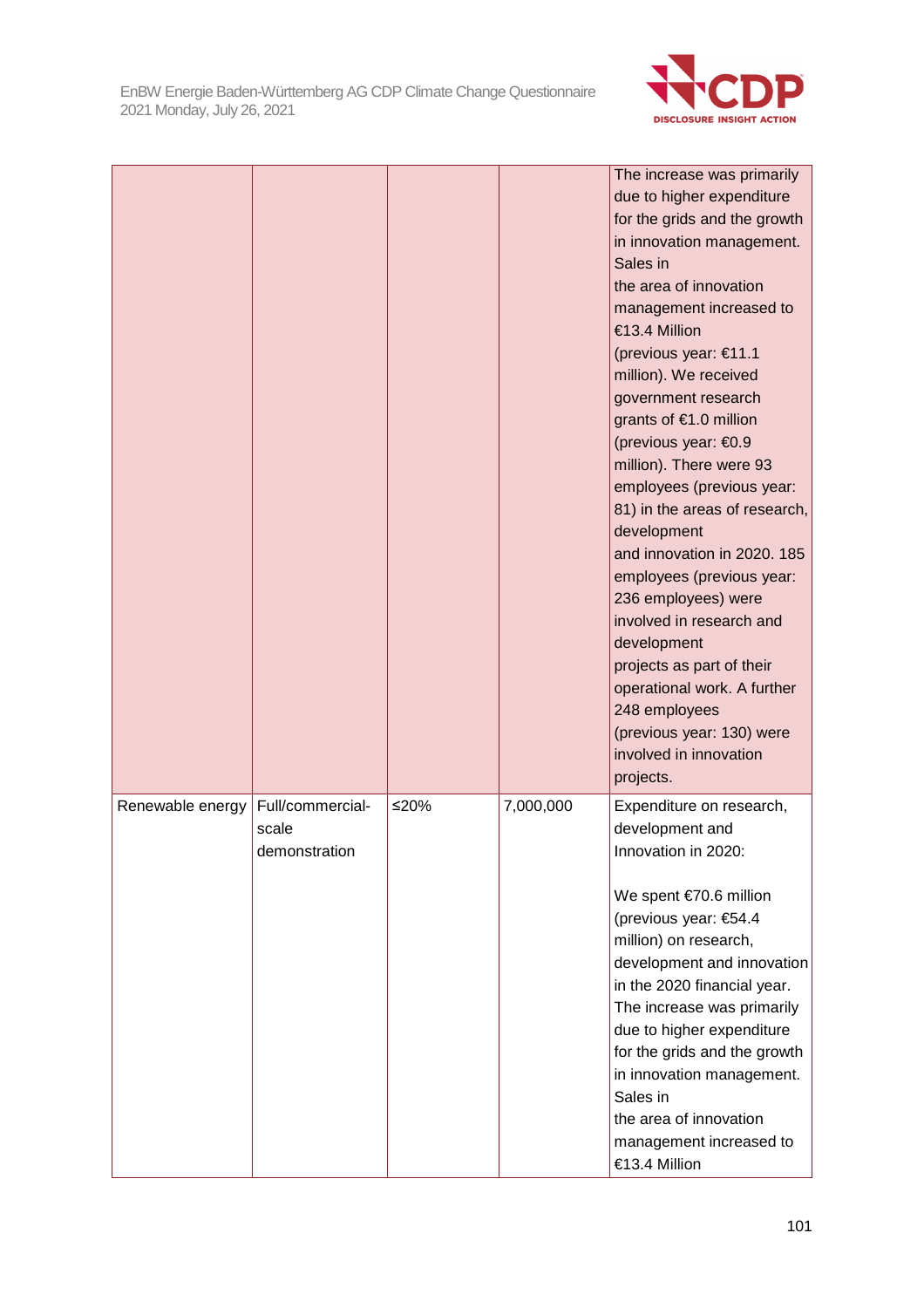

|             |                                            |      |            | (previous year: €11.1<br>million). We received<br>government research<br>grants of €1.0 million<br>(previous year: €0.9<br>million). There were 93<br>employees (previous year:<br>81) in the areas of research,<br>development<br>and innovation in 2020. 185<br>employees (previous year:<br>236 employees) were<br>involved in research and<br>development<br>projects as part of their<br>operational work. A further<br>248 employees<br>(previous year: 130) were<br>involved in innovation<br>projects.                                                                                                                            |
|-------------|--------------------------------------------|------|------------|-------------------------------------------------------------------------------------------------------------------------------------------------------------------------------------------------------------------------------------------------------------------------------------------------------------------------------------------------------------------------------------------------------------------------------------------------------------------------------------------------------------------------------------------------------------------------------------------------------------------------------------------|
| Smart grids | Full/commercial-<br>scale<br>demonstration | ≤20% | 16,000,000 | Expenditure on research,<br>development and<br>Innovation in 2020:<br>We spent €70.6 million<br>(previous year: €54.4<br>million) on research,<br>development and innovation<br>in the 2020 financial year.<br>The increase was primarily<br>due to higher expenditure<br>for the grids and the growth<br>in innovation management.<br>Sales in<br>the area of innovation<br>management increased to<br>€13.4 Million<br>(previous year: €11.1<br>million). We received<br>government research<br>grants of €1.0 million<br>(previous year: €0.9<br>million). There were 93<br>employees (previous year:<br>81) in the areas of research, |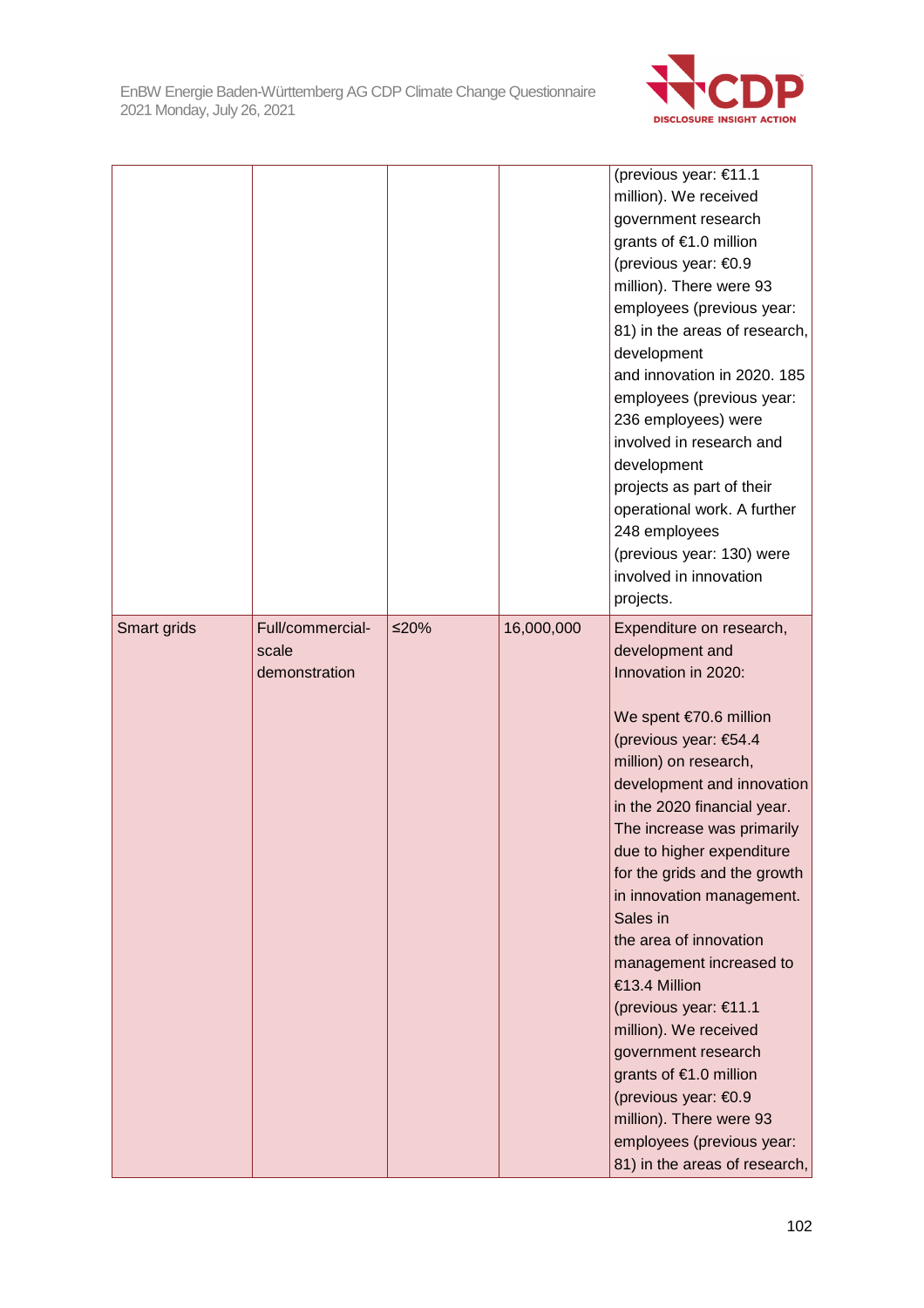

|  |  | development                 |
|--|--|-----------------------------|
|  |  | and innovation in 2020. 185 |
|  |  | employees (previous year:   |
|  |  | 236 employees) were         |
|  |  | involved in research and    |
|  |  | development                 |
|  |  | projects as part of their   |
|  |  | operational work. A further |
|  |  | 248 employees               |
|  |  | (previous year: 130) were   |
|  |  | involved in innovation      |
|  |  | projects.                   |

# **C10. Verification**

# **C10.1**

**(C10.1) Indicate the verification/assurance status that applies to your reported emissions.** 

|                                          | Verification/assurance status                          |
|------------------------------------------|--------------------------------------------------------|
| Scope 1                                  | Third-party verification or assurance process in place |
| Scope 2 (location-based or market-based) | Third-party verification or assurance process in place |
| Scope 3                                  | Third-party verification or assurance process in place |

# **C10.1a**

**(C10.1a) Provide further details of the verification/assurance undertaken for your Scope 1 emissions, and attach the relevant statements.** 

**Verification or assurance cycle in place**  Annual process

**Status in the current reporting year Complete** 

**Type of verification or assurance**  Reasonable assurance

**Attach the statement** 

U 06 EnBW CDP Letter 2020 final.pdf

**Page/ section reference**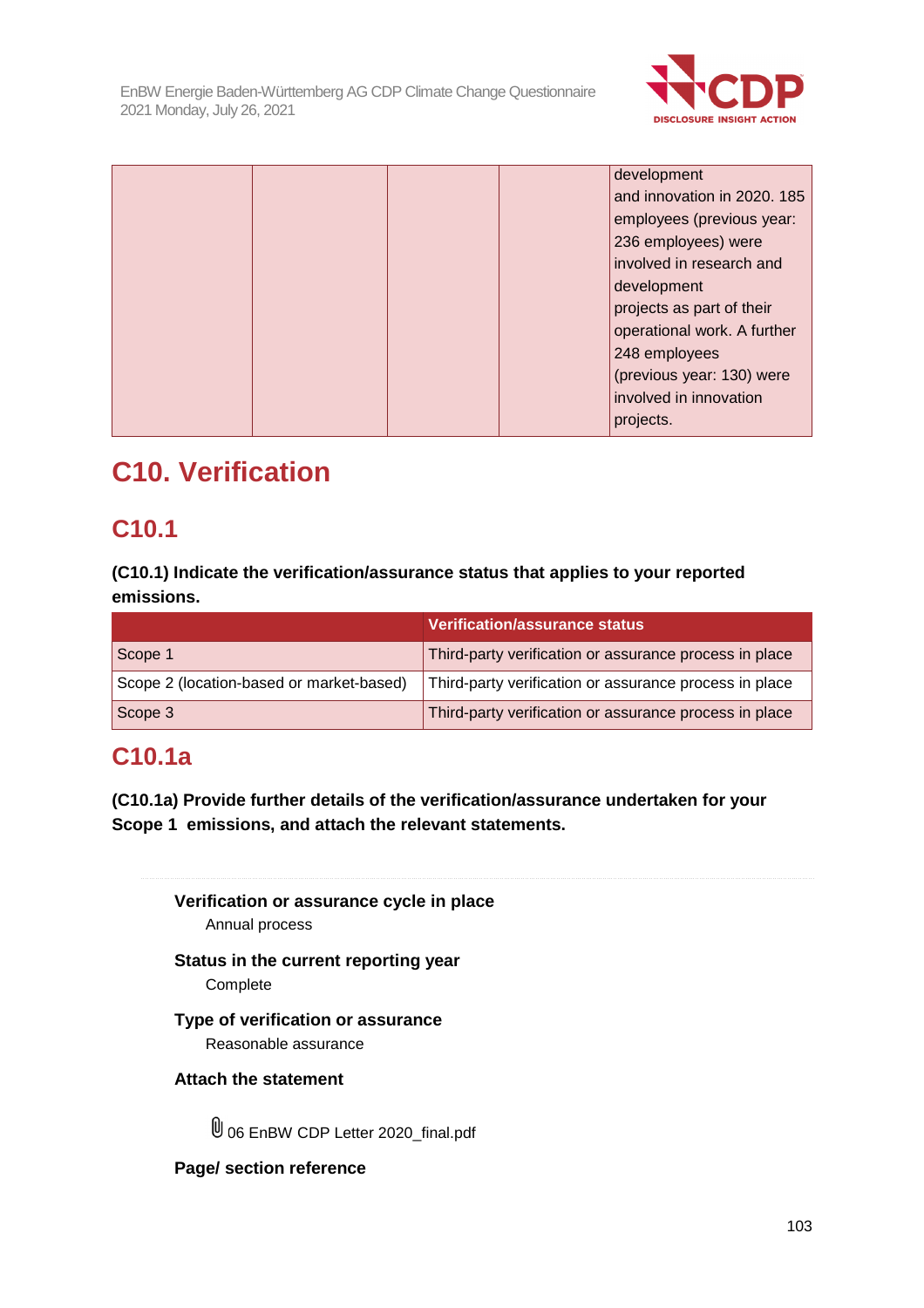

Complete document (see attached document).

#### **Relevant standard**

Other, please specify

EY (Ernst & Young GmbH) issued an unqualified auditor´s report (uneingeschränkter Bestätigungsvermerk) in accordance with German General Accepted Auditing Standards, in particular § 322 German Commercial Code (Handelsgesetzbuch).

#### **Proportion of reported emissions verified (%)**

100

### **C10.1b**

**(C10.1b) Provide further details of the verification/assurance undertaken for your Scope 2 emissions and attach the relevant statements.** 

### **Scope 2 approach**

Scope 2 location-based

#### **Verification or assurance cycle in place**

Annual process

**Status in the current reporting year Complete** 

**Type of verification or assurance**  Reasonable assurance

**Attach the statement** 

 $\overline{\mathbb{U}}$  06 EnBW CDP Letter 2020 final.pdf

#### **Page/ section reference**

Complete document (see attached document).

#### **Relevant standard**

Other, please specify

EY (Ernst & Young GmbH) issued an unqualified auditor´s report (uneingeschränkter Bestätigungsvermerk) in accordance with German General Accepted Auditing Standards, in particular § 322 German Commercial Code (Handelsgesetzbuch).

#### **Proportion of reported emissions verified (%)**

100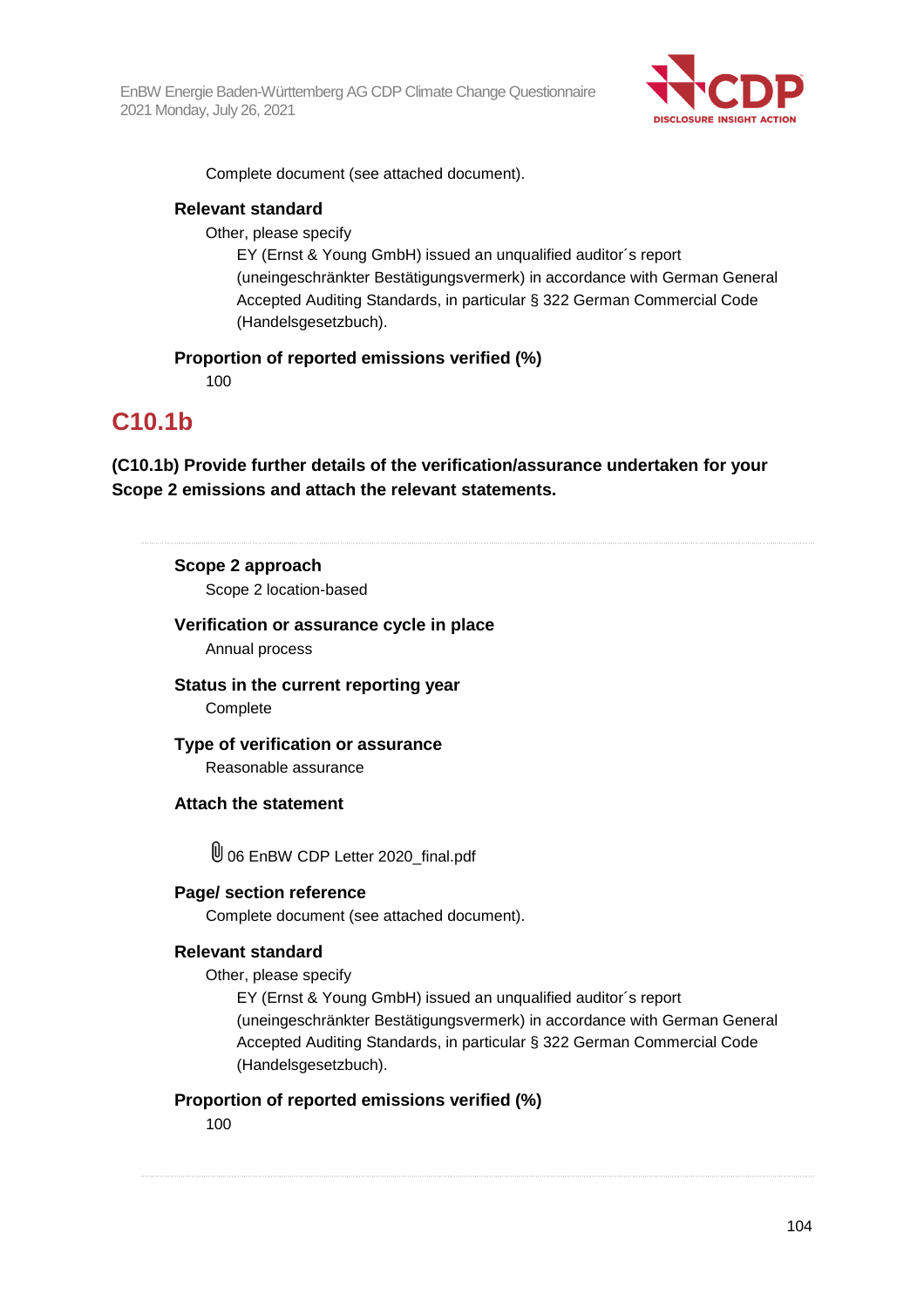

#### **Scope 2 approach**

Scope 2 market-based

#### **Verification or assurance cycle in place**

Annual process

#### **Status in the current reporting year**

**Complete** 

#### **Type of verification or assurance**

Reasonable assurance

#### **Attach the statement**

06 EnBW CDP Letter 2020\_final.pdf

#### **Page/ section reference**

Complete document (see attached document).

#### **Relevant standard**

Other, please specify

EY (Ernst & Young GmbH) issued an unqualified auditor´s report (uneingeschränkter Bestätigungsvermerk) in accordance with German General Accepted Auditing Standards, in particular § 322 German Commercial Code (Handelsgesetzbuch).

#### **Proportion of reported emissions verified (%)**

100

### **C10.1c**

**(C10.1c) Provide further details of the verification/assurance undertaken for your Scope 3 emissions and attach the relevant statements.** 

#### **Scope 3 category**

Scope 3: Fuel and energy-related activities (not included in Scopes 1 or 2)

#### **Verification or assurance cycle in place**

Annual process

#### **Status in the current reporting year**

**Complete** 

#### **Type of verification or assurance**

Reasonable assurance

#### **Attach the statement**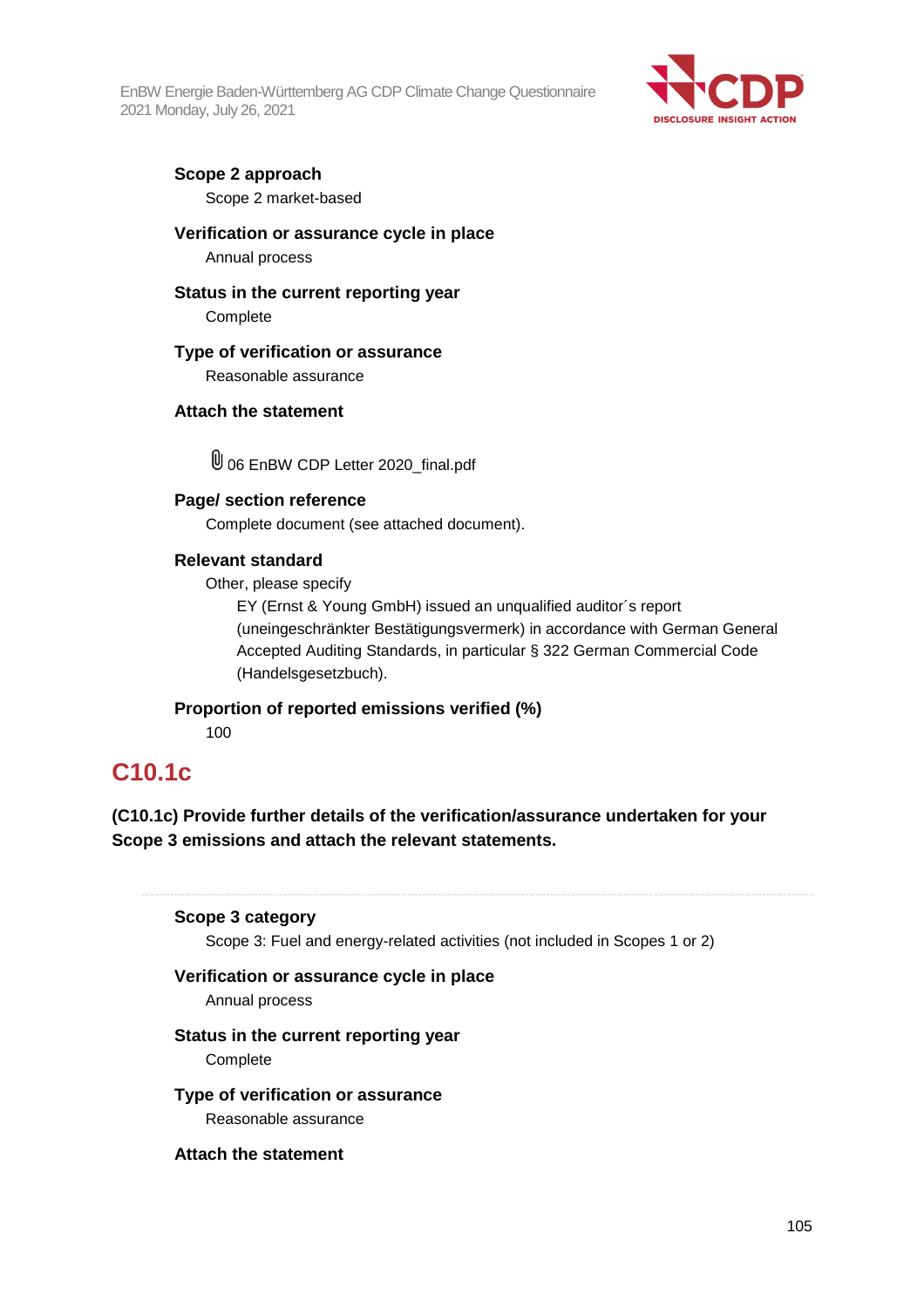

06 EnBW CDP Letter 2020\_final.pdf

#### **Page/section reference**

Complete document (see attached document).

#### **Relevant standard**

Other, please specify

EY (Ernst & Young GmbH) issued an unqualified auditor´s report (uneingeschränkter Bestätigungsvermerk) in accordance with German General Accepted Auditing Standards, in particular § 322 German Commercial Code (Handelsgesetzbuch).

#### **Proportion of reported emissions verified (%)**

100

**Scope 3 category** 

Scope 3: Upstream transportation and distribution

#### **Verification or assurance cycle in place**

Annual process

### **Status in the current reporting year**

**Complete** 

#### **Type of verification or assurance**

Reasonable assurance

#### **Attach the statement**

06 EnBW CDP Letter 2020\_final.pdf

#### **Page/section reference**

Complete document (see attached document).

#### **Relevant standard**

Other, please specify

EY (Ernst & Young GmbH) issued an unqualified auditor´s report (uneingeschränkter Bestätigungsvermerk) in accordance with German General Accepted Auditing Standards, in particular § 322 German Commercial Code (Handelsgesetzbuch).

#### **Proportion of reported emissions verified (%)**

100

#### **Scope 3 category**

Scope 3: Business travel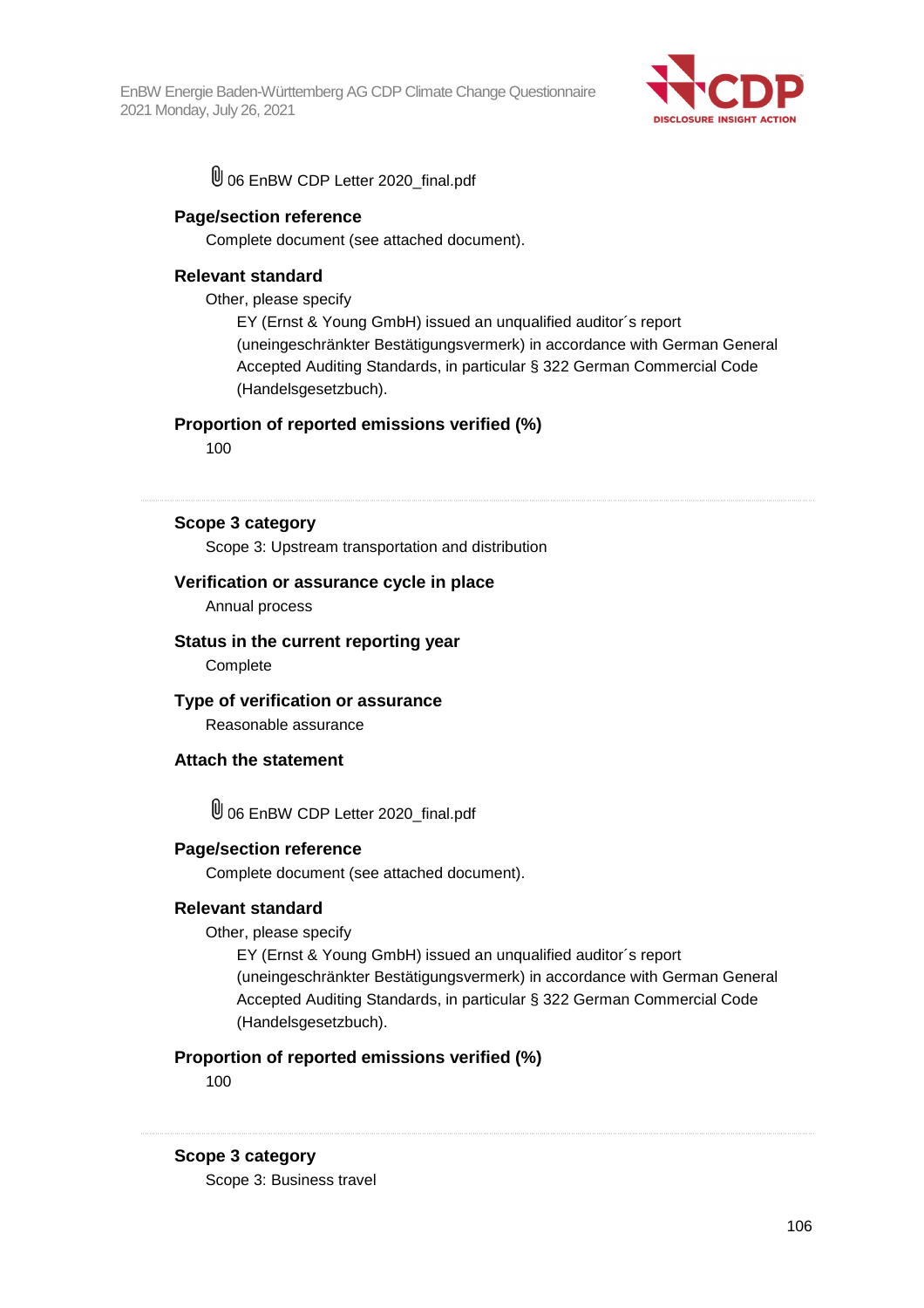

#### **Verification or assurance cycle in place**  Annual process

#### **Status in the current reporting year Complete**

#### **Type of verification or assurance**

Reasonable assurance

#### **Attach the statement**

06 EnBW CDP Letter 2020\_final.pdf

#### **Page/section reference**

Complete document (see attached document).

#### **Relevant standard**

Other, please specify

EY (Ernst & Young GmbH) issued an unqualified auditor´s report (uneingeschränkter Bestätigungsvermerk) in accordance with German General Accepted Auditing Standards, in particular § 322 German Commercial Code (Handelsgesetzbuch).

#### **Proportion of reported emissions verified (%)**

100

#### **Scope 3 category**

Scope 3: Use of sold products

#### **Verification or assurance cycle in place**

Annual process

#### **Status in the current reporting year**

**Complete** 

#### **Type of verification or assurance**

Reasonable assurance

#### **Attach the statement**

06 EnBW CDP Letter 2020\_final.pdf

#### **Page/section reference**

Complete document (see attached document).

#### **Relevant standard**

Other, please specify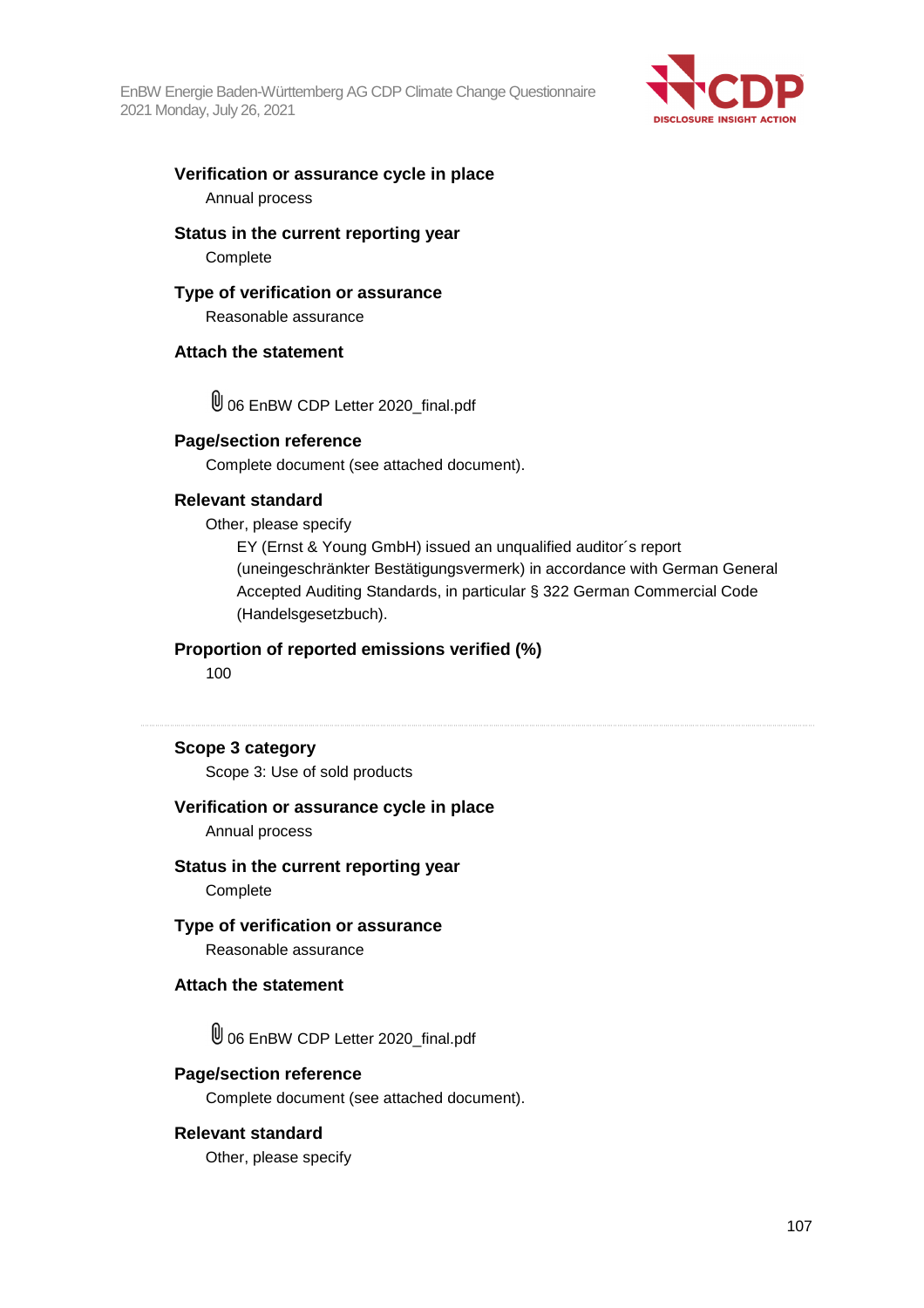

EY (Ernst & Young GmbH) issued an unqualified auditor´s report (uneingeschränkter Bestätigungsvermerk) in accordance with German General Accepted Auditing Standards, in particular § 322 German Commercial Code (Handelsgesetzbuch).

### **Proportion of reported emissions verified (%)**

100

# **C10.2**

**(C10.2) Do you verify any climate-related information reported in your CDP disclosure other than the emissions figures reported in C6.1, C6.3, and C6.5?** 

Yes

# **C10.2a**

**(C10.2a) Which data points within your CDP disclosure have been verified, and which verification standards were used?** 

| <b>Disclosur</b><br>e module<br>verificatio<br>n relates<br>to | <b>Data</b><br>verified                                                                   | <b>Verificati</b><br>on<br><b>standard</b>                                                                                                                                                                                                                   | <b>Please explain</b>                                                                                                                                                                                                                                                                                                                                                                                                                                                                                                                                                                                                                                                                                                                                                                                                                                                                                                                                                                                                                                                                                                                                                                                                                                                                                                             |
|----------------------------------------------------------------|-------------------------------------------------------------------------------------------|--------------------------------------------------------------------------------------------------------------------------------------------------------------------------------------------------------------------------------------------------------------|-----------------------------------------------------------------------------------------------------------------------------------------------------------------------------------------------------------------------------------------------------------------------------------------------------------------------------------------------------------------------------------------------------------------------------------------------------------------------------------------------------------------------------------------------------------------------------------------------------------------------------------------------------------------------------------------------------------------------------------------------------------------------------------------------------------------------------------------------------------------------------------------------------------------------------------------------------------------------------------------------------------------------------------------------------------------------------------------------------------------------------------------------------------------------------------------------------------------------------------------------------------------------------------------------------------------------------------|
| C <sub>0</sub> .<br>Introductio<br>$\mathsf{n}$                | Other,<br>please<br>specify<br>About this<br>report<br>(EnBW<br>Report<br>2020, p.<br>23) | Independ<br>ent<br>auditing<br>and<br>Evaluatio<br>$n$ (EY):<br>We<br>underline<br>the high<br>level of<br>integratio<br>n in the<br>whole<br>reporting<br>process<br>with the<br>audit of<br>the<br>complete<br>Integrated<br>Annual<br>Report<br>2020 with | Ernst & Young GmbH Wirtschaftsprüfungsgesellschaft has<br>audited the consolidated financial statements and the<br>combined management report including the contents of the<br>non-financial declaration with reasonable assurance and has<br>thus carried out a complete audit. The full consolidated<br>financial<br>statements and the combined management report for the 2020<br>financial year are accessible to the public on the Website at<br>www.enbw.com/report2020-downloads.<br>The full set of consolidated financial statements – including the<br>notes to the consolidated financial statements - and the<br>combined management report for the company and the Group<br>were both audited for the 2020 financial year by Ernst &<br>Young GmbH Wirtschaftsprüfungsgesellschaft as the auditor<br>and Group auditor elected by the Annual General<br>Meeting of EnBW Energie Baden-Württemberg AG on 17 July<br>2020. Ernst & Young GmbH Wirtschaftsprüfungsgesellschaft<br>arrived at the overall conclusion that the audit did not lead to<br>any reservations and issued an unqualified audit opinion. The<br>full set of consolidated financial statements and the combined<br>management report for the company and the Group, both for<br>the 2020 financial year, as well as the unqualified audit opinion |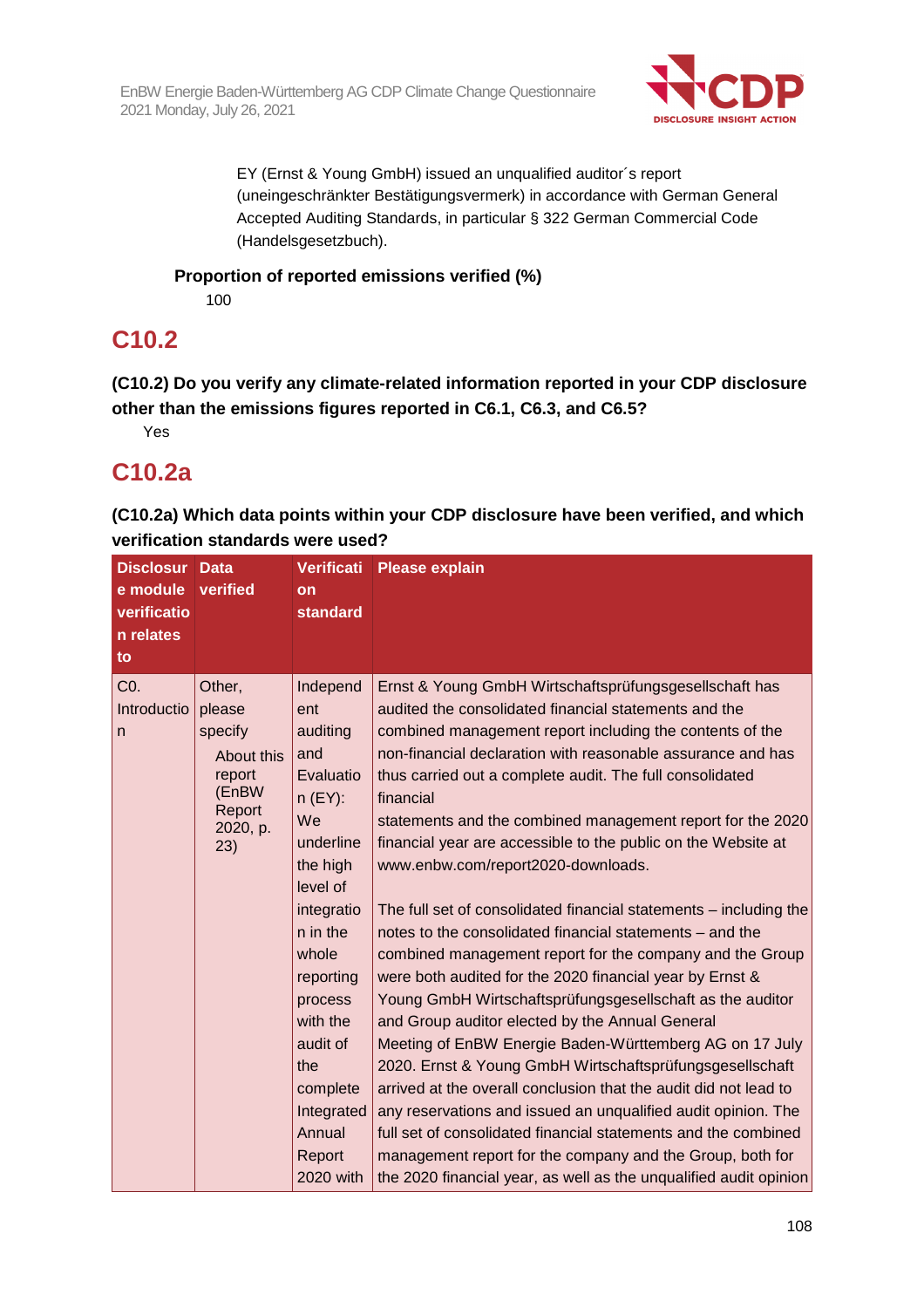

|                                                    |                                                                                                  | reasonabl<br>е<br>assurance                                                                                                                                                                                                                                                                 | issued by the auditor, can be accessed on the website of<br>EnBW Energie Baden-Württemberg AG.<br>Further Information:<br>EnBW Report 2020, page 130                                                                                                                                                                                                                                                                                                                                                                                                                                                                                                                                                                                                                                                                                                                                                                                                                                                                                                                                                                                                                                                                                                                                                                                                                                                                                                                                                                                                                                                  |
|----------------------------------------------------|--------------------------------------------------------------------------------------------------|---------------------------------------------------------------------------------------------------------------------------------------------------------------------------------------------------------------------------------------------------------------------------------------------|-------------------------------------------------------------------------------------------------------------------------------------------------------------------------------------------------------------------------------------------------------------------------------------------------------------------------------------------------------------------------------------------------------------------------------------------------------------------------------------------------------------------------------------------------------------------------------------------------------------------------------------------------------------------------------------------------------------------------------------------------------------------------------------------------------------------------------------------------------------------------------------------------------------------------------------------------------------------------------------------------------------------------------------------------------------------------------------------------------------------------------------------------------------------------------------------------------------------------------------------------------------------------------------------------------------------------------------------------------------------------------------------------------------------------------------------------------------------------------------------------------------------------------------------------------------------------------------------------------|
|                                                    |                                                                                                  |                                                                                                                                                                                                                                                                                             | (https://www.enbw.com/media/bericht/bericht_2020/downloads<br>/integrated-annual-report-2020.pdf)<br>0 1                                                                                                                                                                                                                                                                                                                                                                                                                                                                                                                                                                                                                                                                                                                                                                                                                                                                                                                                                                                                                                                                                                                                                                                                                                                                                                                                                                                                                                                                                              |
| C1.<br>Governan<br>ce                              | Other,<br>please<br>specify<br>Corporate<br>Governan<br>ce (EnBW<br>Report<br>2020, p.<br>42-44) | Independ<br>ent<br>auditing<br>and<br>Evaluatio<br>$n$ (EY):<br>We<br>underline<br>the high<br>level of<br>integratio<br>n in the<br>whole<br>reporting<br>process<br>with the<br>audit of<br>the<br>complete<br>Integrated<br>Annual<br>Report<br>2020 with<br>reasonabl<br>е<br>assurance | Ernst & Young GmbH Wirtschaftsprüfungsgesellschaft has<br>audited the consolidated financial statements and the<br>combined management report including the contents of the<br>non-financial declaration with reasonable assurance and has<br>thus carried out a complete audit. The full consolidated<br>financial<br>statements and the combined management report for the 2020<br>financial year are accessible to the public on the Website at<br>www.enbw.com/report2020-downloads.<br>The full set of consolidated financial statements - including the<br>notes to the consolidated financial statements - and the<br>combined management report for the company and the Group<br>were both audited for the 2020 financial year by Ernst &<br>Young GmbH Wirtschaftsprüfungsgesellschaft as the auditor<br>and Group auditor elected by the Annual General<br>Meeting of EnBW Energie Baden-Württemberg AG on 17 July<br>2020. Ernst & Young GmbH Wirtschaftsprüfungsgesellschaft<br>arrived at the overall conclusion that the audit did not lead to<br>any reservations and issued an unqualified audit opinion. The<br>full set of consolidated financial statements and the combined<br>management report for the company and the Group, both for<br>the 2020 financial year, as well as the unqualified audit opinion<br>issued by the auditor, can be accessed on the website of<br>EnBW Energie Baden-Württemberg AG.<br>Further Information:<br>EnBW Report 2020, page 130<br>(https://www.enbw.com/media/bericht/bericht_2020/downloads<br>/integrated-annual-report-2020.pdf)<br>0 1 |
| C <sub>2</sub> . Risks<br>and<br>opportuniti<br>es | Other,<br>please<br>specify<br>Report on<br>opportuniti<br>es and                                | Independ<br>ent<br>auditing<br>and<br>Evaluatio                                                                                                                                                                                                                                             | Ernst & Young GmbH Wirtschaftsprüfungsgesellschaft has<br>audited the consolidated financial statements and the<br>combined management report including the contents of the<br>non-financial declaration with reasonable assurance and has<br>thus carried out a complete audit. The full consolidated                                                                                                                                                                                                                                                                                                                                                                                                                                                                                                                                                                                                                                                                                                                                                                                                                                                                                                                                                                                                                                                                                                                                                                                                                                                                                                |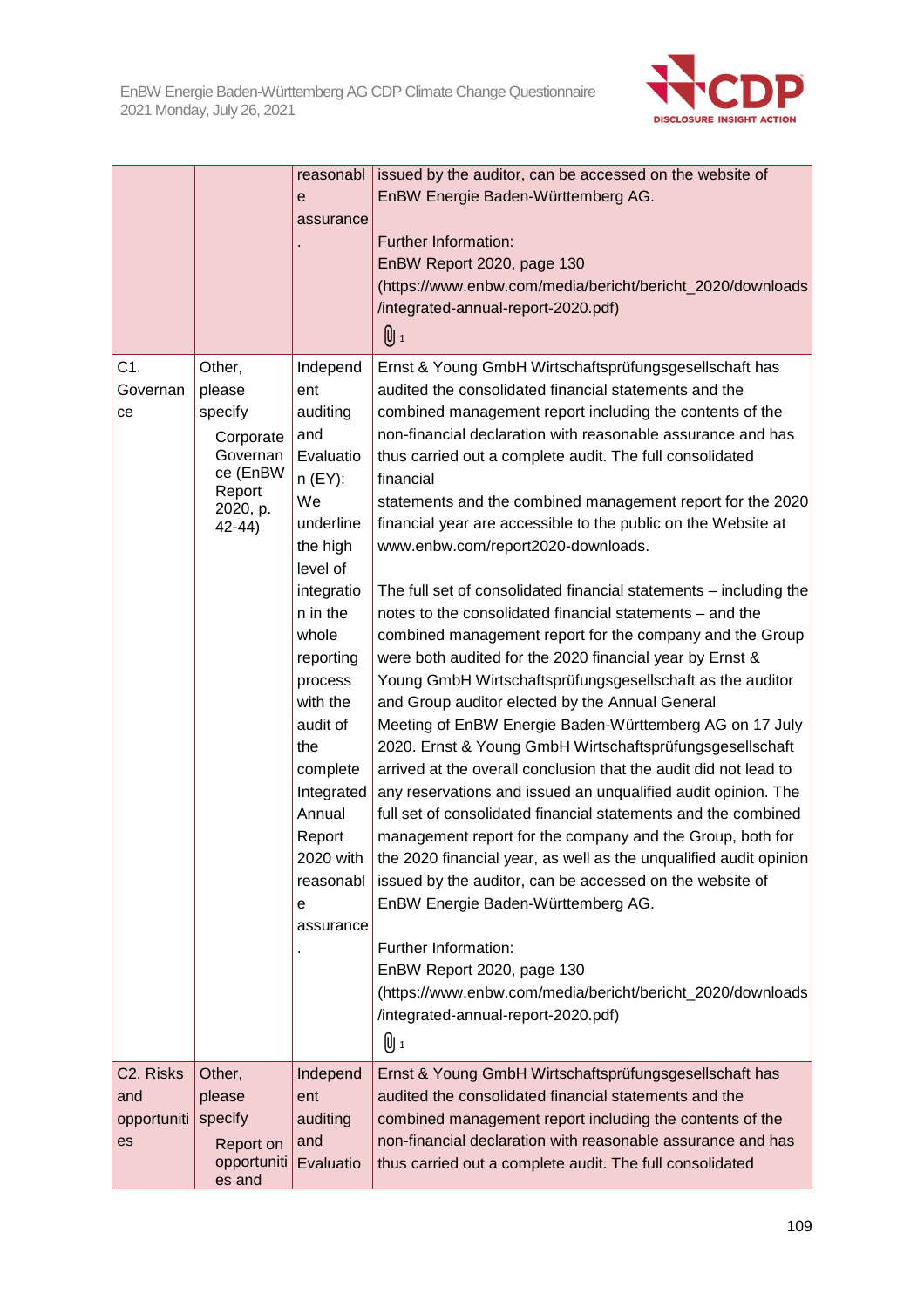

|                                    | risks<br>(EnBW<br>Report<br>2020, p.<br>$100-110$                                  | $n$ (EY):<br>We<br>underline<br>the high<br>level of<br>integratio<br>n in the<br>whole<br>reporting<br>process<br>with the<br>audit of<br>the<br>complete<br>Integrated<br>Annual<br>Report<br>2020 with<br>reasonabl<br>e<br>assurance | financial<br>statements and the combined management report for the 2020<br>financial year are accessible to the public on the Website at<br>www.enbw.com/report2020-downloads.<br>The full set of consolidated financial statements – including the<br>notes to the consolidated financial statements - and the<br>combined management report for the company and the Group<br>were both audited for the 2020 financial year by Ernst &<br>Young GmbH Wirtschaftsprüfungsgesellschaft as the auditor<br>and Group auditor elected by the Annual General<br>Meeting of EnBW Energie Baden-Württemberg AG on 17 July<br>2020. Ernst & Young GmbH Wirtschaftsprüfungsgesellschaft<br>arrived at the overall conclusion that the audit did not lead to<br>any reservations and issued an unqualified audit opinion. The<br>full set of consolidated financial statements and the combined<br>management report for the company and the Group, both for<br>the 2020 financial year, as well as the unqualified audit opinion<br>issued by the auditor, can be accessed on the website of<br>EnBW Energie Baden-Württemberg AG.<br>Further Information:<br>EnBW Report 2020, page 130<br>(https://www.enbw.com/media/bericht/bericht_2020/downloads<br>/integrated-annual-report-2020.pdf)<br>0 1 |
|------------------------------------|------------------------------------------------------------------------------------|------------------------------------------------------------------------------------------------------------------------------------------------------------------------------------------------------------------------------------------|---------------------------------------------------------------------------------------------------------------------------------------------------------------------------------------------------------------------------------------------------------------------------------------------------------------------------------------------------------------------------------------------------------------------------------------------------------------------------------------------------------------------------------------------------------------------------------------------------------------------------------------------------------------------------------------------------------------------------------------------------------------------------------------------------------------------------------------------------------------------------------------------------------------------------------------------------------------------------------------------------------------------------------------------------------------------------------------------------------------------------------------------------------------------------------------------------------------------------------------------------------------------------------------------|
| C3.<br><b>Business</b><br>strategy | Other,<br>please<br>specify<br>Strategy<br>(EnBW<br>Report<br>2020, p.<br>$34-41)$ | Independ<br>ent<br>auditing<br>and<br>Evaluatio<br>$n$ (EY):<br>We<br>underline<br>the high<br>level of<br>integratio<br>n in the<br>whole<br>reporting<br>process<br>with the<br>audit of<br>the<br>complete                            | Ernst & Young GmbH Wirtschaftsprüfungsgesellschaft has<br>audited the consolidated financial statements and the<br>combined management report including the contents of the<br>non-financial declaration with reasonable assurance and has<br>thus carried out a complete audit. The full consolidated<br>financial<br>statements and the combined management report for the 2020<br>financial year are accessible to the public on the Website at<br>www.enbw.com/report2020-downloads.<br>The full set of consolidated financial statements - including the<br>notes to the consolidated financial statements - and the<br>combined management report for the company and the Group<br>were both audited for the 2020 financial year by Ernst &<br>Young GmbH Wirtschaftsprüfungsgesellschaft as the auditor<br>and Group auditor elected by the Annual General<br>Meeting of EnBW Energie Baden-Württemberg AG on 17 July<br>2020. Ernst & Young GmbH Wirtschaftsprüfungsgesellschaft<br>arrived at the overall conclusion that the audit did not lead to                                                                                                                                                                                                                                |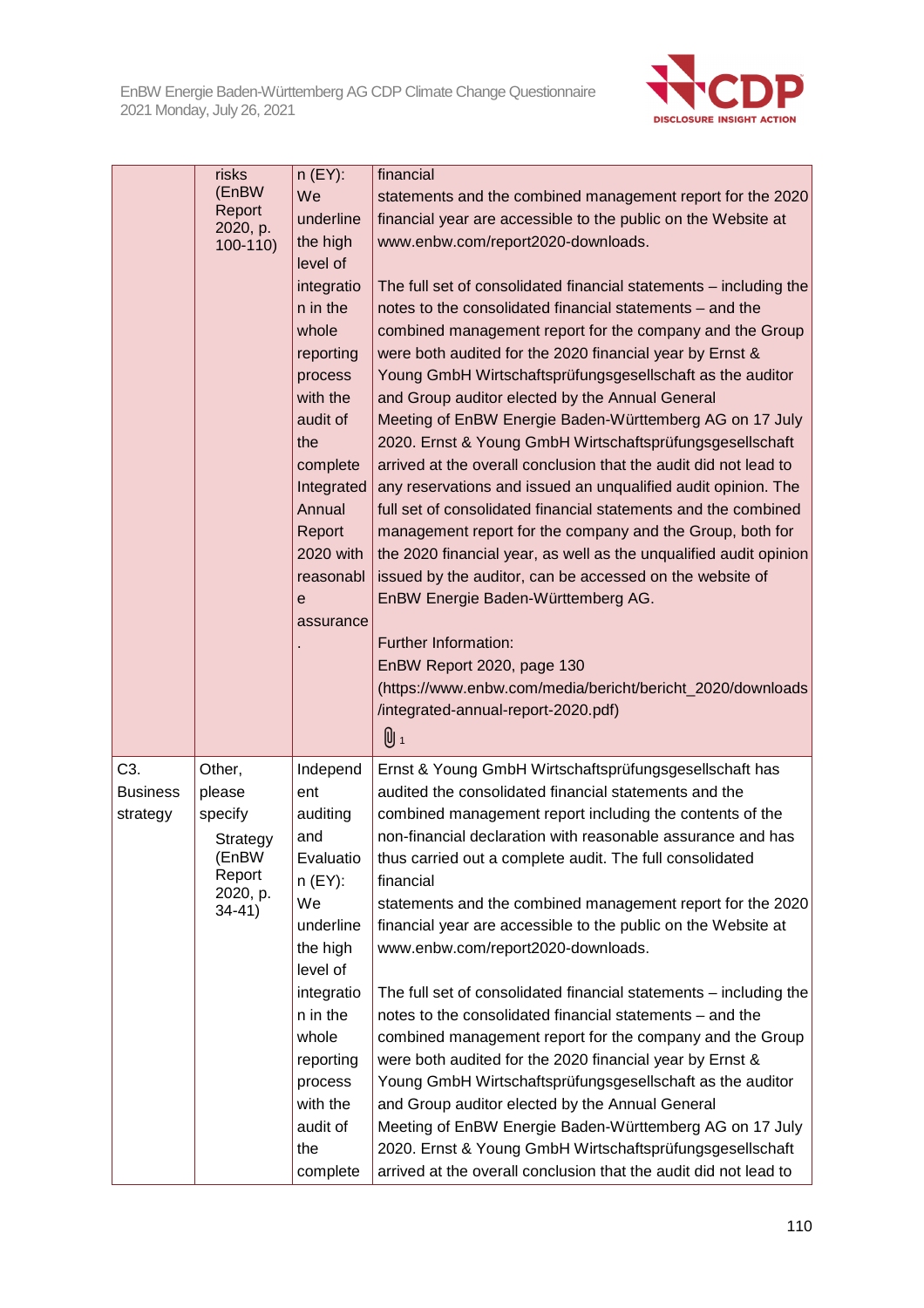

|                                                 |                                                                                                                                    | Integrated<br>Annual<br>Report<br>2020 with<br>reasonabl<br>е<br>assurance                                                                                                                                                                                                                  | any reservations and issued an unqualified audit opinion. The<br>full set of consolidated financial statements and the combined<br>management report for the company and the Group, both for<br>the 2020 financial year, as well as the unqualified audit opinion<br>issued by the auditor, can be accessed on the website of<br>EnBW Energie Baden-Württemberg AG.<br>Further Information:<br>EnBW Report 2020, page 130<br>(https://www.enbw.com/media/bericht/bericht_2020/downloads<br>/integrated-annual-report-2020.pdf)<br>0 1                                                                                                                                                                                                                                                                                                                                                                                                                                                                                                                                                                                                                                                                                                                                                                                                                                                                                                                                                                                                                                                                 |
|-------------------------------------------------|------------------------------------------------------------------------------------------------------------------------------------|---------------------------------------------------------------------------------------------------------------------------------------------------------------------------------------------------------------------------------------------------------------------------------------------|-------------------------------------------------------------------------------------------------------------------------------------------------------------------------------------------------------------------------------------------------------------------------------------------------------------------------------------------------------------------------------------------------------------------------------------------------------------------------------------------------------------------------------------------------------------------------------------------------------------------------------------------------------------------------------------------------------------------------------------------------------------------------------------------------------------------------------------------------------------------------------------------------------------------------------------------------------------------------------------------------------------------------------------------------------------------------------------------------------------------------------------------------------------------------------------------------------------------------------------------------------------------------------------------------------------------------------------------------------------------------------------------------------------------------------------------------------------------------------------------------------------------------------------------------------------------------------------------------------|
| C4.<br><b>Targets</b><br>and<br>performan<br>ce | Other,<br>please<br>specify<br>Goals and<br>performan<br>ce<br>managem<br>ent<br>system<br>(EnBW<br>Report<br>2020, p.<br>$37-41)$ | Independ<br>ent<br>auditing<br>and<br>Evaluatio<br>$n$ (EY):<br>We<br>underline<br>the high<br>level of<br>integratio<br>n in the<br>whole<br>reporting<br>process<br>with the<br>audit of<br>the<br>complete<br>Integrated<br>Annual<br>Report<br>2020 with<br>reasonabl<br>е<br>assurance | Ernst & Young GmbH Wirtschaftsprüfungsgesellschaft has<br>audited the consolidated financial statements and the<br>combined management report including the contents of the<br>non-financial declaration with reasonable assurance and has<br>thus carried out a complete audit. The full consolidated<br>financial<br>statements and the combined management report for the 2020<br>financial year are accessible to the public on the Website at<br>www.enbw.com/report2020-downloads.<br>The full set of consolidated financial statements - including the<br>notes to the consolidated financial statements – and the<br>combined management report for the company and the Group<br>were both audited for the 2020 financial year by Ernst &<br>Young GmbH Wirtschaftsprüfungsgesellschaft as the auditor<br>and Group auditor elected by the Annual General<br>Meeting of EnBW Energie Baden-Württemberg AG on 17 July<br>2020. Ernst & Young GmbH Wirtschaftsprüfungsgesellschaft<br>arrived at the overall conclusion that the audit did not lead to<br>any reservations and issued an unqualified audit opinion. The<br>full set of consolidated financial statements and the combined<br>management report for the company and the Group, both for<br>the 2020 financial year, as well as the unqualified audit opinion<br>issued by the auditor, can be accessed on the website of<br>EnBW Energie Baden-Württemberg AG.<br>Further Information:<br>EnBW Report 2020, page 130<br>(https://www.enbw.com/media/bericht/bericht_2020/downloads<br>/integrated-annual-report-2020.pdf)<br>U 1 |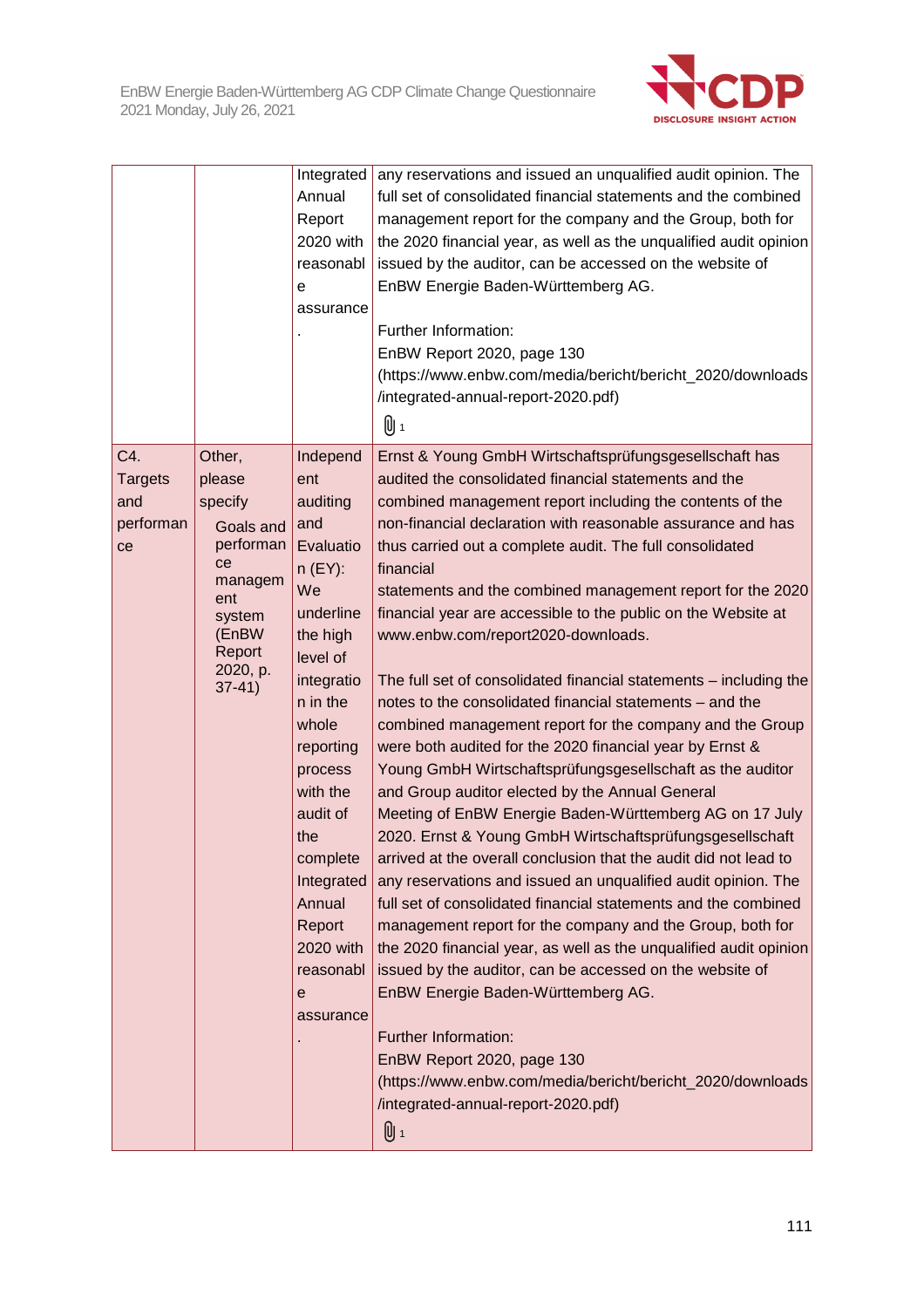

| C <sub>5</sub> .<br>Other,<br>Independ<br>Ernst & Young GmbH Wirtschaftsprüfungsgesellschaft has<br>Emissions<br>audited the consolidated financial statements and the<br>please<br>ent<br>auditing<br>performan<br>specify<br>combined management report including the contents of the<br>non-financial declaration with reasonable assurance and has<br>and<br>ce<br>Environm<br>ent goal<br>Evaluatio<br>thus carried out a complete audit. The full consolidated<br>dimension<br>$n$ (EY):<br>financial<br>(EnBW<br>We<br>statements and the combined management report for the 2020<br>Report<br>underline<br>financial year are accessible to the public on the Website at<br>2020 p.<br>79-86)<br>the high<br>www.enbw.com/report2020-downloads.<br>level of<br>integratio<br>The full set of consolidated financial statements - including the<br>n in the<br>notes to the consolidated financial statements – and the<br>whole<br>combined management report for the company and the Group<br>were both audited for the 2020 financial year by Ernst &<br>reporting<br>Young GmbH Wirtschaftsprüfungsgesellschaft as the auditor<br>process<br>with the<br>and Group auditor elected by the Annual General<br>Meeting of EnBW Energie Baden-Württemberg AG on 17 July<br>audit of<br>the<br>2020. Ernst & Young GmbH Wirtschaftsprüfungsgesellschaft<br>arrived at the overall conclusion that the audit did not lead to<br>complete<br>Integrated<br>any reservations and issued an unqualified audit opinion. The<br>Annual<br>full set of consolidated financial statements and the combined<br>Report<br>management report for the company and the Group, both for<br>2020 with<br>the 2020 financial year, as well as the unqualified audit opinion<br>issued by the auditor, can be accessed on the website of<br>reasonabl<br>EnBW Energie Baden-Württemberg AG.<br>е<br>assurance<br>Further Information:<br>EnBW Report 2020, page 130<br>(https://www.enbw.com/media/bericht/bericht_2020/downloads<br>/integrated-annual-report-2020.pdf)<br>$\mathbf{0}$<br>C6.<br>Ernst & Young GmbH Wirtschaftsprüfungsgesellschaft has<br>Other,<br>Independ<br>audited the consolidated financial statements and the<br><b>Emissions</b><br>please<br>ent<br>auditing<br>combined management report including the contents of the<br>data<br>specify<br>and<br>non-financial declaration with reasonable assurance and has<br>Environm<br>ent goal<br>Evaluatio<br>thus carried out a complete audit. The full consolidated<br>dimension<br>n (EY):<br>financial<br>(EnBW<br>We<br>statements and the combined management report for the 2020<br>Report<br>underline<br>financial year are accessible to the public on the Website at<br>2020 p.<br>79-86)<br>the high<br>www.enbw.com/report2020-downloads.<br>level of<br>integratio<br>The full set of consolidated financial statements - including the<br>notes to the consolidated financial statements - and the<br>n in the<br>whole<br>combined management report for the company and the Group |  |  |           |                                                          |  |  |  |
|-------------------------------------------------------------------------------------------------------------------------------------------------------------------------------------------------------------------------------------------------------------------------------------------------------------------------------------------------------------------------------------------------------------------------------------------------------------------------------------------------------------------------------------------------------------------------------------------------------------------------------------------------------------------------------------------------------------------------------------------------------------------------------------------------------------------------------------------------------------------------------------------------------------------------------------------------------------------------------------------------------------------------------------------------------------------------------------------------------------------------------------------------------------------------------------------------------------------------------------------------------------------------------------------------------------------------------------------------------------------------------------------------------------------------------------------------------------------------------------------------------------------------------------------------------------------------------------------------------------------------------------------------------------------------------------------------------------------------------------------------------------------------------------------------------------------------------------------------------------------------------------------------------------------------------------------------------------------------------------------------------------------------------------------------------------------------------------------------------------------------------------------------------------------------------------------------------------------------------------------------------------------------------------------------------------------------------------------------------------------------------------------------------------------------------------------------------------------------------------------------------------------------------------------------------------------------------------------------------------------------------------------------------------------------------------------------------------------------------------------------------------------------------------------------------------------------------------------------------------------------------------------------------------------------------------------------------------------------------------------------------------------------------------------------------------------|--|--|-----------|----------------------------------------------------------|--|--|--|
|                                                                                                                                                                                                                                                                                                                                                                                                                                                                                                                                                                                                                                                                                                                                                                                                                                                                                                                                                                                                                                                                                                                                                                                                                                                                                                                                                                                                                                                                                                                                                                                                                                                                                                                                                                                                                                                                                                                                                                                                                                                                                                                                                                                                                                                                                                                                                                                                                                                                                                                                                                                                                                                                                                                                                                                                                                                                                                                                                                                                                                                                   |  |  |           |                                                          |  |  |  |
|                                                                                                                                                                                                                                                                                                                                                                                                                                                                                                                                                                                                                                                                                                                                                                                                                                                                                                                                                                                                                                                                                                                                                                                                                                                                                                                                                                                                                                                                                                                                                                                                                                                                                                                                                                                                                                                                                                                                                                                                                                                                                                                                                                                                                                                                                                                                                                                                                                                                                                                                                                                                                                                                                                                                                                                                                                                                                                                                                                                                                                                                   |  |  |           |                                                          |  |  |  |
|                                                                                                                                                                                                                                                                                                                                                                                                                                                                                                                                                                                                                                                                                                                                                                                                                                                                                                                                                                                                                                                                                                                                                                                                                                                                                                                                                                                                                                                                                                                                                                                                                                                                                                                                                                                                                                                                                                                                                                                                                                                                                                                                                                                                                                                                                                                                                                                                                                                                                                                                                                                                                                                                                                                                                                                                                                                                                                                                                                                                                                                                   |  |  |           |                                                          |  |  |  |
|                                                                                                                                                                                                                                                                                                                                                                                                                                                                                                                                                                                                                                                                                                                                                                                                                                                                                                                                                                                                                                                                                                                                                                                                                                                                                                                                                                                                                                                                                                                                                                                                                                                                                                                                                                                                                                                                                                                                                                                                                                                                                                                                                                                                                                                                                                                                                                                                                                                                                                                                                                                                                                                                                                                                                                                                                                                                                                                                                                                                                                                                   |  |  |           |                                                          |  |  |  |
|                                                                                                                                                                                                                                                                                                                                                                                                                                                                                                                                                                                                                                                                                                                                                                                                                                                                                                                                                                                                                                                                                                                                                                                                                                                                                                                                                                                                                                                                                                                                                                                                                                                                                                                                                                                                                                                                                                                                                                                                                                                                                                                                                                                                                                                                                                                                                                                                                                                                                                                                                                                                                                                                                                                                                                                                                                                                                                                                                                                                                                                                   |  |  |           |                                                          |  |  |  |
|                                                                                                                                                                                                                                                                                                                                                                                                                                                                                                                                                                                                                                                                                                                                                                                                                                                                                                                                                                                                                                                                                                                                                                                                                                                                                                                                                                                                                                                                                                                                                                                                                                                                                                                                                                                                                                                                                                                                                                                                                                                                                                                                                                                                                                                                                                                                                                                                                                                                                                                                                                                                                                                                                                                                                                                                                                                                                                                                                                                                                                                                   |  |  |           |                                                          |  |  |  |
|                                                                                                                                                                                                                                                                                                                                                                                                                                                                                                                                                                                                                                                                                                                                                                                                                                                                                                                                                                                                                                                                                                                                                                                                                                                                                                                                                                                                                                                                                                                                                                                                                                                                                                                                                                                                                                                                                                                                                                                                                                                                                                                                                                                                                                                                                                                                                                                                                                                                                                                                                                                                                                                                                                                                                                                                                                                                                                                                                                                                                                                                   |  |  |           |                                                          |  |  |  |
|                                                                                                                                                                                                                                                                                                                                                                                                                                                                                                                                                                                                                                                                                                                                                                                                                                                                                                                                                                                                                                                                                                                                                                                                                                                                                                                                                                                                                                                                                                                                                                                                                                                                                                                                                                                                                                                                                                                                                                                                                                                                                                                                                                                                                                                                                                                                                                                                                                                                                                                                                                                                                                                                                                                                                                                                                                                                                                                                                                                                                                                                   |  |  |           |                                                          |  |  |  |
|                                                                                                                                                                                                                                                                                                                                                                                                                                                                                                                                                                                                                                                                                                                                                                                                                                                                                                                                                                                                                                                                                                                                                                                                                                                                                                                                                                                                                                                                                                                                                                                                                                                                                                                                                                                                                                                                                                                                                                                                                                                                                                                                                                                                                                                                                                                                                                                                                                                                                                                                                                                                                                                                                                                                                                                                                                                                                                                                                                                                                                                                   |  |  |           |                                                          |  |  |  |
|                                                                                                                                                                                                                                                                                                                                                                                                                                                                                                                                                                                                                                                                                                                                                                                                                                                                                                                                                                                                                                                                                                                                                                                                                                                                                                                                                                                                                                                                                                                                                                                                                                                                                                                                                                                                                                                                                                                                                                                                                                                                                                                                                                                                                                                                                                                                                                                                                                                                                                                                                                                                                                                                                                                                                                                                                                                                                                                                                                                                                                                                   |  |  |           |                                                          |  |  |  |
|                                                                                                                                                                                                                                                                                                                                                                                                                                                                                                                                                                                                                                                                                                                                                                                                                                                                                                                                                                                                                                                                                                                                                                                                                                                                                                                                                                                                                                                                                                                                                                                                                                                                                                                                                                                                                                                                                                                                                                                                                                                                                                                                                                                                                                                                                                                                                                                                                                                                                                                                                                                                                                                                                                                                                                                                                                                                                                                                                                                                                                                                   |  |  |           |                                                          |  |  |  |
|                                                                                                                                                                                                                                                                                                                                                                                                                                                                                                                                                                                                                                                                                                                                                                                                                                                                                                                                                                                                                                                                                                                                                                                                                                                                                                                                                                                                                                                                                                                                                                                                                                                                                                                                                                                                                                                                                                                                                                                                                                                                                                                                                                                                                                                                                                                                                                                                                                                                                                                                                                                                                                                                                                                                                                                                                                                                                                                                                                                                                                                                   |  |  |           |                                                          |  |  |  |
|                                                                                                                                                                                                                                                                                                                                                                                                                                                                                                                                                                                                                                                                                                                                                                                                                                                                                                                                                                                                                                                                                                                                                                                                                                                                                                                                                                                                                                                                                                                                                                                                                                                                                                                                                                                                                                                                                                                                                                                                                                                                                                                                                                                                                                                                                                                                                                                                                                                                                                                                                                                                                                                                                                                                                                                                                                                                                                                                                                                                                                                                   |  |  |           |                                                          |  |  |  |
|                                                                                                                                                                                                                                                                                                                                                                                                                                                                                                                                                                                                                                                                                                                                                                                                                                                                                                                                                                                                                                                                                                                                                                                                                                                                                                                                                                                                                                                                                                                                                                                                                                                                                                                                                                                                                                                                                                                                                                                                                                                                                                                                                                                                                                                                                                                                                                                                                                                                                                                                                                                                                                                                                                                                                                                                                                                                                                                                                                                                                                                                   |  |  |           |                                                          |  |  |  |
|                                                                                                                                                                                                                                                                                                                                                                                                                                                                                                                                                                                                                                                                                                                                                                                                                                                                                                                                                                                                                                                                                                                                                                                                                                                                                                                                                                                                                                                                                                                                                                                                                                                                                                                                                                                                                                                                                                                                                                                                                                                                                                                                                                                                                                                                                                                                                                                                                                                                                                                                                                                                                                                                                                                                                                                                                                                                                                                                                                                                                                                                   |  |  |           |                                                          |  |  |  |
|                                                                                                                                                                                                                                                                                                                                                                                                                                                                                                                                                                                                                                                                                                                                                                                                                                                                                                                                                                                                                                                                                                                                                                                                                                                                                                                                                                                                                                                                                                                                                                                                                                                                                                                                                                                                                                                                                                                                                                                                                                                                                                                                                                                                                                                                                                                                                                                                                                                                                                                                                                                                                                                                                                                                                                                                                                                                                                                                                                                                                                                                   |  |  |           |                                                          |  |  |  |
|                                                                                                                                                                                                                                                                                                                                                                                                                                                                                                                                                                                                                                                                                                                                                                                                                                                                                                                                                                                                                                                                                                                                                                                                                                                                                                                                                                                                                                                                                                                                                                                                                                                                                                                                                                                                                                                                                                                                                                                                                                                                                                                                                                                                                                                                                                                                                                                                                                                                                                                                                                                                                                                                                                                                                                                                                                                                                                                                                                                                                                                                   |  |  |           |                                                          |  |  |  |
|                                                                                                                                                                                                                                                                                                                                                                                                                                                                                                                                                                                                                                                                                                                                                                                                                                                                                                                                                                                                                                                                                                                                                                                                                                                                                                                                                                                                                                                                                                                                                                                                                                                                                                                                                                                                                                                                                                                                                                                                                                                                                                                                                                                                                                                                                                                                                                                                                                                                                                                                                                                                                                                                                                                                                                                                                                                                                                                                                                                                                                                                   |  |  |           |                                                          |  |  |  |
|                                                                                                                                                                                                                                                                                                                                                                                                                                                                                                                                                                                                                                                                                                                                                                                                                                                                                                                                                                                                                                                                                                                                                                                                                                                                                                                                                                                                                                                                                                                                                                                                                                                                                                                                                                                                                                                                                                                                                                                                                                                                                                                                                                                                                                                                                                                                                                                                                                                                                                                                                                                                                                                                                                                                                                                                                                                                                                                                                                                                                                                                   |  |  |           |                                                          |  |  |  |
|                                                                                                                                                                                                                                                                                                                                                                                                                                                                                                                                                                                                                                                                                                                                                                                                                                                                                                                                                                                                                                                                                                                                                                                                                                                                                                                                                                                                                                                                                                                                                                                                                                                                                                                                                                                                                                                                                                                                                                                                                                                                                                                                                                                                                                                                                                                                                                                                                                                                                                                                                                                                                                                                                                                                                                                                                                                                                                                                                                                                                                                                   |  |  |           |                                                          |  |  |  |
|                                                                                                                                                                                                                                                                                                                                                                                                                                                                                                                                                                                                                                                                                                                                                                                                                                                                                                                                                                                                                                                                                                                                                                                                                                                                                                                                                                                                                                                                                                                                                                                                                                                                                                                                                                                                                                                                                                                                                                                                                                                                                                                                                                                                                                                                                                                                                                                                                                                                                                                                                                                                                                                                                                                                                                                                                                                                                                                                                                                                                                                                   |  |  |           |                                                          |  |  |  |
|                                                                                                                                                                                                                                                                                                                                                                                                                                                                                                                                                                                                                                                                                                                                                                                                                                                                                                                                                                                                                                                                                                                                                                                                                                                                                                                                                                                                                                                                                                                                                                                                                                                                                                                                                                                                                                                                                                                                                                                                                                                                                                                                                                                                                                                                                                                                                                                                                                                                                                                                                                                                                                                                                                                                                                                                                                                                                                                                                                                                                                                                   |  |  |           |                                                          |  |  |  |
|                                                                                                                                                                                                                                                                                                                                                                                                                                                                                                                                                                                                                                                                                                                                                                                                                                                                                                                                                                                                                                                                                                                                                                                                                                                                                                                                                                                                                                                                                                                                                                                                                                                                                                                                                                                                                                                                                                                                                                                                                                                                                                                                                                                                                                                                                                                                                                                                                                                                                                                                                                                                                                                                                                                                                                                                                                                                                                                                                                                                                                                                   |  |  |           |                                                          |  |  |  |
|                                                                                                                                                                                                                                                                                                                                                                                                                                                                                                                                                                                                                                                                                                                                                                                                                                                                                                                                                                                                                                                                                                                                                                                                                                                                                                                                                                                                                                                                                                                                                                                                                                                                                                                                                                                                                                                                                                                                                                                                                                                                                                                                                                                                                                                                                                                                                                                                                                                                                                                                                                                                                                                                                                                                                                                                                                                                                                                                                                                                                                                                   |  |  |           |                                                          |  |  |  |
|                                                                                                                                                                                                                                                                                                                                                                                                                                                                                                                                                                                                                                                                                                                                                                                                                                                                                                                                                                                                                                                                                                                                                                                                                                                                                                                                                                                                                                                                                                                                                                                                                                                                                                                                                                                                                                                                                                                                                                                                                                                                                                                                                                                                                                                                                                                                                                                                                                                                                                                                                                                                                                                                                                                                                                                                                                                                                                                                                                                                                                                                   |  |  |           |                                                          |  |  |  |
|                                                                                                                                                                                                                                                                                                                                                                                                                                                                                                                                                                                                                                                                                                                                                                                                                                                                                                                                                                                                                                                                                                                                                                                                                                                                                                                                                                                                                                                                                                                                                                                                                                                                                                                                                                                                                                                                                                                                                                                                                                                                                                                                                                                                                                                                                                                                                                                                                                                                                                                                                                                                                                                                                                                                                                                                                                                                                                                                                                                                                                                                   |  |  |           |                                                          |  |  |  |
|                                                                                                                                                                                                                                                                                                                                                                                                                                                                                                                                                                                                                                                                                                                                                                                                                                                                                                                                                                                                                                                                                                                                                                                                                                                                                                                                                                                                                                                                                                                                                                                                                                                                                                                                                                                                                                                                                                                                                                                                                                                                                                                                                                                                                                                                                                                                                                                                                                                                                                                                                                                                                                                                                                                                                                                                                                                                                                                                                                                                                                                                   |  |  |           |                                                          |  |  |  |
|                                                                                                                                                                                                                                                                                                                                                                                                                                                                                                                                                                                                                                                                                                                                                                                                                                                                                                                                                                                                                                                                                                                                                                                                                                                                                                                                                                                                                                                                                                                                                                                                                                                                                                                                                                                                                                                                                                                                                                                                                                                                                                                                                                                                                                                                                                                                                                                                                                                                                                                                                                                                                                                                                                                                                                                                                                                                                                                                                                                                                                                                   |  |  |           |                                                          |  |  |  |
|                                                                                                                                                                                                                                                                                                                                                                                                                                                                                                                                                                                                                                                                                                                                                                                                                                                                                                                                                                                                                                                                                                                                                                                                                                                                                                                                                                                                                                                                                                                                                                                                                                                                                                                                                                                                                                                                                                                                                                                                                                                                                                                                                                                                                                                                                                                                                                                                                                                                                                                                                                                                                                                                                                                                                                                                                                                                                                                                                                                                                                                                   |  |  |           |                                                          |  |  |  |
|                                                                                                                                                                                                                                                                                                                                                                                                                                                                                                                                                                                                                                                                                                                                                                                                                                                                                                                                                                                                                                                                                                                                                                                                                                                                                                                                                                                                                                                                                                                                                                                                                                                                                                                                                                                                                                                                                                                                                                                                                                                                                                                                                                                                                                                                                                                                                                                                                                                                                                                                                                                                                                                                                                                                                                                                                                                                                                                                                                                                                                                                   |  |  |           |                                                          |  |  |  |
|                                                                                                                                                                                                                                                                                                                                                                                                                                                                                                                                                                                                                                                                                                                                                                                                                                                                                                                                                                                                                                                                                                                                                                                                                                                                                                                                                                                                                                                                                                                                                                                                                                                                                                                                                                                                                                                                                                                                                                                                                                                                                                                                                                                                                                                                                                                                                                                                                                                                                                                                                                                                                                                                                                                                                                                                                                                                                                                                                                                                                                                                   |  |  |           |                                                          |  |  |  |
|                                                                                                                                                                                                                                                                                                                                                                                                                                                                                                                                                                                                                                                                                                                                                                                                                                                                                                                                                                                                                                                                                                                                                                                                                                                                                                                                                                                                                                                                                                                                                                                                                                                                                                                                                                                                                                                                                                                                                                                                                                                                                                                                                                                                                                                                                                                                                                                                                                                                                                                                                                                                                                                                                                                                                                                                                                                                                                                                                                                                                                                                   |  |  |           |                                                          |  |  |  |
|                                                                                                                                                                                                                                                                                                                                                                                                                                                                                                                                                                                                                                                                                                                                                                                                                                                                                                                                                                                                                                                                                                                                                                                                                                                                                                                                                                                                                                                                                                                                                                                                                                                                                                                                                                                                                                                                                                                                                                                                                                                                                                                                                                                                                                                                                                                                                                                                                                                                                                                                                                                                                                                                                                                                                                                                                                                                                                                                                                                                                                                                   |  |  |           |                                                          |  |  |  |
|                                                                                                                                                                                                                                                                                                                                                                                                                                                                                                                                                                                                                                                                                                                                                                                                                                                                                                                                                                                                                                                                                                                                                                                                                                                                                                                                                                                                                                                                                                                                                                                                                                                                                                                                                                                                                                                                                                                                                                                                                                                                                                                                                                                                                                                                                                                                                                                                                                                                                                                                                                                                                                                                                                                                                                                                                                                                                                                                                                                                                                                                   |  |  |           |                                                          |  |  |  |
|                                                                                                                                                                                                                                                                                                                                                                                                                                                                                                                                                                                                                                                                                                                                                                                                                                                                                                                                                                                                                                                                                                                                                                                                                                                                                                                                                                                                                                                                                                                                                                                                                                                                                                                                                                                                                                                                                                                                                                                                                                                                                                                                                                                                                                                                                                                                                                                                                                                                                                                                                                                                                                                                                                                                                                                                                                                                                                                                                                                                                                                                   |  |  |           |                                                          |  |  |  |
|                                                                                                                                                                                                                                                                                                                                                                                                                                                                                                                                                                                                                                                                                                                                                                                                                                                                                                                                                                                                                                                                                                                                                                                                                                                                                                                                                                                                                                                                                                                                                                                                                                                                                                                                                                                                                                                                                                                                                                                                                                                                                                                                                                                                                                                                                                                                                                                                                                                                                                                                                                                                                                                                                                                                                                                                                                                                                                                                                                                                                                                                   |  |  |           |                                                          |  |  |  |
|                                                                                                                                                                                                                                                                                                                                                                                                                                                                                                                                                                                                                                                                                                                                                                                                                                                                                                                                                                                                                                                                                                                                                                                                                                                                                                                                                                                                                                                                                                                                                                                                                                                                                                                                                                                                                                                                                                                                                                                                                                                                                                                                                                                                                                                                                                                                                                                                                                                                                                                                                                                                                                                                                                                                                                                                                                                                                                                                                                                                                                                                   |  |  |           |                                                          |  |  |  |
|                                                                                                                                                                                                                                                                                                                                                                                                                                                                                                                                                                                                                                                                                                                                                                                                                                                                                                                                                                                                                                                                                                                                                                                                                                                                                                                                                                                                                                                                                                                                                                                                                                                                                                                                                                                                                                                                                                                                                                                                                                                                                                                                                                                                                                                                                                                                                                                                                                                                                                                                                                                                                                                                                                                                                                                                                                                                                                                                                                                                                                                                   |  |  |           |                                                          |  |  |  |
|                                                                                                                                                                                                                                                                                                                                                                                                                                                                                                                                                                                                                                                                                                                                                                                                                                                                                                                                                                                                                                                                                                                                                                                                                                                                                                                                                                                                                                                                                                                                                                                                                                                                                                                                                                                                                                                                                                                                                                                                                                                                                                                                                                                                                                                                                                                                                                                                                                                                                                                                                                                                                                                                                                                                                                                                                                                                                                                                                                                                                                                                   |  |  |           |                                                          |  |  |  |
|                                                                                                                                                                                                                                                                                                                                                                                                                                                                                                                                                                                                                                                                                                                                                                                                                                                                                                                                                                                                                                                                                                                                                                                                                                                                                                                                                                                                                                                                                                                                                                                                                                                                                                                                                                                                                                                                                                                                                                                                                                                                                                                                                                                                                                                                                                                                                                                                                                                                                                                                                                                                                                                                                                                                                                                                                                                                                                                                                                                                                                                                   |  |  |           |                                                          |  |  |  |
|                                                                                                                                                                                                                                                                                                                                                                                                                                                                                                                                                                                                                                                                                                                                                                                                                                                                                                                                                                                                                                                                                                                                                                                                                                                                                                                                                                                                                                                                                                                                                                                                                                                                                                                                                                                                                                                                                                                                                                                                                                                                                                                                                                                                                                                                                                                                                                                                                                                                                                                                                                                                                                                                                                                                                                                                                                                                                                                                                                                                                                                                   |  |  |           |                                                          |  |  |  |
|                                                                                                                                                                                                                                                                                                                                                                                                                                                                                                                                                                                                                                                                                                                                                                                                                                                                                                                                                                                                                                                                                                                                                                                                                                                                                                                                                                                                                                                                                                                                                                                                                                                                                                                                                                                                                                                                                                                                                                                                                                                                                                                                                                                                                                                                                                                                                                                                                                                                                                                                                                                                                                                                                                                                                                                                                                                                                                                                                                                                                                                                   |  |  |           |                                                          |  |  |  |
|                                                                                                                                                                                                                                                                                                                                                                                                                                                                                                                                                                                                                                                                                                                                                                                                                                                                                                                                                                                                                                                                                                                                                                                                                                                                                                                                                                                                                                                                                                                                                                                                                                                                                                                                                                                                                                                                                                                                                                                                                                                                                                                                                                                                                                                                                                                                                                                                                                                                                                                                                                                                                                                                                                                                                                                                                                                                                                                                                                                                                                                                   |  |  |           |                                                          |  |  |  |
|                                                                                                                                                                                                                                                                                                                                                                                                                                                                                                                                                                                                                                                                                                                                                                                                                                                                                                                                                                                                                                                                                                                                                                                                                                                                                                                                                                                                                                                                                                                                                                                                                                                                                                                                                                                                                                                                                                                                                                                                                                                                                                                                                                                                                                                                                                                                                                                                                                                                                                                                                                                                                                                                                                                                                                                                                                                                                                                                                                                                                                                                   |  |  |           |                                                          |  |  |  |
|                                                                                                                                                                                                                                                                                                                                                                                                                                                                                                                                                                                                                                                                                                                                                                                                                                                                                                                                                                                                                                                                                                                                                                                                                                                                                                                                                                                                                                                                                                                                                                                                                                                                                                                                                                                                                                                                                                                                                                                                                                                                                                                                                                                                                                                                                                                                                                                                                                                                                                                                                                                                                                                                                                                                                                                                                                                                                                                                                                                                                                                                   |  |  | reporting | were both audited for the 2020 financial year by Ernst & |  |  |  |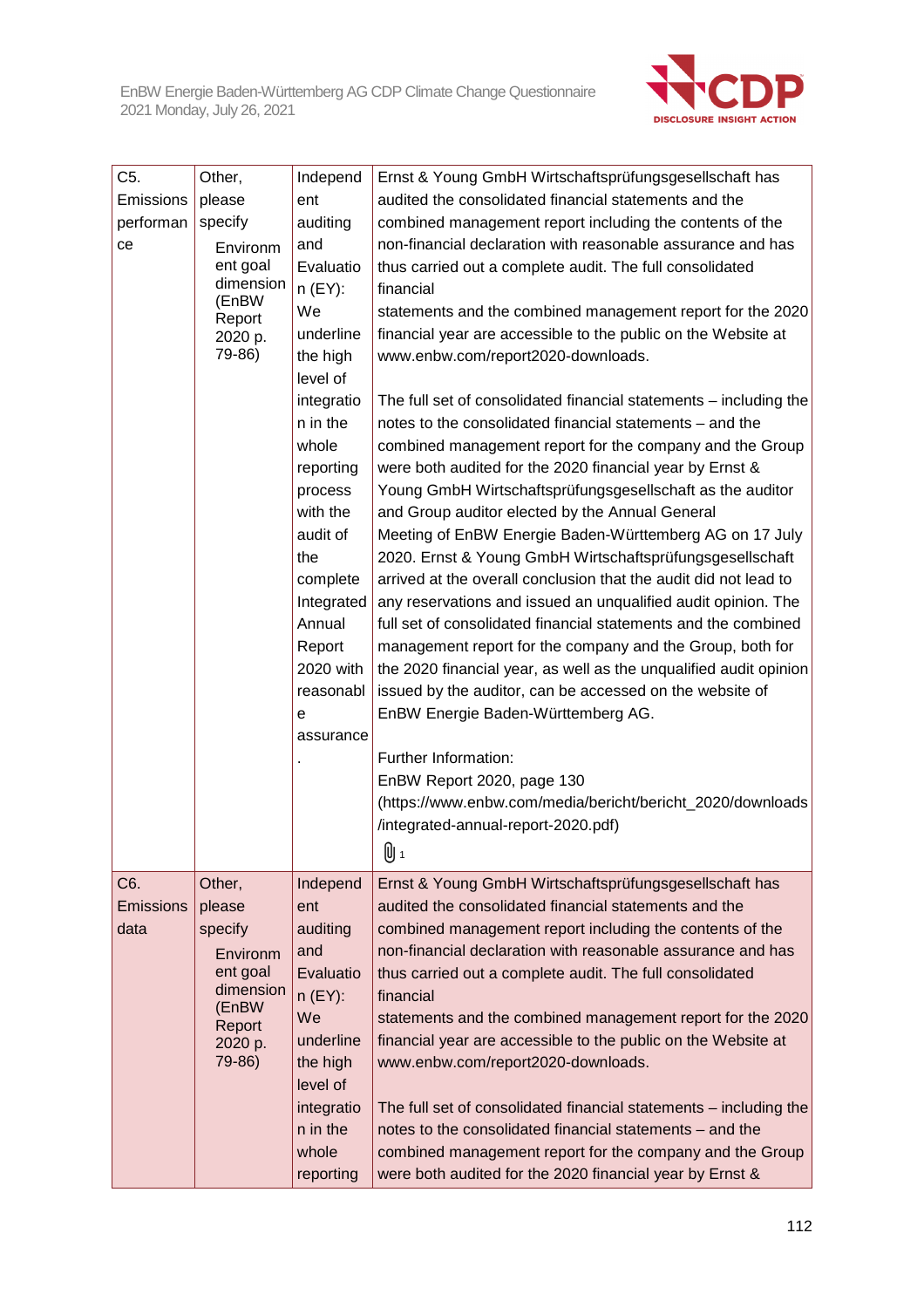

|                                   |                                                                                                          | process<br>with the<br>audit of<br>the<br>complete<br>Integrated<br>Annual<br>Report<br>2020 with<br>reasonabl<br>е<br>assurance                                                                                                                                                            | Young GmbH Wirtschaftsprüfungsgesellschaft as the auditor<br>and Group auditor elected by the Annual General<br>Meeting of EnBW Energie Baden-Württemberg AG on 17 July<br>2020. Ernst & Young GmbH Wirtschaftsprüfungsgesellschaft<br>arrived at the overall conclusion that the audit did not lead to<br>any reservations and issued an unqualified audit opinion. The<br>full set of consolidated financial statements and the combined<br>management report for the company and the Group, both for<br>the 2020 financial year, as well as the unqualified audit opinion<br>issued by the auditor, can be accessed on the website of<br>EnBW Energie Baden-Württemberg AG.<br>Further Information:<br>EnBW Report 2020, page 130<br>(https://www.enbw.com/media/bericht/bericht_2020/downloads<br>/integrated-annual-report-2020.pdf)<br>Ս 1                                                                                                                                                                                                                                                                                                                                                                                                                                                                                                                                                                                                                                          |
|-----------------------------------|----------------------------------------------------------------------------------------------------------|---------------------------------------------------------------------------------------------------------------------------------------------------------------------------------------------------------------------------------------------------------------------------------------------|-------------------------------------------------------------------------------------------------------------------------------------------------------------------------------------------------------------------------------------------------------------------------------------------------------------------------------------------------------------------------------------------------------------------------------------------------------------------------------------------------------------------------------------------------------------------------------------------------------------------------------------------------------------------------------------------------------------------------------------------------------------------------------------------------------------------------------------------------------------------------------------------------------------------------------------------------------------------------------------------------------------------------------------------------------------------------------------------------------------------------------------------------------------------------------------------------------------------------------------------------------------------------------------------------------------------------------------------------------------------------------------------------------------------------------------------------------------------------------------------|
| C7.<br>Emissions<br>breakdow<br>n | Other,<br>please<br>specify<br>Environm<br>ent goal<br>dimension<br>(EnBW<br>Report<br>2020 p.<br>79-86) | Independ<br>ent<br>auditing<br>and<br>Evaluatio<br>$n$ (EY):<br>We<br>underline<br>the high<br>level of<br>integratio<br>n in the<br>whole<br>reporting<br>process<br>with the<br>audit of<br>the<br>complete<br>Integrated<br>Annual<br>Report<br>2020 with<br>reasonabl<br>е<br>assurance | Ernst & Young GmbH Wirtschaftsprüfungsgesellschaft has<br>audited the consolidated financial statements and the<br>combined management report including the contents of the<br>non-financial declaration with reasonable assurance and has<br>thus carried out a complete audit. The full consolidated<br>financial<br>statements and the combined management report for the 2020<br>financial year are accessible to the public on the Website at<br>www.enbw.com/report2020-downloads.<br>The full set of consolidated financial statements - including the<br>notes to the consolidated financial statements - and the<br>combined management report for the company and the Group<br>were both audited for the 2020 financial year by Ernst &<br>Young GmbH Wirtschaftsprüfungsgesellschaft as the auditor<br>and Group auditor elected by the Annual General<br>Meeting of EnBW Energie Baden-Württemberg AG on 17 July<br>2020. Ernst & Young GmbH Wirtschaftsprüfungsgesellschaft<br>arrived at the overall conclusion that the audit did not lead to<br>any reservations and issued an unqualified audit opinion. The<br>full set of consolidated financial statements and the combined<br>management report for the company and the Group, both for<br>the 2020 financial year, as well as the unqualified audit opinion<br>issued by the auditor, can be accessed on the website of<br>EnBW Energie Baden-Württemberg AG.<br>Further Information:<br>EnBW Report 2020, page 130 |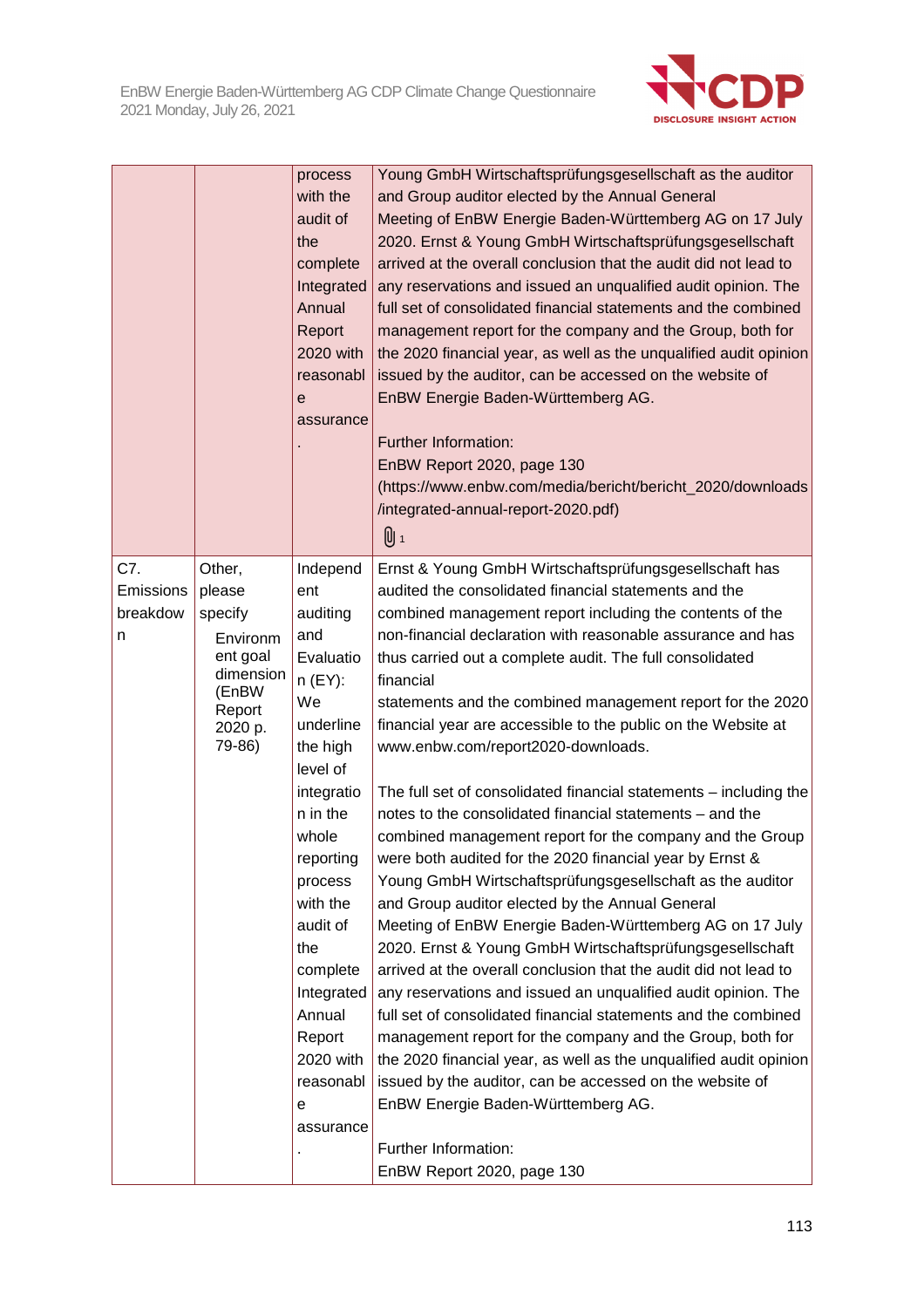

|               |                                                                                                          |                                                                                                                                                                                                                                                                                                       | (https://www.enbw.com/media/bericht/bericht_2020/downloads                                                                                                                                                                                                                                                                                                                                                                                                                                                                                                                                                                                                                                                                                                                                                                                                                                                                                                                                                                                                                                                                                                                                                                                                                                                                                                                                                                                                                                                                                                                                            |
|---------------|----------------------------------------------------------------------------------------------------------|-------------------------------------------------------------------------------------------------------------------------------------------------------------------------------------------------------------------------------------------------------------------------------------------------------|-------------------------------------------------------------------------------------------------------------------------------------------------------------------------------------------------------------------------------------------------------------------------------------------------------------------------------------------------------------------------------------------------------------------------------------------------------------------------------------------------------------------------------------------------------------------------------------------------------------------------------------------------------------------------------------------------------------------------------------------------------------------------------------------------------------------------------------------------------------------------------------------------------------------------------------------------------------------------------------------------------------------------------------------------------------------------------------------------------------------------------------------------------------------------------------------------------------------------------------------------------------------------------------------------------------------------------------------------------------------------------------------------------------------------------------------------------------------------------------------------------------------------------------------------------------------------------------------------------|
|               |                                                                                                          |                                                                                                                                                                                                                                                                                                       | /integrated-annual-report-2020.pdf)                                                                                                                                                                                                                                                                                                                                                                                                                                                                                                                                                                                                                                                                                                                                                                                                                                                                                                                                                                                                                                                                                                                                                                                                                                                                                                                                                                                                                                                                                                                                                                   |
|               |                                                                                                          |                                                                                                                                                                                                                                                                                                       | [U⊣                                                                                                                                                                                                                                                                                                                                                                                                                                                                                                                                                                                                                                                                                                                                                                                                                                                                                                                                                                                                                                                                                                                                                                                                                                                                                                                                                                                                                                                                                                                                                                                                   |
| C8.<br>Energy | Other,<br>please<br>specify<br>Environm<br>ent goal<br>dimension<br>(EnBW<br>Report<br>2020 p.<br>79-86) | Independ<br>ent<br>auditing<br>and<br>Evaluatio<br>$n$ (EY):<br>We<br>underline<br>the high<br>level of<br>integratio<br>n in the<br>whole<br>reporting<br>process<br>with the<br>audit of<br>the<br>complete<br>Integrated<br>Annual<br>Report<br>2020 with<br>reasonabl<br>$\mathbf e$<br>assurance | Ernst & Young GmbH Wirtschaftsprüfungsgesellschaft has<br>audited the consolidated financial statements and the<br>combined management report including the contents of the<br>non-financial declaration with reasonable assurance and has<br>thus carried out a complete audit. The full consolidated<br>financial<br>statements and the combined management report for the 2020<br>financial year are accessible to the public on the Website at<br>www.enbw.com/report2020-downloads.<br>The full set of consolidated financial statements - including the<br>notes to the consolidated financial statements - and the<br>combined management report for the company and the Group<br>were both audited for the 2020 financial year by Ernst &<br>Young GmbH Wirtschaftsprüfungsgesellschaft as the auditor<br>and Group auditor elected by the Annual General<br>Meeting of EnBW Energie Baden-Württemberg AG on 17 July<br>2020. Ernst & Young GmbH Wirtschaftsprüfungsgesellschaft<br>arrived at the overall conclusion that the audit did not lead to<br>any reservations and issued an unqualified audit opinion. The<br>full set of consolidated financial statements and the combined<br>management report for the company and the Group, both for<br>the 2020 financial year, as well as the unqualified audit opinion<br>issued by the auditor, can be accessed on the website of<br>EnBW Energie Baden-Württemberg AG.<br>Further Information:<br>EnBW Report 2020, page 130<br>(https://www.enbw.com/media/bericht/bericht_2020/downloads<br>/integrated-annual-report-2020.pdf)<br>U 1 |
| C9.           | Other,                                                                                                   | Independ                                                                                                                                                                                                                                                                                              | Ernst & Young GmbH Wirtschaftsprüfungsgesellschaft has                                                                                                                                                                                                                                                                                                                                                                                                                                                                                                                                                                                                                                                                                                                                                                                                                                                                                                                                                                                                                                                                                                                                                                                                                                                                                                                                                                                                                                                                                                                                                |
| Additional    | please                                                                                                   | ent                                                                                                                                                                                                                                                                                                   | audited the consolidated financial statements and the                                                                                                                                                                                                                                                                                                                                                                                                                                                                                                                                                                                                                                                                                                                                                                                                                                                                                                                                                                                                                                                                                                                                                                                                                                                                                                                                                                                                                                                                                                                                                 |
| metrics       | specify                                                                                                  | auditing                                                                                                                                                                                                                                                                                              | combined management report including the contents of the                                                                                                                                                                                                                                                                                                                                                                                                                                                                                                                                                                                                                                                                                                                                                                                                                                                                                                                                                                                                                                                                                                                                                                                                                                                                                                                                                                                                                                                                                                                                              |
|               | Total                                                                                                    | and                                                                                                                                                                                                                                                                                                   | non-financial declaration with reasonable assurance and has                                                                                                                                                                                                                                                                                                                                                                                                                                                                                                                                                                                                                                                                                                                                                                                                                                                                                                                                                                                                                                                                                                                                                                                                                                                                                                                                                                                                                                                                                                                                           |
|               | investmen                                                                                                | Evaluatio                                                                                                                                                                                                                                                                                             | thus carried out a complete audit. The full consolidated                                                                                                                                                                                                                                                                                                                                                                                                                                                                                                                                                                                                                                                                                                                                                                                                                                                                                                                                                                                                                                                                                                                                                                                                                                                                                                                                                                                                                                                                                                                                              |
|               | t 2021-<br>2023                                                                                          | $n$ (EY):                                                                                                                                                                                                                                                                                             | financial                                                                                                                                                                                                                                                                                                                                                                                                                                                                                                                                                                                                                                                                                                                                                                                                                                                                                                                                                                                                                                                                                                                                                                                                                                                                                                                                                                                                                                                                                                                                                                                             |
|               | (EnBW                                                                                                    | We                                                                                                                                                                                                                                                                                                    | statements and the combined management report for the 2020                                                                                                                                                                                                                                                                                                                                                                                                                                                                                                                                                                                                                                                                                                                                                                                                                                                                                                                                                                                                                                                                                                                                                                                                                                                                                                                                                                                                                                                                                                                                            |
|               | Report                                                                                                   | underline                                                                                                                                                                                                                                                                                             | financial year are accessible to the public on the Website at                                                                                                                                                                                                                                                                                                                                                                                                                                                                                                                                                                                                                                                                                                                                                                                                                                                                                                                                                                                                                                                                                                                                                                                                                                                                                                                                                                                                                                                                                                                                         |
|               | 2020, p.<br>96)                                                                                          | the high<br>level of                                                                                                                                                                                                                                                                                  | www.enbw.com/report2020-downloads.                                                                                                                                                                                                                                                                                                                                                                                                                                                                                                                                                                                                                                                                                                                                                                                                                                                                                                                                                                                                                                                                                                                                                                                                                                                                                                                                                                                                                                                                                                                                                                    |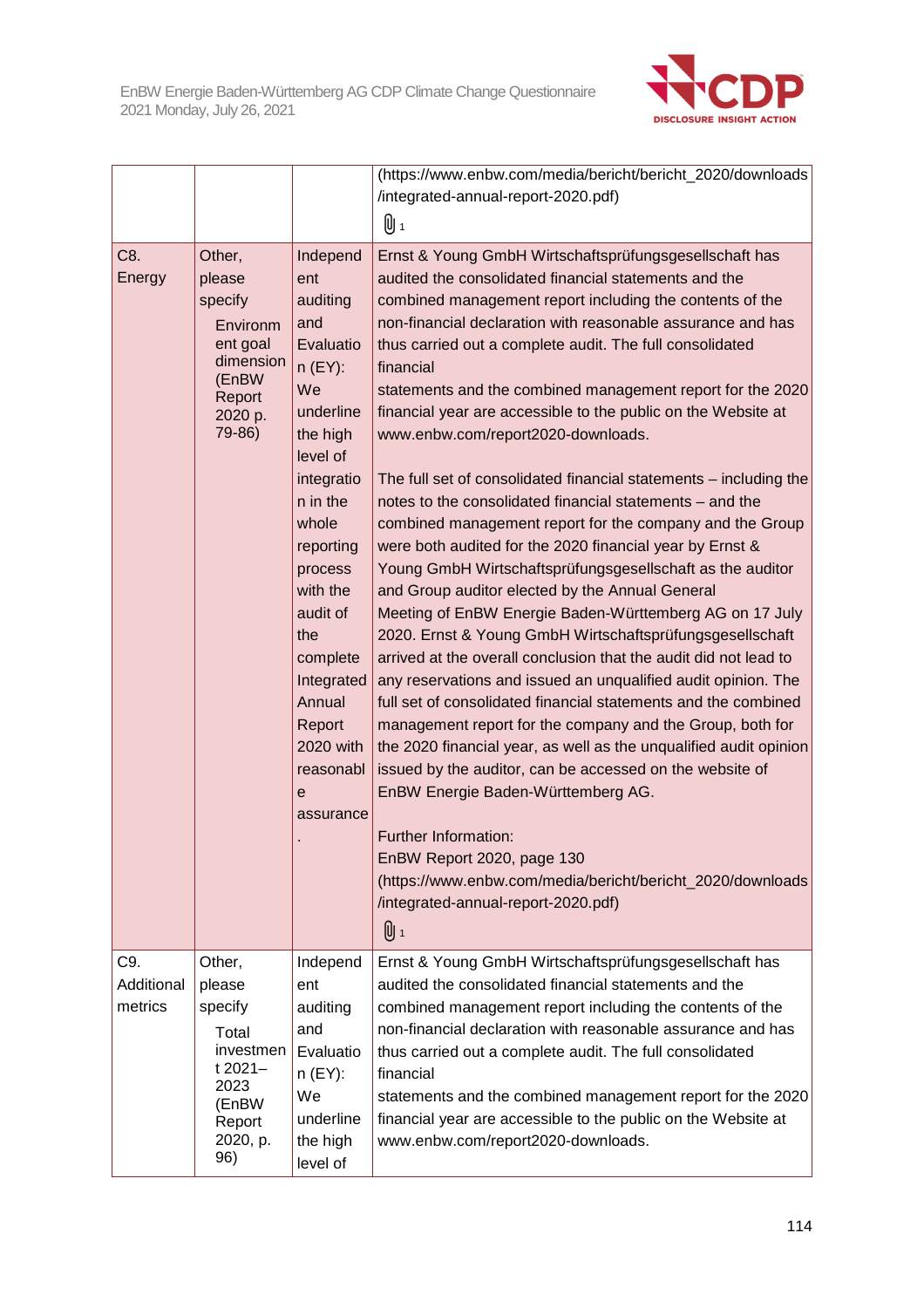

|                           |                                                                                                                                                                                                                  | integratio<br>n in the<br>whole<br>reporting<br>process<br>with the<br>audit of<br>the<br>complete<br>Integrated<br>Annual<br>Report<br>2020 with<br>reasonabl<br>е<br>assurance                  | The full set of consolidated financial statements - including the<br>notes to the consolidated financial statements – and the<br>combined management report for the company and the Group<br>were both audited for the 2020 financial year by Ernst &<br>Young GmbH Wirtschaftsprüfungsgesellschaft as the auditor<br>and Group auditor elected by the Annual General<br>Meeting of EnBW Energie Baden-Württemberg AG on 17 July<br>2020. Ernst & Young GmbH Wirtschaftsprüfungsgesellschaft<br>arrived at the overall conclusion that the audit did not lead to<br>any reservations and issued an unqualified audit opinion. The<br>full set of consolidated financial statements and the combined<br>management report for the company and the Group, both for<br>the 2020 financial year, as well as the unqualified audit opinion<br>issued by the auditor, can be accessed on the website of<br>EnBW Energie Baden-Württemberg AG.<br>Further Information:<br>EnBW Report 2020, page 130<br>(https://www.enbw.com/media/bericht/bericht_2020/downloads<br>/integrated-annual-report-2020.pdf)<br>0 1 |
|---------------------------|------------------------------------------------------------------------------------------------------------------------------------------------------------------------------------------------------------------|---------------------------------------------------------------------------------------------------------------------------------------------------------------------------------------------------|-----------------------------------------------------------------------------------------------------------------------------------------------------------------------------------------------------------------------------------------------------------------------------------------------------------------------------------------------------------------------------------------------------------------------------------------------------------------------------------------------------------------------------------------------------------------------------------------------------------------------------------------------------------------------------------------------------------------------------------------------------------------------------------------------------------------------------------------------------------------------------------------------------------------------------------------------------------------------------------------------------------------------------------------------------------------------------------------------------------|
| C11.<br>Carbon<br>pricing | Other,<br>please<br>specify<br>"ETS<br>Verificatio<br>n"                                                                                                                                                         | "ETS<br>Verificatio<br>n"                                                                                                                                                                         | The relevant data were verified according to the ETS<br>Standard.<br>U 1                                                                                                                                                                                                                                                                                                                                                                                                                                                                                                                                                                                                                                                                                                                                                                                                                                                                                                                                                                                                                                  |
| C12.<br>Engagem<br>ent    | Other,<br>please<br>specify<br>Customer<br>s and<br>society<br>goal<br>dimension<br>(EnBW<br>Report<br>2020, p.<br>76-79); In<br>dialog with<br>our<br>stakehold<br>ers<br>(EnBW<br>Report<br>2020, p.<br>45-49) | Independ<br>ent<br>auditing<br>and<br>Evaluatio<br>$n$ (EY):<br>We<br>underline<br>the high<br>level of<br>integratio<br>n in the<br>whole<br>reporting<br>process<br>with the<br>audit of<br>the | Ernst & Young GmbH Wirtschaftsprüfungsgesellschaft has<br>audited the consolidated financial statements and the<br>combined management report including the contents of the<br>non-financial declaration with reasonable assurance and has<br>thus carried out a complete audit. The full consolidated<br>financial<br>statements and the combined management report for the 2020<br>financial year are accessible to the public on the Website at<br>www.enbw.com/report2020-downloads.<br>The full set of consolidated financial statements - including the<br>notes to the consolidated financial statements - and the<br>combined management report for the company and the Group<br>were both audited for the 2020 financial year by Ernst &<br>Young GmbH Wirtschaftsprüfungsgesellschaft as the auditor<br>and Group auditor elected by the Annual General<br>Meeting of EnBW Energie Baden-Württemberg AG on 17 July<br>2020. Ernst & Young GmbH Wirtschaftsprüfungsgesellschaft                                                                                                                  |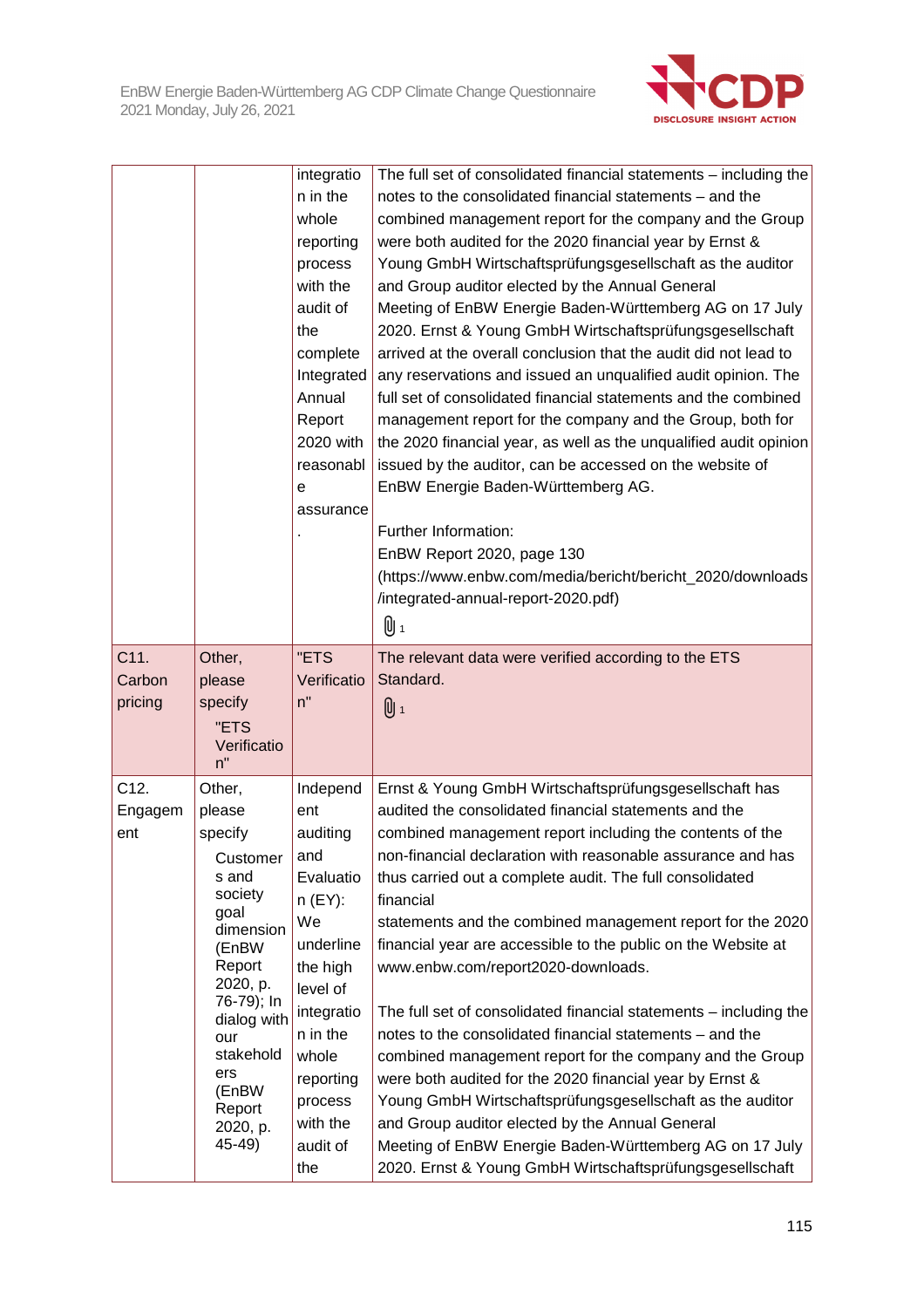

|   | complete   | arrived at the overall conclusion that the audit did not lead to  |
|---|------------|-------------------------------------------------------------------|
|   | Integrated | any reservations and issued an unqualified audit opinion. The     |
|   | Annual     | full set of consolidated financial statements and the combined    |
|   | Report     | management report for the company and the Group, both for         |
|   | 2020 with  | the 2020 financial year, as well as the unqualified audit opinion |
|   | reasonabl  | issued by the auditor, can be accessed on the website of          |
| e |            | EnBW Energie Baden-Württemberg AG.                                |
|   | assurance  |                                                                   |
|   |            | Further Information:                                              |
|   |            | EnBW Report 2020, page 130                                        |
|   |            | (https://www.enbw.com/media/bericht/bericht_2020/downloads)       |
|   |            | /integrated-annual-report-2020.pdf)                               |
|   |            | Q 1                                                               |
|   |            |                                                                   |

<sup>1</sup>EnBW\_integrated-annual-report-2020.pdf

# **C11. Carbon pricing**

# **C11.1**

**(C11.1) Are any of your operations or activities regulated by a carbon pricing system (i.e. ETS, Cap & Trade or Carbon Tax)?** 

Yes

# **C11.1a**

**(C11.1a) Select the carbon pricing regulation(s) which impacts your operations.**  EU ETS

# **C11.1b**

**(C11.1b) Complete the following table for each of the emissions trading schemes you are regulated by.** 

**EU ETS** 

**% of Scope 1 emissions covered by the ETS**  95 **% of Scope 2 emissions covered by the ETS**   $\Omega$ **Period start date**  January 1, 2020 **Period end date**  December 31, 2020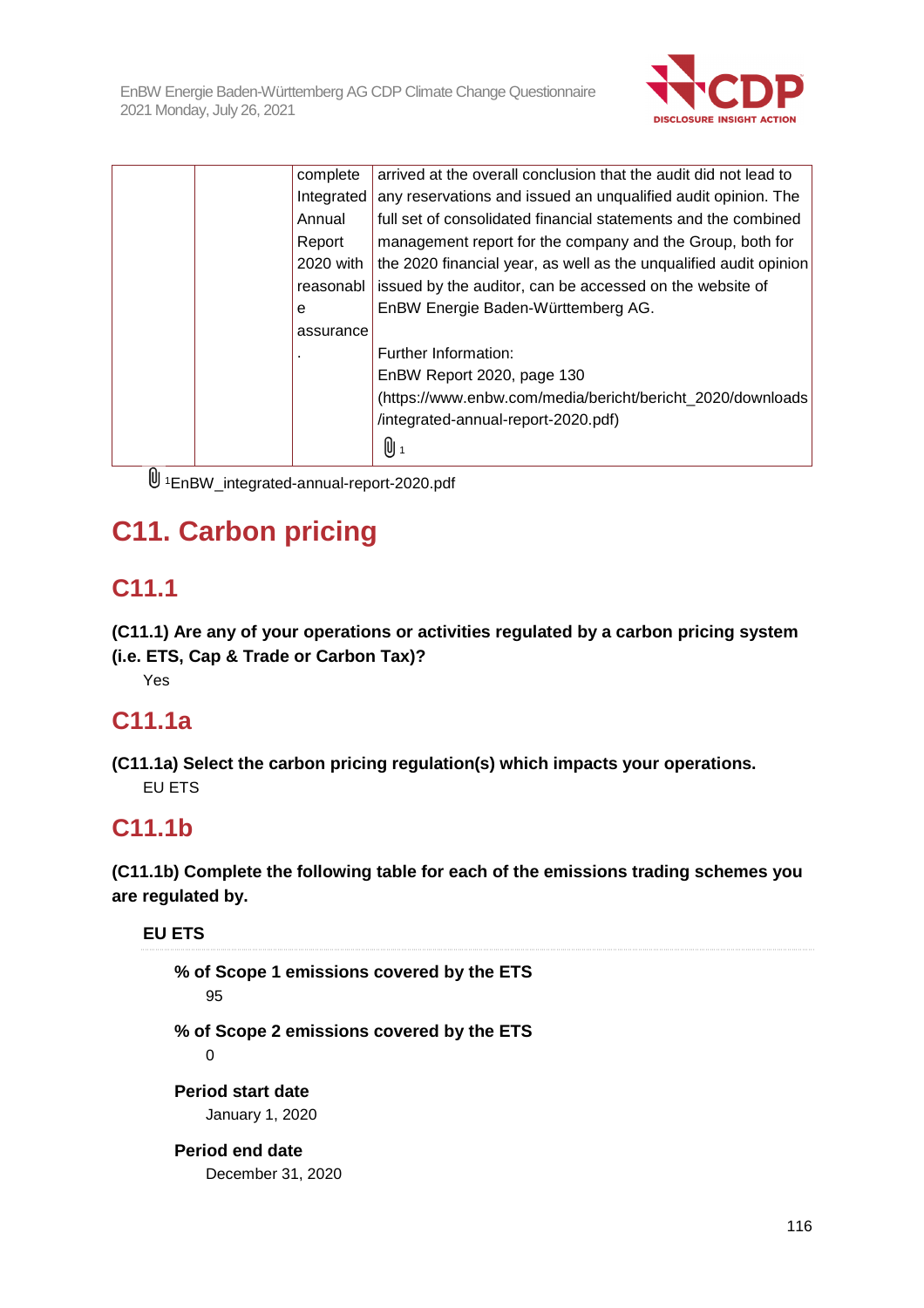EnBW Energie Baden-Württemberg AG CDP Climate Change Questionnaire 2021 Monday, July 26, 2021



**Allowances allocated**  201,558

# **Allowances purchased**

8,606,258

# **Verified Scope 1 emissions in metric tons CO2e**

8,807,816

### **Verified Scope 2 emissions in metric tons CO2e**

 $\Omega$ 

### **Details of ownership**

Facilities we own and operate

### **Comment**

CO2 certificates are used to offset the emissions generated during the production process (electricity generation).

# **C11.1d**

## **(C11.1d) What is your strategy for complying with the systems you are regulated by or anticipate being regulated by?**

EnBW is a member of the European Emissions Trading System (EU-ETS). Within the EU-ETS it is defined that every ton of emitted CO2 must be balanced out by a CO2 certificate. The EU-ETS is following the principle of "cap and trade". The cap (upper limit) is defining the maximum CO2 amount allowed to be emitted into the system. This upper limit is reduced by time, and will be 21% below the amount of 2005 by 2020. Following, the reduction in the amount of certificates in the EU-ETS over time, leads to a total decrease of the emissions of all participating businesses. The preliminary determined decrease in the amount of certificates is harmonized with the European goal to reduce greenhouse gas emissions. EnBW is obliged to balance the amount of CO2 emitted by power generation with emission certificates. Since January 2013 there are no more certificates allocated at no charge. Therefore, EnBW has to offset all emissions that arise in the course of electricity and heat generation by EnBW in own power plants by purchasing an equivalent quantity of certificates. The certificates (1 EUA (European Allowance) corresponds to 1 t CO2eq emitted) needed are bought at the stock exchange. Consequently, the market price of CO2 certificates has direct influence on the profitability of power plants and is one point of influence for the power plant deployment planning. The level of the CO2 certificate price thus has an indirect influence on the wholesale market price and is therefore a key parameter for EnBW. EnBW endeavours to provide the amount of energy sold at a reasonable price. In order to make this possible, a close coordination of wholesale market prices, CO2 prices and power plant deployment planning is necessary.

### **Description of Strategy** for complying with the sytems:

The strategy of EnBW is that there are always enough certificates purchased on the market to meet the compliance requirements. For this purpose the "concept of close consultation" is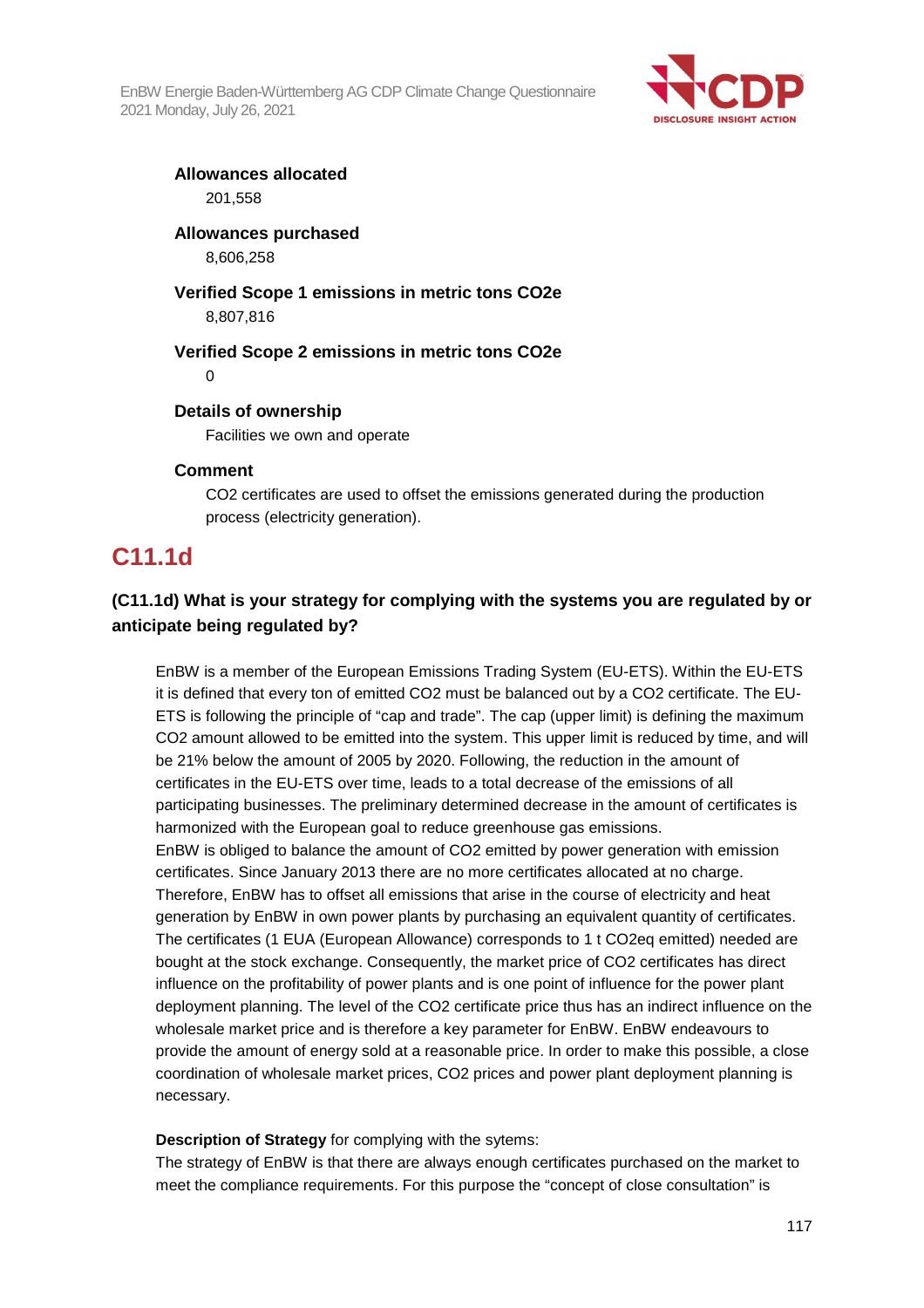

used. This enables a close adjustment between the holding of CO2 certificates and adjustments in electricity generation through our own power plants to market changes. It ensures that there are sufficient amounts of certificates bought at the market at all times to fulfill compliance requirements.

### **Case Study**

Situation:

Since electricity issold long in advance, it is necessary to optimize power plant scheduling agian and again in line with changes in the market. Therfore, the quantity of CO2-certificates must also be constantly adjusted.

Task:

A task of EnBW Trading is to ensure the compensation between generated emissions and certificates procured on the stock exchange.

Action:

The quantity of certificates required depends on the use of the power plants. This changes, for example, through on the amount of renewable electricity fed into the grid into the grid on the one hand or the electricity demand on the other. Power plant deployment planning determines the cost-optimal use of the power plants. The higher the operating hours of the power plant, the higher the emissions for which certificates have to be obtained to compensate. This process is ongoing until the real operating data and thus also the required amount of certificates is known after end of every year.

Result:

This process ensures that the amount of certificates is always adapted to the current deployment of the power.

# **C11.2**

## **(C11.2) Has your organization originated or purchased any project-based carbon credits within the reporting period?**

Yes

# **C11.2a**

**(C11.2a) Provide details of the project-based carbon credits originated or purchased by your organization in the reporting period.** 

**Credit origination or credit purchase** 

Credit purchase

### **Project type**

Fossil fuel switch

### **Project identification**

EnBW uses CERs for various purposes.

Among other things, the certificates are used to sell a green gas product. Gas from the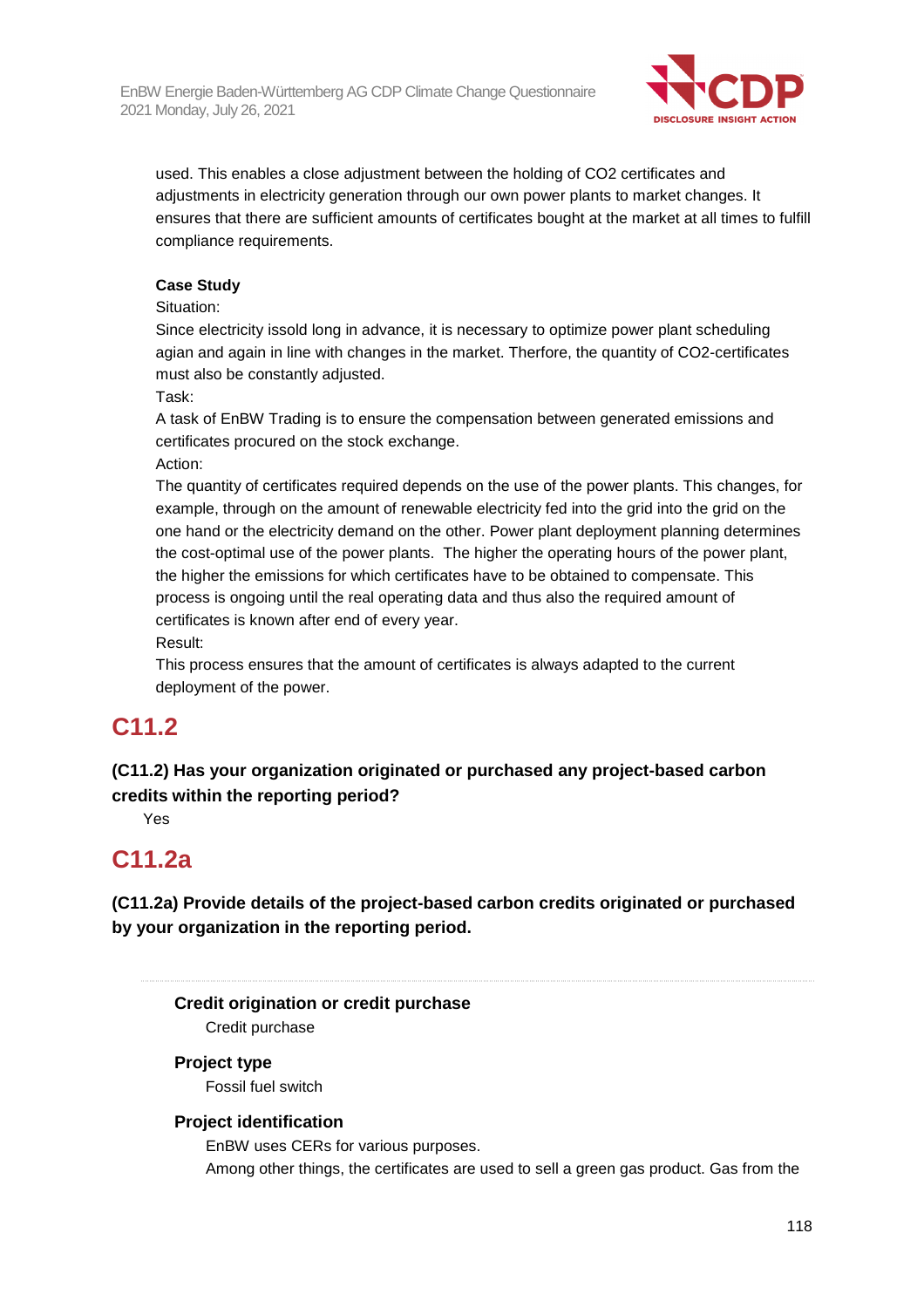

North Sea is used for this product. We compensate all CO2 emissions released during the extraction, transport and combustion of the gas by supporting UN climate protection projects.

For the climate neutralization of this particular gas product we used 2020 CERs mainly from a project in China (CN1344). This project a gas fired-grid connects plant is built instead of a coal-fired plant. Comparing with the coal-fired plant, the project activity leads to substantial greenhouse gas emission reductions due to the use of less carbon intensive fuel and the application of the much higher efficient power generation technology.

#### **Verified to which standard**

CDM (Clean Development Mechanism)

#### **Number of credits (metric tonnes CO2e)**

23,787

# **Number of credits (metric tonnes CO2e): Risk adjusted volume**

23,787

### **Credits cancelled**

Yes

### **Purpose, e.g. compliance**

**Compliance** 

### **Credit origination or credit purchase**

Credit purchase

#### **Project type**

Forests

#### **Project identification**

In addition, CO2 emissions are offset by events organised by the Energie & Klimaschutz foundation. Certificates from a reforestation project in Ethiopia are used for this purpose. Local communities have developed the reforestation project in Soddo about 300 kilometres southwest of the capital Addis Ababa together with the non-governmental organisation World Vision. The members of the five communities that live here in the high mountain region of Southern Ethiopia in the vicinity of Mount Damota are directly vicinity of Mount Damota are directly responsible for project implementation. The aim is to protect the severely degraded forest on the slopes of Mount Damota and to plant new trees, thus contributing to the long-term regeneration of the ecosystem in the region. The project is not only an outstanding example of local co-determination, but also achieves numerous positive effects for biodiversity, climate protection and regional development.

#### **Verified to which standard**

Gold Standard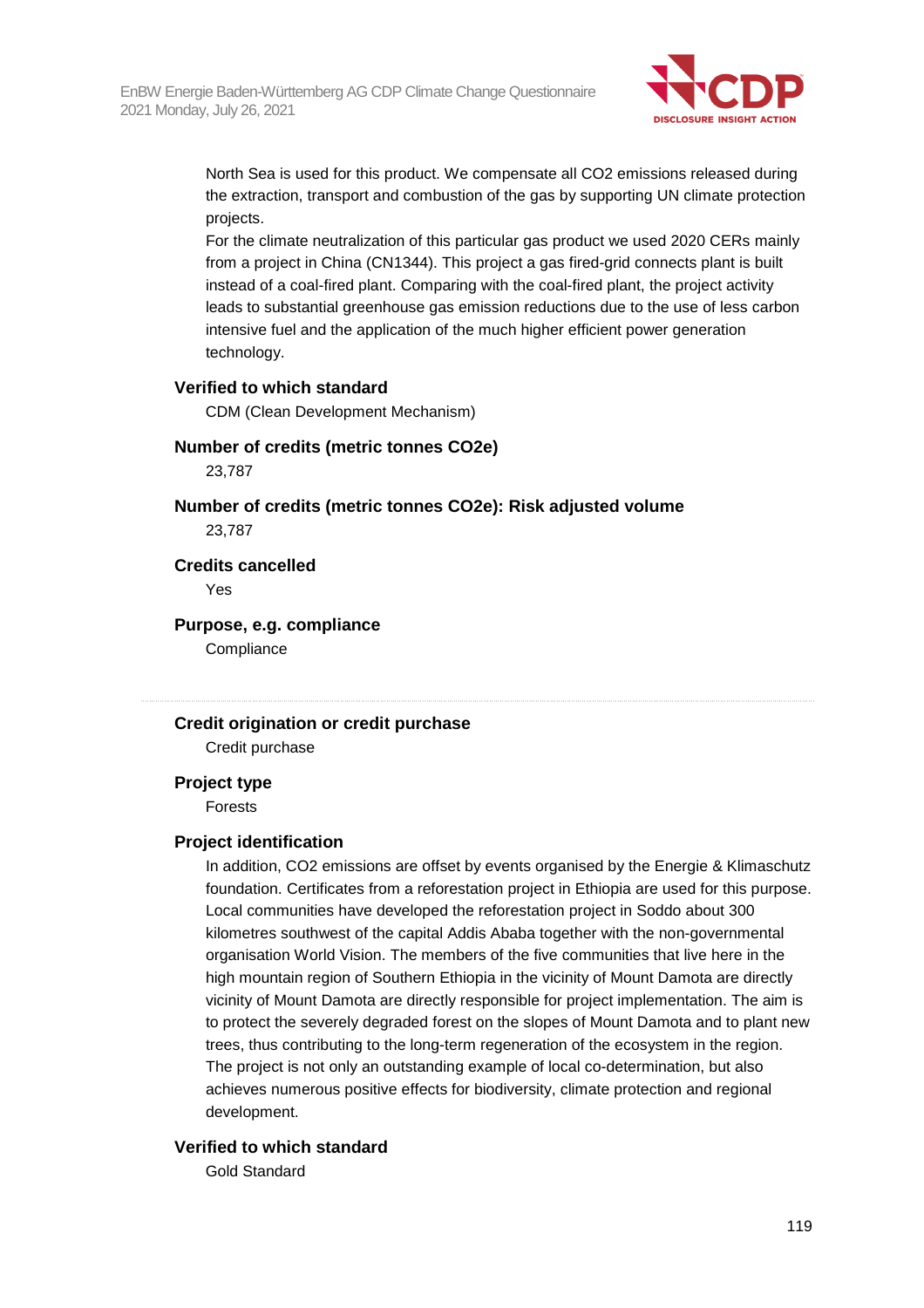

### **Number of credits (metric tonnes CO2e)**  16

### **Number of credits (metric tonnes CO2e): Risk adjusted volume**  16

#### **Credits cancelled**

Yes

#### **Purpose, e.g. compliance**

Voluntary Offsetting

### **Credit origination or credit purchase**

Credit purchase

#### **Project type**

Forests

### **Project identification**

Yello, a subsidiary of EnBW, makes a climate contribution for every new customer who takes out a climate tariff. For each customer - regardless of whether they are an electricity or gas customer - a one-off contribution of 0,5 t of CO2 is offset. A contribution to climate and environmental protection is made by protecting and preserving the rainforest (162,350,000 m2 have already been protected). In this project, 400 indigenous families work together to protect 300,000 hectares of primary rainforest in the Amazon. The forest is their livelihood and habitat for countless animal and plant species. Through this project, the families obtain land rights and thus sustainable sources of income, for example by growing Brazil nuts. The small farmers receive microcredits, support in marketing, transport and further processing methods of the nuts, such as the production of soap and oil.

#### **Verified to which standard**

VCS (Verified Carbon Standard)

### **Number of credits (metric tonnes CO2e)**

80,172

### **Number of credits (metric tonnes CO2e): Risk adjusted volume**  80,172

#### **Credits cancelled**

Yes

**Purpose, e.g. compliance**  Voluntary Offsetting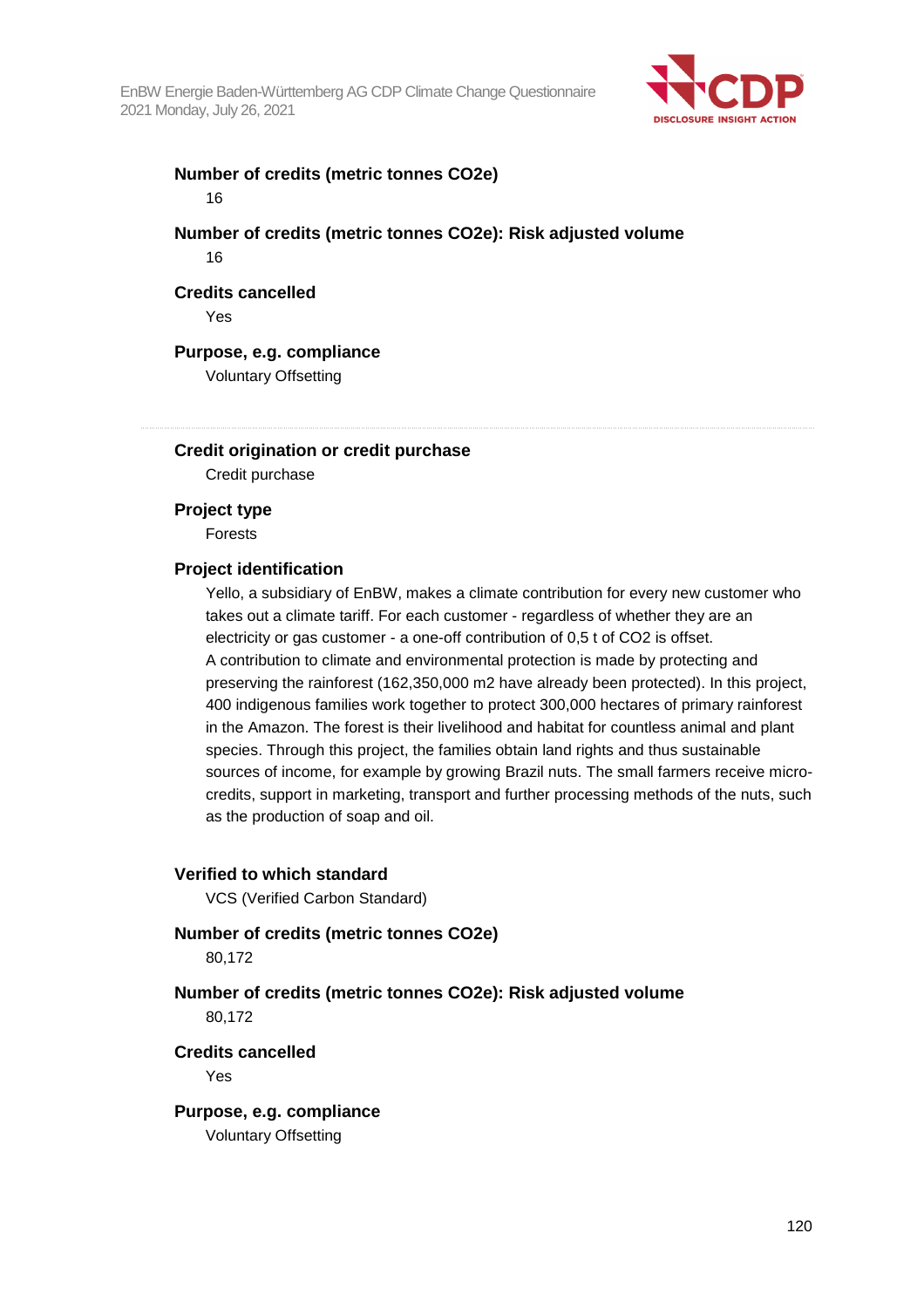

# **C11.3**

**(C11.3) Does your organization use an internal price on carbon?**  Yes

# **C11.3a**

### **(C11.3a) Provide details of how your organization uses an internal price on carbon.**

### **Objective for implementing an internal carbon price**

Navigate GHG regulations Stakeholder expectations Change internal behavior Drive low-carbon investment

### **GHG Scope**

Scope 1

### **Application**

The CO2 price is applied throughout the Group in the departments concerned. The price is particularly important in the trading department and in the dispatching, in the strategy department, as well as in all commercial departments. The CO2 price also plays an important role in the department of M&A. The development of the CO2 price in relation to political activities is of importance. EnBW is publicly committed to a carbon price floor. This makes the switch from coal to gas more attractive and supports the expansion of renewable energies.

### **Actual price(s) used (Currency /metric ton)**

### **Variance of price(s) used**

For time period beyond liquid market quotations EnBW uses assumptions regarding market prices for CO2-certificates that our part of EnBW´s Scenarios. These assumed market prices form the Basis for Evaluation for Long term assets such as power plants and contracts as well as Investments. Given the considerable uncertainty on the effectiveness of climate regulation there are big differences between the CO2-prices in EnBW´s Scenarios. Scenarios with rising CO2-prices have a higher importance amongst EnBWs Scenarios than assumptions of low CO2-prices. Under the European emissions trading system, proof must be provided of CO2 allowances for CO2 emissions from power plants. In 2020, the price of EU allowances (EUAs) fluctuated between EUR 15 and almost EUR 30. In the second half of the year, the price levelled off around 25 EUR/EUA. In comparison, compensation certificates are much cheaper in some cases. However, certificates from certified projects with high demands on social standards are also in this price range.

### **Type of internal carbon price**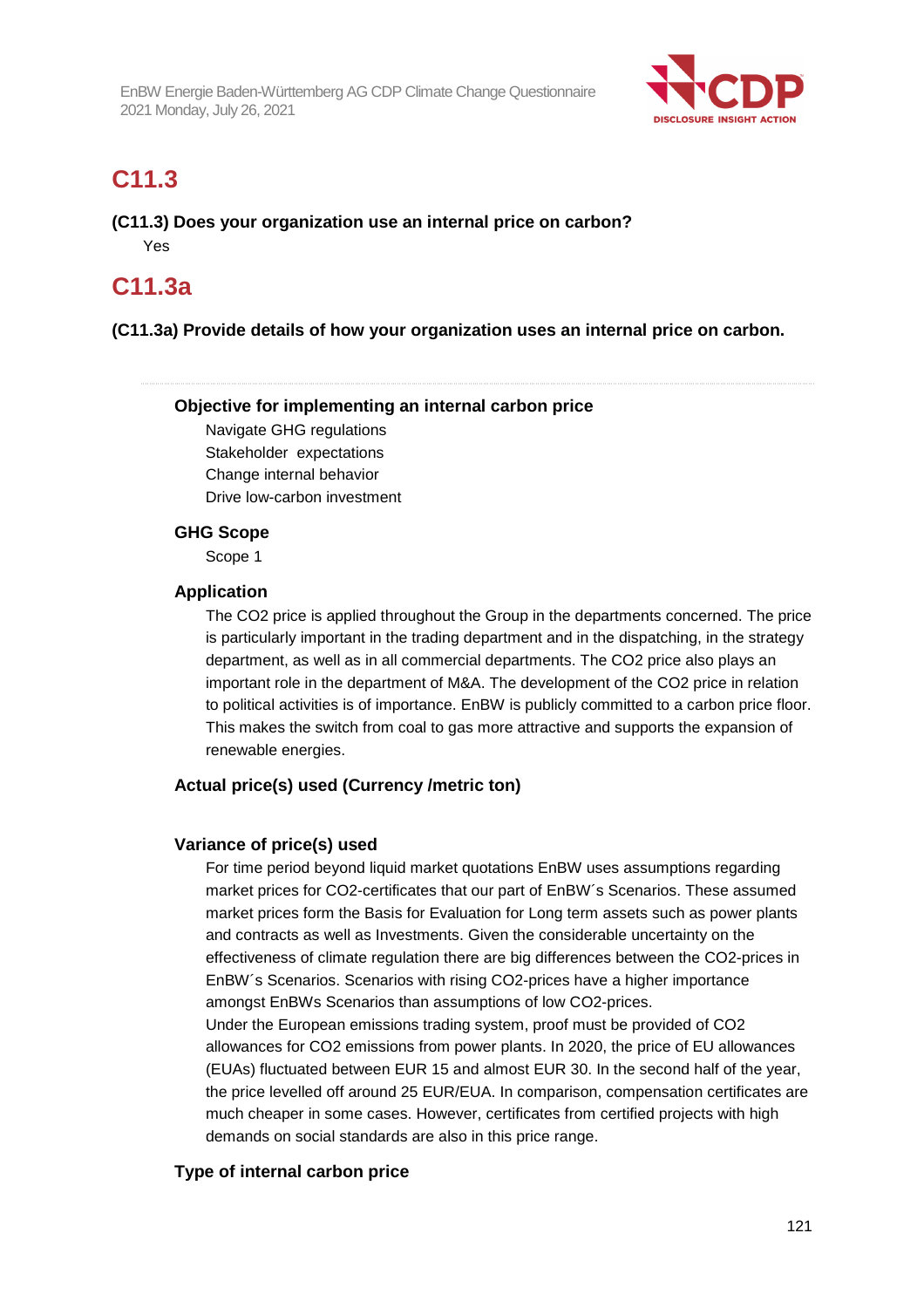EnBW Energie Baden-Württemberg AG CDP Climate Change Questionnaire 2021 Monday, July 26, 2021



Other, please specify Own price forecast

### **Impact & implication**

The internalisation of the EU-ETS carbon price on business activities impacts the full range of company activities from the dispatch decisions of power plants that incorporate the carbon price as a part of the operational costs to the valuation of assets where the future earnings are calculated based on quantitative premises on market prices and prices for carbon to the strategic assessment of risks and chances of the portfolio and its planned expansion with renewable energies under different scenarios with associated carbon prices.

# **C12. Engagement**

# **C12.1**

#### **(C12.1) Do you engage with your value chain on climate-related issues?**

Yes, our suppliers Yes, our customers

# **C12.1a**

**(C12.1a) Provide details of your climate-related supplier engagement strategy.** 

#### **Type of engagement**

Information collection (understanding supplier behavior)

#### **Details of engagement**

Collect climate change and carbon information at least annually from suppliers

#### **% of suppliers by number**

1

### **% total procurement spend (direct and indirect)**

#### 1

### **% of supplier-related Scope 3 emissions as reported in C6.5**

81

### **Rationale for the coverage of your engagement**

Rationale for the coverage of EnBW engagement:

- EnBW is highly committed to the responsible procurement of hard coal. With the procurement of coal, 81% of the supplier-related Scope 3 emissions are generated. It is therefore very important to take action here and to emphasise the environmental and climate protection aspects, also coal suppliers are less than 1 % of all EnBW suppliers.

- Therefore, EnBW has adopted a supplier code of conduct for the responsible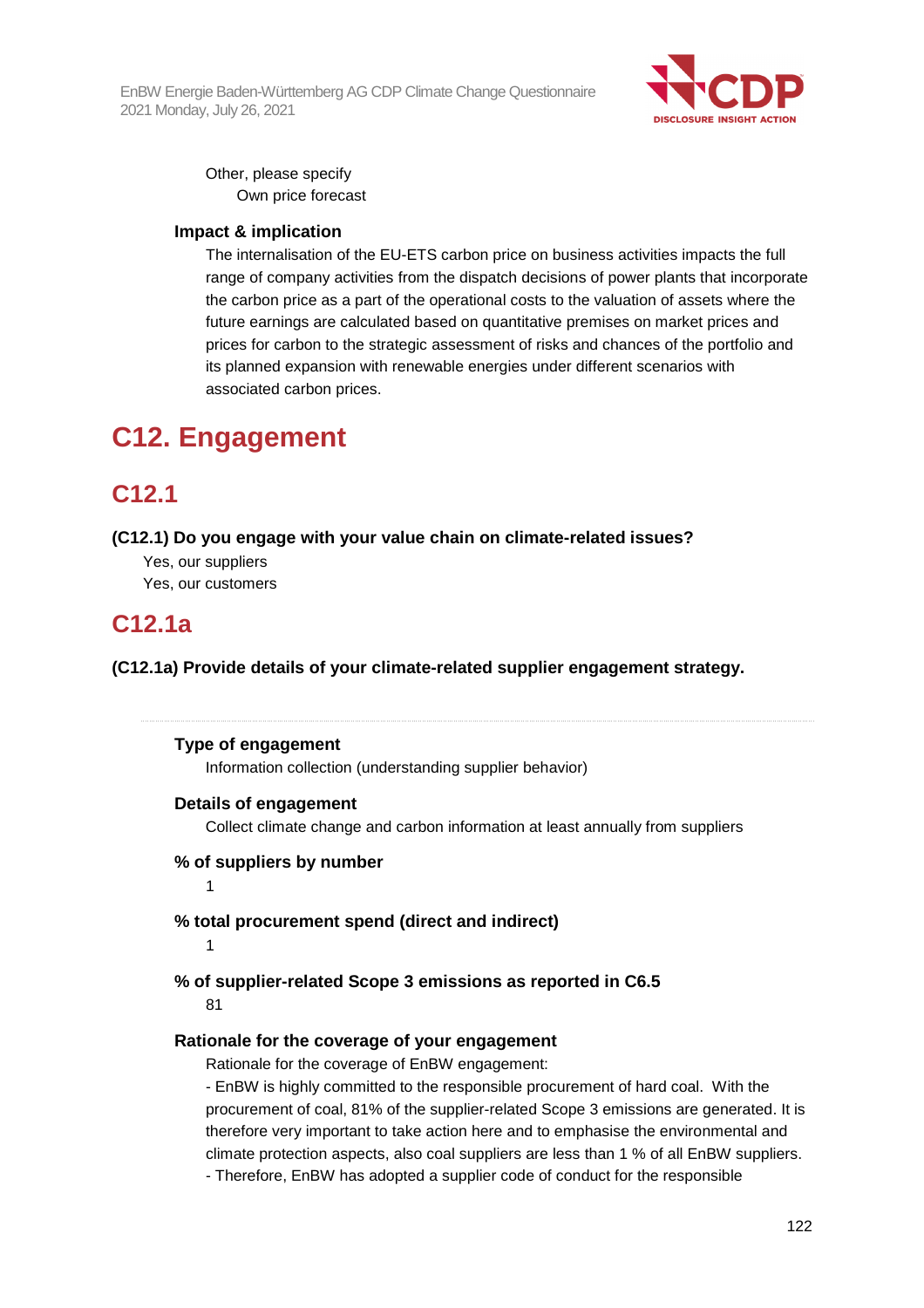

procurement of hard coal and other raw materials. This supplier code of conduct asks direct coal suppliers to reduce environmentally polluting emissions and to use environmentally friendly technologies (added value for climate protection). The supplier code of conduct is a binding part of all EnBW business contracts with coal suppliers. - In regular business partner checks EnBW monitors the compliance with the code of conduct. The evaluation follows the streetlight logic (green, yellow, red). Critical suppliers (yellow) will be asked to follow a corrective action plan set out by the EnBW sustainability department. Since climate protection and environmental protection are focal parts of EnBW's sustainability strategy these aspects have more weight than other in the evaluation result. If a supplier falls into the lowest compliance category (red) EnBW reserves the right to suspend or as a last resort cancel the contract. - With these activities EnBW collects climate change and carbon information at least annually from coal suppliers.

#### **Impact of engagement, including measures of success**

1. Impact:

- Part of EnBW's supplier review process is a regular (at least annually) update of a data base that collects a set of sustainability data as set out and demanded in the supplier code of conduct covering all major coal producers worldwide from whom EnBW directly sources hard coal. Inter alia, EnBW asks all coal suppliers if climate protection is part of their business strategy and if evidencing KPIs can be provided. Critical suppliers must provide at least every six months a progress report according to a corrective action plan. - Since climate and environmental protection are focal parts of EnBW's sustainability strategy these aspects have more weight than other in EnBW's supplier evaluation. If a supplier falls into the lowest compliance category EnBW reserves the right to suspend or as a last resort cancel the contract.

- EnBW is member of the Bettercoal corporate initiative since 2020 and actively involved in Bettercoal country working groups. In 2020, the Russia working group launched an advanced training series - webinars for coal producers from Russia on the topic of environment and climate protection. In Nov. 2020 the first webinar was held to environmental Monitoring and reduction of methane emissions. The aim is to enable Russian coal producers to measure their negative impact on the Environment/climate and to provide them with knowledge and techniques to reduce emissions.

2. Measures of success:

- Monitoring: 100% of EnBW's direct coal suppliers are committed to supplier code of conduct for coal and other raw materials.

- Regular monitoring and taking initiatives by EnBW: Suppliers must provide evidence on a regular base that they have taken measures to assure compliance with the code of conduct. This has an impact on the suppliers' environmental management system including aspects of climate protection and carbon reduction since these are focal points of the code of conduct and EnBW's evaluation system for its coal suppliers (sustainability registry).

- Assessment of developments regarding sustainability and climate protection: All coal suppliers EnBW currently sources coal from are rated green or yellow - all coal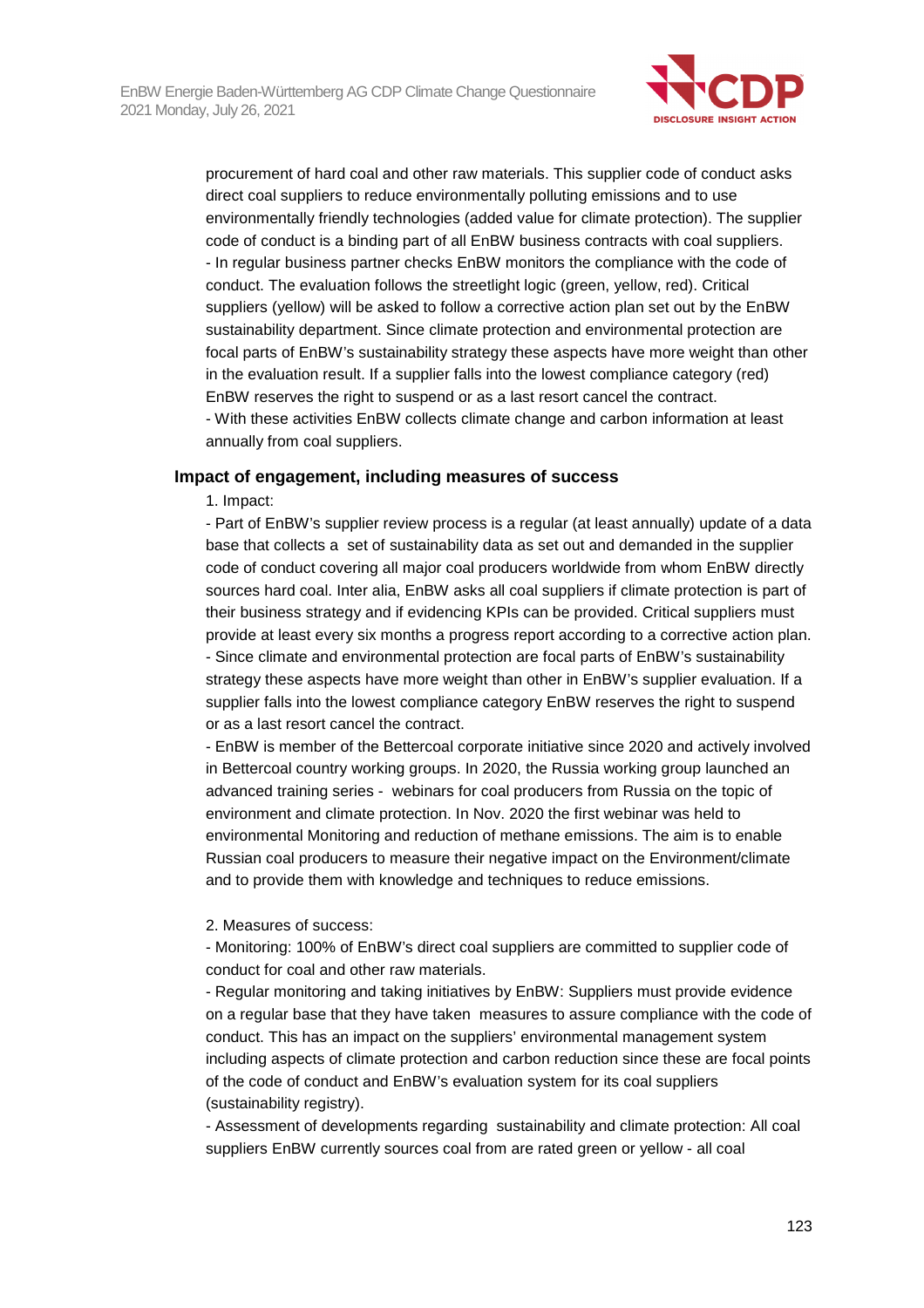

suppliers measure emissions at least annually and have climate protection targets integrated into environmental management policy.

#### **Comment**

- % total procurement spend: The procurement volume of the EnBW Group in 2020 (without ITOs) amounted to around €3.2 Billion. A total of 1.8 million t of coal was delivered to our power plants in 2020. This corresponds to a procurement volume of €79 million (less than 1% of total procurement spend).

- % of supplier-related Scope 3 emissions for Fuel-and-energy-related activities.

#### **Type of engagement**

Information collection (understanding supplier behavior)

#### **Details of engagement**

Collect climate change and carbon information at least annually from suppliers

#### **% of suppliers by number**

100

**% total procurement spend (direct and indirect)** 

90

**% of supplier-related Scope 3 emissions as reported in C6.5** 

### **Rationale for the coverage of your engagement**

Rationale for the coverage of EnBW engagement:

- Sustainable procurement begins with the careful selection of business partners and suppliers. Central purchasing at EnBW AG uses a standardized prequalification process for this purpose. Suppliers are required to provide a self-assessment via our supplier portal on whether they have sustainable measures in place in the areas of environmental management, occupational health and safety, the respect for human rights, the fight against corruption, data protection and quality management. - A large number of suppliers and service providers play an important role in our efforts to achieve a leading position on the energy market. Supplier management promotes successful cooperation with our suppliers because it makes the performance of the suppliers transparent and also makes continuous optimization in partnership possible. The careful selection of our business partners is a part of our risk management system and supports the observance of legal regulations and internally defined quality standards

#### **Impact of engagement, including measures of success**

Impact of engagement, including measures of success:

- This self-assessment was completed by almost 90% of our suppliers by the end of 2020 (measured by procurement volume).

- Added value for climate protection through application of the Supplier management process: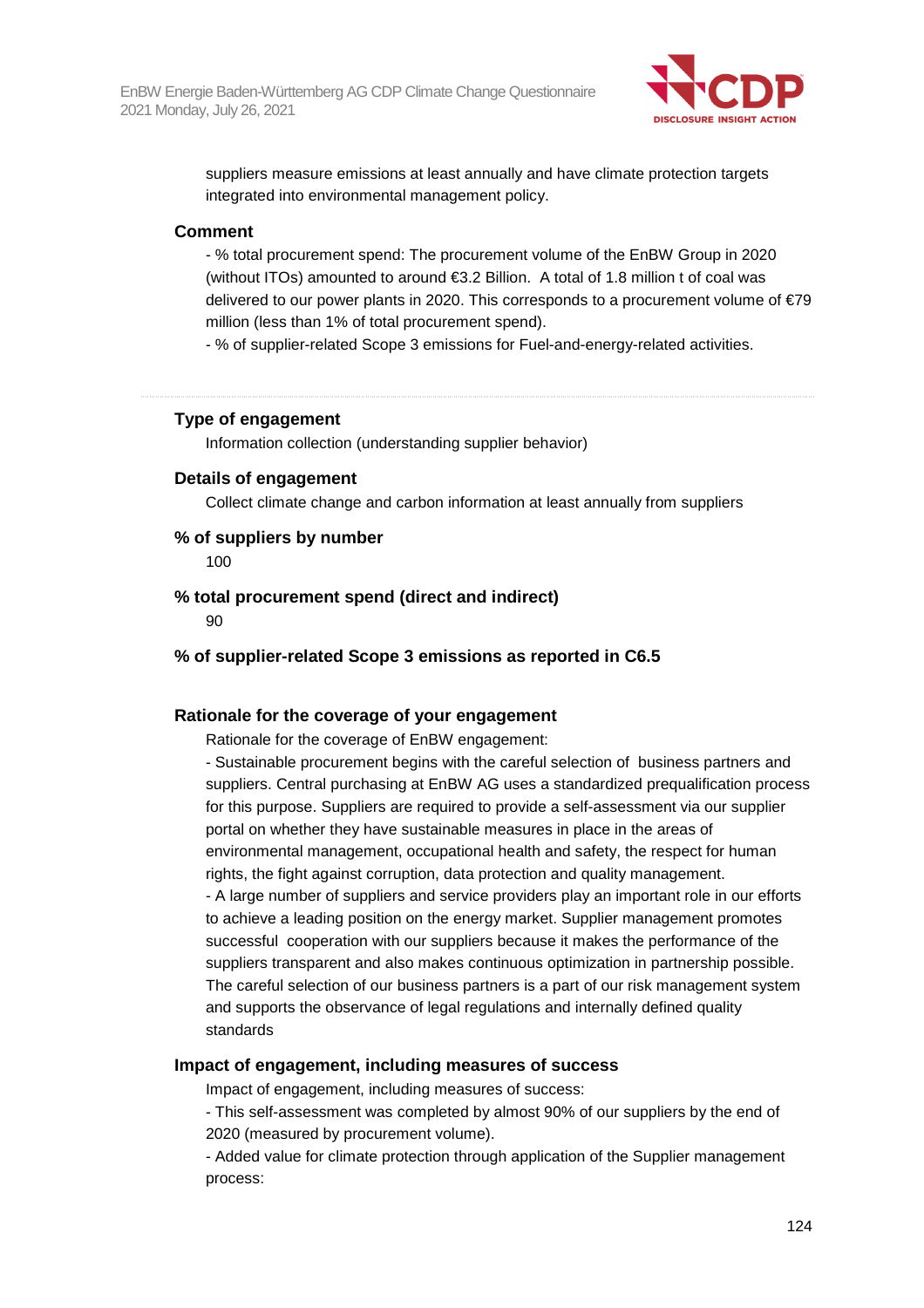

- 1. Supplier identification: Identification and documentation of potential suppliers
- 2. Supplier selection/prequalification: Registration/onboarding, completion of the EnBW qualification stages
- 3. Supplier evaluation/classification Assessing suppliers based on defined evaluation criteria, classification of the suppliers

4. Supplier development: Deriving development measures according to the classification of all suppliers

#### **Comment**

- 100 % of the suppliers of EnBW AG's central purchasing department are addressed as part of the prequalification process.

- Assumption: At least 45% of the Scope 3 emissions caused by the suppliers of EnBW Central Purchasing.

# **C12.1b**

### **(C12.1b) Give details of your climate-related engagement strategy with your customers.**

#### **Type of engagement**

Education/information sharing

#### **Details of engagement**

Share information about your products and relevant certification schemes (i.e. Energy STAR)

#### **% of customers by number**

90

**% of customer - related Scope 3 emissions as reported in C6.5**  100

### **Please explain the rationale for selecting this group of customers and scope of engagement**

Rationale for selecting this group of customers:

- Energy efficiency regarding B2C customers is a success factor for the Energiewende and thus for a positive contribution to climate protection.

- As a pioneer of the Energiewende, it is therefore important for EnBW to educate the B2C customers of the EnBW Group about how energy can be saved and where the potential for this lies.EnBW has various customer groups: private customers (B2C), business customers, municipalities and Stadtwerke. B2C customers form the majority and account for well over 90%.

- The sale of electricity and gas to B2C customers generates high Scope3 emissions at EnBW - this customer group is therefore very central. Information and education in the area of energy efficiency is used to illustrate to customers how energy consumption and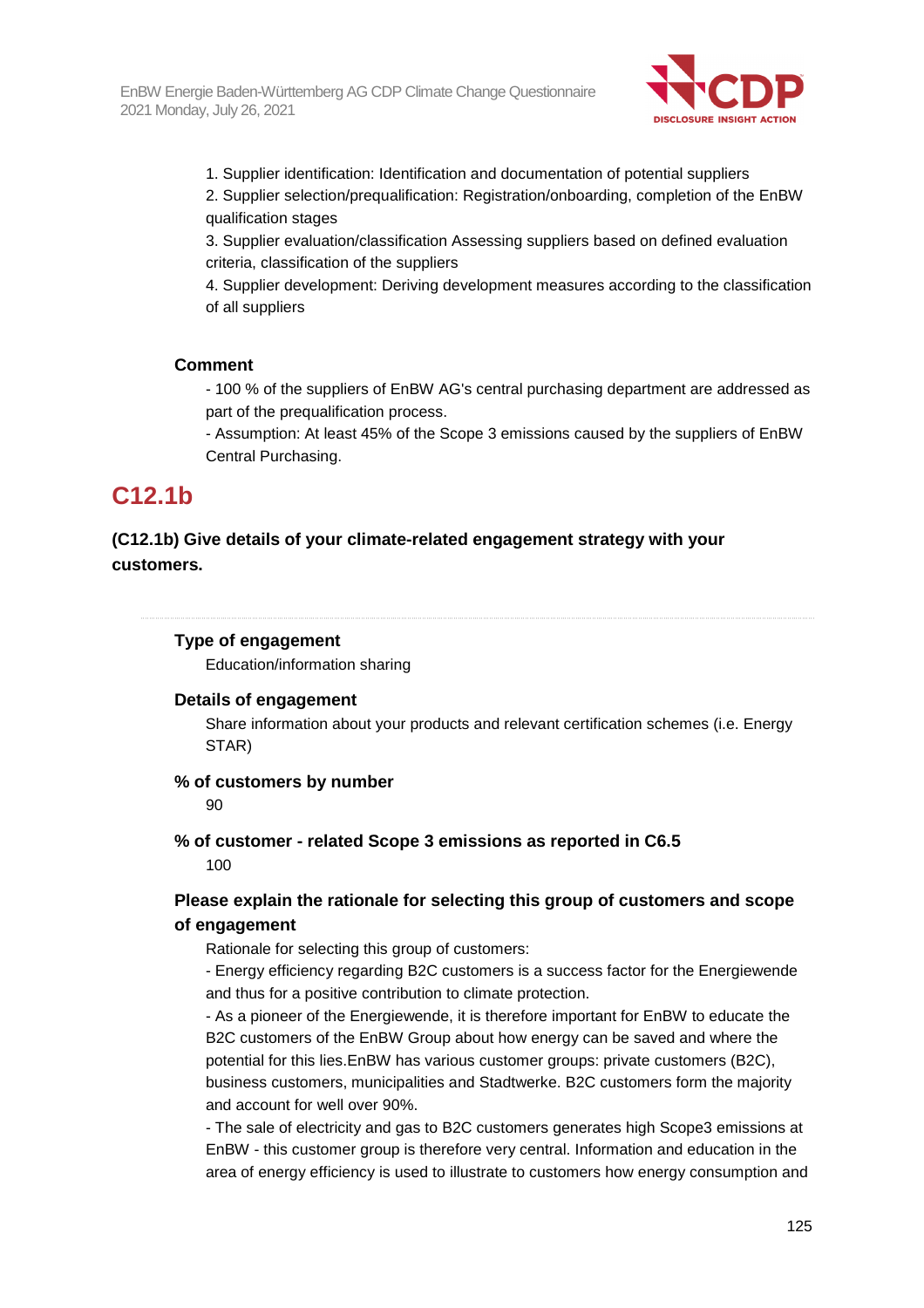

CO2-emissions can be reduced.

- With the EnBW sustainability programme and the climate-friendly products initiative, climate-friendly products are being developed and significantly expanded in the areas of electricity and gas. Parallel to this, customer communication (education, information) regarding the products is also being expanded (example:

https://www.enbw.com/strom/produkte/oekostrom).

- Relevant topics: Energy label, potential for energy savings, transparency in energy consumption, CO2 reduction climate-friendly products and services (for example tariffs with green electricity and green gas) etc.

- EnBW Engagement:

1 ) Comprehensive and actual information for B2C customers on the EnBW website regarding energy efficiency and CO2-reduction: https://www.enbw.com/energiesparen 2) EnBW customer service - EnBW customer service has already received several external awards for excellent advice. We strive for a high level of customer satisfaction and want to support customers in acting in a climate-friendly manner.

Scope of engagement:

- The sale of electricity and gas to B2C customers generates high Scope3 emissions at EnBW

- In 2020 donstream emissions by third parties (scope 3 downstream) created around 86 % of all Scope 3 emissions of EnBW. The Scope 3 downstream emissions result especially by gas consumption by customers. % of customer - related Scope 3: 100 %, focus B2C).

- Information and education in the area of energy efficiency is used to illustrate to customers how energy consumption and CO2-emissions can be reduced.

#### **Impact of engagement, including measures of success**

Impact of Engagement:

- It is important to make customers aware of climate protection and ways to reduce CO2. One tool for this is education and information by EnBW for customers.

- The numerous energy-saving tips on the EnBW website motivate customers to adopt a more sustainable lifestyle. Customers can follow these advices. If customers have any questions, they can contact EnBW by e-mail or get in touch with customer service directly.

- EnBW customer service employees regularly receive training on sustainability aspects. Customers can obtain information about climate-friendly products and services at any time. In addition, customers can find out how to increase transparency on electricity consumption and what measures to take to live more energy-efficiently.

#### Measures of success:

- We regularly organise customer surveys regarding both our website and customer service. With these surveys we measure whether the education and information meet the customers' expectations. Based on the results, we analyse whether we are successful and what measures need to be taken for improvement.

- We regularly improve our website to provide current and potential new customers with the best possible education and information about EnBW and sustainability. In addition,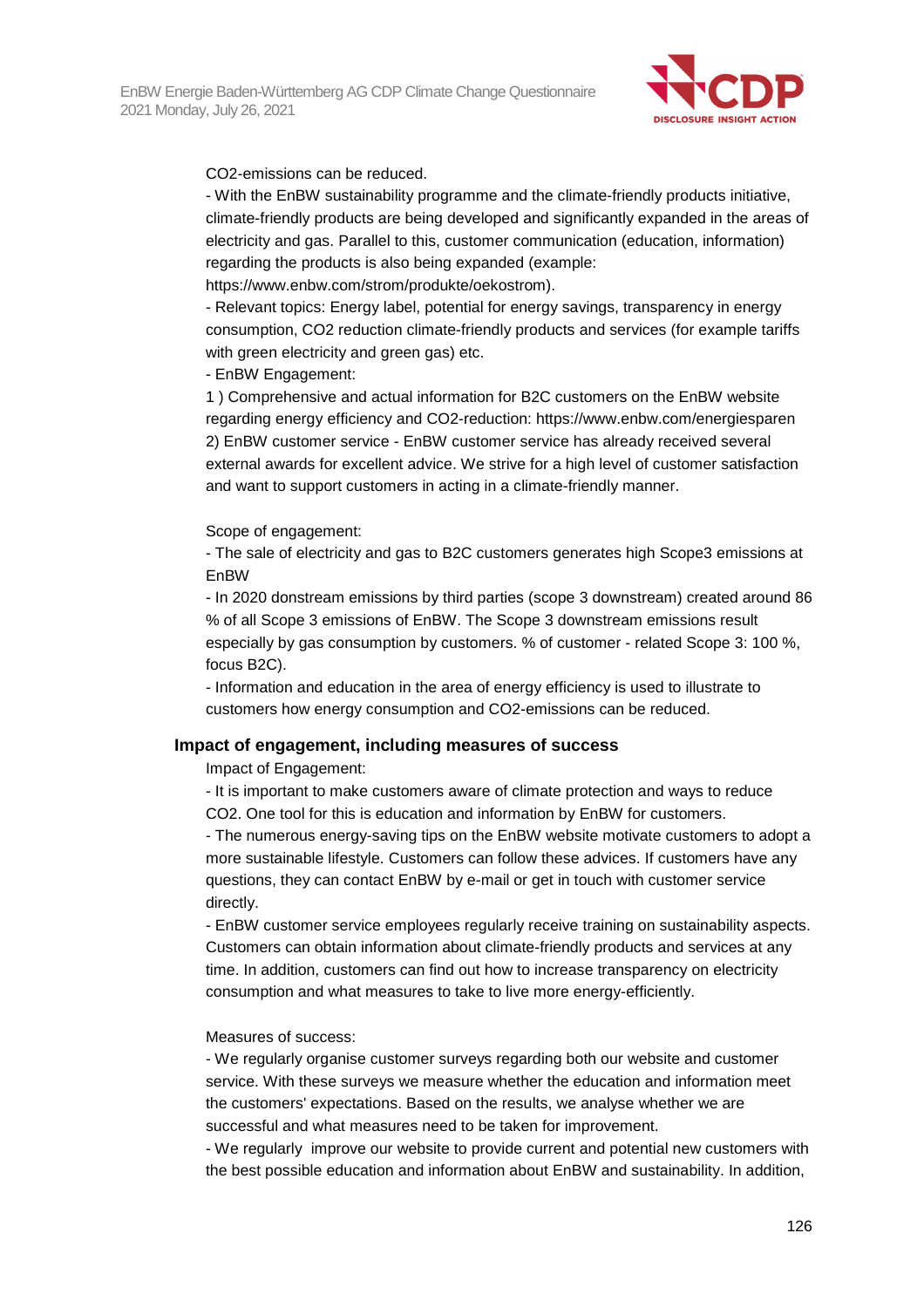

we check the extent to which our website is successful (number of clicks etc.). - We are continuously working on improving our customer service - also in terms of advice on sustainability aspects and climate protection aspects. The extent to which we are successful with our advice is also communicated to us in direct feedback from our customers.

#### **Type of engagement**

Collaboration & innovation

#### **Details of engagement**

Run a campaign to encourage innovation to reduce climate change impacts

#### **% of customers by number**

1

**% of customer - related Scope 3 emissions as reported in C6.5**  1

### **Please explain the rationale for selecting this group of customers and scope of engagement**

The expansion of renewable energies, the reduction of greenhouse gases and the most efficient possible use of energy are the main pillars of the energy transition. In 2014, the German government already reached an agreement with associations and organizations from industry, trade, commerce and trade to contribute to increasing energy efficiency. The energy efficiency networks created under this associations' agreement have proven to be a successful approach to saving energy and thus emissions. In 2020, the stakeholders extended this agreement by five years and placed a stronger focus on the aspect of climate protection - which is also reflected in the name: The "new" Energy Efficiency and Climate Protection Networks initiative. By the end of 2025, a further 300 to 350 networks are to be created and continue to work on the goals of saving energy, reducing CO<sub></sub> emissions and sustainably lowering energy costs.

EnBW has been writing a success story here as a pioneer with its know-how and energy management expertise for 15 years now with the EnBW energy efficiency and climate protection networks, which we offer as a service to businesscustomers. Around 90 companies from all over Germany are taking part in EnBW's seven current networks, some of which have been running for many years.

#### **Impact of engagement, including measures of success**

Impact of Engagement:

The EnBW Energy Efficiency and Climate Protection Network enables business customers to tackle energy and sustainability issues together in an association of around 15 companies, to exchange experiences and to achieve results more effectively. Participants meet with their network partners at regular intervals. You exchange experiences, benefit from each other's knowledge and develop action plans for a wide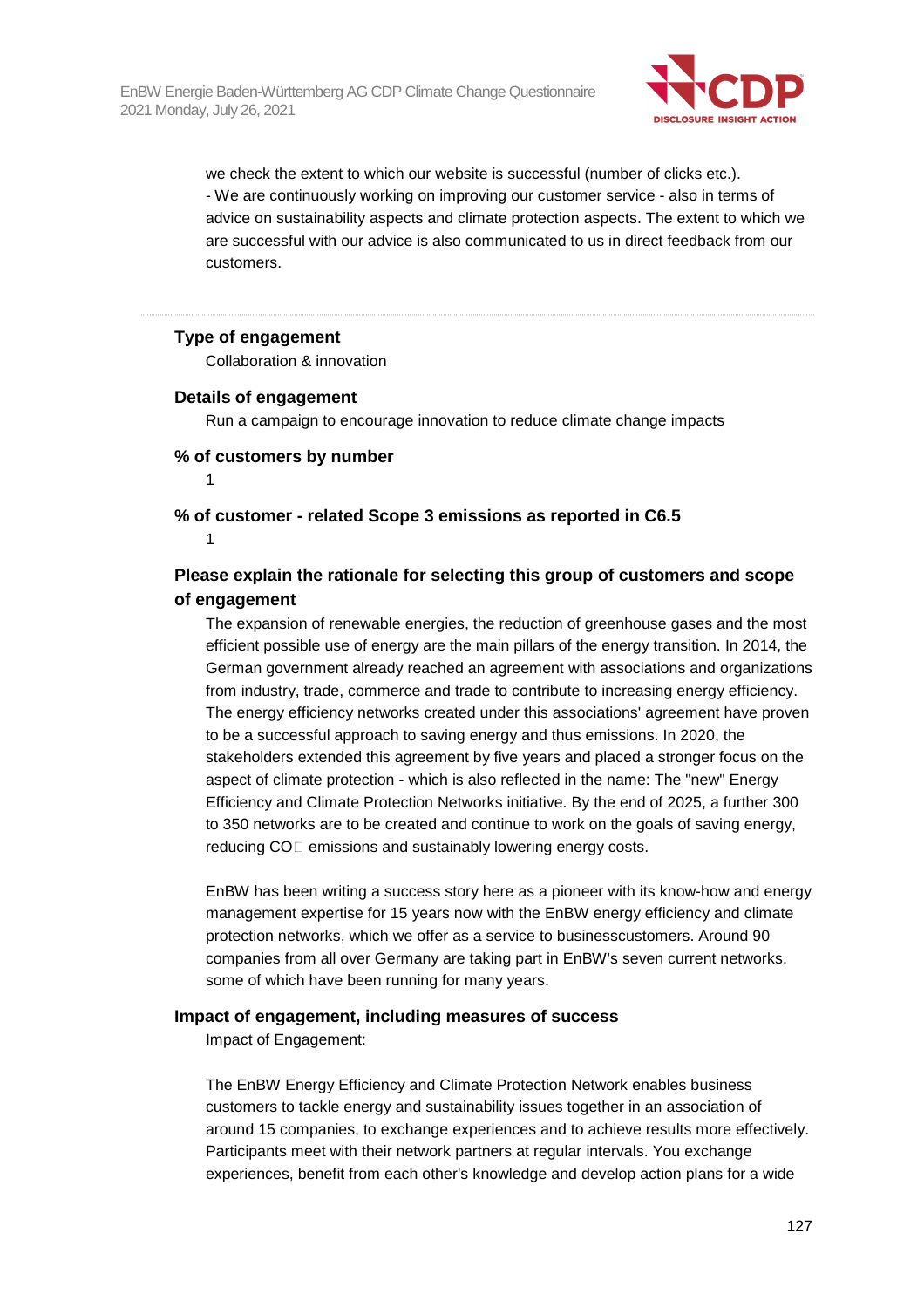

range of energy topics on your own responsibility - from investments in more efficient plants to discussions on current topics such as climate neutrality. Lectures by energy efficiency experts and plant tours round off the network meetings. Your EnBW takes care of the organisation and moderation.

#### Measures of success:

The focus of the network meetings is on climate protection through increased efficiency - the focus is on economic success: within three years, savings potentials of five to eight percent can realistically be realized. Or in other words: of around 25 million kWh/a per network.

By participating in the EnBW Energy Efficiency and Climate Protection Network, companies also support their continuous improvement process, as required, for example, in an energy management system in accordance with ISO 50001. In addition, participation in the network meetings can count as a further training measure for energy management officers. Thus, participants achieve their set savings targets more easily and make a valuable contribution to climate protection.

\*regarding % of customer - related Scope 3 emissions as reported in C6.5 : 0-1 %

# **C12.3**

## **(C12.3) Do you engage in activities that could either directly or indirectly influence public policy on climate-related issues through any of the following?**

Direct engagement with policy makers Trade associations Funding research organizations **Other** 

# **C12.3a**

### **(C12.3a) On what issues have you been engaging directly with policy makers?**

| <b>Focus of legislation</b> | <b>Corporate</b><br>position | <b>Details of engagement</b>                                                                                                                                                                                                                                                                                      | <b>Proposed legislative</b><br>solution                                                                                                                                                                                                                             |
|-----------------------------|------------------------------|-------------------------------------------------------------------------------------------------------------------------------------------------------------------------------------------------------------------------------------------------------------------------------------------------------------------|---------------------------------------------------------------------------------------------------------------------------------------------------------------------------------------------------------------------------------------------------------------------|
| Cap and trade               | Support                      | EnBW still considers the EU<br>ETS cap and trade system as<br>the cornerstone of EU climate<br>policy. Since 2013, we<br>continued to engage in<br>discussions at EU level on the<br>need of an ambitious ETS-cap<br>and the relevance of a reliable<br>and strong CO2-price signal to<br>stimulate the necessary | Focus on a binding EU<br>climate neutrality target<br>by 2050 and especially a<br>consistently higher 2030<br>target (at least -55%).<br>Strengthened ETS,<br>especially considering<br>rebasing, stronger linear<br>reduction factor (LRF),<br>and enforced market |
|                             |                              | investments for the foreseen                                                                                                                                                                                                                                                                                      | stability reserve (MSR).                                                                                                                                                                                                                                            |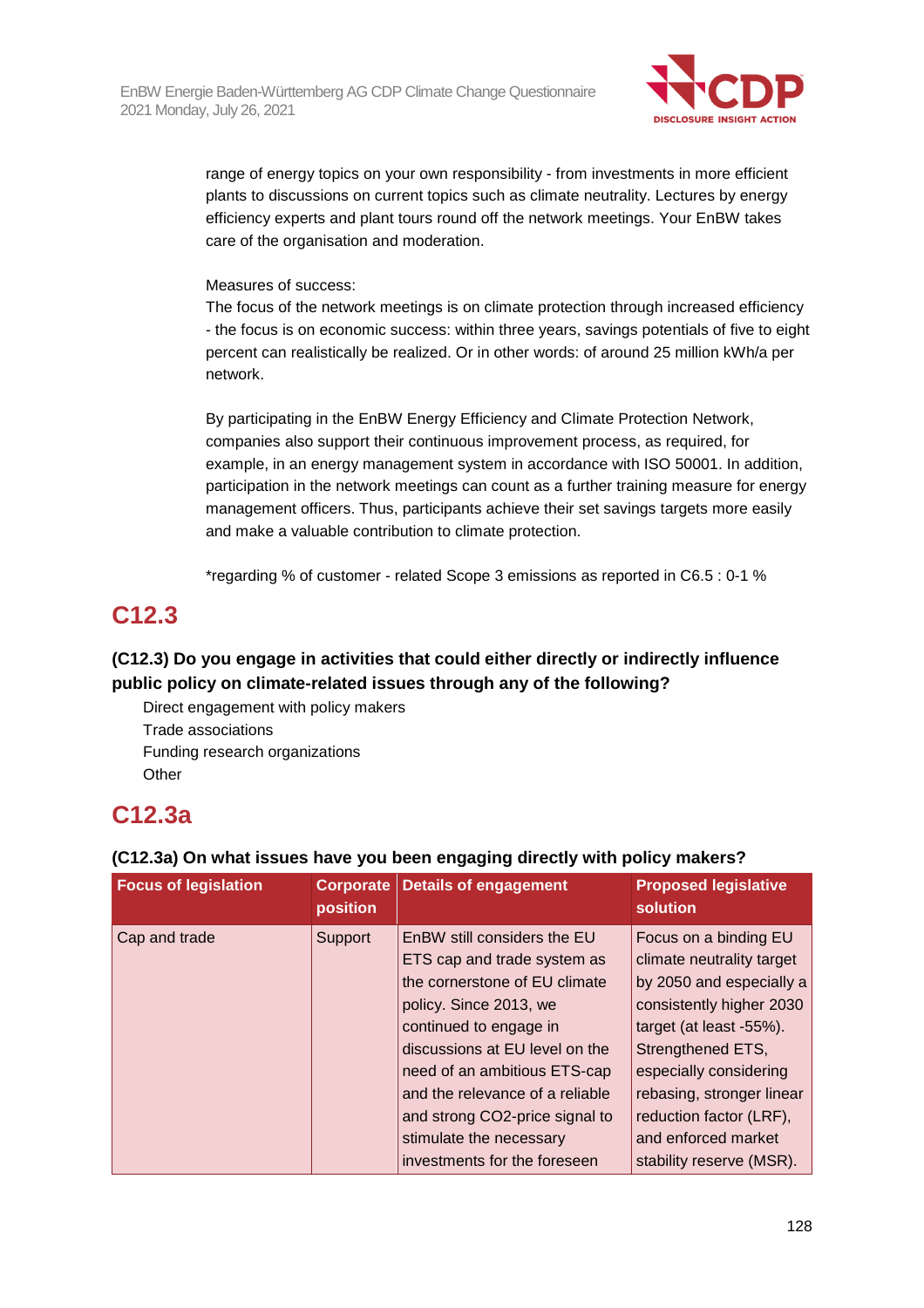

|  | carbon emissions reduction          | <b>Enhanced emission</b>         |
|--|-------------------------------------|----------------------------------|
|  | path. In 2020, an essential         | reductions in other              |
|  | focus was on the concrete           | sectors like transport           |
|  | negotiations at EU level of the     | and buildings, via a             |
|  | Climate law - the legally binding   | mixture of adequate              |
|  | 2050 neutrality target as well as   | CO2-pricing, regulation          |
|  | the higher 2030 ambitions. At       | and support for new              |
|  | the same time, EnBW followed        | technologies. However,           |
|  | closely the already starting        | we consider an                   |
|  | discussions on the concrete         | integration of other             |
|  | implementation of a higher 2030     | sectors in the ETS -             |
|  | climate target in the ETS           | while possibly to be             |
|  | legislation as well as its possible | envisaged from 2030              |
|  | extension to other sectors.         | onwards - as not                 |
|  | EnBW very much welcomed the         | efficient at this stage due      |
|  | proposal of the climate law,        | to the still very different      |
|  | making the 2050 net zero            | CO <sub>2</sub> abatement costs. |
|  | objective legally binding. EnBW     | The introduction of a            |
|  | publicly committed itself to        | carbon price floor in the        |
|  | climate-neutrality by 2035. We      | ETS - if not at EU level,        |
|  | also supported strongly the         | at least in a coalition of       |
|  | adaptation of the 2030-target of    | willing Member States,           |
|  | at least -55% and an early          | despite the rising CO2           |
|  | reform of the related climate       | prices, as "risk                 |
|  | legislation, especially the ETS     | assurance instrument".           |
|  | directive. In this context, we      | EnBW considers an                |
|  | continue to ask for the             | adaptation of its initial        |
|  | introduction of a price floor at    | request of 30 €/ton              |
|  | EU- or national level. EnBW         | (2025) to a higher level.        |
|  | continuous to advocate for an       |                                  |
|  | effective CO2 price signal in all   |                                  |
|  | sectors. We participated to the     |                                  |
|  | EU public consultation for the      |                                  |
|  | EU climate ambition for 2030        |                                  |
|  | and for the design of certain       |                                  |
|  | climate and energy policies and     |                                  |
|  | launched a study on the different   |                                  |
|  | policy options for the review of    |                                  |
|  | the ETS and its' possible           |                                  |
|  | extension to other sectors. We      |                                  |
|  | maintained the exchange on          |                                  |
|  | these topics, with                  |                                  |
|  | representatives of the European     |                                  |
|  | institutions, German ministry       |                                  |
|  | officials, politicians, and NGO's   |                                  |
|  | EnBW participated also actively     |                                  |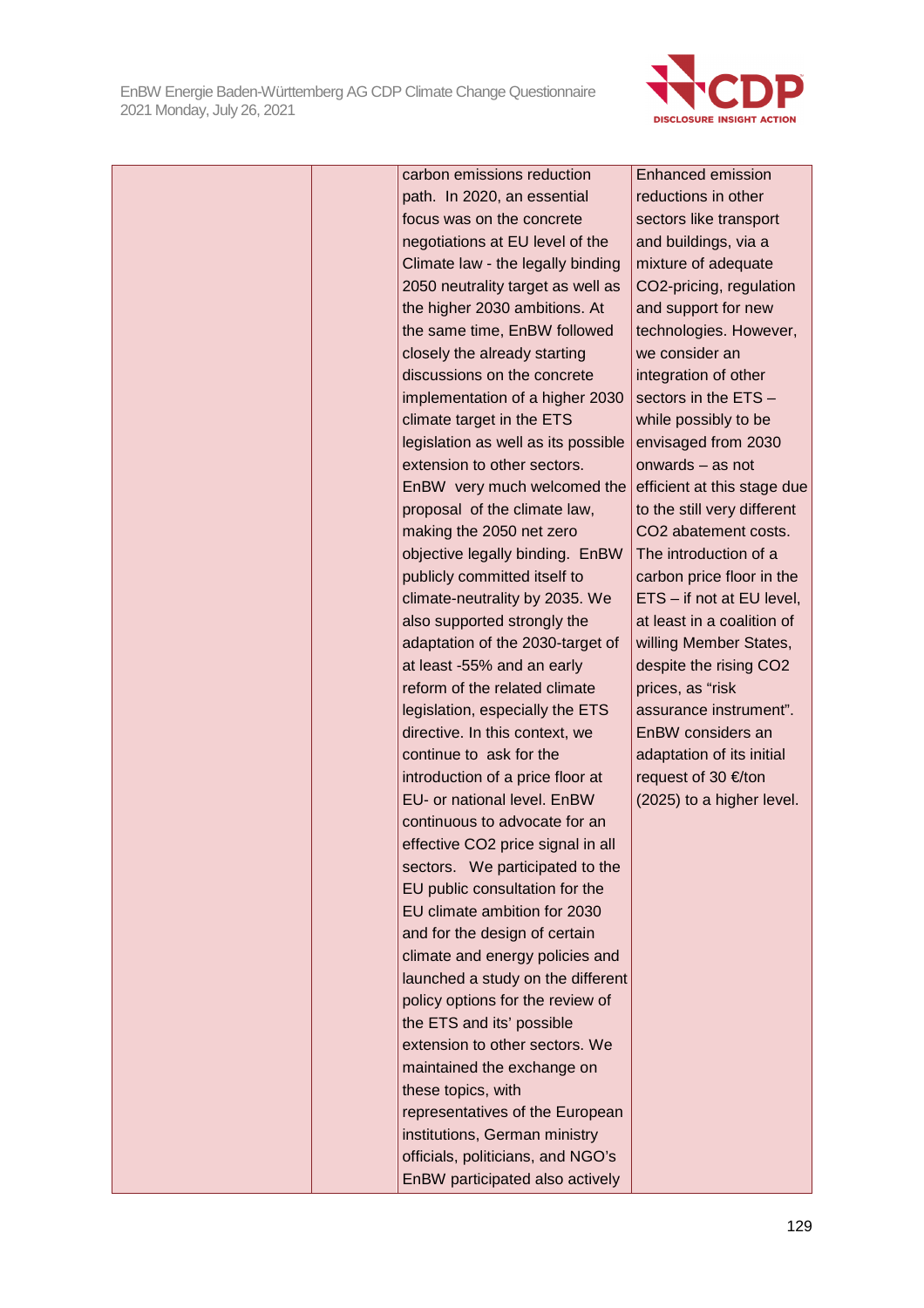EnBW Energie Baden-Württemberg AG CDP Climate Change Questionnaire 2021 Monday, July 26, 2021



|            |         | in the positioning of different<br>associations<br>(BDEW/EURELECTRIC,<br>WindEurope, BDI etc.), e.g. in<br>the context of the EU<br>consultation and continued the<br>exchange in networks at EU<br>level and cooperated closely<br>with NGOs like German Watch<br>and Stiftung 2° (exchange of<br>information, lobbying activities<br>like e.g. in form of a position<br>paper of the Stiftung 2° "Working<br>together to relaunch Europe,<br>now" with a strong focus on<br>Climate neutral investments in<br>line with Green Deal for the<br>recovery after the COVID 19,<br>etc.) and public statements i.a.<br>at CEO-level.                                                                                                                   |                                                                                                                                                                                                                                                                                                                                                                                                                                                                                                                                                                                |
|------------|---------|-----------------------------------------------------------------------------------------------------------------------------------------------------------------------------------------------------------------------------------------------------------------------------------------------------------------------------------------------------------------------------------------------------------------------------------------------------------------------------------------------------------------------------------------------------------------------------------------------------------------------------------------------------------------------------------------------------------------------------------------------------|--------------------------------------------------------------------------------------------------------------------------------------------------------------------------------------------------------------------------------------------------------------------------------------------------------------------------------------------------------------------------------------------------------------------------------------------------------------------------------------------------------------------------------------------------------------------------------|
| Carbon tax | Support | Although the price of allowances<br>(EUA) has increased after the<br>adoption of the new EU ETS<br>directive and especially the<br>Green Deal Strategy and the<br>political endorsement of the<br>2050 climate neutrality target<br>and the envisaged higher 2030<br>targetst does not create enough<br>investment security for market<br>participants. Also, the heavy<br>charges and levies on the<br>electricity prices prevent for<br>more sector coupling/<br>electrification of other sectors.<br>Therefore, EnBW supports not<br>only the carbon floor price on<br>top of the ETS but also a<br>restructuring of the energy<br>taxation system $-$ to start at<br>national level but preferentially<br>also on EU level- to be CO2<br>based. | Within the national<br>legislative process for<br>the introduction of<br>domestic CO2 pricing in<br>the heating and<br>transport sectors, EnBW<br>advocated an increase<br>in energy taxes linking<br>the taxes to the given<br>CO2 content. However,<br>the German government<br>decided to introduce a<br>national fuel emissions<br>trading system (BEHG).<br>Even though EnBW<br>considers the BEHG-<br>system to be<br>unnecessarily complex,<br>it supports the<br>fundamental introduction<br>of CO2 pricing in the<br>heating and transport<br>sectors. EnBW works for |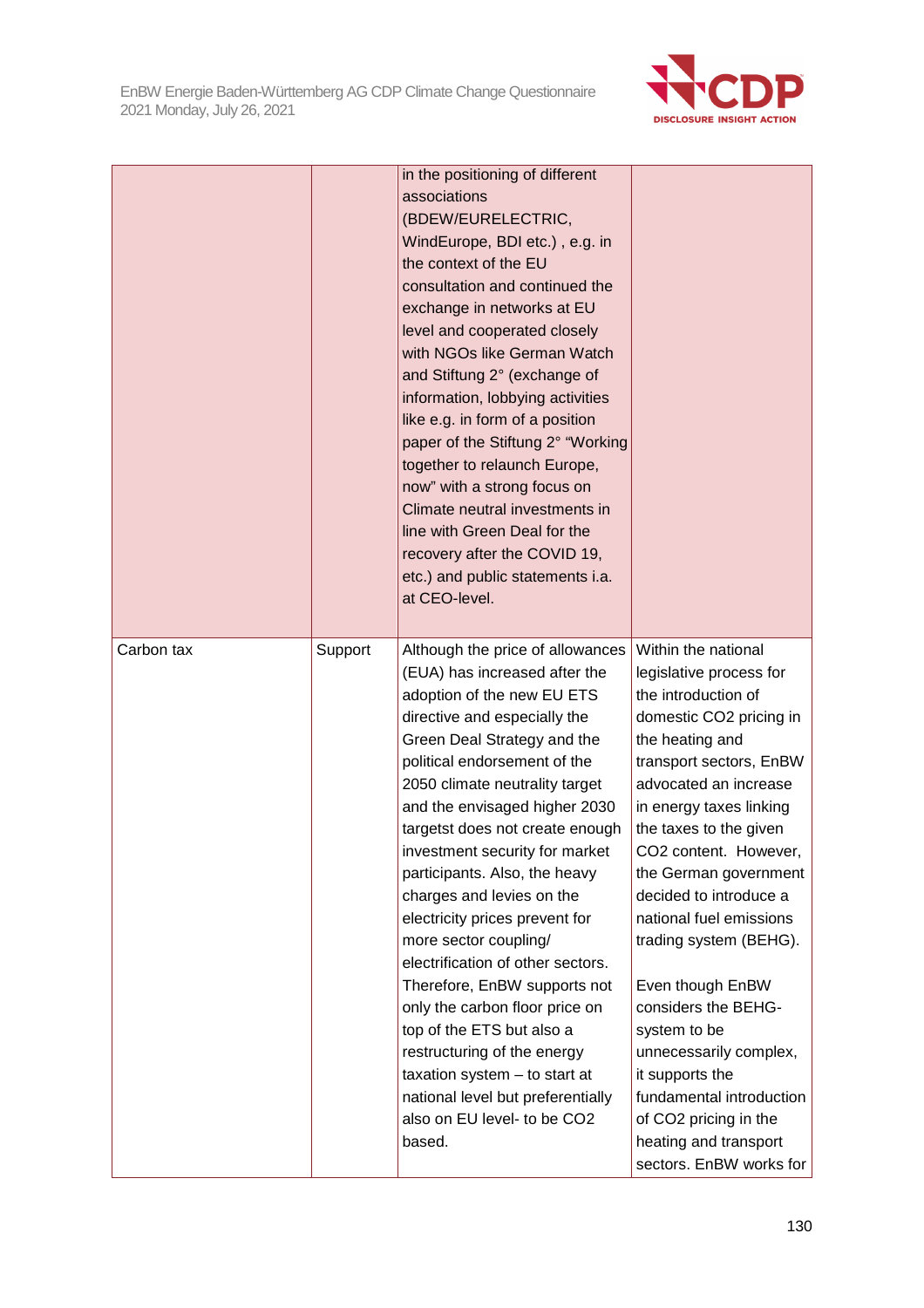

|                         |            | Within the national legislative   | effective CO2 pricing in  |
|-------------------------|------------|-----------------------------------|---------------------------|
|                         |            | process for the introduction of   | all sectors and therefore |
|                         |            | domestic CO2 pricing in the       | also welcomes the         |
|                         |            | heating and transport sectors,    | increase in the CO2       |
|                         |            | EnBW advocated an increase in     | price path adopted in the |
|                         |            | energy taxes linking the taxes to | amendment to the          |
|                         |            | the given CO2 content. At EU      | <b>BEHG 2020.</b>         |
|                         |            | level, EnBW welcomes the          |                           |
|                         |            | suggestion of the European        |                           |
|                         |            | Commission to change the rules    |                           |
|                         |            | for decisions in taxation issues, |                           |
|                         |            | especially concerning energy      |                           |
|                         |            | taxation, from unanimity to       |                           |
|                         |            | qualified majority. EnBW          |                           |
|                         |            | participated in the EU public     |                           |
|                         |            | consultation on the EU climate    |                           |
|                         |            | ambition for 2030 and for the     |                           |
|                         |            | design of certain climate and     |                           |
|                         |            | energy policies as well as        |                           |
|                         |            | actively in the positioning of    |                           |
|                         |            | different associations (BDEW /    |                           |
|                         |            | BEE, BDI etc.) but also in the    |                           |
|                         |            | exchange in networks with other   |                           |
|                         |            | companies and cooperated          |                           |
|                         |            | closely with NGOs like German     |                           |
|                         |            | Watch and Stiftung 2°.            |                           |
| Clean energy generation | Support    | In 2020, 86,6% of the wind        | In Germany, EnBW          |
|                         | with minor | turbines commissioned in 2020     | supports a minimum        |
|                         | exceptions | are located north of s of the     | capacity of 25 % of the   |
|                         |            | Main river. The problem is        | allowances within the     |
|                         |            | combined with a lack of           | EEG (wind onshore) to     |
|                         |            | permissions granted in the        | be assigned to locations  |
|                         |            | whole country. This               | south of the Main river.  |
|                         |            | concentration in the expansion    | Regarding offshore wind   |
|                         |            | exacerbates the existing grid     | energy, we pleaded for    |
|                         |            | congestion in Germany and has     | an additional short term  |
|                         |            | a negative impact on the          | tender, to use free       |
|                         |            | acceptance of the                 | converter capacities.     |
|                         |            | Energiewende. Therefore,          | EnBW supports the idea    |
|                         |            | EnBW advocated in favour of a     | of financial support for  |
|                         |            | regional control management in    | local communities, that   |
|                         |            | order to reach additional wind    | build renewable energy    |
|                         |            | turbine capacities south of the   | generators e.g. WTG or    |
|                         |            | Main river. We also plead for     | solar on their community  |
|                         |            | better and faster regulation      |                           |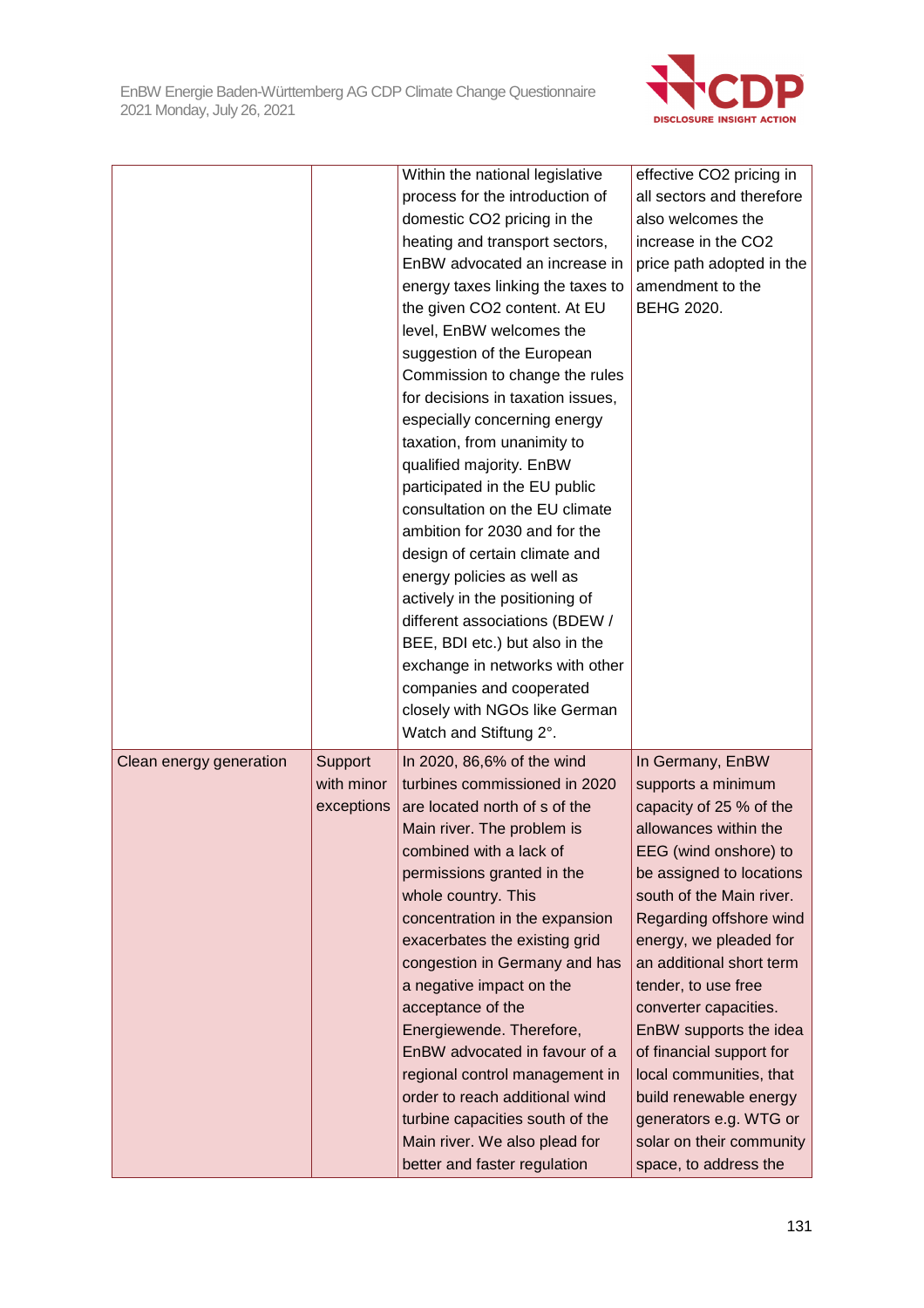

|  | concerning permissions for           | lack of acceptance of       |
|--|--------------------------------------|-----------------------------|
|  | onshore wind. Regarding              | new windfarms. In           |
|  | German offshore wind energy in       | general EnBW tries to       |
|  | the Baltic sea and North Sea         | tackle the problems of      |
|  | (objectives at least 20 GW until     | missing space,              |
|  | 2030, 40 GW until 2040).             | permissions and             |
|  |                                      | acceptance for wind         |
|  | On the PV side, we aim to            | onshore, as we have         |
|  | remove the cap of 52 GW, which       | high targets of onshore     |
|  | was finally decided beginning of     | wind in our strategy for    |
|  | July 2020. Keeping the cap,          | 2025. EnBW advocates        |
|  | would most likely lead to job        | for older small-scale       |
|  | cuts within the company since        | rooftop PV to stay in       |
|  | we expect to reach a capacity of     | operation. We               |
|  | 52 GW in 2020. Additional to the     | introduced the idea of      |
|  | short-term special tenders for       | direct marketing for        |
|  | wind and PV within the EEG we        | small scale PV, to keep     |
|  | advocate for a concrete              | at least 180000 small       |
|  | trajectory for renewables in         | rooftop-plants in           |
|  | Germany for the years after          | operation till 2025, by     |
|  | 2022. This is essential for          | using existing regulation   |
|  | reaching the goal of 65%             | combined with digital       |
|  | renewables within the power          | processes.                  |
|  | sector in Germany by 2030.           |                             |
|  |                                      | At EU level, in the         |
|  | At EU level EnBW followed            | context of the              |
|  | closely the implementation of        | implementation of the       |
|  | the Clean Energy for all             | <b>Clean Energy Package</b> |
|  | Europeans Package on the             | and possible adaptations    |
|  | <b>Electricity Market Design</b>     | of this framework in view   |
|  | directive and regulation, as well    | of the Green Deal and       |
|  | as the Renewables directive,         | climate neutrality by       |
|  | Energy Efficiency directive and      | 2050, EnBW supports a       |
|  | the Governance regulation. In        | positive framework          |
|  | the re-opened discussions on         | towards further             |
|  | the adaptation of the 2030-          | development of              |
|  | framework in view to a 2050          | renewables while            |
|  | climate neutrality target, EnBW      | integrating them            |
|  | asks also $-$ i.a. in the context of | subsequently into the       |
|  | the EU public consultation on        | market. EnBW sees the       |
|  | higher ambitions for 2030 - for a    | outcome of the package      |
|  | higher RES-Target of at least        | overall rather positive     |
|  | 40%. We call for an adequate         | but supports more           |
|  | political support and more           | ambitious targets in view   |
|  | efficient authorisation              | to the possible             |
|  | procedures on national level as      | adaptation of the           |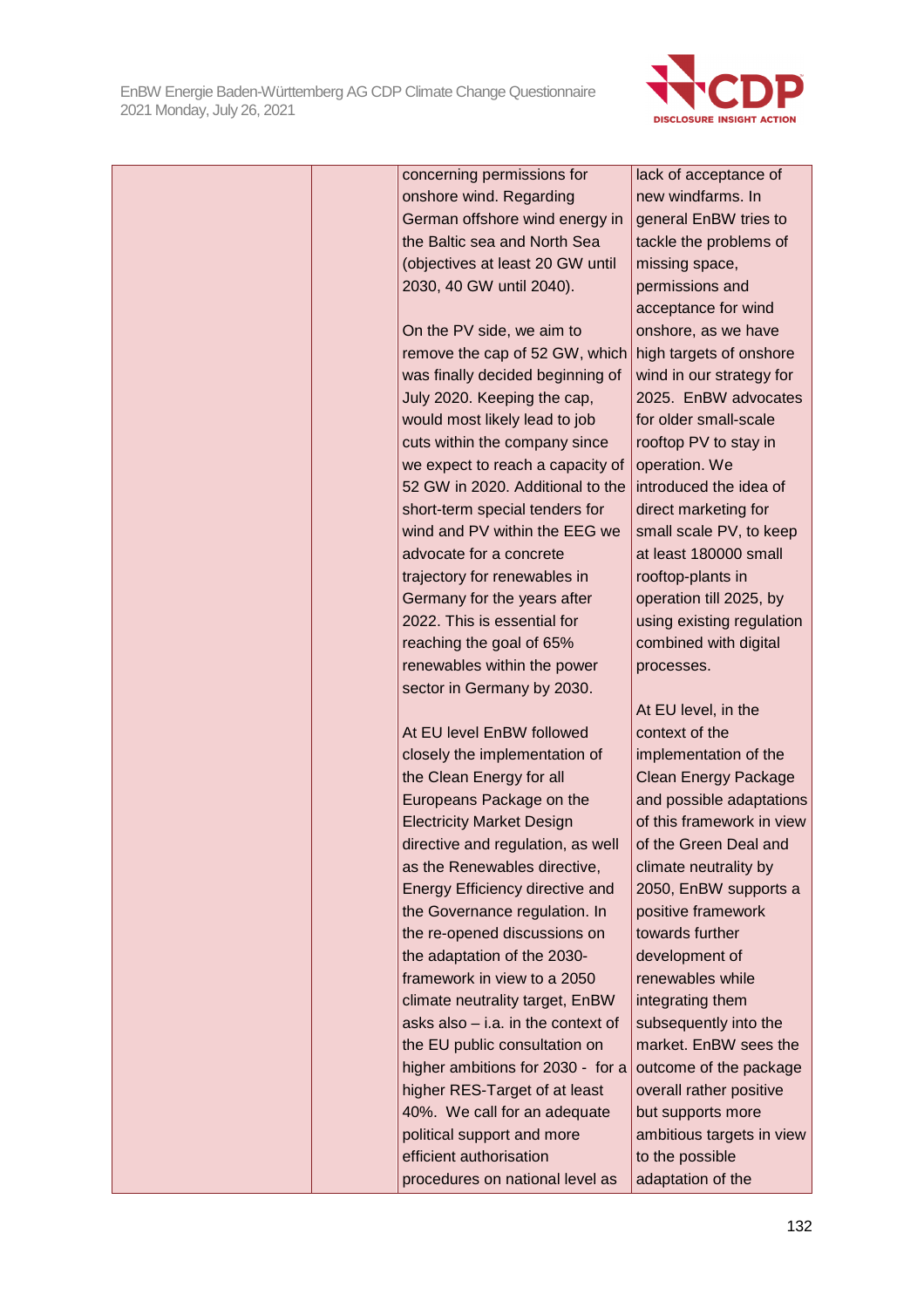

|                   |                                     | well as a firm implementation<br>monitoring especially in the<br>framework of the national<br>energy and climate plans by the<br>EU COM. We engaged also on<br>issues like auctioning designs in<br>the context of zero bids, new | framework in 2021<br>However, key is the<br>effective implementation.<br>EnBW supports also the<br>objectives of the EU<br>biodiversity strategy but<br>would welcome a truly |
|-------------------|-------------------------------------|-----------------------------------------------------------------------------------------------------------------------------------------------------------------------------------------------------------------------------------|-------------------------------------------------------------------------------------------------------------------------------------------------------------------------------|
|                   |                                     | offshore EU COM strategy<br>necessary adaptations for hybrid<br>projects etc.<br>On the EU level a very strong<br>focus is also on the preparation                                                                                | integrated approach with<br>energy policies to avoid<br>possible conflicts as far<br>as possible.<br>EnBW also supports the<br>decarbonisation of the                         |
|                   |                                     | of the decarbonization of the gas<br>sector. On the basis of an<br>extensive internal project on<br>pathways to climate neutral gas<br>system, we engaged in<br>discussion on options to achieve                                  | gas sector and is<br>running /planning pilot<br>projects to detect<br>challenges and<br>potentials (grid<br>integration etc.) for the                                         |
|                   |                                     | climate neutrality for the<br>electricity sector by 2040.                                                                                                                                                                         | gas grid infrastructure.<br>EnBW supports a<br>stronger energy system<br>integration and the<br>planned EU strategy as<br>well as the national and                            |
|                   |                                     |                                                                                                                                                                                                                                   | EU strategy for a<br>hydrogen economy.<br>These last ones should<br>follow a sector open<br>approach considering                                                              |
|                   |                                     |                                                                                                                                                                                                                                   | hydrogen use also in<br>electricity generation<br>and to a certain extend<br>in the heat sector.                                                                              |
| Energy efficiency | Support<br>with minor<br>exceptions | EnBW fully supports the energy<br>efficiency objective and<br>supporting policies. However,<br>we are against obligation<br>schemes in this context as they<br>are not stimulating the most                                       | Focus on the<br>implementation of the<br><b>Energy Efficiency</b><br>Directive and the Energy<br><b>Efficient Buildings</b><br>directive and Goverance                        |
|                   |                                     | (cost) efficient solutions. EnBW<br>is actively following the<br>legislative and regulatory<br>developments on national and<br>regional level also in view to the                                                                 | regulation. On the<br>reform of the Energy<br>Efficiency Directive,<br>EnBW favors further<br>efforts towards more                                                            |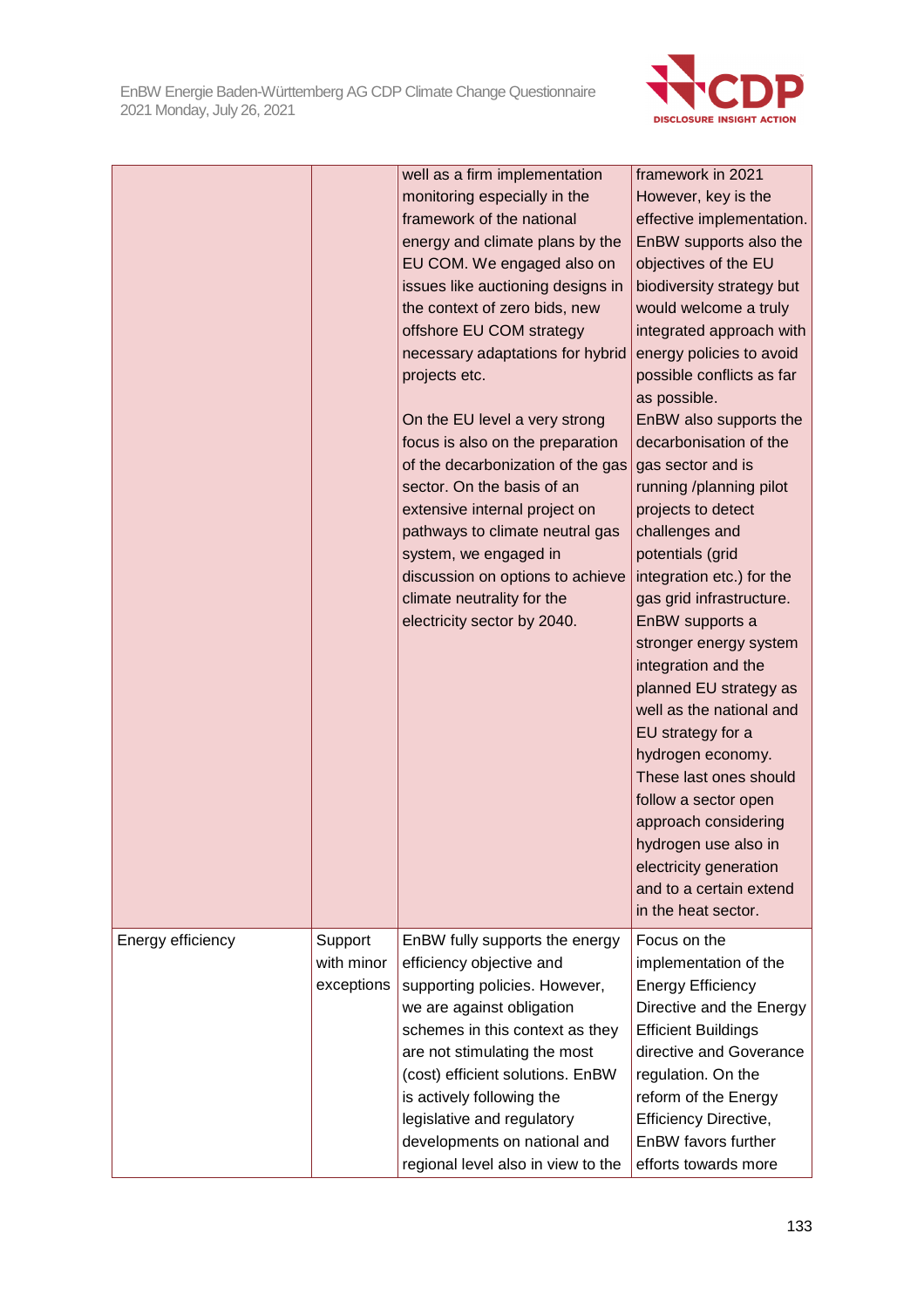

|                                                                                |         | implementation of the Energy<br><b>Efficiency directive and Energy</b><br>Efficiency of Buildings directive,<br>i.a. in the context of the EU<br>consultation on the 2030<br>ambitions. EnBW was<br>especially active in the<br>positioning of the different<br>stakeholder groups and<br>associations EnBW is a member<br>(BDEW, BDI) On regional level<br>there have been and still<br>continue to be many discussions<br>specifically in the context of the<br>integrated climate and energy<br>concept.                                                                                                                                                                                                                                                                                                                                                                                         | energy efficiency,<br>however advocates for<br>the need to maintain<br>alternative options to an<br>obligation scheme as<br>chosen in Germany.<br>More push towards the<br>use of renewables in the<br>heating and cooling, as<br>well as the transport<br>sector as decided are<br>welcome. A conflict<br>between absolut energy<br>saving requirements and<br>partially reduction of<br>efficiency in the sake of<br>higher flexibility should<br>be avoided. |
|--------------------------------------------------------------------------------|---------|-----------------------------------------------------------------------------------------------------------------------------------------------------------------------------------------------------------------------------------------------------------------------------------------------------------------------------------------------------------------------------------------------------------------------------------------------------------------------------------------------------------------------------------------------------------------------------------------------------------------------------------------------------------------------------------------------------------------------------------------------------------------------------------------------------------------------------------------------------------------------------------------------------|-----------------------------------------------------------------------------------------------------------------------------------------------------------------------------------------------------------------------------------------------------------------------------------------------------------------------------------------------------------------------------------------------------------------------------------------------------------------|
| Other, please specify<br><b>Decarbonising Transport</b><br>Sector (E-Mobility) | Support | EnBW is very active in the roll<br>out of e-charging infrastructure<br>in Germany as we see e-mobility<br>as a very important mean of<br>decarbonizing the transport<br>sector. Specifically, we aim to<br>install more than 2.000 fast-<br>charging stations (DC) at<br>motorway service stations and<br>traffic junctions until the end of<br>2025. We are very much<br>engaged in a close dialogue with<br>policy makers, communes and<br>stakeholders to support the<br>further up-take of e-mobility.<br>At European level EnBW<br>engaged in the preparation of<br>the review of the Alternative<br>Fuels infrastructure (AFI)<br>Directive and competitive and<br>practical solutions for data<br>handling between Automotive<br>industry and car users or<br>charging infrastructure<br>operators. It engaged with the<br>representatives of the European<br><b>Commission and European</b> | EnBW supports<br>ambitious rules and<br>limits for CO2 emissions<br>of passenger cars and<br>light duty vehicles at EU<br>level. We also call for an<br>expansion of the funding<br>of charging infrastructure<br>(public and private) and<br>additional measures at<br>national level.                                                                                                                                                                         |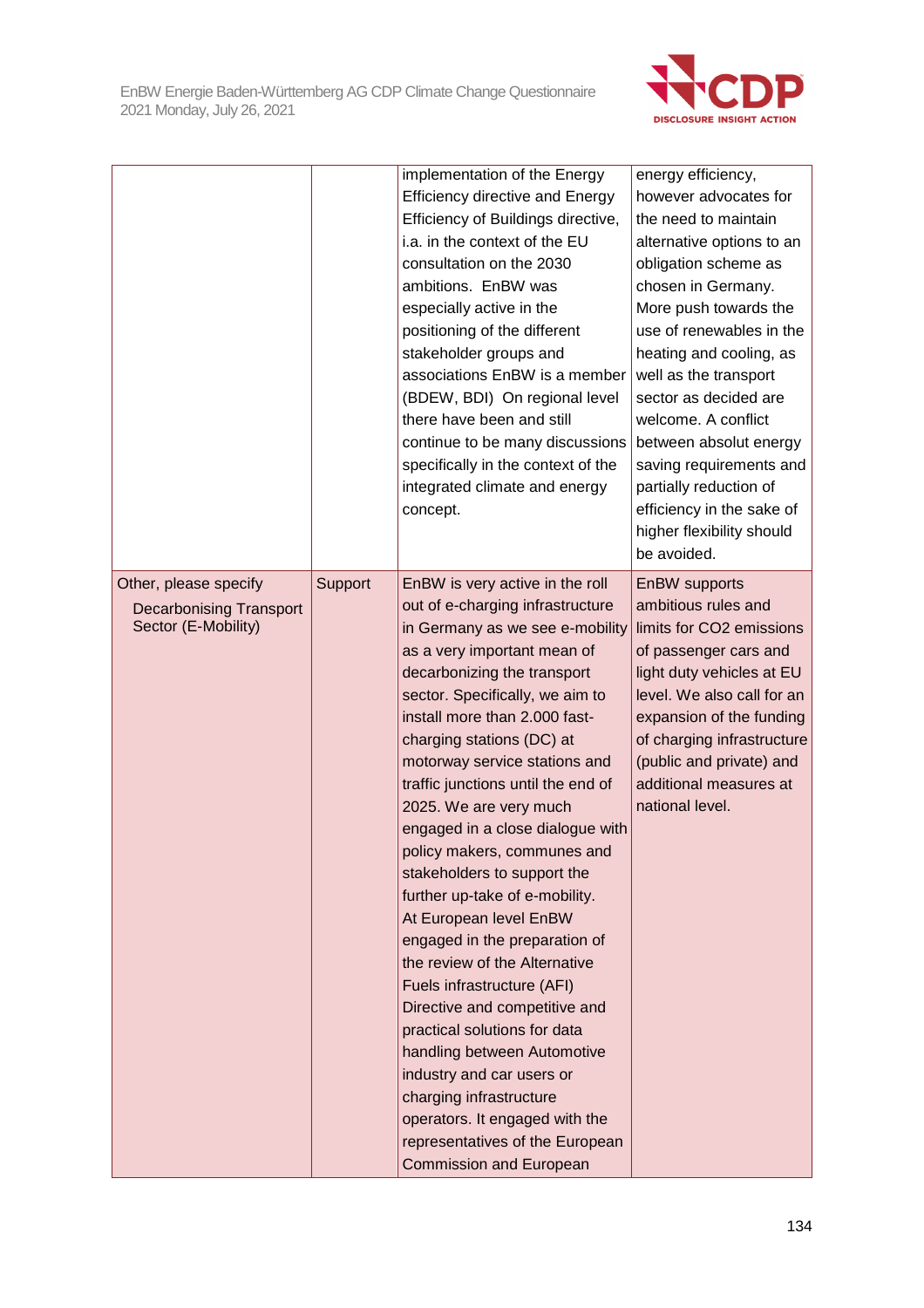

|                                                                                                                                                                                        |                                     | Parliament as well as in the<br>working groups /in the<br>positioning of different<br>Associations (BDEW,<br>EURELECTRIC) as well as<br>extended cross-sectoral<br>cooperation in view to fostering<br>e-mobility deployment.                                                                                                                                                                                                                                                                                                                                                                                                                                                                                                                                                                                                                                                                                                                                                                                                                                                                                     |                                                                                                                                                                                                                                                                                                                                                                                                                                                                                                                                                                                                                                                                                             |
|----------------------------------------------------------------------------------------------------------------------------------------------------------------------------------------|-------------------------------------|-------------------------------------------------------------------------------------------------------------------------------------------------------------------------------------------------------------------------------------------------------------------------------------------------------------------------------------------------------------------------------------------------------------------------------------------------------------------------------------------------------------------------------------------------------------------------------------------------------------------------------------------------------------------------------------------------------------------------------------------------------------------------------------------------------------------------------------------------------------------------------------------------------------------------------------------------------------------------------------------------------------------------------------------------------------------------------------------------------------------|---------------------------------------------------------------------------------------------------------------------------------------------------------------------------------------------------------------------------------------------------------------------------------------------------------------------------------------------------------------------------------------------------------------------------------------------------------------------------------------------------------------------------------------------------------------------------------------------------------------------------------------------------------------------------------------------|
| Other, please specify<br>Sustainable Finance<br>(Support for the EU<br>Sustainable Finance<br>Action Plan and climate<br>related non financial<br>disclosure with minor<br>exceptions) | Support<br>with minor<br>exceptions | EnBW (on the level of the CFO)<br>participated to the G20 TF CFD<br>on non-financial disclosure and<br>is implementing the<br>recommendations in our own<br>reporting.<br>At EU level, EnBW was and still<br>is actively involved in the<br>implementation of the EU Action<br>Plan on Sustainable Finance by<br>having still been member of the<br>Commission's Expert Group,<br>with a focus on non-financial<br>reporting/carbon disclosure<br>rules. Thus, EnBW was<br>following very closely the<br>legislative procedures,<br>especially on the Taxonomy<br>regulation via exchanges with<br>representatives of the European<br>Parliament, the Commission and<br>the Council (German Permanent<br>Representation/ Ministry for<br>Finance) and other<br>Stakeholders, also by<br>participating in the working<br>groups and in the positioning of<br>different Associations (BDEW,<br>EURELECTRIC).<br>EnBW was also actively<br>engaged in the concrete<br>implementation preparatory<br>work of the TEG Taxonomy sub-<br>group organizing exchanges<br>between the leading energy<br>sector associations | EnBW supports carbon<br>disclosure rules in non<br>financial reporting<br>obligations at<br>international and EU<br>level and is fully in line<br>with the<br>recommendation of the<br>respective TEG<br>Subgroup.<br>EnBW also fully<br>supports the EU<br>Sustainable Finance<br>Action Plan and the<br>principles of the draft<br>Taxonomy regulation.<br>However, EnBW would<br>prefer definitions where<br>the quick and<br>subsequent uptake of<br>the market for<br>sustainable financial<br>products is fostered and<br>therefore advocates for<br>a broader approach.<br>Especially the<br>investments in the<br>urgently needed<br>transition activities<br>should be recognized. |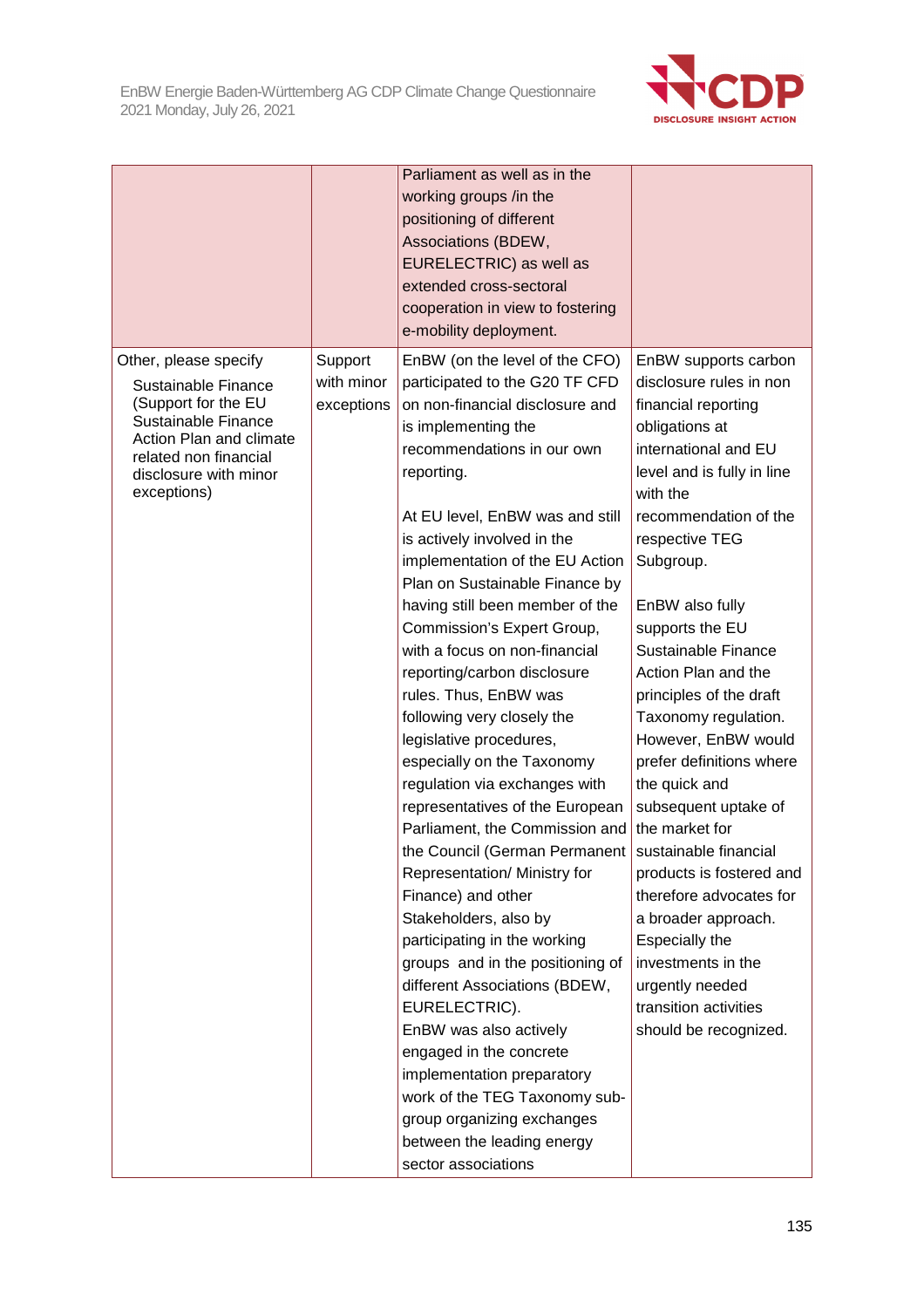

|                                                                                                                          |         | (EURELECTRIC, Eurogas) and<br>TEG members to enhance<br>understanding on the challenges<br>for the energy sector in a<br>transition Phase and<br>participated to the public<br>consultation on the draft<br>delegated act on screening<br>criteria for climate mitigation and<br>adaptation.<br>At national, EnBW was active<br>member i.a. of the Sustainable<br>Finance Council of the German<br>Federal Government.                                                                                                                                                                                                                                                                                                                                                                                                                                                                                                    |                                                                                                                                                                                                                                                                                                                                                                                                                                                                                                                                                                                                                                                                                                                                                 |
|--------------------------------------------------------------------------------------------------------------------------|---------|---------------------------------------------------------------------------------------------------------------------------------------------------------------------------------------------------------------------------------------------------------------------------------------------------------------------------------------------------------------------------------------------------------------------------------------------------------------------------------------------------------------------------------------------------------------------------------------------------------------------------------------------------------------------------------------------------------------------------------------------------------------------------------------------------------------------------------------------------------------------------------------------------------------------------|-------------------------------------------------------------------------------------------------------------------------------------------------------------------------------------------------------------------------------------------------------------------------------------------------------------------------------------------------------------------------------------------------------------------------------------------------------------------------------------------------------------------------------------------------------------------------------------------------------------------------------------------------------------------------------------------------------------------------------------------------|
| Other, please specify<br>Klimaschutzgesetz/<br>Klimaschutzprogramm<br>2030/<br>Kohleausstiegsgesetz/<br>COVID19-Recovery | Support | In 2019, the government defined<br>concrete measures and actions<br>to reduce GHG emissions in all<br>sectors as part of the Climate<br>Protection Programme 2030.<br>EnBW supports the plan, but<br>considers many of the measures<br>to be insufficient, e.g. in the area<br>of the expansion of renewable<br>energies, where numerous<br>obstacles, e.g. in the area of<br>land allocation or in planning<br>and approval law, have not been<br>removed.<br>EnBW supports the climate<br>protection targets for 2050 set<br>by the government in the new<br><b>Climate Protection Act,</b><br>according to which the goal of<br>greenhouse gas neutrality is<br>pursued, as well as the setting<br>of sector targets for 2030<br>including annual emissions<br>budgets. If the allocated<br>emission budgets are not met,<br>the responsible ministers are to<br>submit readjustment measures<br>within set deadlines. | EnBW supports high<br>ambitions, but attaches<br>great importance to not<br>only declaring targets,<br>but urgently creating the<br>necessary regulatory<br>framework to enable<br>substantial progress in<br>all sectors. The higher<br>climate targets require<br>an effective policy mix<br>with an ambitious CO2<br>price as a central<br>steering element.<br>In the context of the coal<br>phase-out law, EnBW<br>campaigned for equal<br>treatment of the<br>operators of systemically<br>important and thermally<br>coupled power plants in<br>the tendering<br>procedures. Another<br>focus of activities was<br>the amendment to the<br><b>Combined Heat and</b><br>Power Act with the<br>reorganisation of fuel<br>switch subsidies. |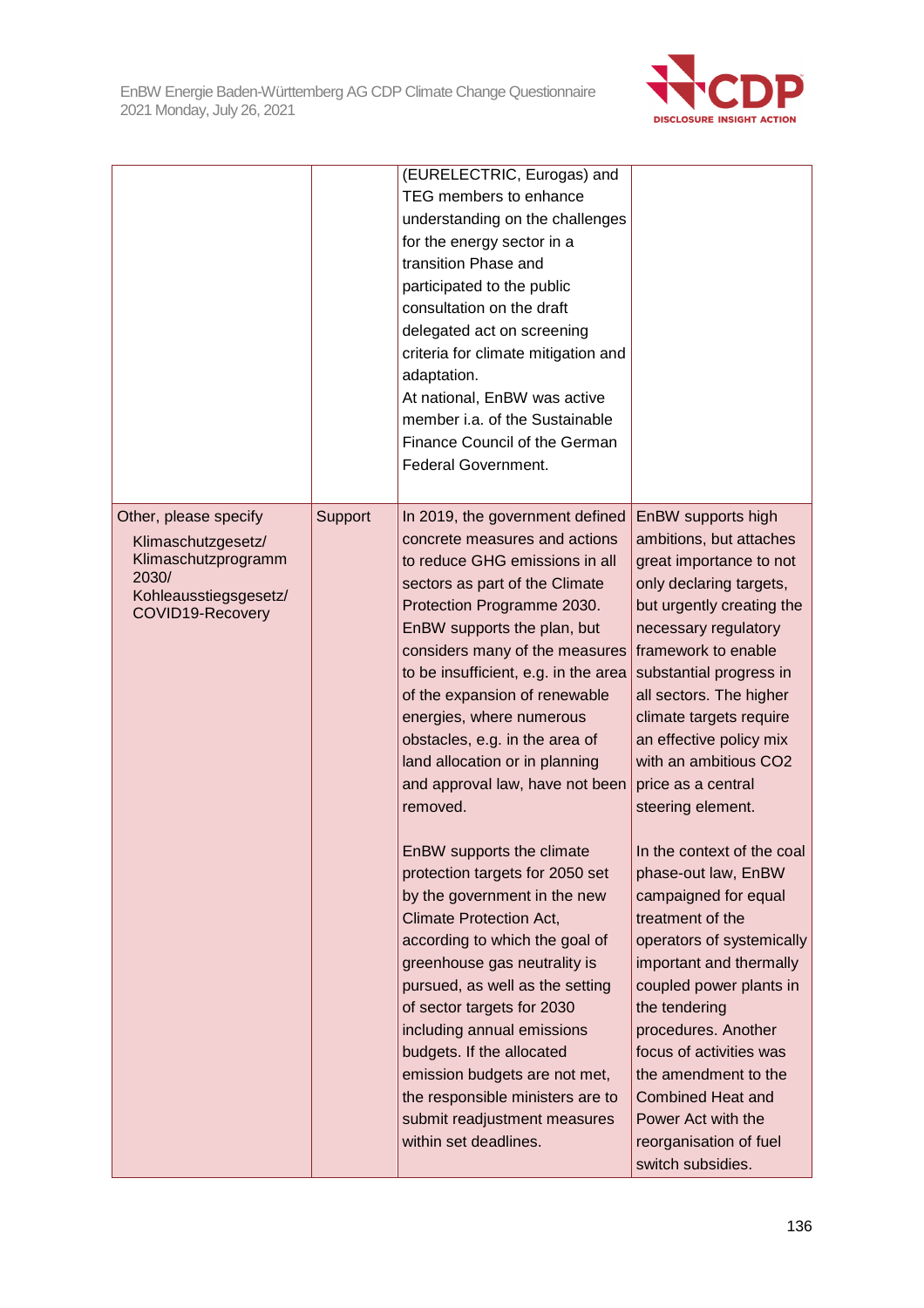

|  | In 2020, the German                |                            |
|--|------------------------------------|----------------------------|
|  | government regulated the           | EnBW supports the EU       |
|  | gradual phase-out of coal-fired    | goal of climate neutrality |
|  | power generation by 2038 at the    | by 2050 and the            |
|  | latest with the Coal Phase-out     | adaptation of the 2030     |
|  | Act. EnBW welcomes the fact        | framework, in particular   |
|  | that this law establishes a        | the ETS Directive, but     |
|  | plannable framework and that, in   | also the greater           |
|  | parallel with the Combined Heat    | electrification and        |
|  | and Power Act (KWKG), subsidy      | decarbonisation of the     |
|  | rates have also been agreed for    | heating and transport      |
|  | the conversion of coal-fired       | sectors. A stringent CO2   |
|  | power plants to more climate-      | pricing system should be   |
|  | friendly fuels such as gas.        | the starting point.        |
|  | However, EnBW had                  | EnBW underlined and        |
|  | campaigned for a more              | supported the need for a   |
|  | balanced regulation to end hard    | strong focus of public     |
|  | coal-fired power generation and    | support programs           |
|  | to take greater account of the     | following the COVID 19     |
|  | specific situation of southern     | crises towards             |
|  | German power plant operators       | sustainable investments    |
|  | with regard to maintaining         | in line with the Green     |
|  | security of supply. EnBW           | deal targets.              |
|  | isdevelopping fuel-switch          |                            |
|  | concepts for its power plant sites |                            |
|  | and, in line with its goal of      |                            |
|  | greenhouse gas neutrality by       |                            |
|  | 2035, gradually switch its         |                            |
|  | electricity and heat supply to     |                            |
|  | climate-friendly technologies.     |                            |
|  | 2030                               |                            |
|  | In view of the need of             |                            |
|  | stimulating the economic           |                            |
|  | recovery after the COVID 19        |                            |
|  | crises, important public support   |                            |
|  | programmes were discussed          |                            |
|  | and launched at EU and national    |                            |
|  | level. EnBW supported a strong     |                            |
|  | focus of these programmes on       |                            |
|  | sustainable investments in line    |                            |
|  | with the Green Deal targets. We    |                            |
|  | i.a. launched a study on           |                            |
|  | recommendations at national        |                            |
|  | level for sustainable investments  |                            |
|  | with positive contribution to      |                            |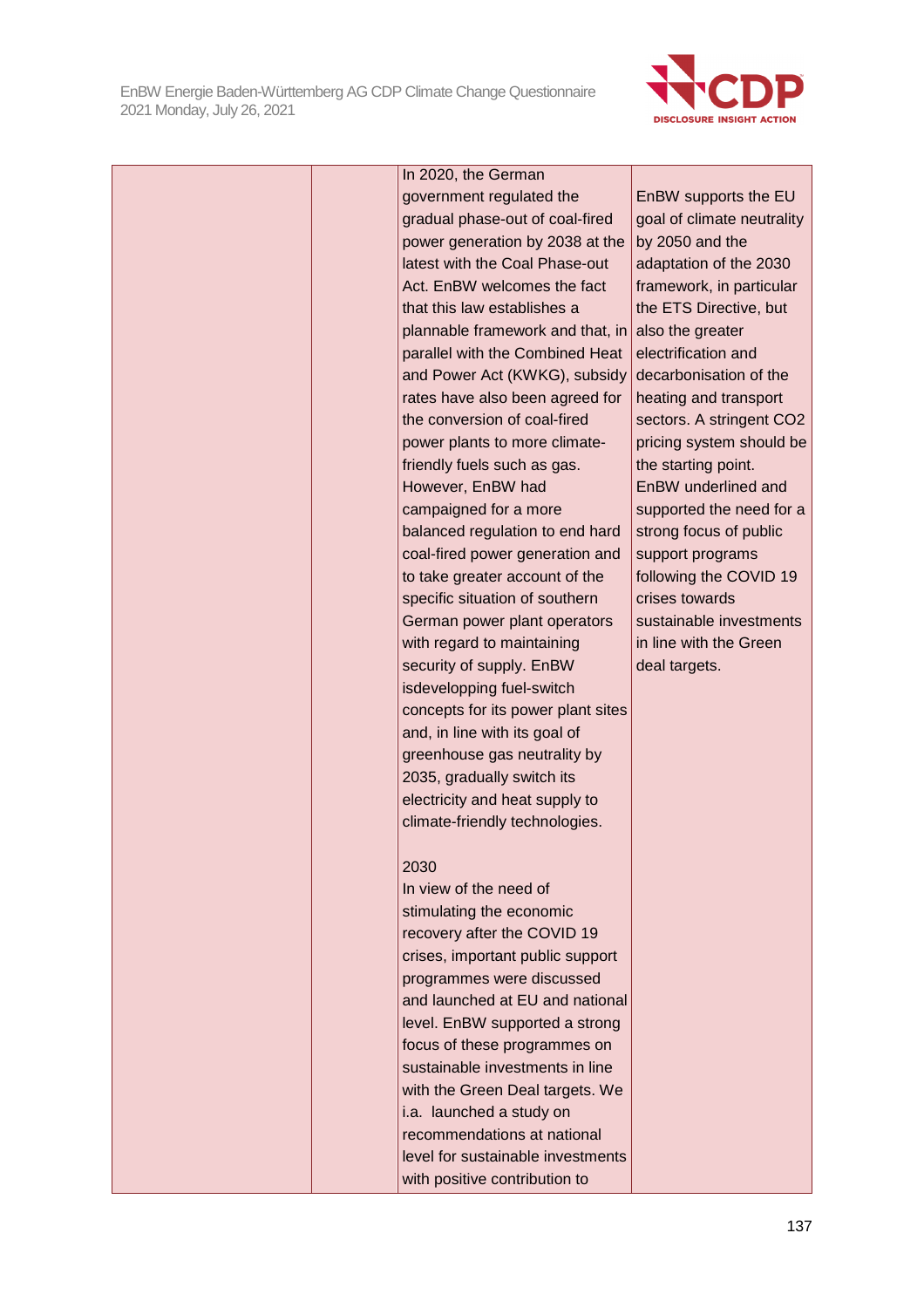

| growth and jobs, underlining the  |  |
|-----------------------------------|--|
| positive effect especially in the |  |
| field of renewables, e-mobility,  |  |
| green hydrogen and                |  |
| digitalisation. We also           |  |
| participated actively in the      |  |
| positioning of the respective     |  |
| associations.                     |  |

# **C12.3b**

**(C12.3b) Are you on the board of any trade associations or do you provide funding beyond membership?** 

Yes

# **C12.3c**

**(C12.3c) Enter the details of those trade associations that are likely to take a position on climate change legislation.** 

### **Trade association**

BDEW (Bundesverband der Energie- und Wasserwirtschaft), German Energy and Water Association (BDEW)

### **Is your position on climate change consistent with theirs?**  Mixed

### **Please explain the trade association's position**

The BDEW is committed to the decarbonisation of the energy sector until 2050. BDEW is in favor of an ambitious binding CO2-target for 2030 and also of strengthening the ETS via structural reforms. BDEW was also in favor for an ambitious binding renewables target including its break-down in national targets. Besides that, BDEW rejects a carbon price floor within the EU-ETS. Regarding the financing of new projects of renewables within the German EEG, the BDEW calls for a contract for difference model instead of the existing sliding market premium.

### **How have you influenced, or are you attempting to influence their position?**

EnBW actively participates in the different committees and Task Force (participation to meetings/discussions, commenting on draft position paper, bilateral exchange with other member companies, efforts to find viable but strong compromises). We have focused our engagement on issues concerning the positioning on strengthening the ETS but also on the general 2030-Framework. Contrary to the position of the BDEW, EnBW is committed to a carbon price floor within the ETS. Additionally EnBW pleads on keeping the sliding market premium that has been successful within the German market so far.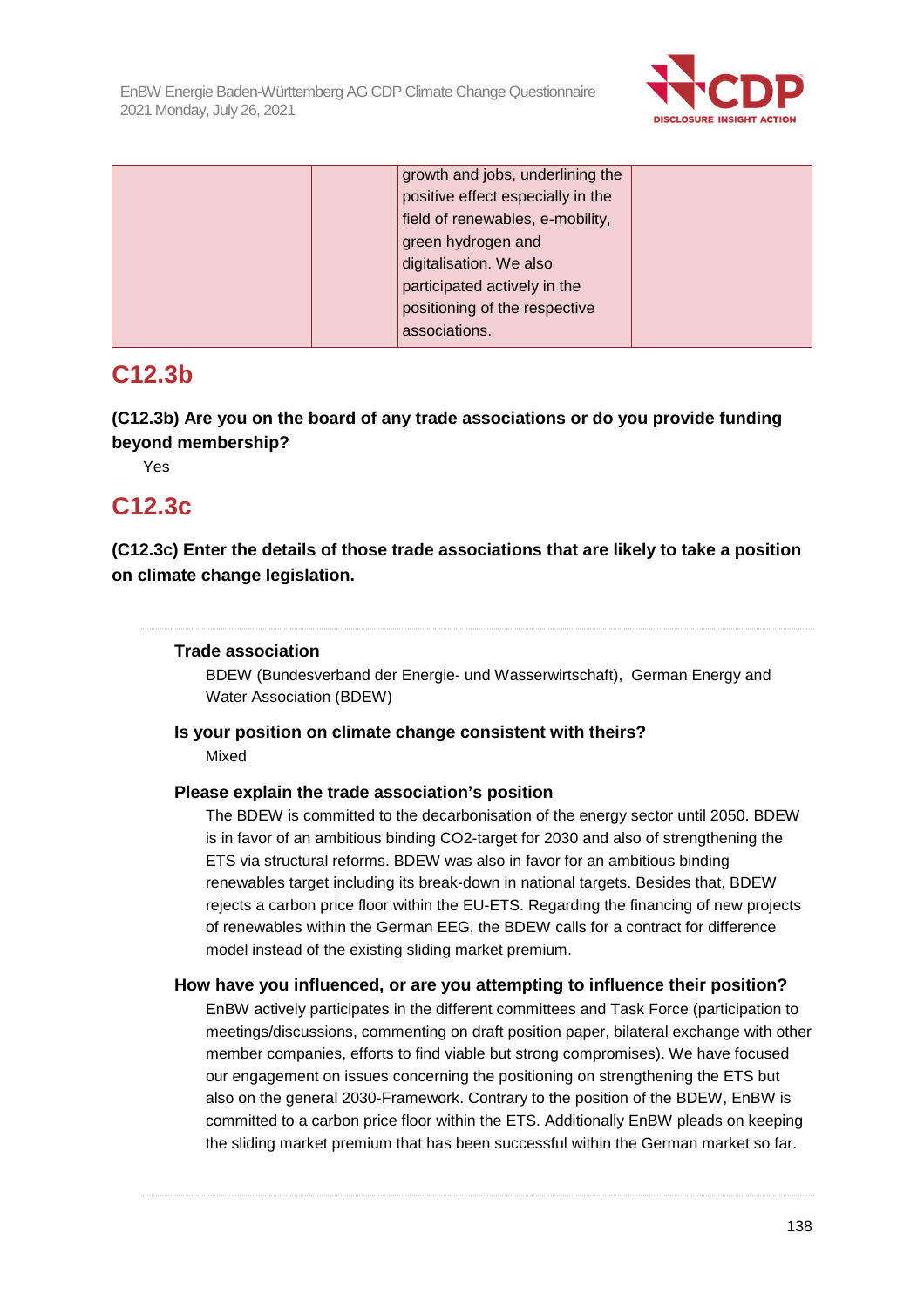EnBW Energie Baden-Württemberg AG CDP Climate Change Questionnaire 2021 Monday, July 26, 2021



#### **Trade association**

BWE (German Wind Energy Association)

#### **Is your position on climate change consistent with theirs?**  Mixed

#### **Please explain the trade association's position**

BWE the German wind energy association is lobbying for good investment and planning conditions for wind energy projects in Germany and Europe.

#### **How have you influenced, or are you attempting to influence their position?**

EnBW actively participates in the associations working Group.

#### **Trade association**

BDI (Bundesverband der deutschen Industrie)

#### **Is your position on climate change consistent with theirs?**

Inconsistent

#### **Please explain the trade association's position**

The BDI provides political support for the opening up of international markets and provides information and economic policy advice on all topics relevant to industry including energy and climate policy. Concerning climate policy issue, like for example a quicker fix of the ETS and more ambitious targets for 2030, BDI's position is much more reluctant than EnBW's position. Following the BDI, the ambitions of the EU climate agenda should depend on the international climate negotiations and further burden for energy intensive industry /carbon leakage sectors have to be avoided. They were in favor of the introduction of the MSR, but always linked to a strong protection against carbon leakage, a 2030 target depending on the outcome of the international negotiations.

#### **How have you influenced, or are you attempting to influence their position?**

EnBW actively participates in relevant committees, focusing on the positioning on ETS-Reform and 2030 Framework/ higher ambitions.

#### **Trade association**

WindEurope (European Wind Energy Association)

#### **Is your position on climate change consistent with theirs?**

**Consistent** 

#### **Please explain the trade association's position**

A strong Climate agenda (strong 2030 target – especially on GHG and renewables-, strong ETS) helps to make wind a competitive energy source (i.a. very active in view to the EU Renewables Offshore Strategy).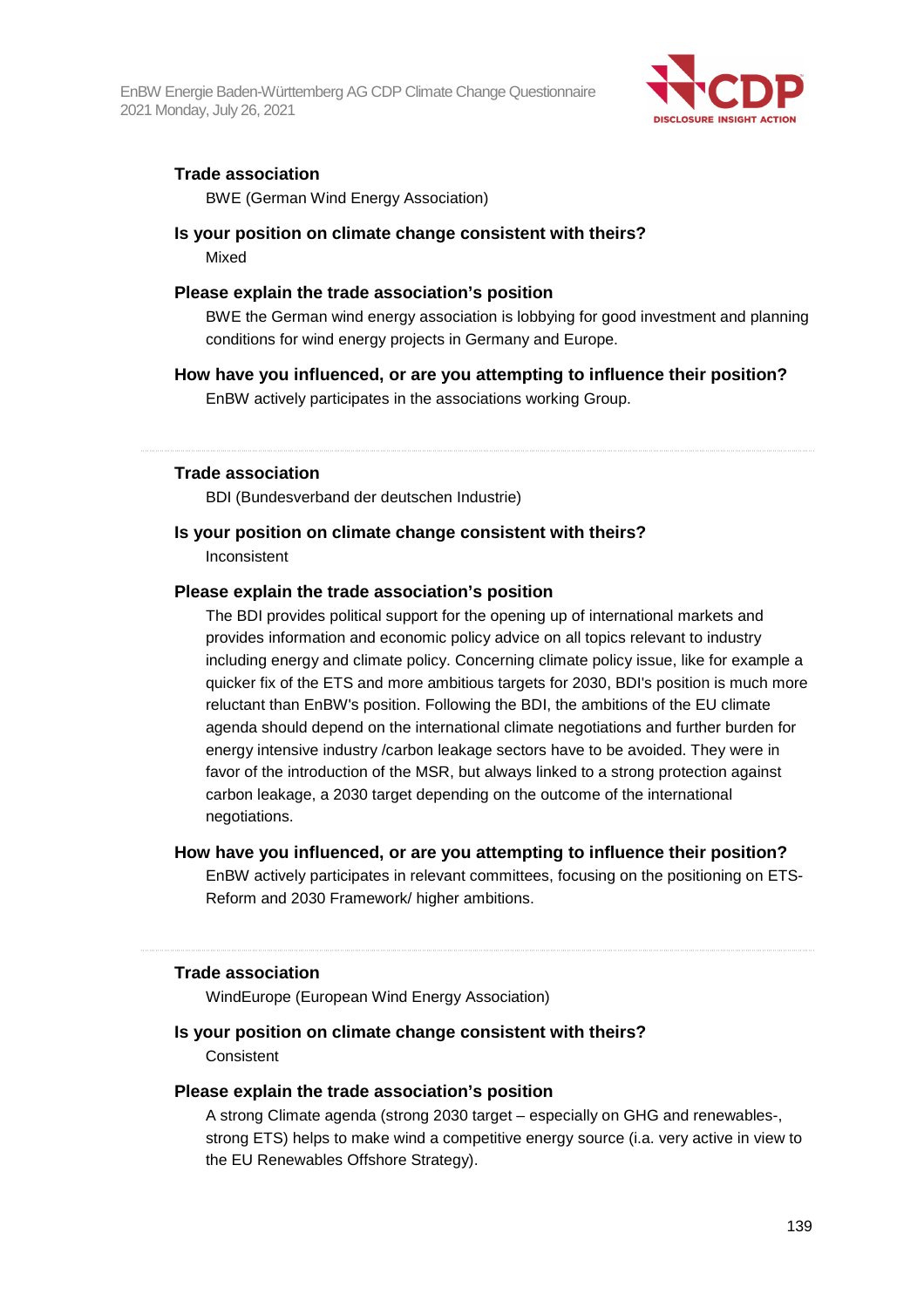

#### **How have you influenced, or are you attempting to influence their position?**

EnBW actively participates in the working groups of the association. It contributes with information and participates in the exchange on the positioning and lobbying strategies.

#### **Trade association**

BNE - Energy efficiency and metering

#### **Is your position on climate change consistent with theirs?**

**Consistent** 

#### **Please explain the trade association's position**

Bundesverband Neue Energiewirtschaft e.V. (bne / Association of Energy Market Innovators) represents the interests of grid-independent energy suppliers and energy service companies in Germany. The main focus of the association lies on fair conditions for all electricity and gas suppliers, new and innovative business models and demands a competitive and modern metering and energy efficiency market in the context of the German "Energiewende".Therefore, different measures are taken and promoted in a political context.

**How have you influenced, or are you attempting to influence their position?**  EnBW is engaged in the BNE.

# **C12.3d**

**(C12.3d) Do you publicly disclose a list of all research organizations that you fund?**  No

# **C12.3e**

#### **(C12.3e) Provide details of the other engagement activities that you undertake.**

In general, EnBW is engaged in a continuous dialogue also with stakeholders and clients regarding all aspects of energy and climate policy - at the local, regional, national and European level. The engagement also encompasses advice for the development of national and regional climate mitigation and adaptation strategies. EnBW also looks actively in options and challenges for the greening of the gas sector and follows actively the preparation of the gas package at EU Level. On the European level, EnBW continued to take actively part in Associations, especially WindEurope and EURELECTRIC (via BDEW) and in cross-sectoral stakeholder networks (e.g. Friends of ETS, 2030 Network), ) to organize an united voice from industry and NGOs towards politicians. This also allows for the exchange of positions between stakeholders in favour of an ambitious regulatory framework, specifically in the context of legislative process on the ETS reforms as well as the 2030 implementation legislation including the governance framework. On the national level, EnBW has also initialized a "Network Energy Efficiency", to foster exchange of ideas and innovative solutions in the field of energy efficiency, accompanied by the yearly attribution of innovation award. By organizing energy policy related events (such as EnBW Event formats in Berlin: Energie- und Wirtschaftsclub, Mitarbeiterfrühstück/ Employee Breakfasts) EnBW discusses with parliamentary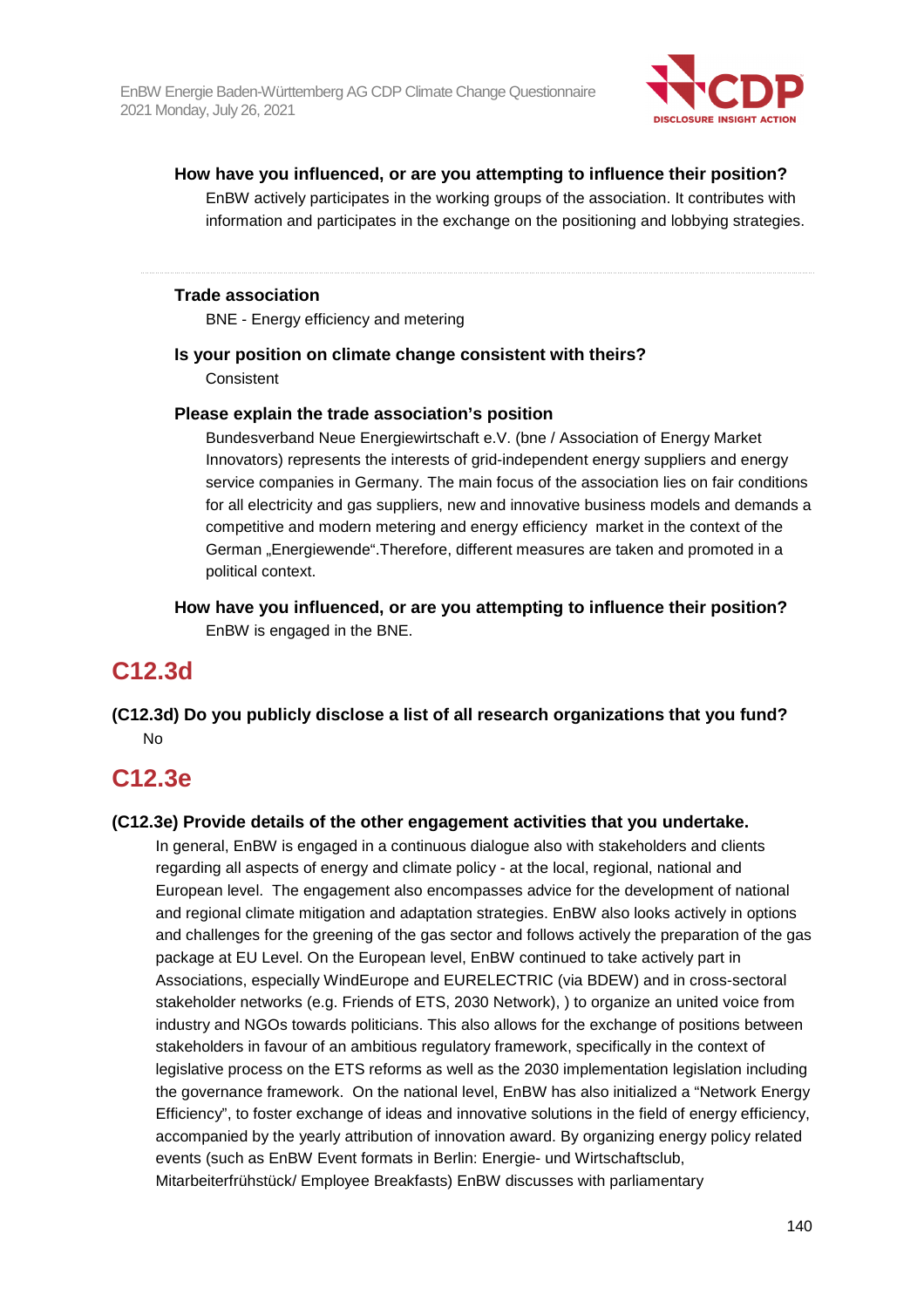

representatives and assistants, representatives of various associations, civil society and other corporations, about current legislative proposals and present EnBW's positions and views. In 2018 we started supporting the "Foundation 2° - German Companies for Climate Protection ("Stiftung 2° - Deutsche Unternehmen für Klimaschutz". The organization is named after its major aim: To keep the average global temperature increase well below 2 degrees celsius. It supports long term entrepreneurial engagement for climate protection as well as the sustainable use of natural resources and the ecosystem. Looking for tangible and ambitious solutions, the foundation works together with scientific, societal and political stakeholders. Companies ought to work actively together to find solutions for cross-sector climate protection. One of its features is the so-called CEO-Initiative, i. e. the personal commitment of CEO's to climate protection. In addition, EnBW supports the Foundation Energy & Climate Protection (Stiftung Energie & Klimaschutz). The Foundation, established by EnBW in 2007, is recognized as a non-profit entity and aims to promote environmental and climate protection. By stimulating an open and broad discussion with all stakeholders, it wants to contribute to a better understanding of the interaction between the energy industry and climate protection, as well as the promotion of young scientists. Therefore, the Foundation organizes conferences and debate evenings, mainly in Baden-Württemberg, to current topics such as the effects of agriculture on climate change, climate protection policies after the Corona virus or on new perspectives on renewables. The discussions lack ideological restraints and take place between speakers who stand for different viewpoints, coming from various stakeholder organizations, starting with journalists, scientists, members of ministries or parliaments on regional or federal level, journalists , representatives from local or federal agencies, NGOs, Think Tanks etc.. At the organization of the debates, the Foundation aims to avoid CO2 emissions. The non-avoidable CO2 emissions are compensated by recognized Gold Standard certificates for the benefit of an Ethiopian reforestation project, issued by CO2OL Forest Finance. The Foundation has initiated a series of Bar Camp-like panel workshops aimed towards students, startup founders and young professionals. Every year, the Foundation organizes a contest for Ph.D. students to stimulate innovations on the field of renewable energies. The Foundation gives students the possibility to become an "Energy Reporters" during their exchange semester abroad to report on topics of energy and climate protection in their host country – all contributions are published on the website of the Foundation and its Social Media Channels. Moreover, the Foundation hosts a wide alumni network, through which various supporters of the Foundation can engage.

# **C12.3f**

# **(C12.3f) What processes do you have in place to ensure that all of your direct and indirect activities that influence policy are consistent with your overall climate change strategy?**

One EnBW internal working group on climate issues ("working-group climate management"), encompassing representatives from all relevant sections of the company, meeting on quarterly basis to discuss current topics and prepare positions. Their activities include the preparation of concrete positioning with regard to relevant climate change issues in smaller drafting working groups as well as the Coordinating of engagement activities regularly in weekly meetings of the policy and sustainability team, thus ensuring consistency in all activities that influence policy.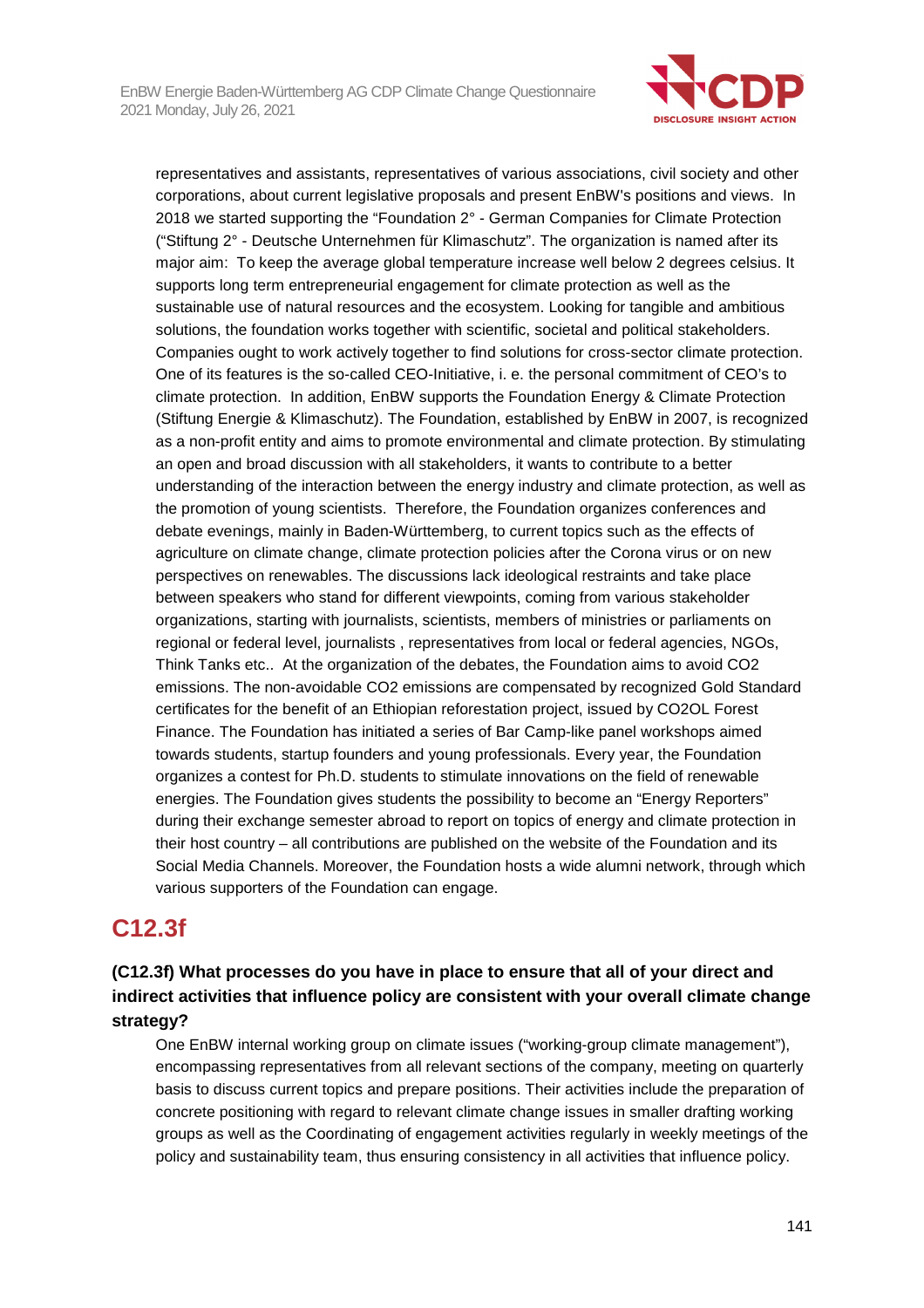

# **C12.4**

**(C12.4) Have you published information about your organization's response to climate change and GHG emissions performance for this reporting year in places other than in your CDP response? If so, please attach the publication(s).** 

#### **Publication**

In mainstream reports, incorporating the TCFD recommendations

#### **Status**

**Complete** 

### **Attach the document**

U EnBW integrated-annual-report-2020.pdf

#### **Page/Section reference**

For example: Environment goal Dimension (EnBW Integrated Report 2020, page 79- 86).

#### **Content elements**

**Governance Strategy** Risks & opportunities Emissions figures Emission targets

#### **Comment**

Integrated reporting (EnBW Integrated Report 2020):

We have been publishing an Integrated Annual Report based on the recommendations of the International Integrated Reporting Council (IIRC) since 2014, which combines the traditional contents

of a financial report with a sustainability report. We do this in order to provide our most important target Groups (shareholders and the capital market, employees, society and business partners) with a holistic representation of the Performance of the company. This also ensures that the dimensions of ecology, economy and social aspects are firmly embedded in the EnBW 2025 strategy, reflecting the highly integrated nature of our management system. An important element is measuring the achievement of our goals using key performance indicators.

More about integrated reporting at EnBW can be found at www.enbw.com/integratedreporting.

Important aspects of reporting (EnBW Integrated Report 2020):

Against the background of the EU Green Deal (Glossary, from p.138) and the tightening of the emissions reduction targets, we are acutely aware of our corporate responsibility.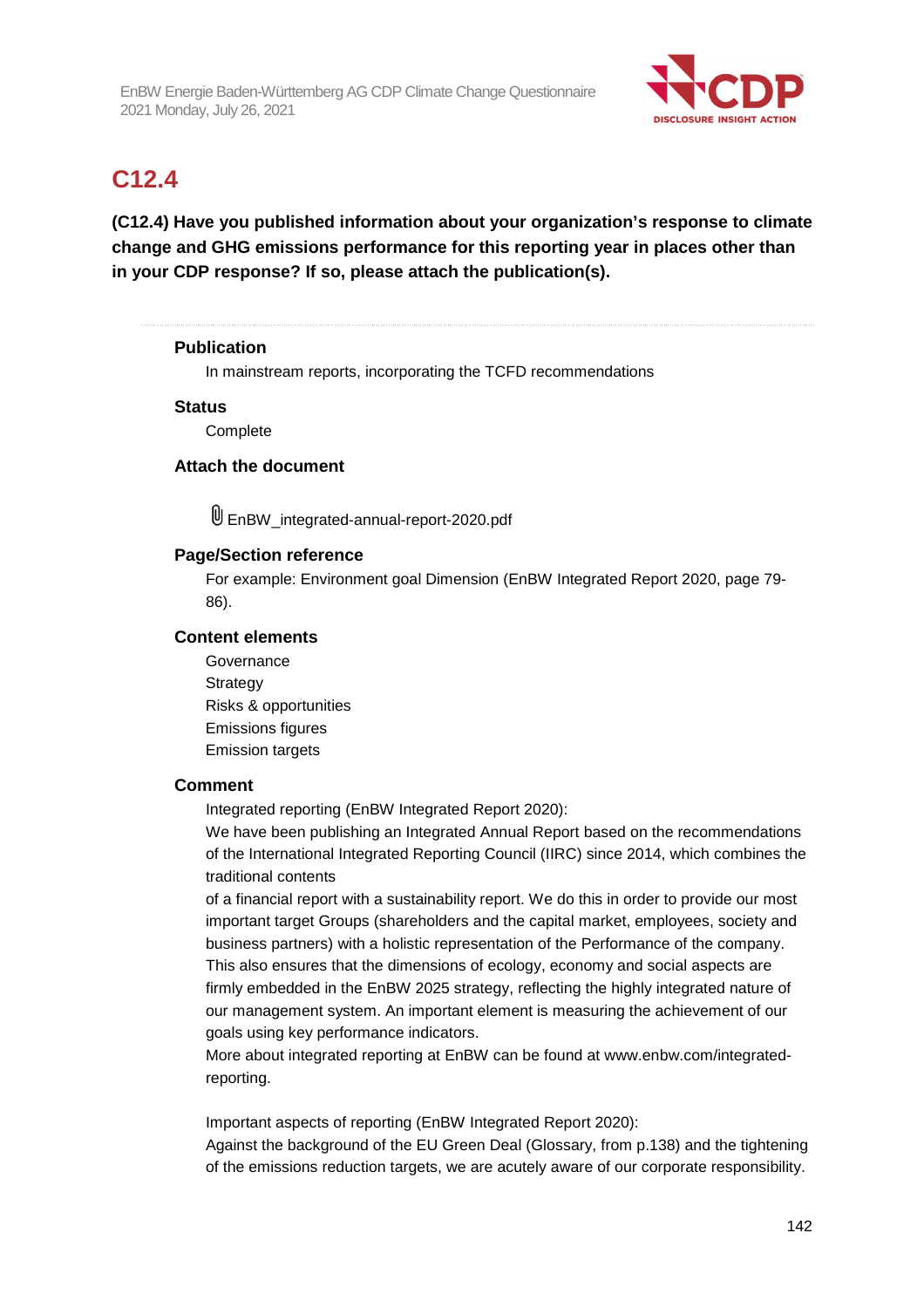

#### Therefore, we

have already decided this year to expand our integrated reporting to disclose some of the information that will be obligatory in future according to the EU Taxonomy Regulation. Accordingly,

we are publishing details that will be required in future on revenue, capital expenditure (capex) and operating expenses (opex) from environmentally sustainable activities based on the

Taxonomy Regulation in the version from 22 June 2020 and the technical screening criteria in the draft delegated act for the Taxonomy Regulation for the environmental objective of climate

protection of 20 November 2020, as well as additional information on adjusted EBITDA. We have already been active in the past in supporting further developments in reporting, for example, within the framework of the IIRC and in the Task Force on Climate-related Financial Disclosures (TCFD). An overview of where contents relevant to the TCFD recommendations are presented in the report can be found on p. 122.

#### **Publication**

#### Other, please specify

EU sustainable finance taxonomy case study - Application, experience and recommendations.

#### **Status**

**Complete** 

#### **Attach the document**

EnBW\_EU sustainable finance taxonomy case study\_2020.pdf

#### **Page/Section reference**

For example "Practical implementation of the EU taxonomy at EnBW": Page 20-30.

#### **Content elements**

Governance **Strategy** Emissions figures Emission targets Other metrics

#### **Comment**

Introduction of the taxonomy and the associated extended reporting requirements is intended to significantly enhance corporate reporting by linking financial and nonfinancial disclosures.

In summer 2020, we launched a joint implementation project with Deloitte on application of the EU taxonomy. The aim was to identify, for the environmental objective of climate change mitigation, the required disclosures on revenue, capital expenditure (capex) and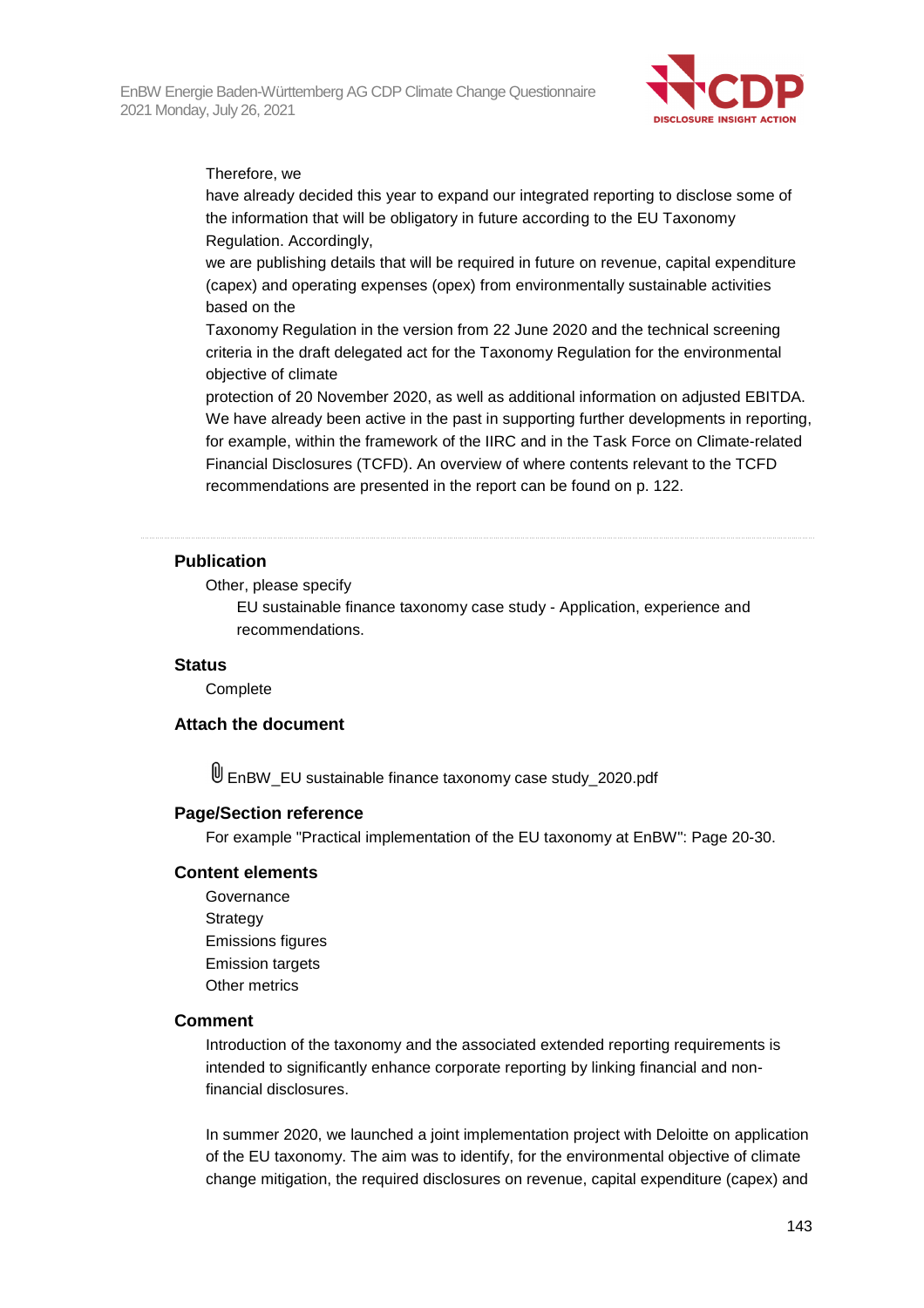

operating expenditure (opex) from EnBW's environmentally sustainable activities on the basis of Taxonomy Regulation of 18 June 2020 and the technical screening criteria in the supplementary draft delegated regulation of 20 November 2020. In addition, we identified and report supplementary disclosures on adjusted EBITDA.

### **Publication**

Other, please specify EnBW Green Bond Impact Report 2020.

#### **Status**

**Complete** 

#### **Attach the document**

enbw-green-bond-impact-report-2020.pdf

#### **Page/Section reference**

Example: "The EnBW green bonds: Investing in the future of Energy" (page 3-5).

### **Content elements**

Governance Strategy Emissions figures Emission targets

#### **Comment**

Increasing numbers of institutional investors now prefer sustainable investments. This further enhances the strategic importance of Business activities that benefit the climate. In line with our strategy of developing EnBW into a sustainable and innovative infrastructure partner, we are investing more and more in climate-friendly growth projects.

# **C15. Signoff**

# **C-FI**

**(C-FI) Use this field to provide any additional information or context that you feel is relevant to your organization's response. Please note that this field is optional and is not scored.** 

# **C15.1**

**(C15.1) Provide details for the person that has signed off (approved) your CDP climate change response.**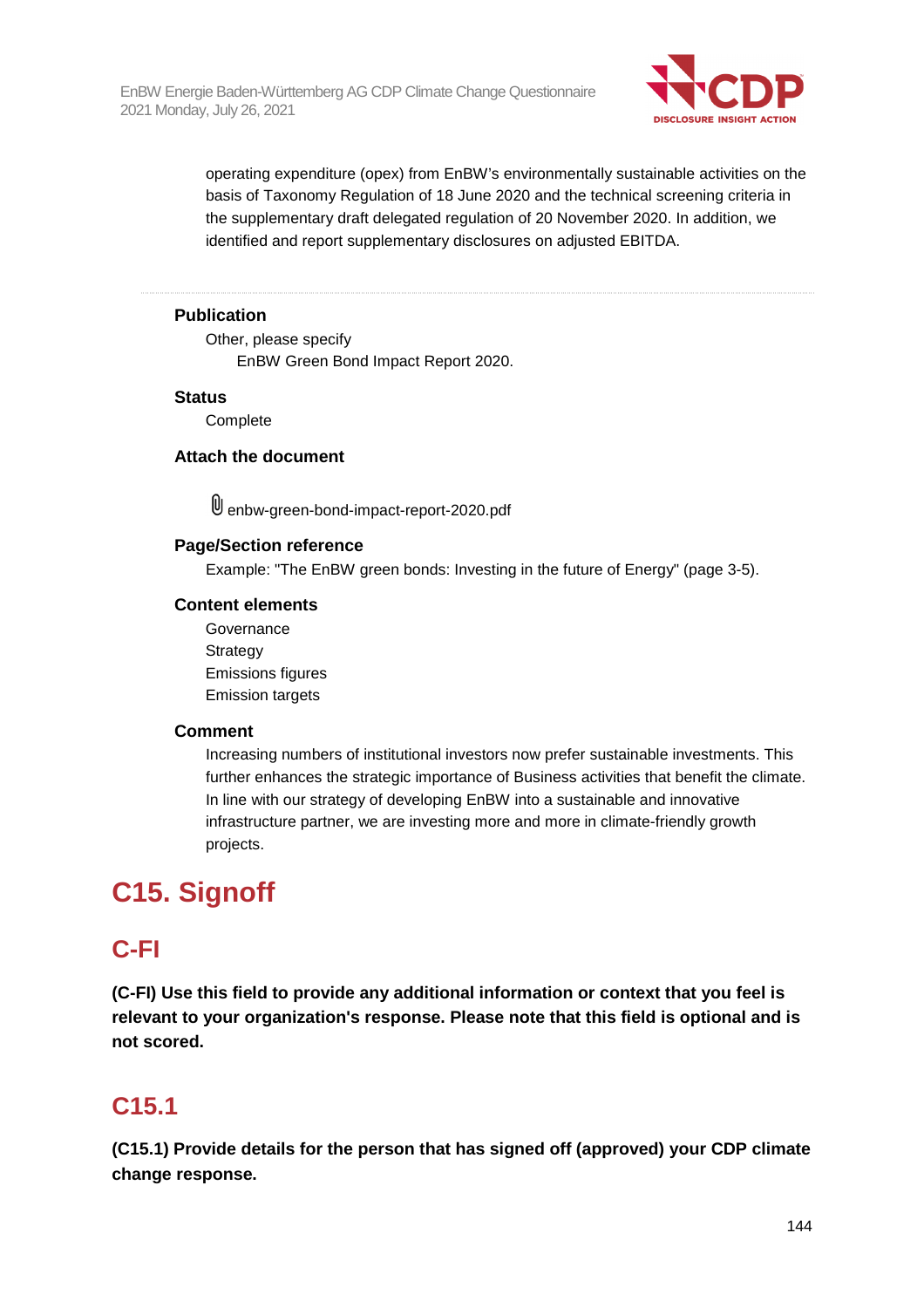

|     | <b>Job title</b>                                                                                      | <b>Corresponding job</b><br>category    |
|-----|-------------------------------------------------------------------------------------------------------|-----------------------------------------|
| Row | Member of the Board of Management of EnBW Energie Baden-<br>Württemberg AG / Chief Financial Officer. | <b>Chief Financial Officer</b><br>(CFO) |

# **SC. Supply chain module**

## **SC0.0**

**(SC0.0) If you would like to do so, please provide a separate introduction to this module.** 

# **SC0.1**

**(SC0.1) What is your company's annual revenue for the stated reporting period?** 

|                  | <b>Annual Revenue</b> |
|------------------|-----------------------|
| Row <sub>1</sub> |                       |

### **SC0.2**

**(SC0.2) Do you have an ISIN for your company that you would be willing to share with CDP?** 

# **SC1.1**

**(SC1.1) Allocate your emissions to your customers listed below according to the goods or services you have sold them in this reporting period.** 

# **SC1.2**

**(SC1.2) Where published information has been used in completing SC1.1, please provide a reference(s).** 

## **SC1.3**

**(SC1.3) What are the challenges in allocating emissions to different customers, and what would help you to overcome these challenges?** 

**Allocation challenges Please explain what would help you overcome these challenges**